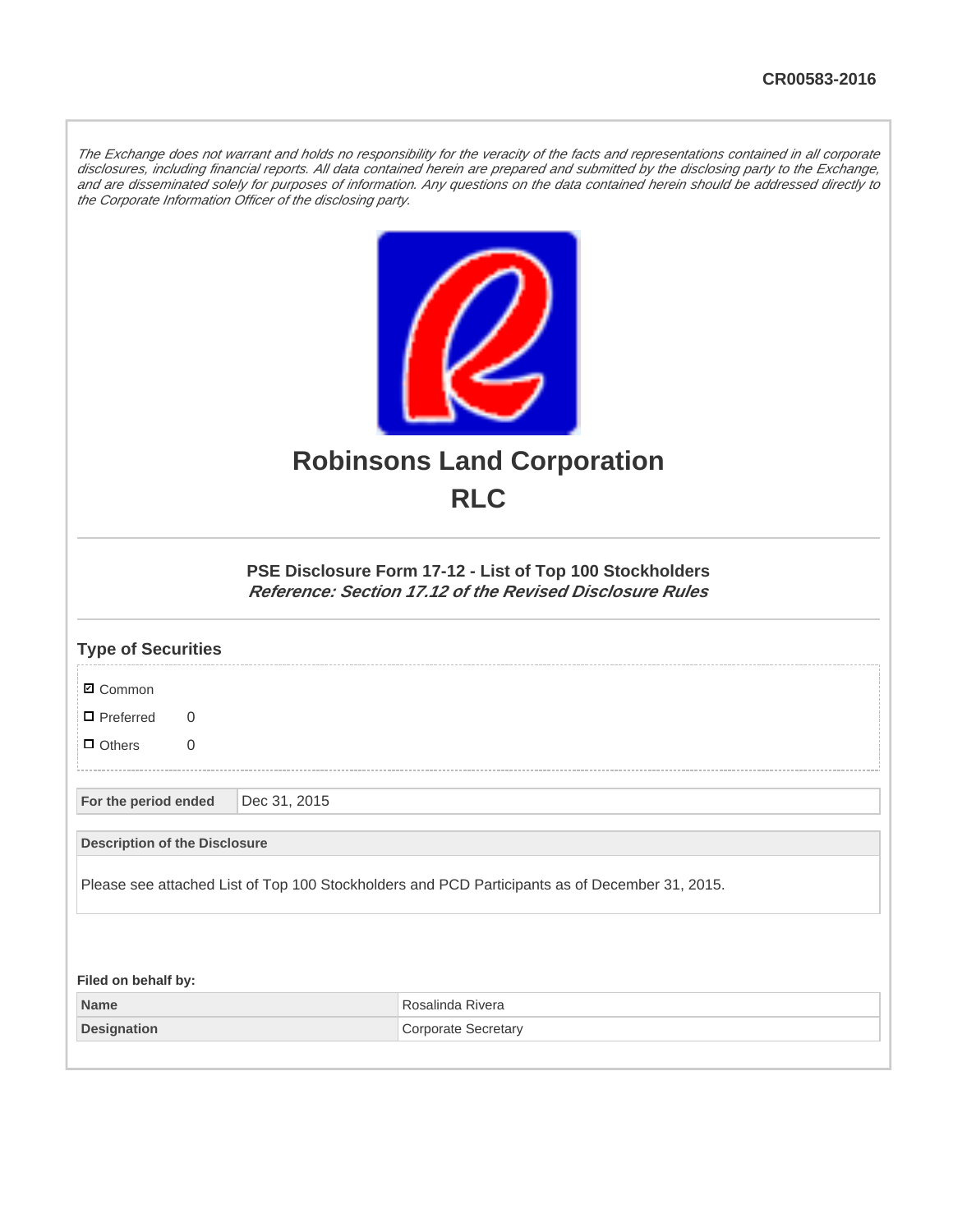|            | issuer report  |                       |           | report date Stockholder no nationality stockholder name | shares        |  |
|------------|----------------|-----------------------|-----------|---------------------------------------------------------|---------------|--|
| <b>RLC</b> | Top $100$      | 12/31/2015 0000231259 | PH        | J. G. SUMMIT HOLDINGS, INC.                             | 2,496,114,787 |  |
| <b>RLC</b> | <b>Top 100</b> | 12/31/2015 0000231628 | <b>OA</b> | PCD NOMINEE CORPORATION (NON-FILIPINO)                  | 1,100,716,600 |  |
| <b>RLC</b> | Top $100$      | 12/31/2015 0000231627 | PH        | PCD NOMINEE CORPORATION (FILIPINO)                      | 462,842,409   |  |
| <b>RLC</b> | <b>Top 100</b> | 12/31/2015 0000231065 | PH        | <b>ELIZABETH YU</b>                                     | 8,737,200     |  |
| <b>RLC</b> | <b>Top 100</b> | 12/31/2015 0000231296 | PH        | JOHN GOKONGWEI JR.                                      | 8,124,721     |  |
| <b>RLC</b> | Top $100$      | 12/31/2015 0000230936 | PH        | <b>CEBU LIBERTY LUMBER</b>                              | 2,203,200     |  |
| <b>RLC</b> | Top $100$      | 12/31/2015 0000231271 | PH        | JAMES L. GO                                             | 1,685,994     |  |
| <b>RLC</b> | <b>Top 100</b> | 12/31/2015 0000231070 | PH        | ELIZABETH Y. GOKONGWEI AND/OR JOHN GOKONGWEI            | 988,000       |  |
| <b>RLC</b> | Top $100$      | 12/31/2015 0000231660 | PH        | <b>OUALITY INVESTMENTS &amp; SEC. CORP.</b>             | 904,200       |  |
| <b>RLC</b> | Top $100$      | 12/31/2015 0000230787 | PH        | ALBERTO MENDOZA AND/OR JEANIE MENDOZA                   | 532,800       |  |
| <b>RLC</b> | Top $100$      | 12/31/2015 0000231179 | PH        | FREDERICK DY GO                                         | 500,001       |  |
| <b>RLC</b> | <b>Top 100</b> | 12/31/2015 0000231071 | PH        | ELIZABETH YU GOKONGWEI                                  | 499,500       |  |
| <b>RLC</b> | Top $100$      | 12/31/2015 0000231725 | PH        | ROBINA YU GOKONGWEI                                     | 360,000       |  |
| <b>RLC</b> | <b>Top 100</b> | 12/31/2015 0000231761 | PH        | SAMUEL C. UY                                            | 324,000       |  |
| <b>RLC</b> | <b>Top 100</b> | 12/31/2015 0000231298 | PH        | JOHN L. GOKONGWEI JR.                                   | 300,000       |  |
| <b>RLC</b> | Top $100$      | 12/31/2015 0000231601 | PH        | <b>ONG TIONG</b>                                        | 204,996       |  |
| <b>RLC</b> | Top $100$      | 12/31/2015 0000231400 | PH        | <b>LISA YU GOKONGWEI</b>                                | 180,000       |  |
| <b>RLC</b> | <b>Top 100</b> | 12/31/2015 0000231131 | PH        | FEBTC #103-00507                                        | 156,240       |  |
| <b>RLC</b> | <b>Top 100</b> | 12/31/2015 0000230958 | PH        | CHING TIONG KENG AND/OR CYNTHIA D. CHING                | 150,000       |  |
| <b>RLC</b> | Top $100$      | 12/31/2015 0000231168 | PH        | FRANCISCO L. BENEDICTO                                  | 150,000       |  |
| <b>RLC</b> | <b>Top 100</b> | 12/31/2015 0000230865 | PH        | <b>ARTHUR C. UY</b>                                     | 144,000       |  |
| <b>RLC</b> | <b>Top 100</b> | 12/31/2015 0000230932 | PH        | CATALINO MACARAIG JR. AND/OR ARACELI MACARAI            | 140,000       |  |
| <b>RLC</b> | <b>Top 100</b> | 12/31/2015 0000231303 | PH        | <b>JOLLY TING</b>                                       | 136,800       |  |
| <b>RLC</b> | Top $100$      | 12/31/2015 0000230957 | PH        | <b>CHING TIONG KENG</b>                                 | 133,200       |  |
| <b>RLC</b> | <b>Top 100</b> | 12/31/2015 0000230849 | PH        | ANTONIO S. TANJANGCO                                    | 126,599       |  |
| <b>RLC</b> | <b>Top 100</b> | 12/31/2015 0000231051 | PH        | EDWIN B. LIM                                            | 120,000       |  |
| <b>RLC</b> | Top $100$      | 12/31/2015 0000231142 | PH        | FERDINAND CO AND/OR CHRISTOPHER CO                      | 120,000       |  |
|            | RLC Top 100    | 12/31/2015 0000231180 | PH        | G & L SECURITIES CO. INC.                               | 107,000       |  |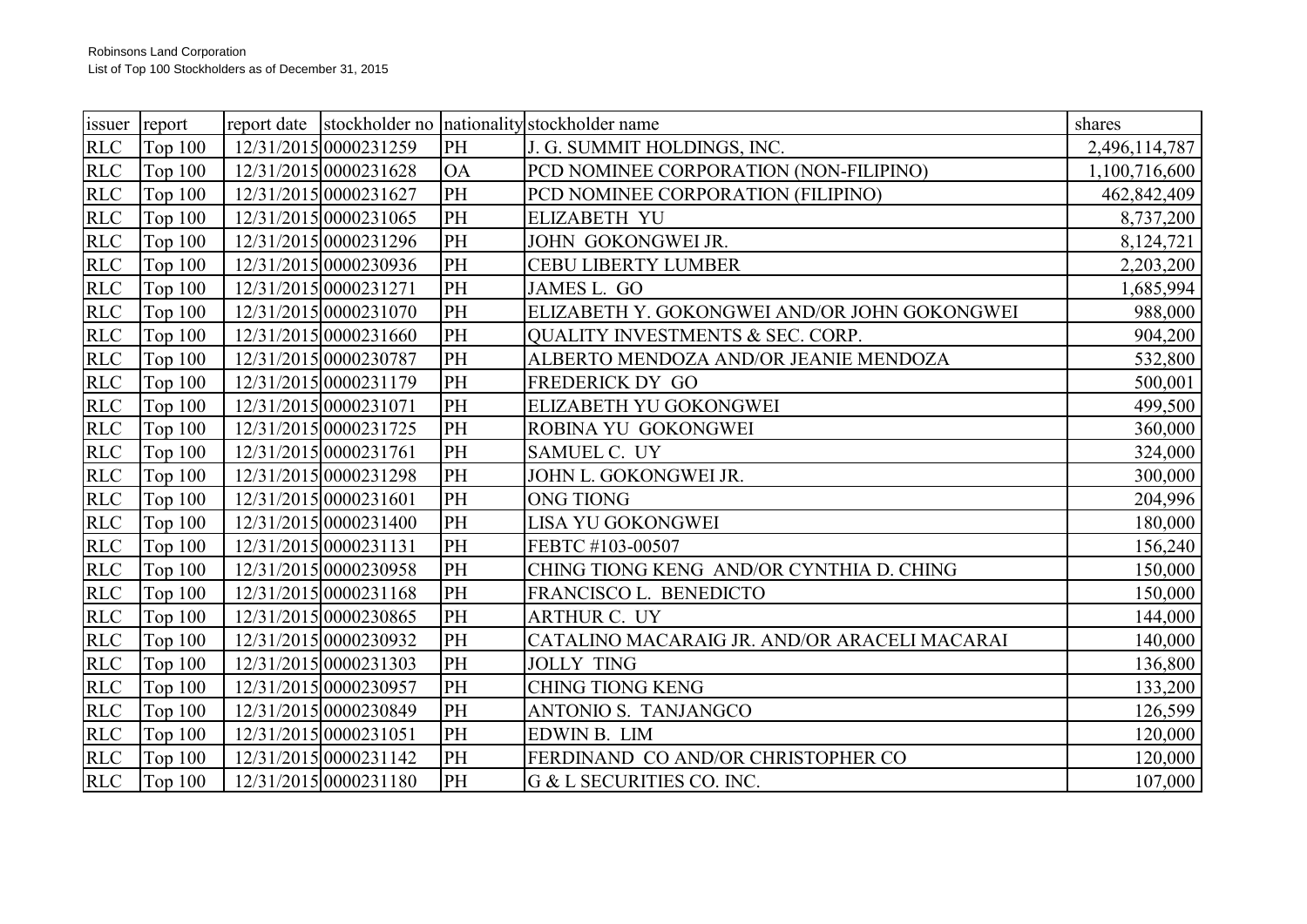| <b>RLC</b> | Top $100$      | 12/31/2015 0000231837 | PH        | VICKY L. CHAN                             | 106,600 |
|------------|----------------|-----------------------|-----------|-------------------------------------------|---------|
| <b>RLC</b> | <b>Top 100</b> | 12/31/2015 0000231165 | PH        | <b>FRANCISCO ASALDO UY</b>                | 100,000 |
| <b>RLC</b> | <b>Top 100</b> | 12/31/2015 0000231270 | PH        | <b>JAMES L. CHIONGBIAN</b>                | 100,000 |
| <b>RLC</b> | Top $100$      | 12/31/2015 0000231280 | PH        | JENNIFER C. LIM AND/OR JEFFREY C. LIM     | 100,000 |
| <b>RLC</b> | <b>Top 100</b> | 12/31/2015 0000230987 | PH        | CRISTINO L. PANLILIO                      | 96,000  |
| <b>RLC</b> | <b>Top 100</b> | 12/31/2015 0000231680 | PH        | RAMON L. CHIU                             | 90,285  |
| <b>RLC</b> | Top $100$      | 12/31/2015 0000231662 | PH        | R. COYIUTO SECURITIES, INC.               | 82,000  |
| <b>RLC</b> | Top $100$      | 12/31/2015 0000231811 | PH        | TERESITA T. QUAZON                        | 78,000  |
| RLC        | <b>Top 100</b> | 12/31/2015 0000231370 | PH        | <b>KHOON POI</b>                          | 73,200  |
| <b>RLC</b> | <b>Top 100</b> | 12/31/2015 0000230815 | PH        | ANANDRAM DARGANI                          | 72,228  |
| RLC        | <b>Top 100</b> | 12/31/2015 0000231392 | PH        | <b>LILY ANN LIM TAN</b>                   | 72,000  |
| <b>RLC</b> | <b>Top 100</b> | 12/31/2015 0000231067 | <b>US</b> | <b>ELIZABETH LIM TAN</b>                  | 72,000  |
| <b>RLC</b> | <b>Top 100</b> | 12/31/2015 0000231184 | PH        | <b>GENEVIEVE LIM TAN</b>                  | 72,000  |
| <b>RLC</b> | <b>Top 100</b> | 12/31/2015 0000231004 | PH        | <b>DAPHNE AILEEN TAN CHUA</b>             | 72,000  |
| <b>RLC</b> | <b>Top 100</b> | 12/31/2015 0000231794 | PH        | <b>SUSANA TAN LEE</b>                     | 72,000  |
| <b>RLC</b> | <b>Top 100</b> | 12/31/2015 0000231354 | PH        | <b>JUANITO CUASON</b>                     | 68,617  |
| <b>RLC</b> | <b>Top 100</b> | 12/31/2015 0000231539 | PH        | MICHAEL CHAN                              | 65,000  |
| <b>RLC</b> | <b>Top 100</b> | 12/31/2015 0000231214 | JP        | HAMAHATA TAKERO                           | 60,000  |
| <b>RLC</b> | <b>Top 100</b> | 12/31/2015 0000230799 | PH        | ALFREDO Y. NGOCHUA                        | 54,000  |
| <b>RLC</b> | <b>Top 100</b> | 12/31/2015 0000231838 | PH        | VICTOR GAN SY                             | 50,000  |
| <b>RLC</b> | <b>Top 100</b> | 12/31/2015 0000231364 | PH        | <b>KAREN CHOA</b>                         | 50,000  |
| <b>RLC</b> | <b>Top 100</b> | 12/31/2015 0000231012 | PH        | DEE KWAN YAN AND/OR CHRISTINA DEE         | 50,000  |
| <b>RLC</b> | <b>Top 100</b> | 12/31/2015 0000231759 | PH        | <b>SABAS SUAREZ</b>                       | 49,200  |
| <b>RLC</b> | <b>Top 100</b> | 12/31/2015 0000231397 | PH        | <b>LINDA ROSE NG KAWSEK</b>               | 48,600  |
| <b>RLC</b> | <b>Top 100</b> | 12/31/2015 0000231728 | PH        | RODERICK M. GRACIA                        | 48,000  |
| <b>RLC</b> | <b>Top 100</b> | 12/31/2015 0000231372 | PH        | L. M. GARCIA & ASSOCIATES INC.            | 48,000  |
| RLC        | Top $100$      | 12/31/2015 0000231273 | PH        | <b>JANET CO LEY</b>                       | 48,000  |
| <b>RLC</b> | <b>Top 100</b> | 12/31/2015 0000231791 | PH        | <b>SUSAN YAO</b>                          | 48,000  |
|            | RLC Top 100    | 12/31/2015 0000231107 | PH        | <b>ESTRELLA GO CO AND/OR FERDINAND CO</b> | 48,000  |
|            |                |                       |           |                                           |         |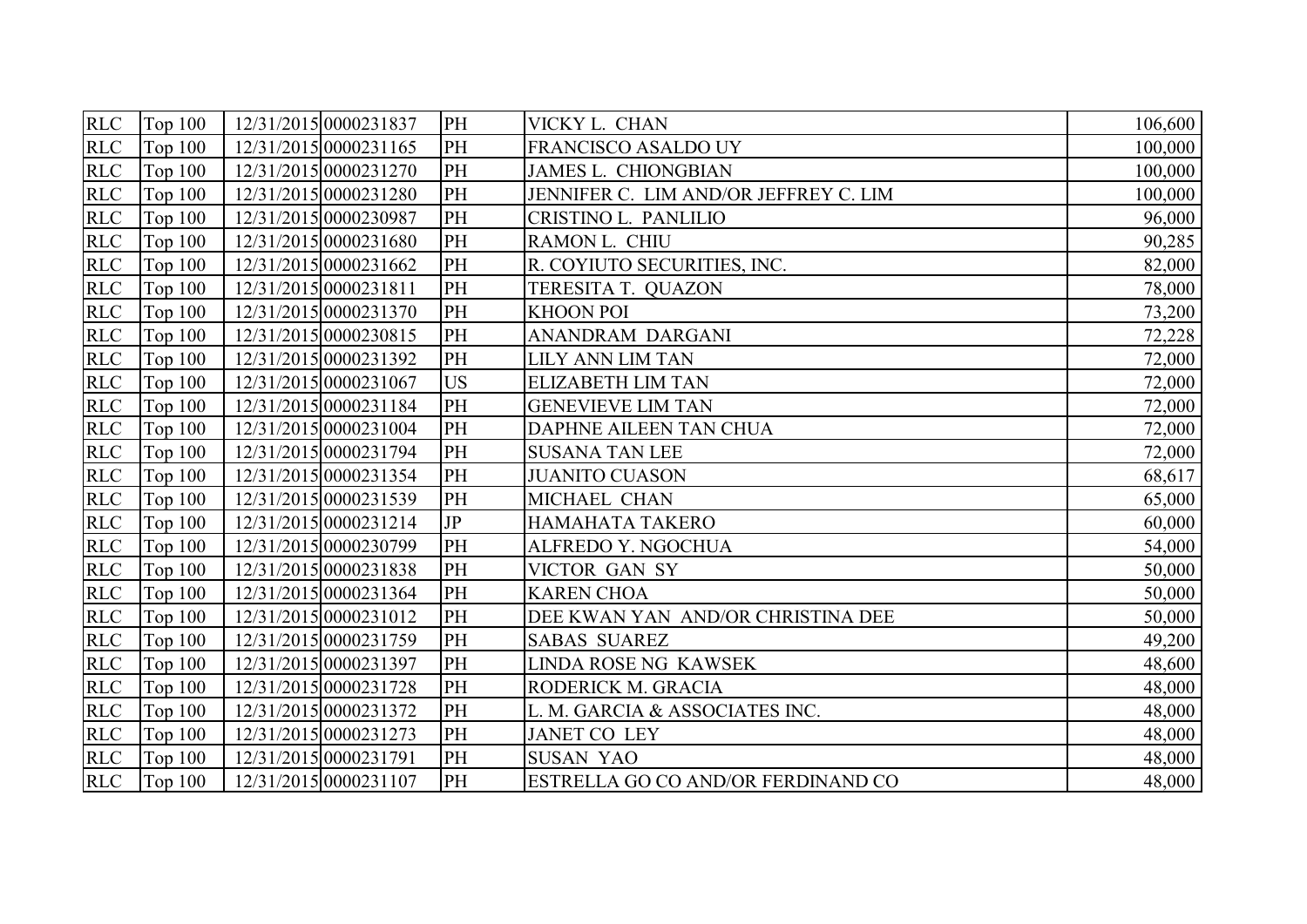| <b>RLC</b> | Top $100$      | 12/31/2015 0000230794 | PH        | ALEXANDER C. UY                         | 48,000 |
|------------|----------------|-----------------------|-----------|-----------------------------------------|--------|
| <b>RLC</b> | <b>Top 100</b> | 12/31/2015 0000231621 | PH        | PATRICK NGOCHUA                         | 48,000 |
| <b>RLC</b> | <b>Top 100</b> | 12/31/2015 0000231466 | PH        | MANUEL B. ZAMORA JR.                    | 47,400 |
| <b>RLC</b> | Top $100$      | 12/31/2015 0000230885 | PH        | <b>BEBE YU GO</b>                       | 46,400 |
| <b>RLC</b> | <b>Top 100</b> | 12/31/2015 0000231058 | PH        | <b>ELBERT ZOSA</b>                      | 45,000 |
| RLC        | <b>Top 100</b> | 12/31/2015 0000231011 | PH        | DEBBIE C. GOH                           | 42,000 |
| <b>RLC</b> | <b>Top 100</b> | 12/31/2015 0000231069 | PH        | ELIZABETH M. ZARATE                     | 42,000 |
| <b>RLC</b> | <b>Top 100</b> | 12/31/2015 0000231808 | PH        | TERESITA C. DELGADO-VILLONCO            | 40,500 |
| <b>RLC</b> | <b>Top 100</b> | 12/31/2015 0000231798 | <b>UK</b> | SYLVESTER S.K. HUNG                     | 40,000 |
| <b>RLC</b> | <b>Top 100</b> | 12/31/2015 0000231615 | PH        | PAN-ASIA SECURITIES CORP.               | 40,000 |
| <b>RLC</b> | Top $100$      | 12/31/2015 0000231064 | PH        | ELIZABETH GOKONGWEI                     | 40,000 |
| <b>RLC</b> | <b>Top 100</b> | 12/31/2015 0000230768 | PH        | A. ANGEL S. TANJANGCO                   | 38,500 |
| <b>RLC</b> | <b>Top 100</b> | 12/31/2015 0000231057 | PH        | ELBERT M. ZOSA                          | 37,500 |
| <b>RLC</b> | <b>Top 100</b> | 12/31/2015 0000231702 | PH        | <b>RENEE D. RUBIO</b>                   | 36,000 |
| <b>RLC</b> | <b>Top 100</b> | 12/31/2015 0000231800 | PH        | TAKASAGO TRADING CORP. INC.             | 36,000 |
| <b>RLC</b> | <b>Top 100</b> | 12/31/2015 0000231396 | PH        | LIN LIN G. CHUNG                        | 36,000 |
| <b>RLC</b> | <b>Top 100</b> | 12/31/2015 0000231097 | PH        | ERNESTO CAYETANO                        | 36,000 |
| <b>RLC</b> | Top 100        | 12/31/2015 0000231673 | PH        | R.J. DEL PAN AND COMPANY                | 36,000 |
| <b>RLC</b> | <b>Top 100</b> | 12/31/2015 0000230844 | PH        | <b>ANTONIO COJUANGCO</b>                | 36,000 |
| <b>RLC</b> | <b>Top 100</b> | 12/31/2015 0000231418 | PH        | <b>LUCIO YAN</b>                        | 36,000 |
| <b>RLC</b> | Top $100$      | 12/31/2015 0000231545 | PH        | MIGUEL O. COJUANGCO                     | 35,000 |
| <b>RLC</b> | <b>Top 100</b> | 12/31/2015 0000231043 | PH        | <b>EDMUNDO MADRAZO</b>                  | 32,500 |
| RLC        | <b>Top 100</b> | 12/31/2015 0000231703 | PH        | RENEE D. RUBIO AND/OR CESAR A. RUBIO    | 32,400 |
| <b>RLC</b> | <b>Top 100</b> | 12/31/2015 0000231535 | PH        | MERCURY GROUP OF COMP. INC.             | 31,500 |
| <b>RLC</b> | Top $100$      | 12/31/2015 0000231828 | PH        | URBANCORP INVESTMENTS INC.              | 31,500 |
| <b>RLC</b> | <b>Top 100</b> | 12/31/2015 0000231430 | PH        | <b>M.E. HOLDING CORPORATION</b>         | 31,500 |
| <b>RLC</b> | <b>Top 100</b> | 12/31/2015 0000231237 | PH        | HYDEE MANAGEMENT & RESOURCE CORPORATION | 31,200 |
| <b>RLC</b> | Top $100$      | 12/31/2015 0000231611 | PH        | PACIFICO B. TACUB                       | 30,669 |
|            | $RLC$ Top 100  | 12/31/2015 0000231094 | PH        | ERIC VILLAFRANCA AND/OR CECILIA CRUCENA | 30,000 |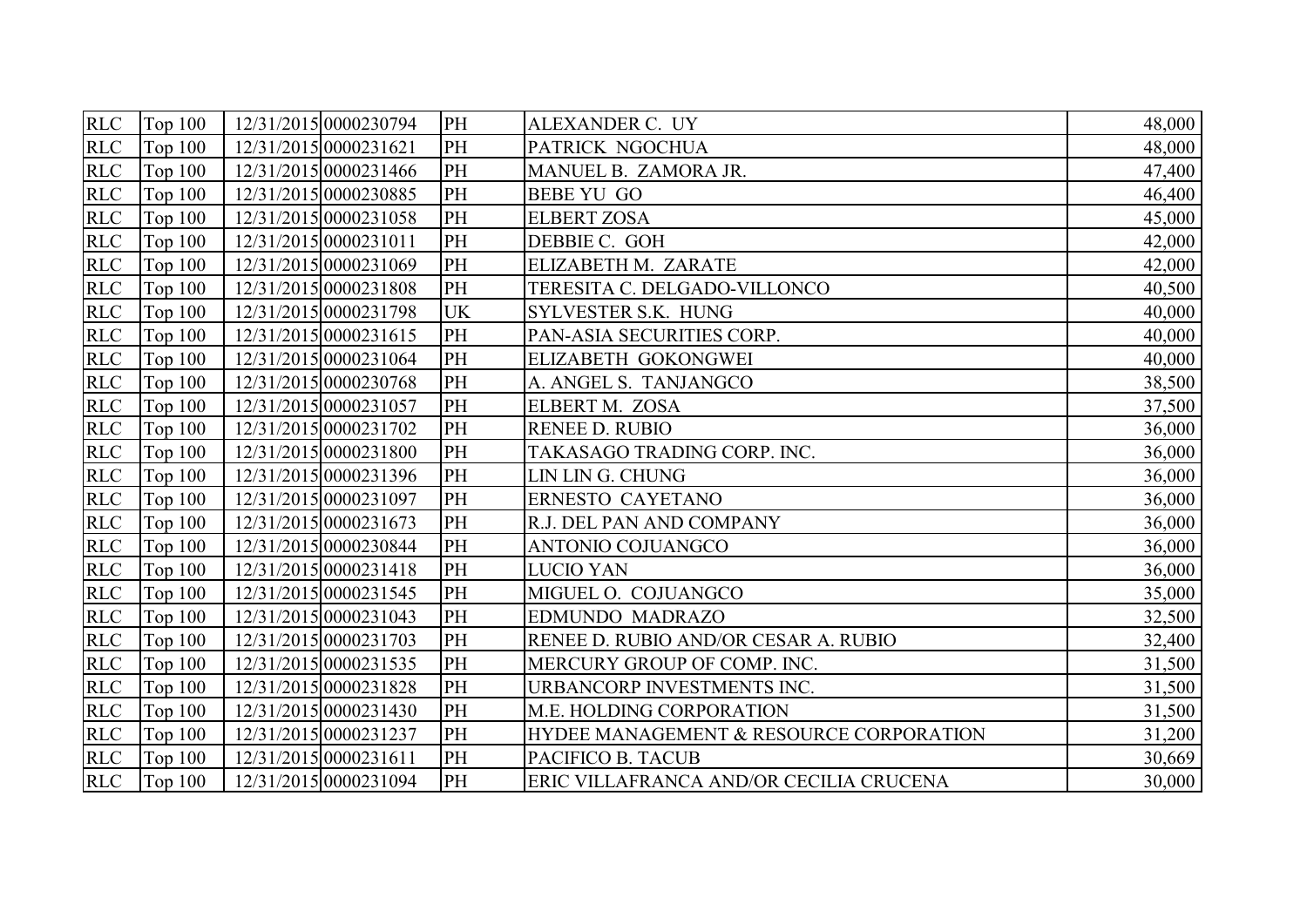| <b>RLC</b> | <b>Top 100</b> | 12/31/2015 0000231600 | PH        | <b>ONG KONG PO</b>                           | 30,000 |
|------------|----------------|-----------------------|-----------|----------------------------------------------|--------|
| <b>RLC</b> | Top $100$      | 12/31/2015 0000231216 | PH        | <b>HAO WEE</b>                               | 30,000 |
| <b>RLC</b> | <b>Top 100</b> | 12/31/2015 0000230887 | PH        | <b>BELSON SECURITIES, INC.</b>               | 30,000 |
| <b>RLC</b> | <b>Top 100</b> | 12/31/2015 0000230948 | PH        | <b>CESAR A. RUBIO AND/OR FELICIDAD RUBIO</b> | 28,800 |
| RLC        | Top $100$      | 12/31/2015 0000231570 | PH        | <b>NELSON LIM</b>                            | 28,800 |
| RLC        | Top $100$      | 12/31/2015 0000231892 | PH        | YOUNG, ELVIS YOUNG OR ELEANOR                | 28,800 |
| <b>RLC</b> | Top $100$      | 12/31/2015 0000231825 | PH        | UBP TA#210-50078-8                           | 28,000 |
| <b>RLC</b> | Top $100$      | 12/31/2015 0000231285 | PH        | <b>JESUS F. ZARANDIN</b>                     | 26,400 |
| <b>RLC</b> | Top $100$      | 12/31/2015 0000231243 | <b>UK</b> | <b>INDOSUEZ MLA A/C 10849</b>                | 26,000 |
| RLC        | Top $100$      | 12/31/2015 0000231169 | PH        | FRANCISCO ORTIGAS SEC., INC. A/C NO. 3633    | 26,000 |
| <b>RLC</b> | <b>Top 100</b> | 12/31/2015 0000231860 | PH        | WARD MANAGEMENT CORPORATION                  | 25,000 |
| <b>RLC</b> | Top $100$      | 12/31/2015 0000231247 | PH        | <b>INTRA-INVEST SECURITIES INC.</b>          | 25,000 |
| <b>RLC</b> | Top $100$      | 12/31/2015 0000231603 | PH        | ORIENTRADE SECURITIES INC.                   | 25,000 |
| <b>RLC</b> | Top $100$      | 12/31/2015 0000231735 | PH        | ROMANT. YAP                                  | 24,000 |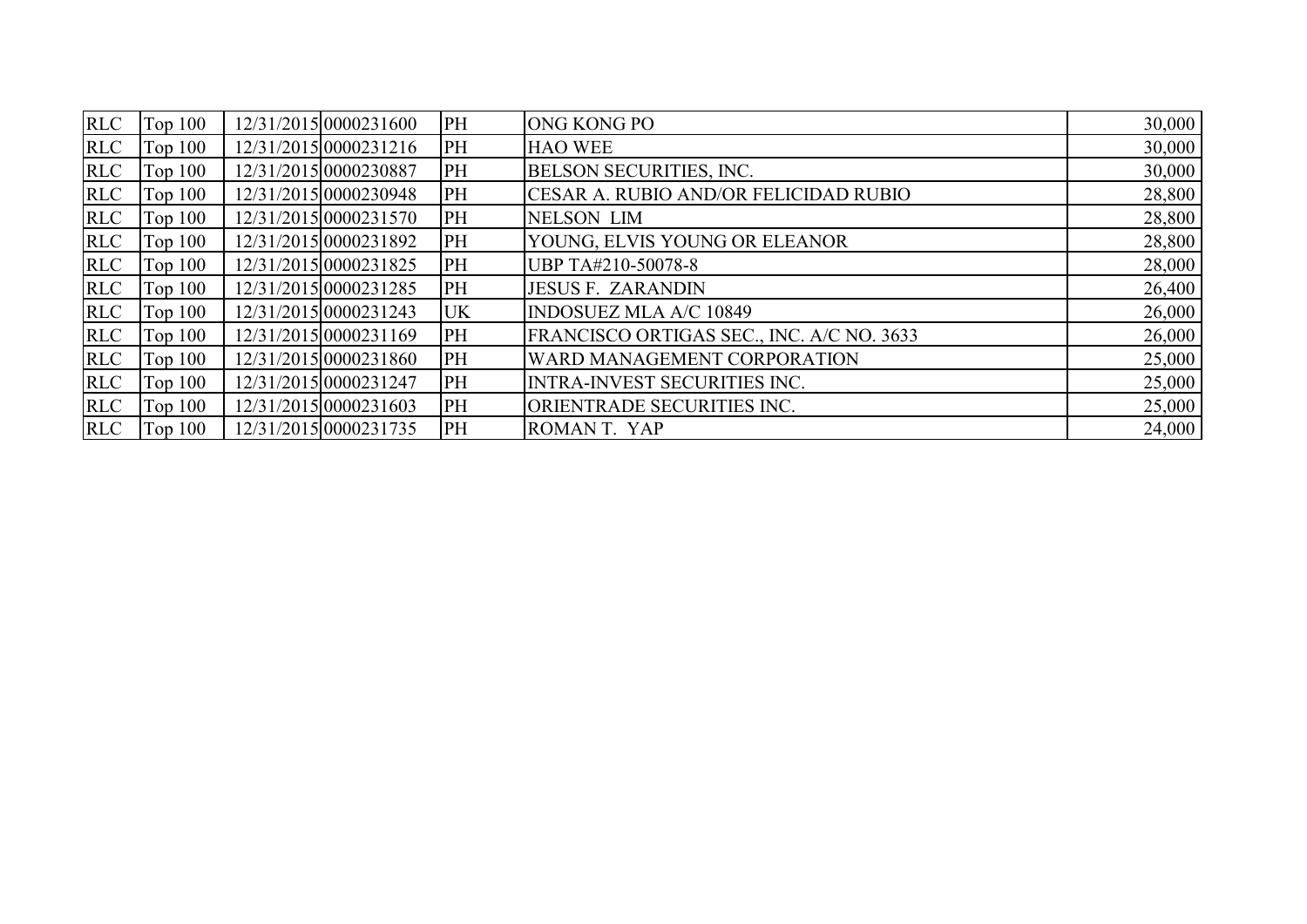**RBKPS006** 

## Philippine Depository & Trust Corp.

**PCDUSER1** 

**E** PDTC Philippine Depository & Trust Corp.

## **OUTSTANDING BALANCES FOR A SPECIFIC COMPANY**

Company Code - RLC000000000 & Company Name - ROBINSON LAND

**Business Date**  $12/29/2015$ 

| <b>BP ID</b><br><b>ACCOUNT NO.</b> | <b>BP NAME</b><br><b>ADDRESS</b>                                                                                                                       | <b>ACCOUNT TYPE</b><br><b>TELEPHONE NUMBER</b> | <b>ID TYPE</b><br><b>ID NUMBER</b>              | <b>INVESTOR TYPE</b><br><b>COUNTRY</b> | <b>HOLDINGS</b><br><b>TAXCODE</b> |
|------------------------------------|--------------------------------------------------------------------------------------------------------------------------------------------------------|------------------------------------------------|-------------------------------------------------|----------------------------------------|-----------------------------------|
| 10000000000<br>5                   | UPCC SECURITIES CORP.<br>UNIT 1202 TOWER ONE AND EXCHANGE PLAZ 8921174<br>AYALA AVENUE, MAKATI CITY<br>Metropolitan Manila<br>$\theta$                 | <b>Omnibus Without Client</b>                  | <b>Tax Identification Number</b>                | Domestic<br><b>PHILIPPINES</b>         | 1,000.00<br><b>PH10</b>           |
| 10100000000<br>5                   | A & A SECURITIES, INC.<br>Rm. 1906 Ayala Ave. Condominium 6776 Ayala Ave. 810-54-01<br>Makati City<br>Metropolitan Manila<br>1200                      | <b>Omnibus Without Client</b>                  | <b>Tax Identification Number</b><br>2           | Domestic<br><b>PHILIPPINES</b>         | 738,250.00<br><b>PH10</b>         |
| 10200000000                        | ABACUS SECURITIES CORPORATION<br>Unit 2904-A East Tower, PSE Centre Exchange Road 634-2105<br>Ortigas Center Pasig City<br>Metropolitan Manila<br>1600 | <b>Omnibus Without Client</b>                  | <b>Tax Identification Number</b><br>001-006-900 | Foreign<br><b>PHILIPPINES</b>          | 5,500.00<br>FMX1                  |
| 10200000000<br>5                   | ABACUS SECURITIES CORPORATION<br>Unit 2904-A East Tower, PSE Centre Exchange Road 634-2105<br>Ortigas Center Pasig City<br>Metropolitan Manila<br>1600 | <b>Omnibus Without Client</b>                  | Tax Identification Number<br>001-006-900        | Domestic<br><b>PHILIPPINES</b>         | 879,868.00<br><b>PH10</b>         |
| 10200000000                        | ABACUS SECURITIES CORPORATION<br>Unit 2904-A East Tower, PSE Centre Exchange Road 634-2105<br>Ortigas Center Pasig City<br>Metropolitan Manila<br>1600 | Own                                            | Tax Identification Number<br>001-006-900        | Domestic<br><b>PHILIPPINES</b>         | 48,729.00<br><b>NWT</b>           |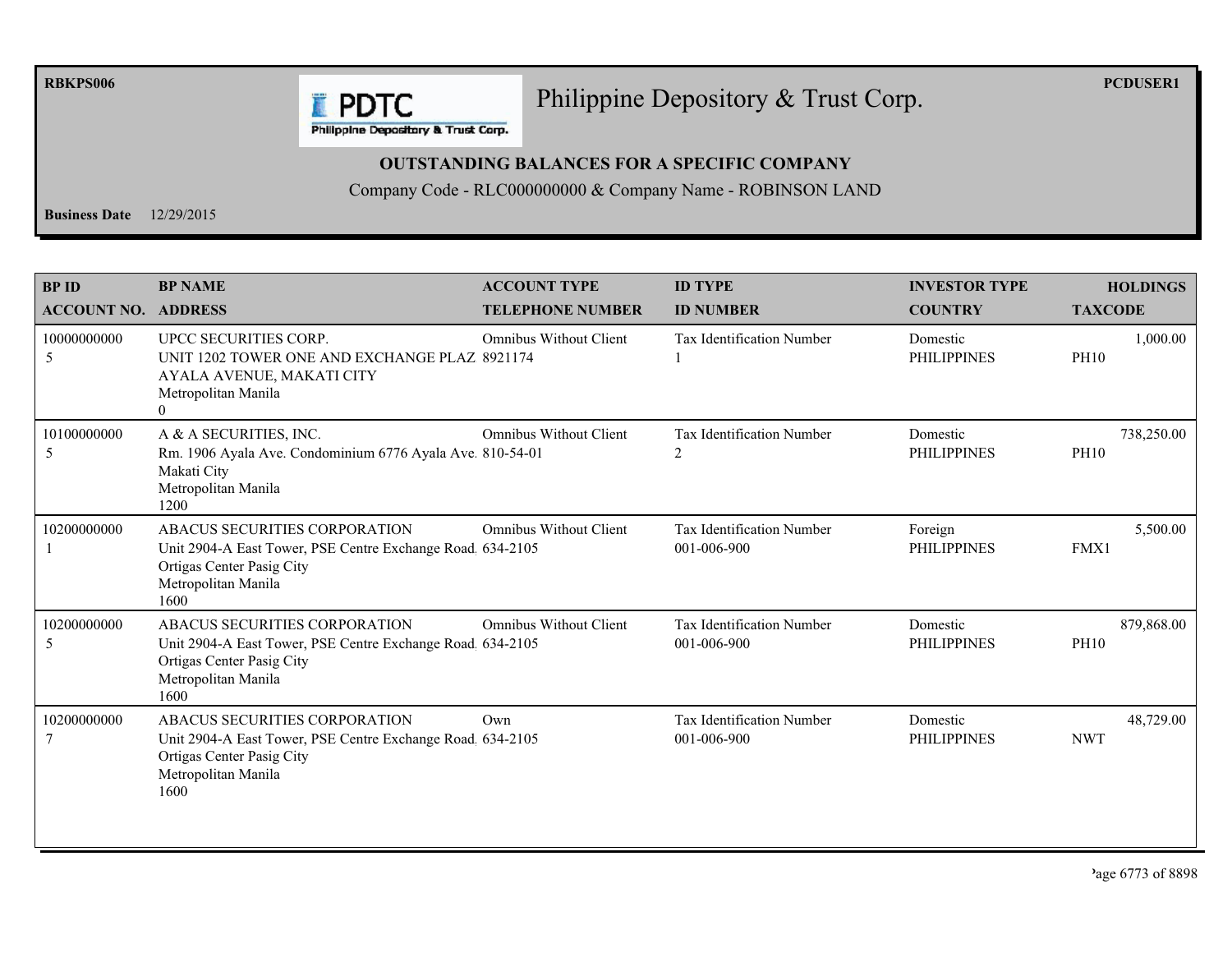| <b>BPID</b>                | <b>BP NAME</b>                                                                                                                                                                      | <b>ACCOUNT TYPE</b>                             | <b>ID TYPE</b>                               | <b>INVESTOR TYPE</b>           | <b>HOLDINGS</b>           |
|----------------------------|-------------------------------------------------------------------------------------------------------------------------------------------------------------------------------------|-------------------------------------------------|----------------------------------------------|--------------------------------|---------------------------|
| <b>ACCOUNT NO. ADDRESS</b> |                                                                                                                                                                                     | <b>TELEPHONE NUMBER</b>                         | <b>ID NUMBER</b>                             | <b>COUNTRY</b>                 | <b>TAXCODE</b>            |
| 10300000000<br>-1          | PHILSTOCKS FINANCIAL INC<br>Unit 1101 Orient Square Building Emerald Avenue<br>Ortigas Center, Pasig City<br>Metropolitan Manila<br>1600                                            | <b>Omnibus Without Client</b><br>687-5071 to 74 | Tax Identification Number<br>213-831-103     | Foreign<br><b>PHILIPPINES</b>  | 8,729.00<br>FMX1          |
| 10300000000<br>5           | PHILSTOCKS FINANCIAL INC<br>Unit 1101 Orient Square Building Emerald Avenue<br>Ortigas Center, Pasig City<br>Metropolitan Manila<br>1600                                            | <b>Omnibus Without Client</b><br>687-5071 to 74 | Tax Identification Number<br>213-831-103     | Domestic<br><b>PHILIPPINES</b> | 341,304.00<br><b>PH10</b> |
| 10300000000<br>6           | PHILSTOCKS FINANCIAL INC<br>Unit 1101 Orient Square Building Emerald Avenue<br>Ortigas Center, Pasig City<br>Metropolitan Manila<br>1600                                            | Settlement<br>687-5071 to 74                    | Tax Identification Number<br>213-831-103     | Domestic<br><b>PHILIPPINES</b> | 17,101.00<br><b>NWT</b>   |
| 10400000000<br>5           | A. T. DE CASTRO SECURITIES CORP.<br>Suite 701, 7/F Ayala Tower I, Exchange Plaza, Ayala 848-7160 to 65<br>Triangle, Ayala Ave., Makati City<br>Metropolitan Manila<br>1226          | Omnibus Without Client                          | Tax Identification Number<br>000-151-360-000 | Domestic<br><b>PHILIPPINES</b> | 43,560.00<br><b>PH10</b>  |
| 10600000000<br>5           | ALPHA SECURITIES CORP.<br>UNIT 3003, ONE CORPORATE CENTRE, 30TH<br>FLOOR, JULIA VARGAS STREET, COR MERALC<br>AVENUE STREET, ORTIGAS CENTER, PASIG CI<br>Metropolitan Manila<br>1200 | <b>Omnibus Without Client</b><br>6546806        | Tax Identification Number<br>000-155-035-000 | Domestic<br><b>PHILIPPINES</b> | 21,500.00<br><b>PH10</b>  |
| 10600000000<br>20          | ALPHA SECURITIES CORP.<br>UNIT 3003, ONE CORPORATE CENTRE, 30TH<br>FLOOR, JULIA VARGAS STREET, COR MERALC<br>AVENUE STREET, ORTIGAS CENTER, PASIG CI<br>Metropolitan Manila<br>1200 | Settlement<br>6546806                           | Tax Identification Number<br>000-155-035-000 | Foreign<br><b>PHILIPPINES</b>  | 90,000.00<br>SZ07         |
| 10900000000<br>5           | <b>BA SECURITIES, INC.</b><br>Rm 401-403 CLMC Bldg, 256-259 EDSA Greenhills 727-5374<br>Mandaluyong City<br>Metropolitan Manila<br>1550                                             | <b>Omnibus Without Client</b>                   | Tax Identification Number<br>10              | Domestic<br><b>PHILIPPINES</b> | 3,008.00<br><b>PH10</b>   |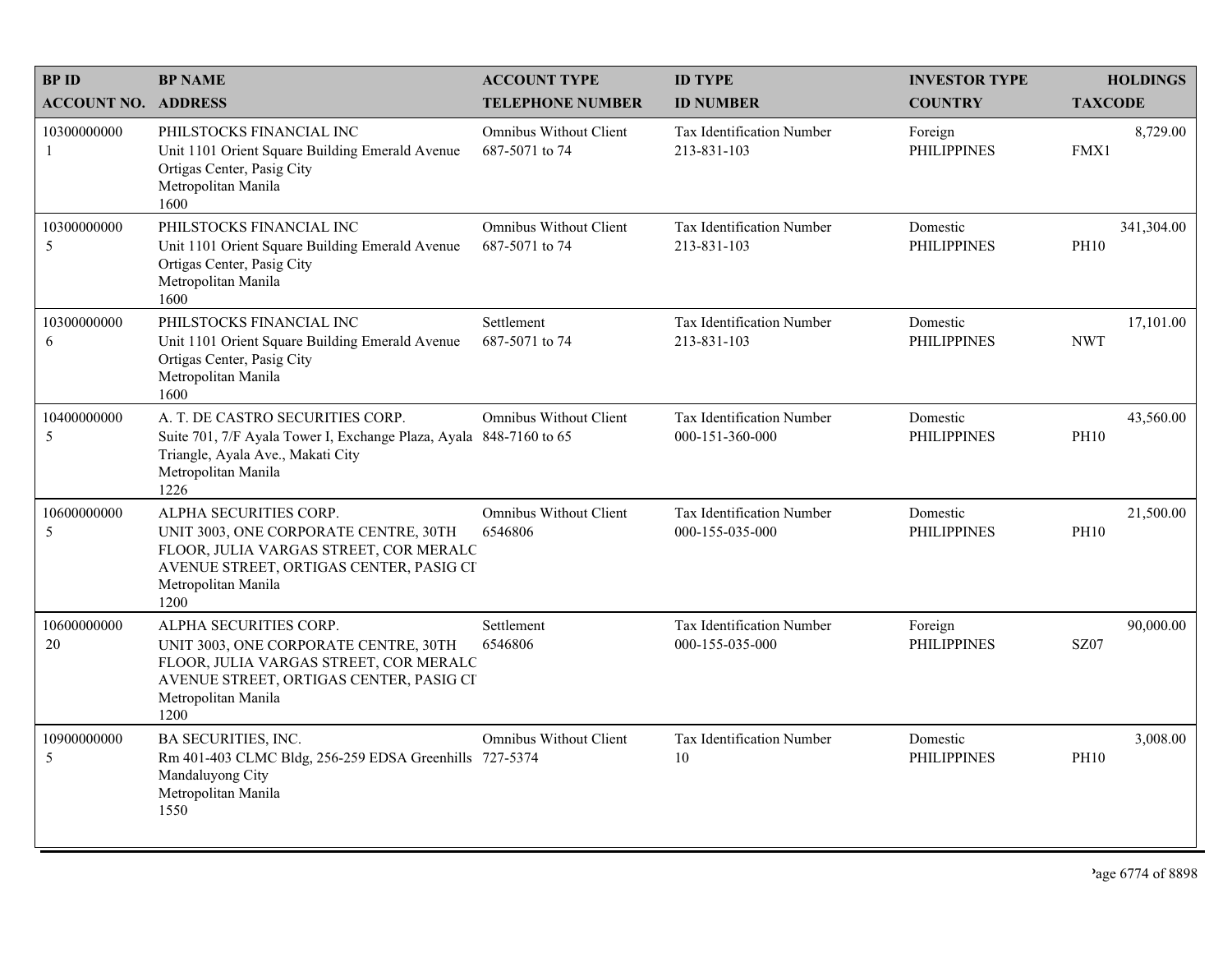| <b>BPID</b>                | <b>BP NAME</b>                                                                                                                                      | <b>ACCOUNT TYPE</b>                       | <b>ID TYPE</b>                               | <b>INVESTOR TYPE</b>           | <b>HOLDINGS</b>           |
|----------------------------|-----------------------------------------------------------------------------------------------------------------------------------------------------|-------------------------------------------|----------------------------------------------|--------------------------------|---------------------------|
| <b>ACCOUNT NO. ADDRESS</b> |                                                                                                                                                     | <b>TELEPHONE NUMBER</b>                   | <b>ID NUMBER</b>                             | <b>COUNTRY</b>                 | <b>TAXCODE</b>            |
| 10900000000<br>6           | <b>BA SECURITIES, INC.</b><br>Rm 401-403 CLMC Bldg, 256-259 EDSA Greenhills<br>Mandaluyong City<br>Metropolitan Manila<br>1550                      | Settlement<br>727-5374                    | Tax Identification Number<br>10              | Domestic<br><b>PHILIPPINES</b> | 163,250.00<br><b>NWT</b>  |
| 10900000000<br>14          | BA SECURITIES, INC.<br>Rm 401-403 CLMC Bldg, 256-259 EDSA Greenhills 727-5374<br>Mandaluyong City<br>Metropolitan Manila<br>1550                    | Settlement                                | Tax Identification Number<br>10              | Domestic<br><b>PHILIPPINES</b> | 24,692.00<br><b>PH10</b>  |
| 10900000000<br>19          | BA SECURITIES, INC.<br>Rm 401-403 CLMC Bldg, 256-259 EDSA Greenhills 727-5374<br>Mandaluyong City<br>Metropolitan Manila<br>1550                    | Settlement                                | Tax Identification Number<br>10              | Foreign<br><b>PHILIPPINES</b>  | 22,500.00<br><b>RA25</b>  |
| 11000000000<br>5           | ANGPING & ASSOCIATES SECURITIES, INC.<br>Suites 2002/2004, The Peak, 107 Alfaro St., Salcedo<br>Village, Makati City<br>Metropolitan Manila<br>1227 | <b>Omnibus Without Client</b><br>8482915  | Tax Identification Number<br>005-037-731-000 | Domestic<br><b>PHILIPPINES</b> | 368,858.00<br><b>PH10</b> |
| 11000000000<br>7           | ANGPING & ASSOCIATES SECURITIES, INC.<br>Suites 2002/2004, The Peak, 107 Alfaro St., Salcedo<br>Village, Makati City<br>Metropolitan Manila<br>1227 | Own<br>8482915                            | Tax Identification Number<br>005-037-731-000 | Domestic<br><b>PHILIPPINES</b> | 30,000.00<br><b>NWT</b>   |
| 11100000000<br>5           | ANSALDO, GODINEZ & CO., INC.<br>340 Nueva St., Binondo Manila<br>Metropolitan Manila<br>1006                                                        | <b>Omnibus Without Client</b><br>242-5127 | Tax Identification Number<br>007-571-837-000 | Domestic<br><b>PHILIPPINES</b> | 543,025.00<br><b>PH10</b> |
| 11200000000<br>6           | AB CAPITAL SECURITIES, INC.<br>8/F Phinma Plaza 39 Plaza Drive, Rockwell Center<br>Makati City<br>Metropolitan Manila<br>1200                       | Settlement<br>814-5601                    | Tax Identification Number<br>13              | Domestic<br><b>PHILIPPINES</b> | 149,400.00<br><b>NWT</b>  |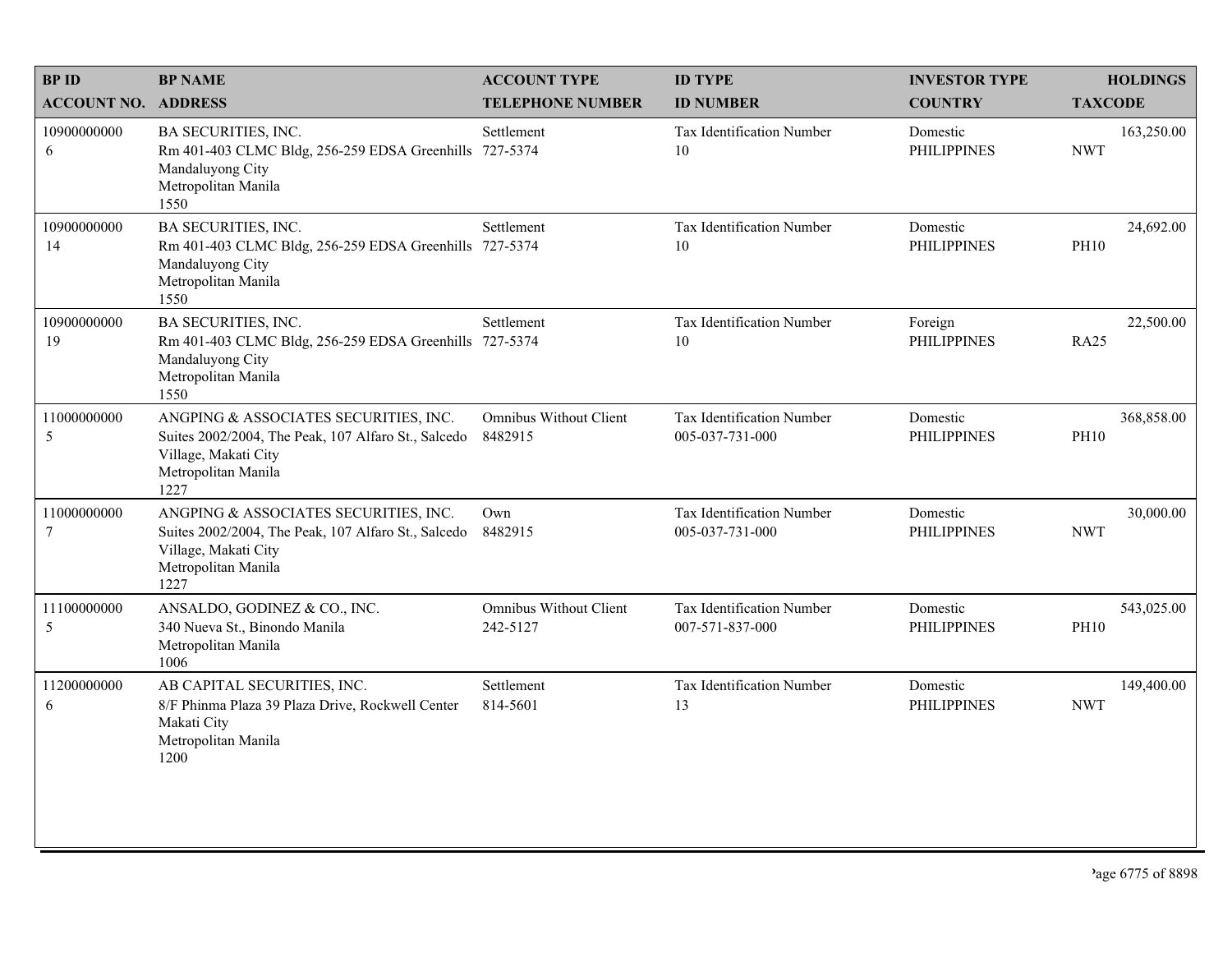| <b>BPID</b>                | <b>BP NAME</b>                                                                                                                                           | <b>ACCOUNT TYPE</b>                       | <b>ID TYPE</b>                               | <b>INVESTOR TYPE</b>           | <b>HOLDINGS</b>             |
|----------------------------|----------------------------------------------------------------------------------------------------------------------------------------------------------|-------------------------------------------|----------------------------------------------|--------------------------------|-----------------------------|
| <b>ACCOUNT NO. ADDRESS</b> |                                                                                                                                                          | <b>TELEPHONE NUMBER</b>                   | <b>ID NUMBER</b>                             | <b>COUNTRY</b>                 | <b>TAXCODE</b>              |
| 11200000000<br>14          | AB CAPITAL SECURITIES, INC.<br>8/F Phinma Plaza 39 Plaza Drive, Rockwell Center<br>Makati City<br>Metropolitan Manila<br>1200                            | Settlement<br>814-5601                    | <b>Tax Identification Number</b><br>13       | Domestic<br><b>PHILIPPINES</b> | 93,589.00<br><b>PH10</b>    |
| 11300000000<br>5           | SARANGANI SECURITIES, INC.<br>UNIT 2 D1 VERNIDA I CONDOMINIUM 120<br>AMORSOLO ST., LEGASPI VILLAGE, MAKATI<br><b>CITY</b><br>Metropolitan Manila<br>1229 | <b>Omnibus Without Client</b><br>817-5806 | Tax Identification Number<br>004-655-021-000 | Domestic<br><b>PHILIPPINES</b> | 3,400.00<br><b>PH10</b>     |
| 11500000000<br>-1          | SB EQUITIES, INC.<br>18/F, Security Bank Centre 6776 Ayala Avenue,<br>Makati City<br>Metropolitan Manila<br>1226                                         | <b>Omnibus Without Client</b><br>8911037  | Tax Identification Number<br>000-152-830-000 | Foreign<br><b>PHILIPPINES</b>  | 458,914.00<br>FMX1          |
| 11500000000<br>2           | SB EQUITIES, INC.<br>18/F, Security Bank Centre 6776 Ayala Avenue,<br>Makati City<br>Metropolitan Manila<br>1226                                         | Settlement<br>8911037                     | Tax Identification Number<br>000-152-830-000 | Foreign<br><b>PHILIPPINES</b>  | 5,321.00<br>FMX1            |
| 11500000000<br>5           | SB EQUITIES, INC.<br>18/F, Security Bank Centre 6776 Ayala Avenue,<br>Makati City<br>Metropolitan Manila<br>1226                                         | <b>Omnibus Without Client</b><br>8911037  | Tax Identification Number<br>000-152-830-000 | Domestic<br><b>PHILIPPINES</b> | 1,432,136.00<br><b>PH10</b> |
| 11500000000<br>6           | SB EQUITIES, INC.<br>18/F, Security Bank Centre 6776 Ayala Avenue,<br>Makati City<br>Metropolitan Manila<br>1226                                         | Settlement<br>8911037                     | Tax Identification Number<br>000-152-830-000 | Domestic<br><b>PHILIPPINES</b> | 54,000.00<br><b>NWT</b>     |
| 11800000000<br>5           | ASIASEC EQUITIES, INC.<br>8/F Chatham House<br>116 Valero cor. V.A. Rufino Sts<br>Salcedo Village, Makati City 1227<br>Metropolitan Manila<br>1227       | <b>Omnibus Without Client</b><br>8937981  | Tax Identification Number<br>000-154-961-000 | Domestic<br><b>PHILIPPINES</b> | 51,000.00<br><b>PH10</b>    |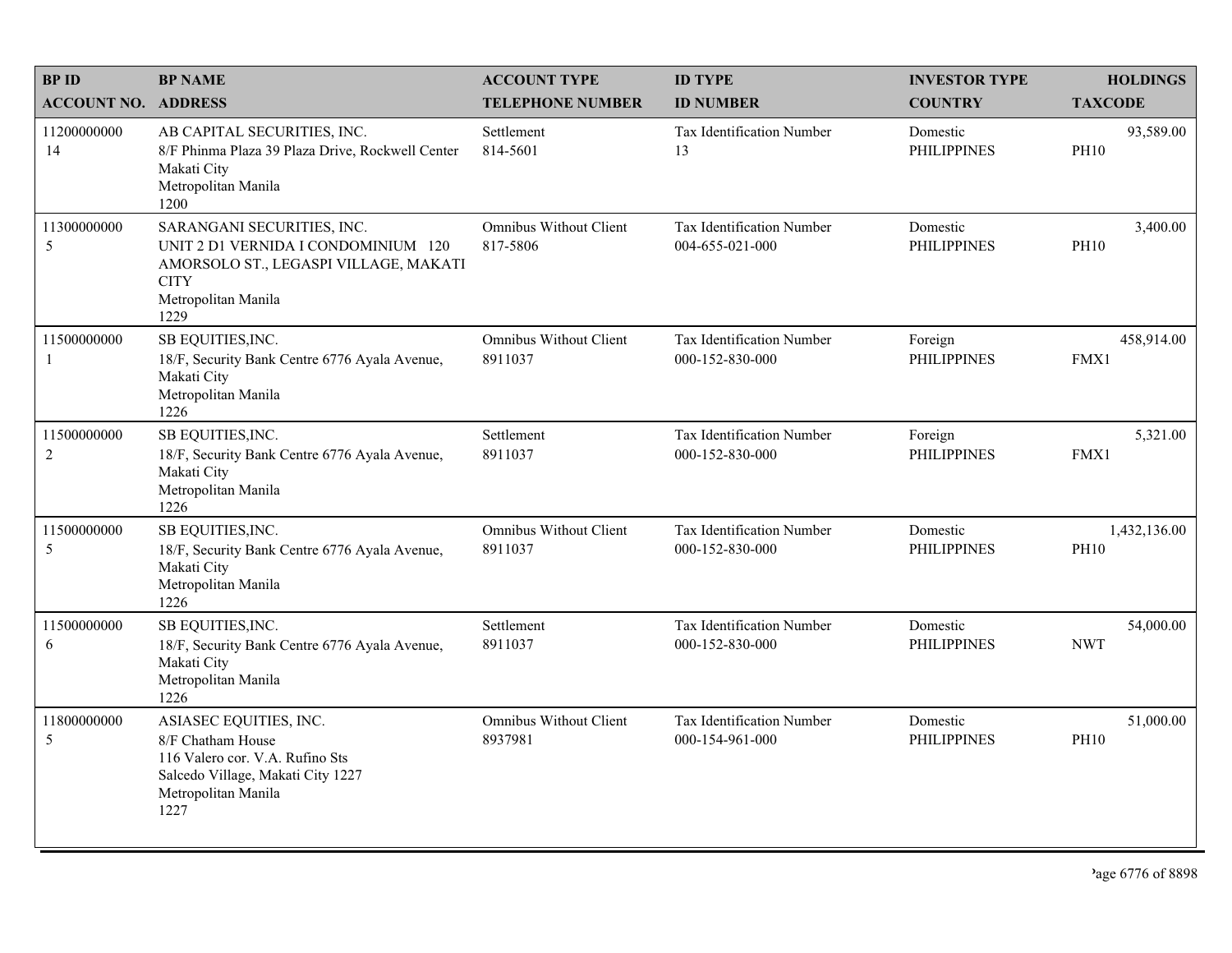| <b>BPID</b>                   | <b>BP NAME</b>                                                                                                                               | <b>ACCOUNT TYPE</b>                          | <b>ID TYPE</b>                               | <b>INVESTOR TYPE</b>           | <b>HOLDINGS</b>           |
|-------------------------------|----------------------------------------------------------------------------------------------------------------------------------------------|----------------------------------------------|----------------------------------------------|--------------------------------|---------------------------|
| <b>ACCOUNT NO. ADDRESS</b>    |                                                                                                                                              | <b>TELEPHONE NUMBER</b>                      | <b>ID NUMBER</b>                             | <b>COUNTRY</b>                 | <b>TAXCODE</b>            |
| 11900000000<br>5              | ASTRA SECURITIES CORPORATION<br>Units 1204-1205 Ayala Tower One Ayala Ave. cor.<br>Paseo de Roxas Makati City<br>Metropolitan Manila<br>1200 | <b>Omnibus Without Client</b><br>848-6421/27 | Tax Identification Number<br>000-107-717-000 | Domestic<br><b>PHILIPPINES</b> | 69,500.00<br><b>PH10</b>  |
| 12000000000<br>5              | ATC SECURITIES, INC.<br>Unit 6f, 6th Floor 8101 Pearl Plaza, Pearl Drive Ortiga 687-1768<br>Center, Pasig City<br>Metropolitan Manila<br>12  | Omnibus Without Client                       | Tax Identification Number<br>000-333-279-000 | Domestic<br><b>PHILIPPINES</b> | 900.00<br><b>PH10</b>     |
| 12100000004                   | MACQUARIE CAPITAL SECURITIES (PHILIPPIN Client<br>INC.                                                                                       |                                              | Tax Identification Number                    | Foreign                        | 1,000.00                  |
| $\mathbf{1}$                  | 22F 6750 AYALA AVENUE BUILDING AYALA 857-0838<br><b>AVENUE MAKATI CITY</b><br>Metropolitan Manila<br>1226                                    |                                              | 516                                          | <b>PHILIPPINES</b>             | FMX1                      |
| 12200000000<br>$\mathfrak{S}$ | BELSON SECURITIES, INC.<br>4th Floor Belson House 271 Edsa, Mandaluyong City 724-7586loc21<br>Metropolitan Manila<br>1554                    | Omnibus Without Client                       | Tax Identification Number<br>000-154-219-000 | Domestic<br><b>PHILIPPINES</b> | 192,650.00<br><b>PH10</b> |
| 12300000000<br>5              | BENJAMIN CO CA & CO., INC.<br>Rm. 301 Downtown Ctr Bldg., 516 Quintin Paredes St 6345186<br>Binondo, Manila<br>Metropolitan Manila<br>1006   | Omnibus Without Client                       | Tax Identification Number<br>000-330-322-000 | Domestic<br><b>PHILIPPINES</b> | 21,600.00<br><b>PH10</b>  |
| 12400000000<br>5              | B. H. CHUA SECURITIES CORPORATION<br>872 G. Araneta Avenue, Quezon City<br>Metropolitan Manila<br>1135                                       | Omnibus Without Client<br>412-3444           | Tax Identification Number<br>000-401-773     | Domestic<br><b>PHILIPPINES</b> | 65,406.00<br><b>PH10</b>  |
| 12600000000<br>$\mathbf{1}$   | BPI SECURITIES CORPORATION<br>8/F BPI Head Office Bldg., Ayala Ave., cor. Paseo de<br>Roxas Makati City<br>Metropolitan Manila<br>1226       | <b>Omnibus Without Client</b><br>8196535     | Tax Identification Number<br>000-109-309-000 | Foreign<br><b>PHILIPPINES</b>  | 59,150.00<br>FMX1         |
|                               |                                                                                                                                              |                                              |                                              |                                |                           |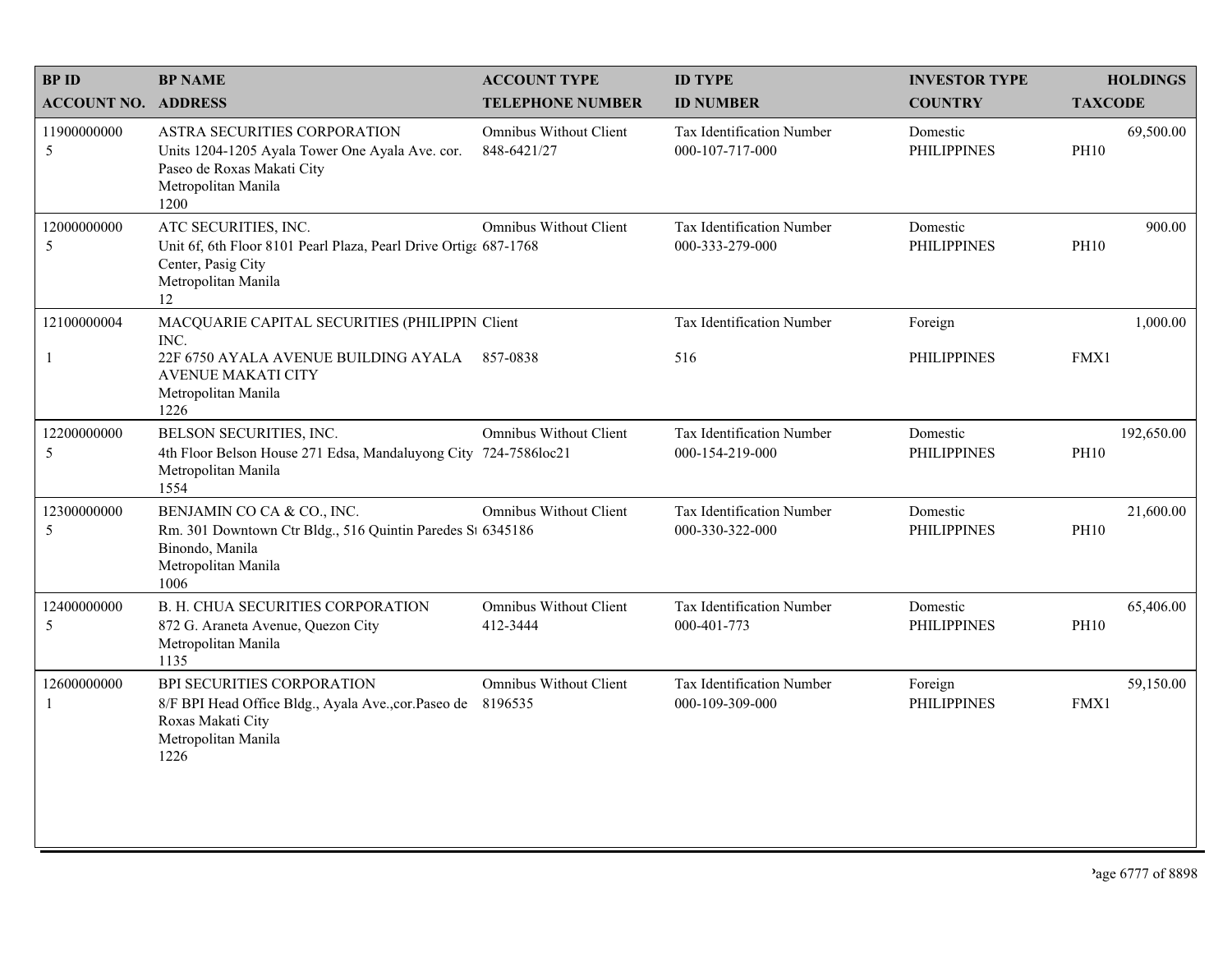| <b>BPID</b>                   | <b>BP NAME</b>                                                                                                                                                    | <b>ACCOUNT TYPE</b>                      | <b>ID TYPE</b>                               | <b>INVESTOR TYPE</b>           | <b>HOLDINGS</b>              |
|-------------------------------|-------------------------------------------------------------------------------------------------------------------------------------------------------------------|------------------------------------------|----------------------------------------------|--------------------------------|------------------------------|
| <b>ACCOUNT NO. ADDRESS</b>    |                                                                                                                                                                   | <b>TELEPHONE NUMBER</b>                  | <b>ID NUMBER</b>                             | <b>COUNTRY</b>                 | <b>TAXCODE</b>               |
| 12600000000<br>5              | BPI SECURITIES CORPORATION<br>8/F BPI Head Office Bldg., Ayala Ave., cor. Paseo de<br>Roxas Makati City<br>Metropolitan Manila<br>1226                            | <b>Omnibus Without Client</b><br>8196535 | Tax Identification Number<br>000-109-309-000 | Domestic<br><b>PHILIPPINES</b> | 20,672,144.00<br><b>PH10</b> |
| 12600000000<br>$\overline{7}$ | BPI SECURITIES CORPORATION<br>8/F BPI Head Office Bldg., Ayala Ave., cor. Paseo de 8196535<br>Roxas Makati City<br>Metropolitan Manila<br>1226                    | Own                                      | Tax Identification Number<br>000-109-309-000 | Domestic<br><b>PHILIPPINES</b> | 33.00<br><b>NWT</b>          |
| 12600000001<br>-1             | BPI-PHILAM LIFE ASSURANCE CORPORATION Client<br>8/F BPI Head Office Bldg., Ayala Ave., cor. Paseo de 816-9020<br>Roxas Makati City<br>Metropolitan Manila<br>1226 |                                          | Tax Identification Number<br>523             | Domestic<br><b>PHILIPPINES</b> | 793,050.00<br><b>NWT</b>     |
| 12600000005<br>-1             | BPI/MS INSURANCE CORPORATION<br>8/F BPI Head Office Bldg., Ayala Ave., cor. Paseo de<br>Roxas Makati City<br>Metropolitan Manila<br>1226                          | Client<br>816-9080                       | Tax Identification Number<br>222             | Domestic<br><b>PHILIPPINES</b> | 201,800.00<br><b>NWT</b>     |
| 12600000007                   | NATIONAL REINSURANCE CORPORATION OF Client<br>THE PHILIPPINES                                                                                                     |                                          | Tax Identification Number                    | Domestic                       | 454,150.00                   |
| $\mathbf{1}$                  | 8/F BPI Head Office Bldg., Ayala Ave., cor. Paseo de 816-9080<br>Roxas Makati City<br>Metropolitan Manila<br>1226                                                 |                                          | 225                                          | <b>PHILIPPINES</b>             | <b>NWT</b>                   |
| 12800000000<br>5              | CAMPOS, LANUZA & COMPANY, INC.<br>Unit 2003B East Tower, PSE Center Exchange Road, 634-6881/87<br>Ortigas Center Pasig City<br>Metropolitan Manila<br>1605        | <b>Omnibus Without Client</b>            | Tax Identification Number<br>000-155-524-000 | Domestic<br><b>PHILIPPINES</b> | 1,809,940.00<br><b>PH10</b>  |
| 12800000000<br>6              | CAMPOS, LANUZA & COMPANY, INC.<br>Unit 2003B East Tower, PSE Center Exchange Road, 634-6881/87<br>Ortigas Center Pasig City<br>Metropolitan Manila<br>1605        | Settlement                               | Tax Identification Number<br>000-155-524-000 | Domestic<br><b>PHILIPPINES</b> | 6,600.00<br><b>NWT</b>       |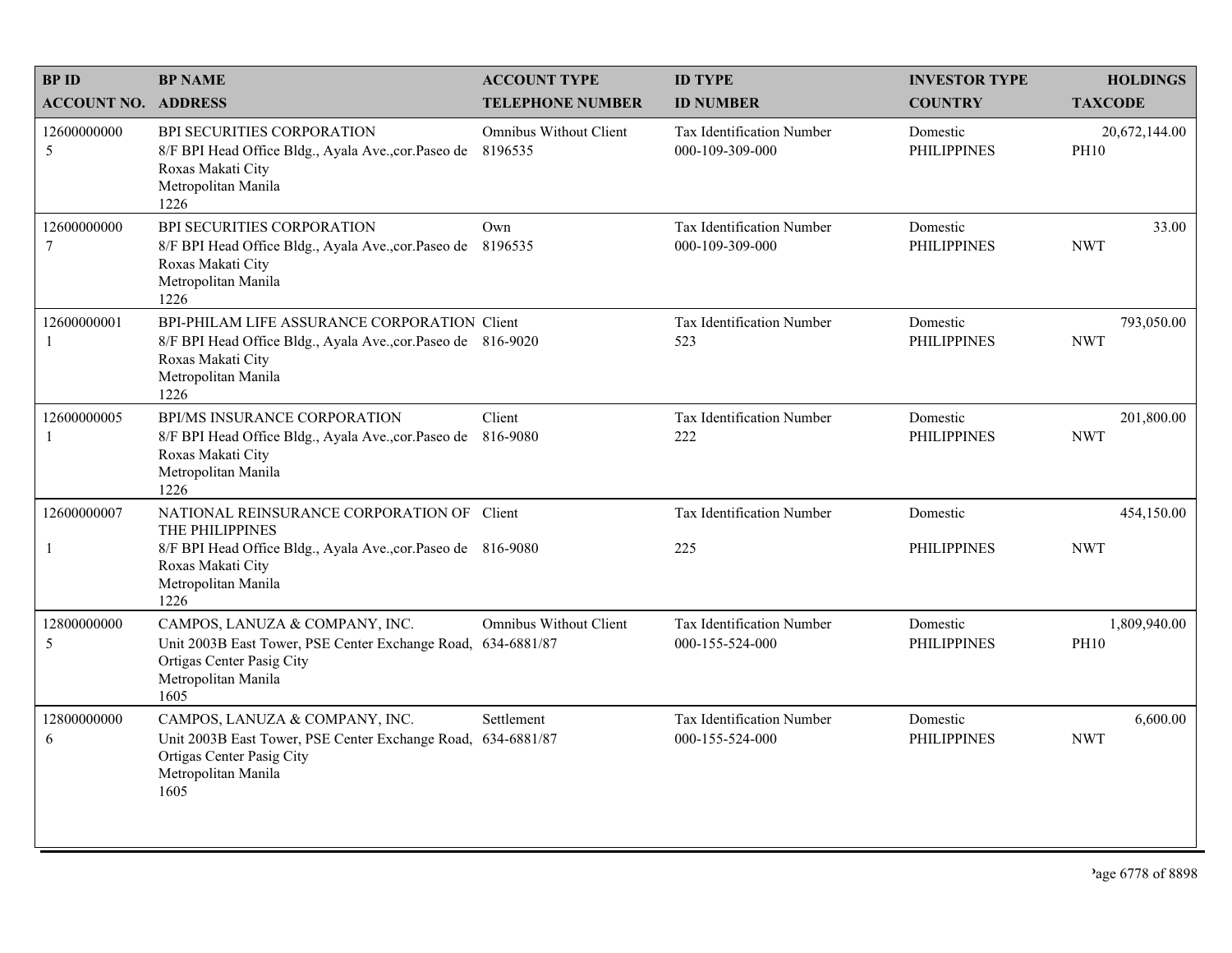| <b>BPID</b>                | <b>BP NAME</b>                                                                                                                                   | <b>ACCOUNT TYPE</b>                       | <b>ID TYPE</b>                                      | <b>INVESTOR TYPE</b>           | <b>HOLDINGS</b>             |
|----------------------------|--------------------------------------------------------------------------------------------------------------------------------------------------|-------------------------------------------|-----------------------------------------------------|--------------------------------|-----------------------------|
| <b>ACCOUNT NO. ADDRESS</b> |                                                                                                                                                  | <b>TELEPHONE NUMBER</b>                   | <b>ID NUMBER</b>                                    | <b>COUNTRY</b>                 | <b>TAXCODE</b>              |
| 12900000000<br>5           | SINCERE SECURITIES CORPORATION<br>1203-A East Tower, PSE Centre, Exchange Road,<br>Ortigas Center, Pasig City<br>Metropolitan Manila<br>$\theta$ | <b>Omnibus Without Client</b><br>638-3549 | <b>Tax Identification Number</b><br>000-338-426-000 | Domestic<br><b>PHILIPPINES</b> | 4,400.00<br><b>PH10</b>     |
| 13000000000<br>5           | CENTURY SECURITIES CORPORATION<br>1105 Galleria Corporate Center Ortigas Ave., Quezon 633-7044/47<br>City<br>Metropolitan Manila<br>1600         | <b>Omnibus Without Client</b>             | Tax Identification Number<br>29                     | Domestic<br><b>PHILIPPINES</b> | 1,861,800.00<br><b>PH10</b> |
| 13100000000<br>5           | PCIB SECURITIES, INC.<br>8/F PCIB Tower 2, Dela Costa St., Makati City<br>Metropolitan Manila<br>1002                                            | <b>Omnibus Without Client</b><br>8912028  | Tax Identification Number<br>30                     | Domestic<br><b>PHILIPPINES</b> | 458,500.00<br><b>PH10</b>   |
| 13100000000<br>6           | PCIB SECURITIES, INC.<br>8/F PCIB Tower 2, Dela Costa St., Makati City<br>Metropolitan Manila<br>1002                                            | Settlement<br>8912028                     | Tax Identification Number<br>30                     | Domestic<br><b>PHILIPPINES</b> | 318,000.00<br><b>NWT</b>    |
| 13300000000<br>5           | CITISECURITIES, INC.<br>Rm. 2701-B Tektite Tower Center Exchange Rd, Pasi; 635-5735<br>City<br>Metropolitan Manila<br>1600                       | <b>Omnibus Without Client</b>             | Tax Identification Number<br>000-322-268-000        | Domestic<br><b>PHILIPPINES</b> | 130,800.00<br><b>PH10</b>   |
| 13300000000<br>7           | CITISECURITIES, INC.<br>Rm. 2701-B Tektite Tower Center Exchange Rd, Pasi; 635-5735<br>City<br>Metropolitan Manila<br>1600                       | Own                                       | Tax Identification Number<br>000-322-268-000        | Domestic<br><b>PHILIPPINES</b> | 11,850.00<br><b>NWT</b>     |
| 13600000000<br>5           | TRITON SECURITIES CORP.<br>26/F LKG Tower, 6801 Ayala Avenue Makati City<br>Metropolitan Manila<br>$\mathbf{0}$                                  | <b>Omnibus Without Client</b><br>5238311  | Tax Identification Number<br>003-741-374-000        | Domestic<br><b>PHILIPPINES</b> | 47,000.00<br><b>PH10</b>    |
| 13600000000<br>6           | TRITON SECURITIES CORP.<br>26/F LKG Tower, 6801 Ayala Avenue Makati City<br>Metropolitan Manila<br>$\overline{0}$                                | Settlement<br>5238311                     | Tax Identification Number<br>003-741-374-000        | Domestic<br>PHILIPPINES        | 550.00<br><b>NWT</b>        |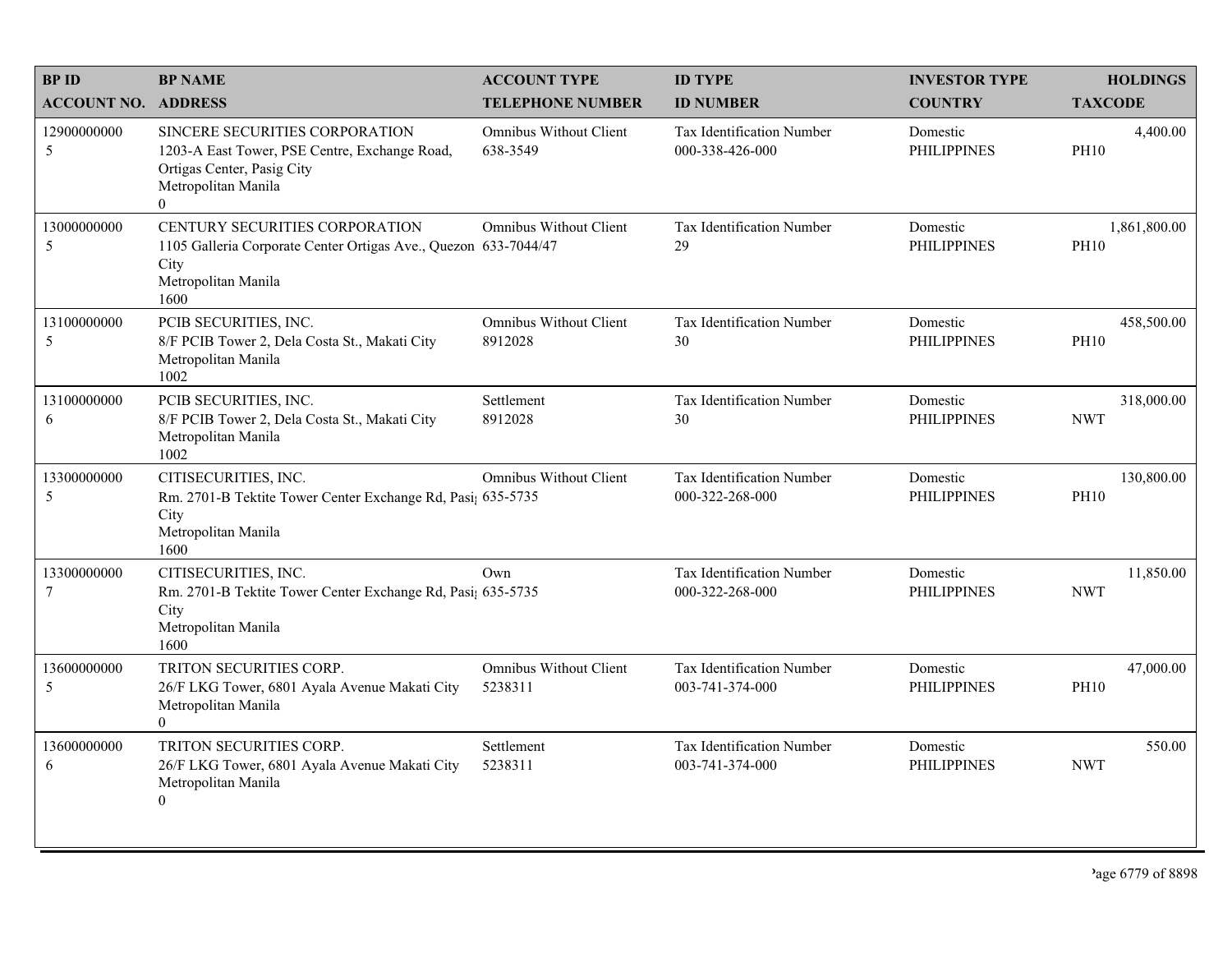| <b>BPID</b>                    | <b>BP NAME</b>                                                                                                                                                             | <b>ACCOUNT TYPE</b>                          | <b>ID TYPE</b>                                      | <b>INVESTOR TYPE</b>           | <b>HOLDINGS</b>           |
|--------------------------------|----------------------------------------------------------------------------------------------------------------------------------------------------------------------------|----------------------------------------------|-----------------------------------------------------|--------------------------------|---------------------------|
| <b>ACCOUNT NO. ADDRESS</b>     |                                                                                                                                                                            | <b>TELEPHONE NUMBER</b>                      | <b>ID NUMBER</b>                                    | <b>COUNTRY</b>                 | <b>TAXCODE</b>            |
| 14000000000<br>5               | IGC SECURITIES INC.<br>Suite 1006, Tower I & Exchange Plaza Ayala Trianglt 816-39-86<br>Ayala Avenue Makati City<br>Metropolitan Manila<br>1200                            | Omnibus Without Client                       | Tax Identification Number<br>38                     | Domestic<br><b>PHILIPPINES</b> | 897,300.00<br><b>PH10</b> |
| 14000000000<br>7               | <b>IGC SECURITIES INC.</b><br>Suite 1006, Tower I & Exchange Plaza Ayala Triangle 816-39-86<br>Ayala Avenue Makati City<br>Metropolitan Manila<br>1200                     | Own                                          | Tax Identification Number<br>38                     | Domestic<br><b>PHILIPPINES</b> | 22,650.00<br><b>NWT</b>   |
| 14100000000<br>5               | <b>CUALOPING SECURITIES CORPORATION</b><br>Suite 1801 Tytana Centre Condominium Plaza Lorenz 241-0262<br>Ruiz, Binondo, Manila<br>Metropolitan Manila<br>1006              | <b>Omnibus Without Client</b>                | Tax Identification Number<br>000-333-333-000        | Domestic<br><b>PHILIPPINES</b> | 4,000.00<br><b>PH10</b>   |
| 14200000003                    | PIONEER LIFE INC.<br>18/F Citibank Tower 8741 Paseo de Roxas Makati Cit<br>Metropolitan Manila<br>1200                                                                     | Client                                       | Tax Identification Number<br>246                    | Domestic<br><b>PHILIPPINES</b> | 30,000.00<br><b>NWT</b>   |
| 14300000000<br>5               | DAVID GO SECURITIES CORP.<br>UNIT 2702D EAST TOWER, PHILIPPINE STOCK 650-6588<br>EXCHANGE CENTRE, EXCHANGE ROAD, ORTI<br>CENTER, PASIG CITY<br>Metropolitan Manila<br>1006 | <b>Omnibus Without Client</b>                | <b>Tax Identification Number</b><br>000-320-855-000 | Domestic<br><b>PHILIPPINES</b> | 183,900.00<br><b>PH10</b> |
| 14300000000<br>$7\phantom{.0}$ | DAVID GO SECURITIES CORP.<br>UNIT 2702D EAST TOWER, PHILIPPINE STOCK 650-6588<br>EXCHANGE CENTRE, EXCHANGE ROAD, ORTI<br>CENTER, PASIG CITY<br>Metropolitan Manila<br>1006 | Own                                          | Tax Identification Number<br>000-320-855-000        | Domestic<br><b>PHILIPPINES</b> | 30,000.00<br><b>NWT</b>   |
| 14500000000<br>5               | DIVERSIFIED SECURITIES, INC.<br>5/F PDCP Bank Centre, Herrera cor. Alfaro Sts.,<br>Salcedo Village, Makati City<br>Metropolitan Manila<br>1600                             | <b>Omnibus Without Client</b><br>634-6630/31 | Tax Identification Number<br>43                     | Domestic<br><b>PHILIPPINES</b> | 10,850.00<br><b>PH10</b>  |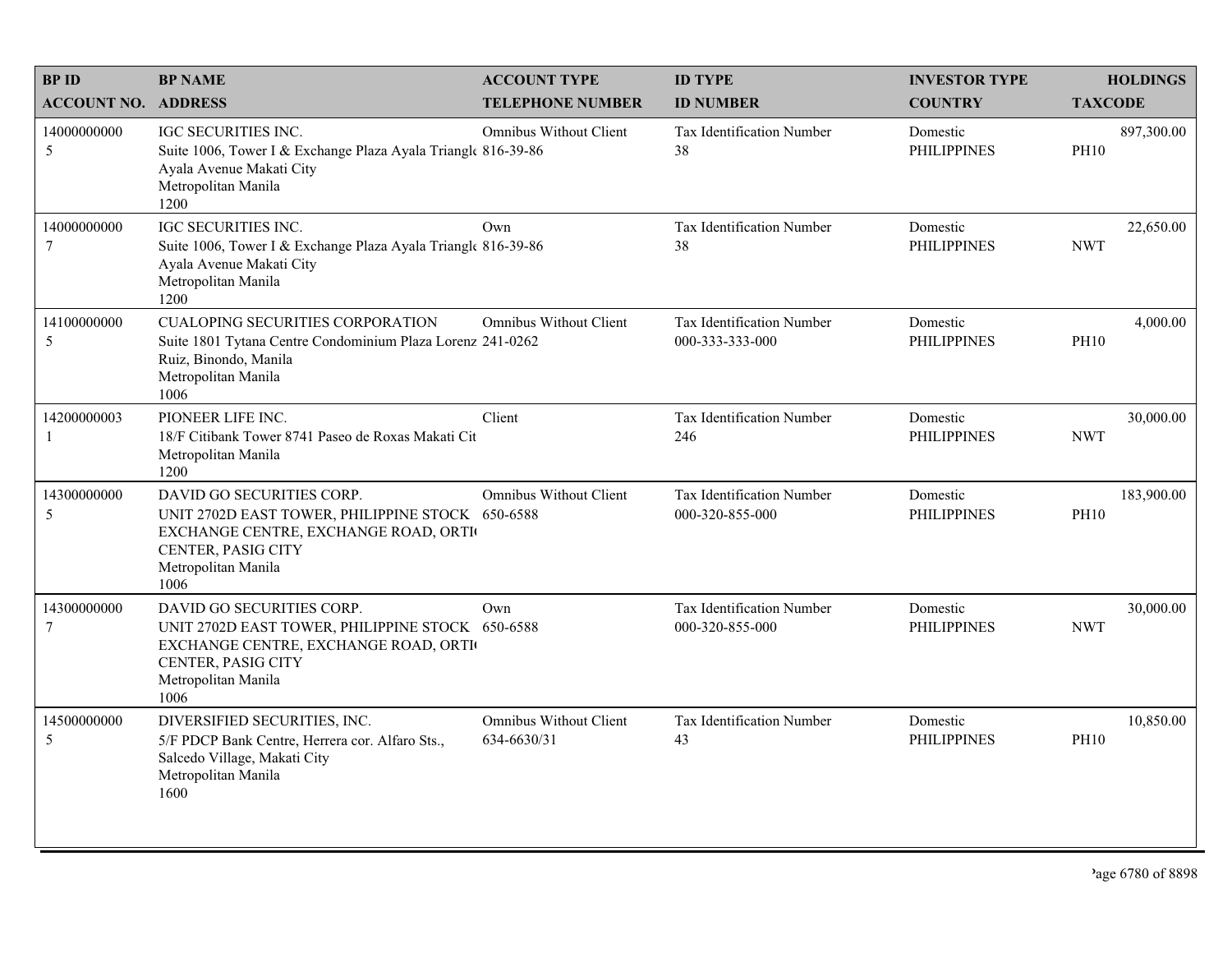| <b>BPID</b>                   | <b>BP NAME</b>                                                                                                                                                                                                 | <b>ACCOUNT TYPE</b>                          | <b>ID TYPE</b>                                      | <b>INVESTOR TYPE</b>           | <b>HOLDINGS</b>           |
|-------------------------------|----------------------------------------------------------------------------------------------------------------------------------------------------------------------------------------------------------------|----------------------------------------------|-----------------------------------------------------|--------------------------------|---------------------------|
| <b>ACCOUNT NO. ADDRESS</b>    |                                                                                                                                                                                                                | <b>TELEPHONE NUMBER</b>                      | <b>ID NUMBER</b>                                    | <b>COUNTRY</b>                 | <b>TAXCODE</b>            |
| 14700000000<br>5              | E. CHUA CHIACO SECURITIES, INC.<br>113 Renta St., Binondo, Manila<br>Metropolitan Manila<br>1006                                                                                                               | Omnibus Without Client<br>242-5145           | <b>Tax Identification Number</b><br>000-335-991-000 | Domestic<br><b>PHILIPPINES</b> | 269,656.00<br><b>PH10</b> |
| 14700000000<br>$\overline{7}$ | E. CHUA CHIACO SECURITIES, INC.<br>113 Renta St., Binondo, Manila<br>Metropolitan Manila<br>1006                                                                                                               | Own<br>242-5145                              | Tax Identification Number<br>000-335-991-000        | Domestic<br><b>PHILIPPINES</b> | 2,571.00<br><b>NWT</b>    |
| 14800000000<br>5              | EQUITABLE SECURIITES (PHILS.) INC.<br>3/F Cacho-Gonzalez Bldg, Aguirre cor. Trasierra St,<br>Legaspi Village Makati City<br>Metropolitan Manila<br>1229                                                        | <b>Omnibus Without Client</b><br>810-4801/04 | Tax Identification Number<br>46                     | Domestic<br><b>PHILIPPINES</b> | 830.00<br><b>PH10</b>     |
| 14900000000<br>5              | EAST WEST CAPITAL CORPORATION<br>2/F U-Bix Building 1331 Angono St., Makati City<br>Metropolitan Manila<br>1208                                                                                                | <b>Omnibus Without Client</b><br>891-98901   | Tax Identification Number<br>000-158-383-000        | Domestic<br><b>PHILIPPINES</b> | 42,400.00<br><b>PH10</b>  |
| 14900000000<br>6              | EAST WEST CAPITAL CORPORATION<br>2/F U-Bix Building 1331 Angono St., Makati City<br>Metropolitan Manila<br>1208                                                                                                | Settlement<br>891-98901                      | Tax Identification Number<br>000-158-383-000        | Domestic<br><b>PHILIPPINES</b> | 800.00<br><b>NWT</b>      |
| 15000000000                   | EASTERN SECURITIES DEVELOPMENT<br><b>CORPORATION</b>                                                                                                                                                           | <b>Omnibus Without Client</b>                | Tax Identification Number                           | Domestic                       | 245,598.00                |
| 5                             | 1701 Tytana Ctr. Bldg, Binondo, Manila<br>Metropolitan Manila<br>1006                                                                                                                                          | 242-4006/11                                  | 000-329-281-000                                     | <b>PHILIPPINES</b>             | <b>PH10</b>               |
| 15300000000<br>5              | EQUITIWORLD SECURITIES, INC.<br>807-809 Philippine Stock Exchange Ayala Tower 1,<br>Ayala Avenue Makati City<br>Metropolitan Manila<br>1226                                                                    | <b>Omnibus Without Client</b><br>848-5401/09 | Tax Identification Number<br>51                     | Domestic<br><b>PHILIPPINES</b> | 54,180.00<br><b>PH10</b>  |
| 15400000000<br>5              | EVERGREEN STOCK BROKERAGE & SEC., INC. Omnibus Without Client<br>Suite 606 - 607, 6th Floor, Tower One Phil. Stock<br>Exchange Plaza, Ayala Triangle, Ayala Ave. Makati<br>City<br>Metropolitan Manila<br>1200 | 891-9451                                     | <b>Tax Identification Number</b><br>001-483-985     | Domestic<br><b>PHILIPPINES</b> | 146,800.00<br><b>PH10</b> |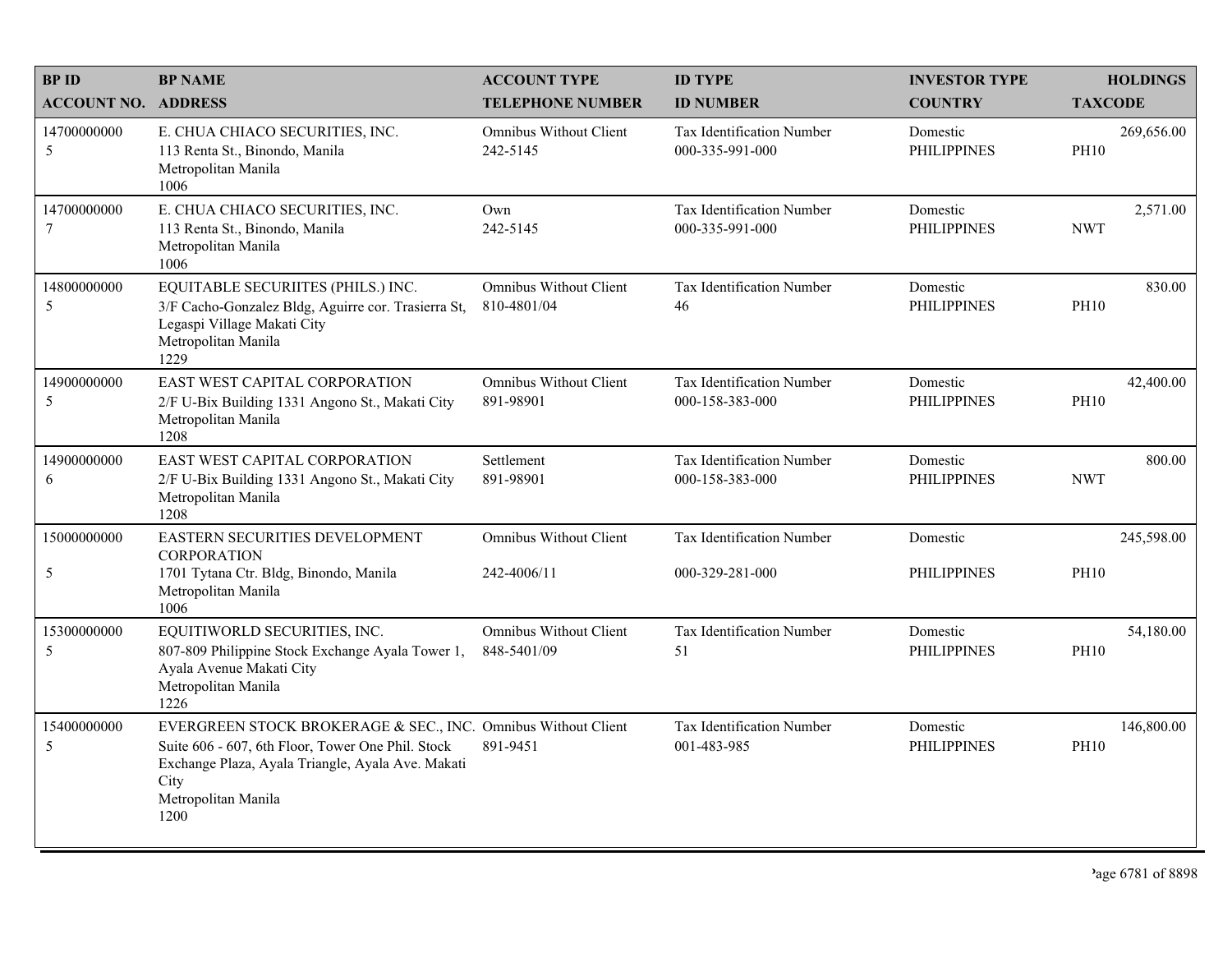| <b>BPID</b>                | <b>BP NAME</b>                                                                                                                                                                                     | <b>ACCOUNT TYPE</b>                       | <b>ID TYPE</b>                               | <b>INVESTOR TYPE</b>           | <b>HOLDINGS</b>           |
|----------------------------|----------------------------------------------------------------------------------------------------------------------------------------------------------------------------------------------------|-------------------------------------------|----------------------------------------------|--------------------------------|---------------------------|
| <b>ACCOUNT NO. ADDRESS</b> |                                                                                                                                                                                                    | <b>TELEPHONE NUMBER</b>                   | <b>ID NUMBER</b>                             | <b>COUNTRY</b>                 | <b>TAXCODE</b>            |
| 15400000000<br>20          | EVERGREEN STOCK BROKERAGE & SEC., INC. Settlement<br>Suite 606 - 607, 6th Floor, Tower One Phil. Stock<br>Exchange Plaza, Ayala Triangle, Ayala Ave. Makati<br>City<br>Metropolitan Manila<br>1200 | 891-9451                                  | Tax Identification Number<br>001-483-985     | Domestic<br><b>PHILIPPINES</b> | 1,800.00<br><b>PH25</b>   |
| 15900000000<br>5           | FIRST INTEGRATED CAPITAL SECURITIES, INC Omnibus Without Client<br>Units 1211-1212 Tower I & Exchange Plaza, Ayala<br>Ave. Cor. Paseo de Roxas, Makati City<br>Metropolitan Manila<br>1200         | 759-4320 to 23                            | Tax Identification Number<br>57              | Domestic<br><b>PHILIPPINES</b> | 50,000.00<br><b>PH10</b>  |
| 16200000000<br>-1          | F. YAP SECURITIES, INC.<br>Unit 2301 PSE Center (East Tower) Exchange Rd.,<br>Ortigas Center Pasig City<br>Metropolitan Manila<br>1603                                                             | <b>Omnibus Without Client</b><br>635-4126 | Tax Identification Number<br>000-333-165-000 | Foreign<br><b>PHILIPPINES</b>  | 1.000.00<br>FMX1          |
| 16200000000<br>5           | F. YAP SECURITIES, INC.<br>Unit 2301 PSE Center (East Tower) Exchange Rd.,<br>Ortigas Center Pasig City<br>Metropolitan Manila<br>1603                                                             | <b>Omnibus Without Client</b><br>635-4126 | Tax Identification Number<br>000-333-165-000 | Domestic<br><b>PHILIPPINES</b> | 16,600.00<br><b>PH10</b>  |
| 16700000000<br>5           | AURORA SECURITIES, INC.<br>UNIT 2405A WEST TOWER PHILIPPINE STOCK<br>EXCHANGE CENTRE ORTIGAS, PASIG CITY<br>Metropolitan Manila<br>1605                                                            | <b>Omnibus Without Client</b><br>633-5892 | Tax Identification Number<br>002-832-240     | Domestic<br><b>PHILIPPINES</b> | 26,700.00<br><b>PH10</b>  |
| 16800000000<br>5           | GLOBALINKS SECURITIES & STOCKS, INC.<br>#706 Ayala Tower One Ayala Avenue Cor. Paseo de 759-4136<br>Roxas St. Makati City<br>Metropolitan Manila<br>1226                                           | <b>Omnibus Without Client</b>             | Tax Identification Number<br>65              | Domestic<br><b>PHILIPPINES</b> | 100,733.00<br><b>PH10</b> |
| 16800000000<br>$\tau$      | GLOBALINKS SECURITIES & STOCKS, INC.<br>#706 Ayala Tower One Ayala Avenue Cor. Paseo de 759-4136<br>Roxas St. Makati City<br>Metropolitan Manila<br>1226                                           | Own                                       | Tax Identification Number<br>65              | Domestic<br><b>PHILIPPINES</b> | 19.00<br><b>NWT</b>       |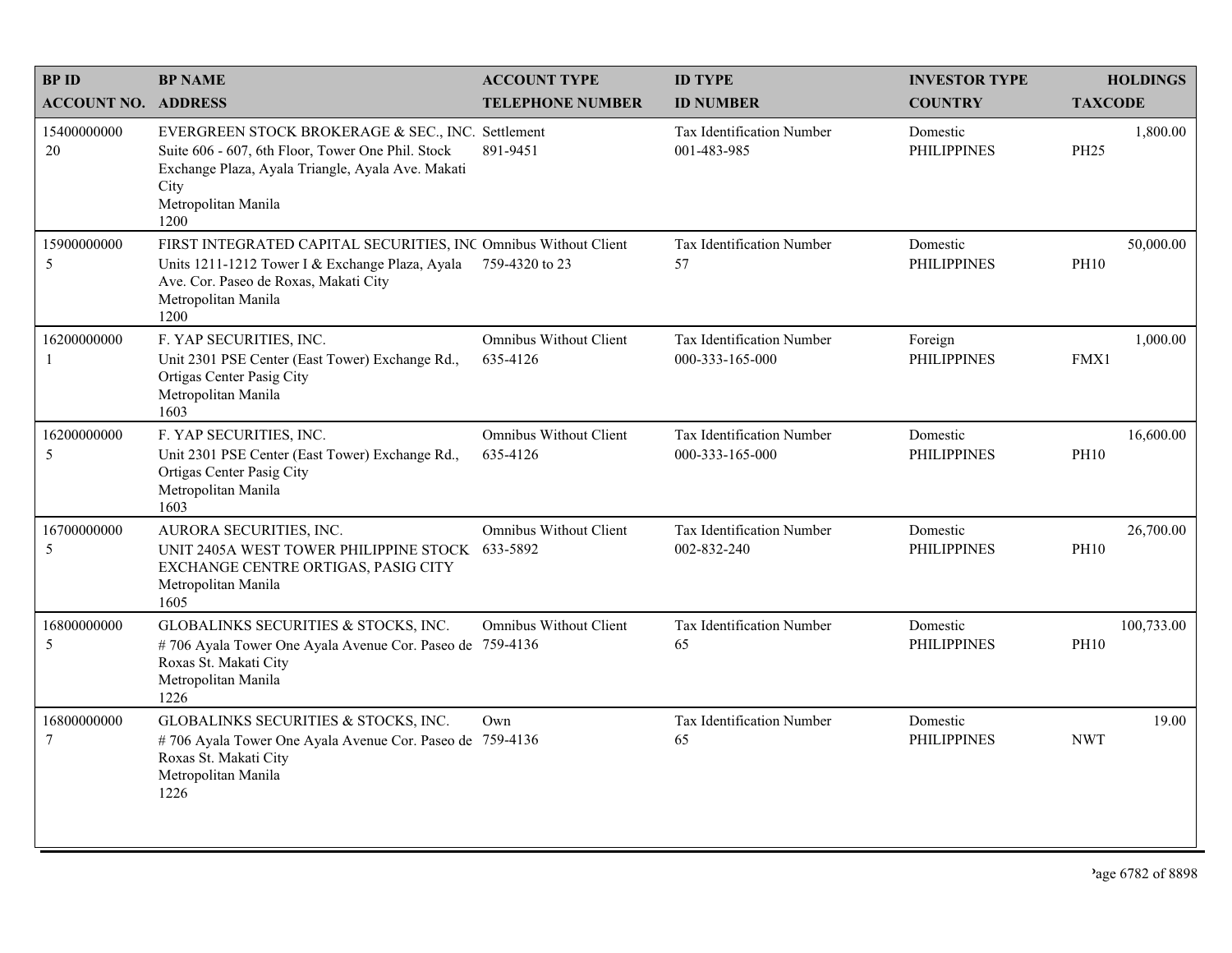| <b>BPID</b>                | <b>BP NAME</b>                                                                                                                                            | <b>ACCOUNT TYPE</b>                       | <b>ID TYPE</b>                               | <b>INVESTOR TYPE</b>           | <b>HOLDINGS</b>          |
|----------------------------|-----------------------------------------------------------------------------------------------------------------------------------------------------------|-------------------------------------------|----------------------------------------------|--------------------------------|--------------------------|
| <b>ACCOUNT NO. ADDRESS</b> |                                                                                                                                                           | <b>TELEPHONE NUMBER</b>                   | <b>ID NUMBER</b>                             | <b>COUNTRY</b>                 | <b>TAXCODE</b>           |
| 16900000000<br>5           | JSG SECURITIES, INC.<br>4th Floor, A&T Building, 244 Escolta Street, Binondo 2429414<br>Manila<br>Metropolitan Manila<br>1006                             | Omnibus Without Client                    | Tax Identification Number<br>004-578-852-000 | Domestic<br><b>PHILIPPINES</b> | 11,000.00<br><b>PH10</b> |
| 16900000000<br>6           | JSG SECURITIES, INC.<br>4th Floor, A&T Building, 244 Escolta Street, Binondo 2429414<br>Manila<br>Metropolitan Manila<br>1006                             | Settlement                                | Tax Identification Number<br>004-578-852-000 | Domestic<br><b>PHILIPPINES</b> | 16,000.00<br><b>NWT</b>  |
| 17000000000<br>14          | GOLDSTAR SECURITIES, INC.<br>2201-B East Tower, PSE Centre Exchange Rd, Ortiga 633-7485/86<br>Center Pasig City<br>Metropolitan Manila<br>1600            | Settlement                                | Tax Identification Number<br>000-222-746-000 | Domestic<br><b>PHILIPPINES</b> | 400.00<br><b>PH10</b>    |
| 17200000000<br>5           | GUILD SECURITIES, INC.<br>Unit 1215 Tower One & Exchange Plaza Ayala Ave., 8919232<br>Makati City<br>Metropolitan Manila<br>1226                          | <b>Omnibus Without Client</b>             | Tax Identification Number<br>69              | Domestic<br><b>PHILIPPINES</b> | 62,750.00<br><b>PH10</b> |
| 17400000000<br>5           | HDI SECURITIES, INC.<br>UNIT 2305-B 23/F ORIENT SQUARE BLDG., F.<br>ORTIGAS, JR. ROAD, ORTIGAS CENTRE, PASIG<br>CITY, 1605<br>Metropolitan Manila<br>1605 | <b>Omnibus Without Client</b><br>891-9598 | Tax Identification Number<br>001-670-271-000 | Domestic<br><b>PHILIPPINES</b> | 8,250.00<br><b>PH10</b>  |
| 17500000000<br>5           | H. E. BENNETT SECURITIES, INC.<br>Rm. 1704 World Trade Exchange Bldg., 215 Juan Lur 242-5733<br>St., Binondo, Manila<br>Metropolitan Manila<br>1006       | Omnibus Without Client                    | Tax Identification Number<br>000-334-004     | Domestic<br><b>PHILIPPINES</b> | 34,000.00<br><b>PH10</b> |
| 17800000000<br>5           | HK SECURITIES, INC.<br>Suite 102 Columbia Tower, Ortigas Ave.,<br>Mandaluyong City<br>Metropolitan Manila<br>1600                                         | Omnibus Without Client<br>6336991 to 96   | Tax Identification Number<br>75              | Domestic<br><b>PHILIPPINES</b> | 100.00<br><b>PH10</b>    |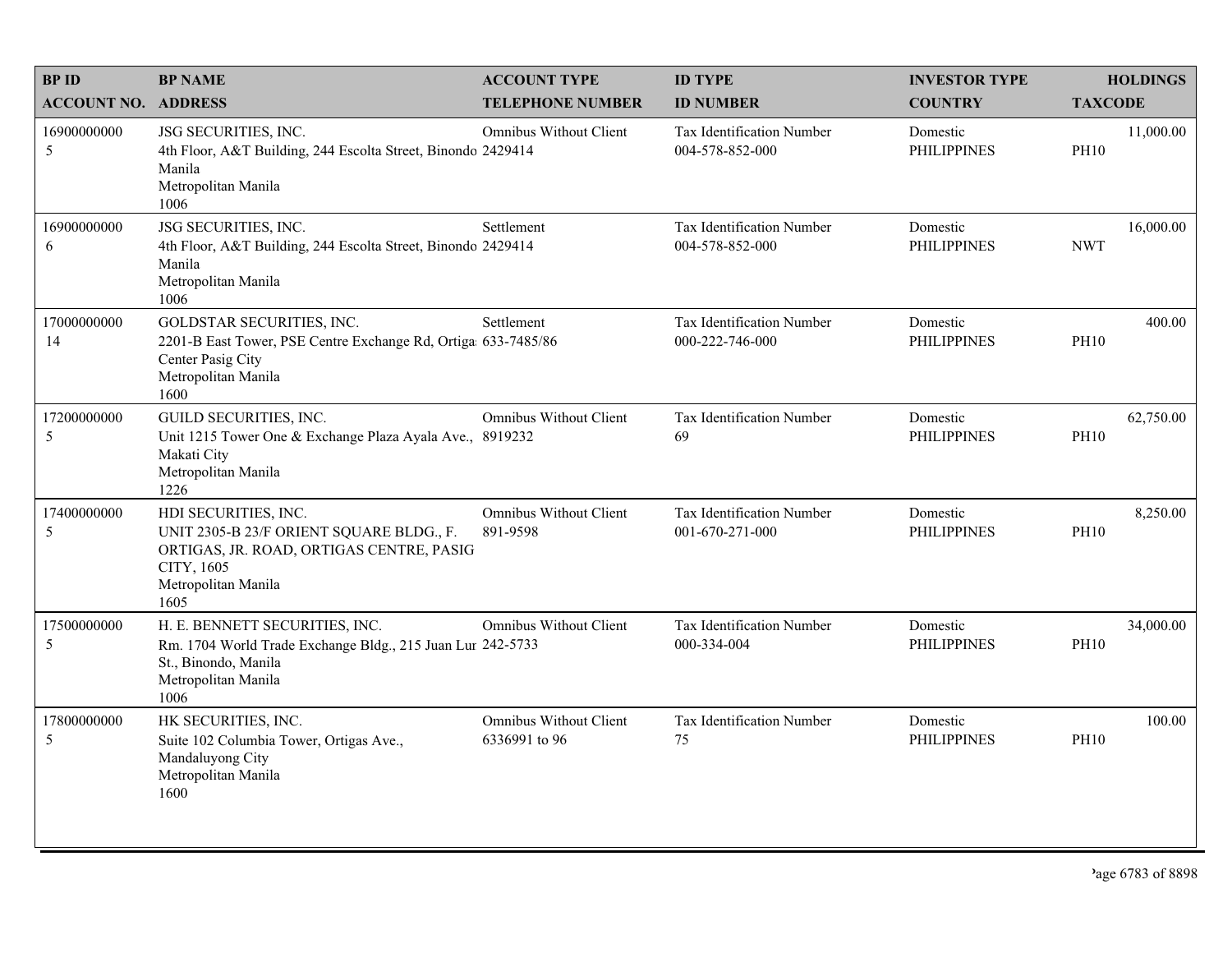| <b>BPID</b>                | <b>BP NAME</b>                                                                                                                                                    | <b>ACCOUNT TYPE</b>                               | <b>ID TYPE</b>                               | <b>INVESTOR TYPE</b>           | <b>HOLDINGS</b>           |
|----------------------------|-------------------------------------------------------------------------------------------------------------------------------------------------------------------|---------------------------------------------------|----------------------------------------------|--------------------------------|---------------------------|
| <b>ACCOUNT NO. ADDRESS</b> |                                                                                                                                                                   | <b>TELEPHONE NUMBER</b>                           | <b>ID NUMBER</b>                             | <b>COUNTRY</b>                 | <b>TAXCODE</b>            |
| 17900000000<br>5           | I. ACKERMAN & CO., INC.<br>Suite 705, Tower I Bldg. PSE Plaza, Ayala Triangle<br>Ayala Ave., Makati City<br>Metropolitan Manila<br>1226                           | Omnibus Without Client<br>891-9071                | Tax Identification Number<br>76              | Domestic<br><b>PHILIPPINES</b> | 56,853.00<br><b>PH10</b>  |
| 17900000000<br>6           | I. ACKERMAN & CO., INC.<br>Suite 705, Tower I Bldg. PSE Plaza, Ayala Triangle<br>Ayala Ave., Makati City<br>Metropolitan Manila<br>1226                           | Settlement<br>891-9071                            | Tax Identification Number<br>76              | Domestic<br><b>PHILIPPINES</b> | 1,500.00<br><b>NWT</b>    |
| 18000000000<br>5           | I. B. GIMENEZ SECURITIES, INC.<br>3/F NEW ROSARIO ORTIGAS ARCADE, NO. 42,<br>ORTIGAS EXTENSION, ROSARIO, PASIG CITY<br>Metropolitan Manila<br>1600                | <b>Omnibus Without Client</b><br>628-0000-325-336 | Tax Identification Number<br>000-329-846-000 | Domestic<br><b>PHILIPPINES</b> | 63,000.00<br><b>PH10</b>  |
| 18100000000<br>5           | INVESTORS SECURITIES, INC,<br>Unit 604-605 Tower One & Exchange Plaza Ayala<br>Triangle, Ayala Ave. cor Paseo de Roxas Makati City<br>Metropolitan Manila<br>1200 | <b>Omnibus Without Client</b><br>8431210          | Tax Identification Number<br>000-123-697-000 | Domestic<br><b>PHILIPPINES</b> | 183,700.00<br><b>PH10</b> |
| 18200000000<br>5           | IMPERIAL, DE GUZMAN, ABALOS & CO., INC.<br>Ground Floor, EDSA Central Square Shaw Boulevard 6332686<br>Mandaluyong City<br>Metropolitan Manila<br>1552            | <b>Omnibus Without Client</b>                     | Tax Identification Number<br>000-121-920     | Domestic<br><b>PHILIPPINES</b> | 338,889.00<br><b>PH10</b> |
| 18200000000<br>6           | IMPERIAL, DE GUZMAN, ABALOS & CO., INC.<br>Ground Floor, EDSA Central Square Shaw Boulevard 6332686<br>Mandaluyong City<br>Metropolitan Manila<br>1552            | Settlement                                        | Tax Identification Number<br>000-121-920     | Domestic<br><b>PHILIPPINES</b> | 11,600.00<br><b>NWT</b>   |
| 18300000000<br>5           | INTRA-INVEST SECURITIES, INC.<br>11/F ACT Tower, 135 Sen. Gil Puyat Ave., Salcedo<br>Vill., Makati City<br>Metropolitan Manila<br>1200                            | Omnibus Without Client<br>8106934                 | Tax Identification Number<br>000-162-545-000 | Domestic<br><b>PHILIPPINES</b> | 72,496.00<br><b>PH10</b>  |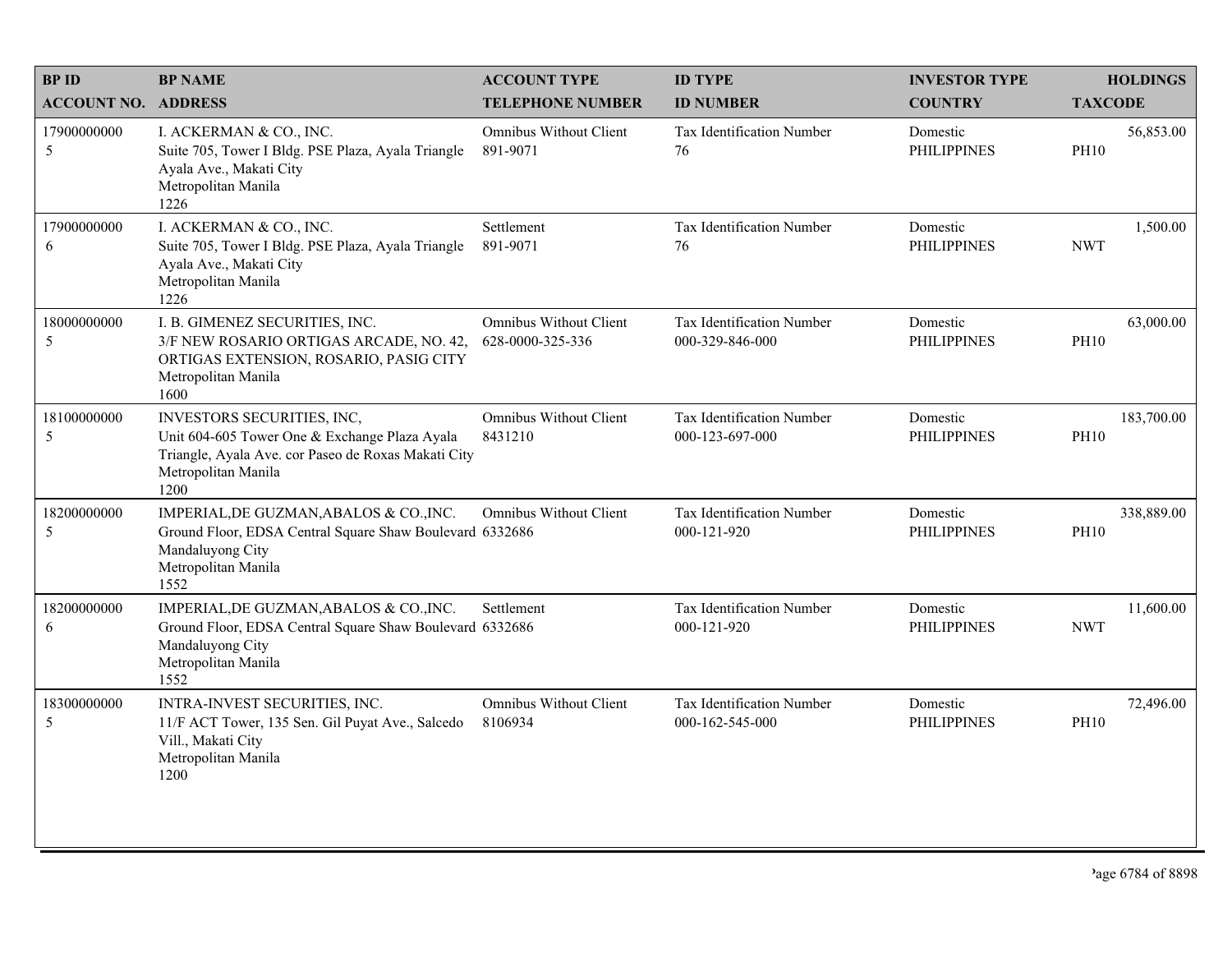| <b>BPID</b>                | <b>BP NAME</b>                                                                                                                                     | <b>ACCOUNT TYPE</b>                       | <b>ID TYPE</b>                               | <b>INVESTOR TYPE</b>           | <b>HOLDINGS</b>          |
|----------------------------|----------------------------------------------------------------------------------------------------------------------------------------------------|-------------------------------------------|----------------------------------------------|--------------------------------|--------------------------|
| <b>ACCOUNT NO. ADDRESS</b> |                                                                                                                                                    | <b>TELEPHONE NUMBER</b>                   | <b>ID NUMBER</b>                             | <b>COUNTRY</b>                 | <b>TAXCODE</b>           |
| 18300000000<br>6           | INTRA-INVEST SECURITIES, INC.<br>11/F ACT Tower, 135 Sen. Gil Puyat Ave., Salcedo<br>Vill., Makati City<br>Metropolitan Manila<br>1200             | Settlement<br>8106934                     | Tax Identification Number<br>000-162-545-000 | Domestic<br><b>PHILIPPINES</b> | 50.00<br><b>NWT</b>      |
| 18700000000<br>5           | ASIAN CAPITAL EQUITIES, INC.<br>6/F Tower 1 & Exchange Plaza Ayala Ave., cor Paseo 8485126<br>de Roxas, Makati City<br>Metropolitan Manila<br>1226 | <b>Omnibus Without Client</b>             | Tax Identification Number<br>84              | Domestic<br><b>PHILIPPINES</b> | 200.00<br><b>PH10</b>    |
| 18800000000<br>5           | J.M. BARCELON & CO., INC.<br>#5 PENNSYLVANNIA STREET, BRGY. MARIAN/ 661-8396<br>NEW MANILA, QUEZON CITY<br>Metropolitan Manila<br>1100             | <b>Omnibus Without Client</b>             | Tax Identification Number<br>000-333-850     | Domestic<br><b>PHILIPPINES</b> | 9,700.00<br><b>PH10</b>  |
| 19200000000<br>5           | STRATEGIC EQUITIES CORP.<br>Unit 610-611 PSE Plaza, Tower I, Ayala Triangle,<br>Ayala Ave., Makati City<br>Metropolitan Manila<br>1226             | <b>Omnibus Without Client</b><br>759-4055 | Tax Identification Number<br>89              | Domestic<br><b>PHILIPPINES</b> | 17,200.00<br><b>PH10</b> |
| 19200000000<br>14          | STRATEGIC EQUITIES CORP.<br>Unit 610-611 PSE Plaza, Tower I, Ayala Triangle,<br>Ayala Ave., Makati City<br>Metropolitan Manila<br>1226             | Settlement<br>759-4055                    | Tax Identification Number<br>89              | Domestic<br><b>PHILIPPINES</b> | 2,800.00<br><b>PH10</b>  |
| 19300000000<br>5           | LARRGO SECURITIES CO., INC.<br>Rm. 202 2/F Rufino Building, Ayala Avenue, Makati 8101353<br>City<br>Metropolitan Manila<br>1226                    | <b>Omnibus Without Client</b>             | Tax Identification Number<br>90              | Domestic<br><b>PHILIPPINES</b> | 1,400.00<br><b>PH10</b>  |
| 19700000000<br>5           | LOPEZ, LOCSIN, LEDESMA & CO., INC.<br>405 URBAN BUILDING, SEN. GIL. PUYAT AVEN 8127482<br><b>MAKATI CITY</b><br>Metropolitan Manila<br>1226        | <b>Omnibus Without Client</b>             | Tax Identification Number<br>321-000-128-692 | Domestic<br><b>PHILIPPINES</b> | 3,688.00<br><b>PH10</b>  |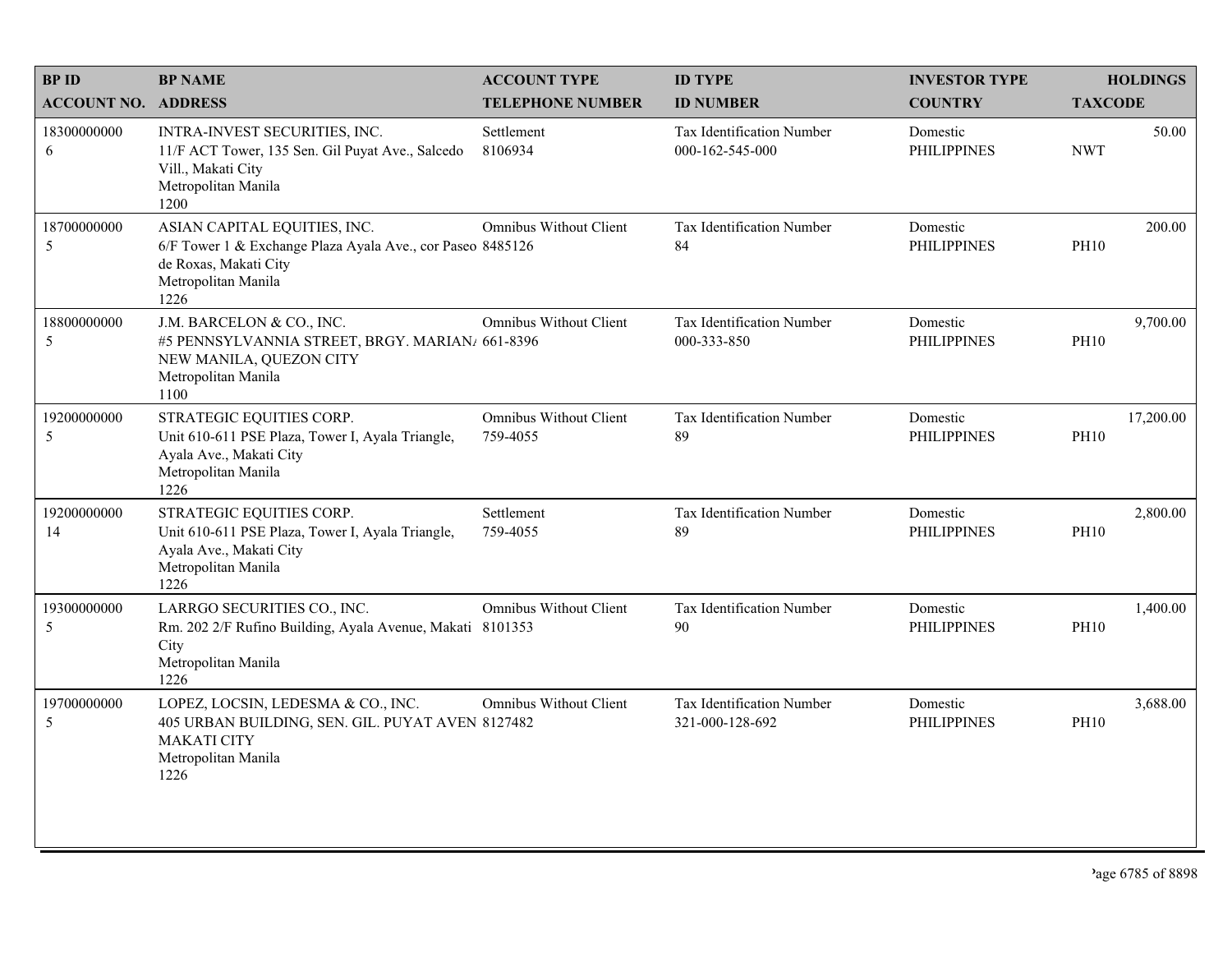| <b>BPID</b>                | <b>BP NAME</b>                                                                                                                                       | <b>ACCOUNT TYPE</b>                          | <b>ID TYPE</b>                               | <b>INVESTOR TYPE</b>           | <b>HOLDINGS</b>             |
|----------------------------|------------------------------------------------------------------------------------------------------------------------------------------------------|----------------------------------------------|----------------------------------------------|--------------------------------|-----------------------------|
| <b>ACCOUNT NO. ADDRESS</b> |                                                                                                                                                      | <b>TELEPHONE NUMBER</b>                      | <b>ID NUMBER</b>                             | <b>COUNTRY</b>                 | <b>TAXCODE</b>              |
| 19700000000<br>6           | LOPEZ, LOCSIN, LEDESMA & CO., INC.<br>405 URBAN BUILDING, SEN. GIL. PUYAT AVEN 8127482<br><b>MAKATI CITY</b><br>Metropolitan Manila<br>1226          | Settlement                                   | Tax Identification Number<br>321-000-128-692 | Domestic<br><b>PHILIPPINES</b> | 22,572.00<br><b>NWT</b>     |
| 19800000000<br>5           | LUCKY SECURITIES, INC.<br>Unit 1402-B PSE Center Exchange Road, Ortigas<br>Center Pasig City<br>Metropolitan Manila<br>1600                          | Omnibus Without Client<br>6346747/60         | Tax Identification Number<br>95              | Domestic<br><b>PHILIPPINES</b> | 16,300.00<br><b>NWT</b>     |
| 19900000000<br>5           | LUYS SECURITIES COMPANY, INC.<br>28/F LKG Tower 6801 Ayala Ave. Makati City<br>Metropolitan Manila<br>1200                                           | <b>Omnibus Without Client</b><br>5231040     | Tax Identification Number<br>96              | Domestic<br><b>PHILIPPINES</b> | 25,639.00<br><b>PH10</b>    |
| 20000000000<br>-1          | MANDARIN SECURITIES CORPORATION<br>28/F LKG Tower 6801 Ayala Ave. Makati City<br>Metropolitan Manila<br>1200                                         | <b>Omnibus Without Client</b><br>523-8311/16 | Tax Identification Number<br>97              | Foreign<br><b>PHILIPPINES</b>  | 32,250.00<br>FMX1           |
| 20000000000<br>5           | MANDARIN SECURITIES CORPORATION<br>28/F LKG Tower 6801 Ayala Ave. Makati City<br>Metropolitan Manila<br>1200                                         | Omnibus Without Client<br>523-8311/16        | Tax Identification Number<br>97              | Domestic<br><b>PHILIPPINES</b> | 5,586.00<br><b>PH10</b>     |
| 20300000000<br>-1          | COL Financial Group, Inc.<br>2401-B EAST TOWER, PSE CENTRE EXCHANGE 635-5735<br>ROAD, ORTIGAS CENTER PASIG CITY<br>Metropolitan Manila<br>1605       | <b>Omnibus Without Client</b>                | Tax Identification Number<br>203-523-208     | Foreign<br><b>PHILIPPINES</b>  | 48,650.00<br>FMX1           |
| 20300000000<br>5           | COL Financial Group, Inc.<br>2401-B EAST TOWER, PSE CENTRE EXCHANGE 635-5735<br>ROAD, ORTIGAS CENTER PASIG CITY<br>Metropolitan Manila<br>1605       | <b>Omnibus Without Client</b>                | Tax Identification Number<br>203-523-208     | Domestic<br><b>PHILIPPINES</b> | 2,839,432.00<br><b>PH10</b> |
| 20400000000<br>14          | DA MARKET SECURITIES, INC.<br>Unit 2402-B West Tower, PSE Center Exchange Roac 637-42-42<br>Ortigas Center Pasig City<br>Metropolitan Manila<br>1600 | Settlement                                   | Tax Identification Number<br>101             | Domestic<br><b>PHILIPPINES</b> | 7,600.00<br><b>PH10</b>     |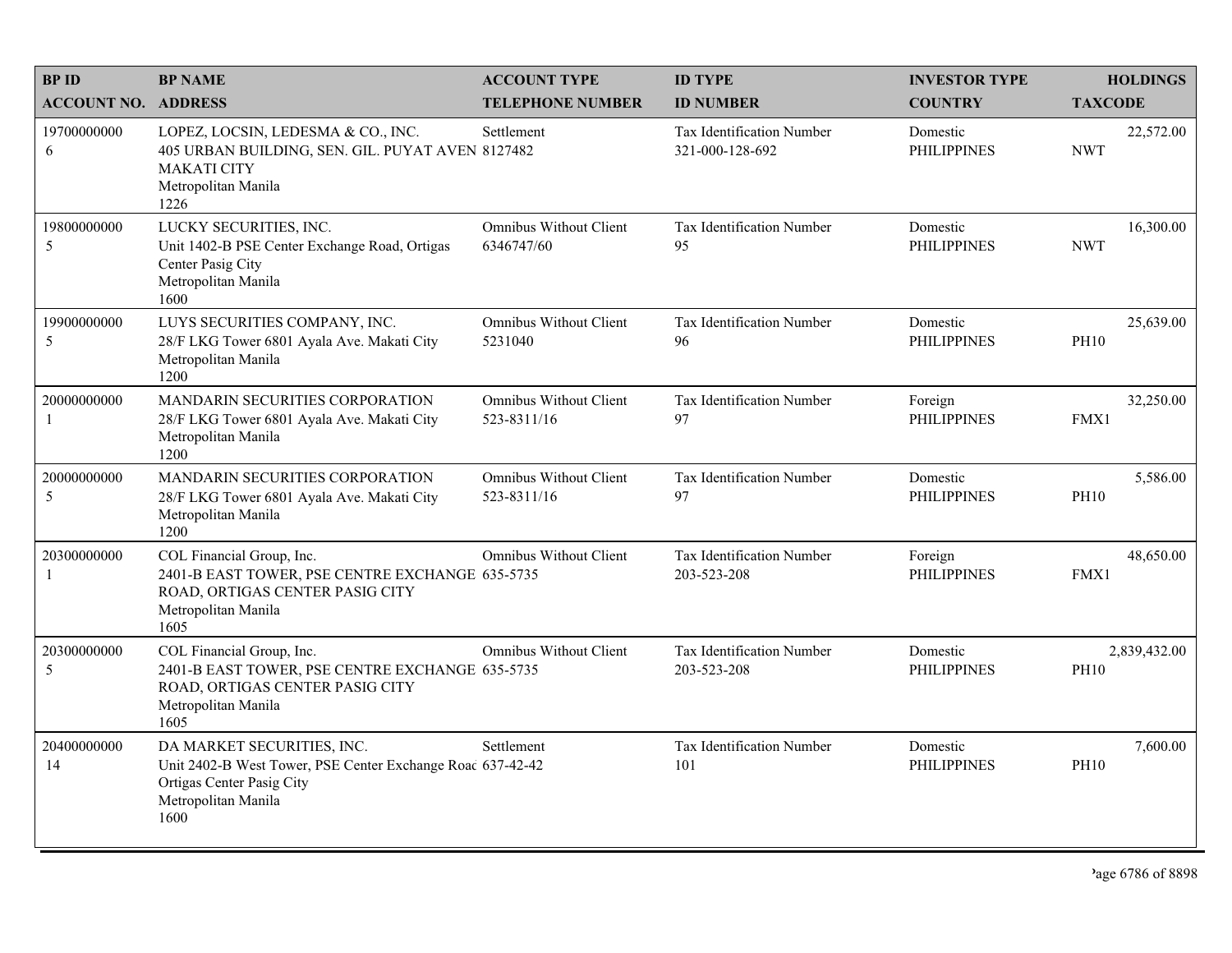| <b>BPID</b>                   | <b>BP NAME</b>                                                                                                                                                                  | <b>ACCOUNT TYPE</b>                      | <b>ID TYPE</b>                                       | <b>INVESTOR TYPE</b>           | <b>HOLDINGS</b>          |
|-------------------------------|---------------------------------------------------------------------------------------------------------------------------------------------------------------------------------|------------------------------------------|------------------------------------------------------|--------------------------------|--------------------------|
| <b>ACCOUNT NO. ADDRESS</b>    |                                                                                                                                                                                 | <b>TELEPHONE NUMBER</b>                  | <b>ID NUMBER</b>                                     | <b>COUNTRY</b>                 | <b>TAXCODE</b>           |
| 20500000000<br>5              | MERCANTILE SECURITIES CORP.<br>UNIT 804 FORT LEGEND TOWERS 3RD AVENUI 501-8872<br>COR. 31ST ST. FORT BONIFACIO GLOBAL CITY<br><b>TAGUIG CITY</b><br>Metropolitan Manila<br>1226 | <b>Omnibus Without Client</b>            | Tax Identification Number<br>000-161-457-000         | Domestic<br><b>PHILIPPINES</b> | 5,225.00<br><b>PH10</b>  |
| 20600000000<br>5              | MERIDIAN SECURITIES, INC.<br>Suite 2702B&C Tektite Tower I Ortigas Centre, Pasig 634-6931/36<br>City<br>Metropolitan Manila<br>1600                                             | <b>Omnibus Without Client</b>            | Tax Identification Number<br>000-338-748-000         | Domestic<br><b>PHILIPPINES</b> | 31,200.00<br><b>PH10</b> |
| 20800000000<br>5              | MDR SECURITIES, INC.<br>Unit 1806, 8/F Medical Plaza Ortigas Bldg., Pasig Cit 891-9225<br>Metropolitan Manila<br>1226                                                           | <b>Omnibus Without Client</b>            | Tax Identification Number<br>105                     | Domestic<br><b>PHILIPPINES</b> | 55,800.00<br><b>PH10</b> |
| 20900000000<br>$\overline{4}$ | DEUTSCHE REGIS PARTNERS, INC.<br>23/F Tower I, Ayala Triangle, Makati City<br>Metropolitan Manila<br>1226                                                                       | Settlement<br>894-6620                   | <b>Tax Identification Number</b><br>000-594-804-000  | Foreign<br><b>PHILIPPINES</b>  | 7,702.00<br><b>RA02</b>  |
| 20900000000<br>14             | DEUTSCHE REGIS PARTNERS, INC.<br>23/F Tower I, Ayala Triangle, Makati City<br>Metropolitan Manila<br>1226                                                                       | Settlement<br>894-6620                   | <b>Tax Identification Number</b><br>000-594-804-000  | Domestic<br><b>PHILIPPINES</b> | 37,000.00<br><b>PH10</b> |
| 20900000001<br>-1             | DEUTSCHE REGIS PARTNERS, INC.<br>23/F Tower I, Ayala Triangle, Makati City<br>Metropolitan Manila<br>1226                                                                       | Client<br>894-6620                       | Tax Identification Number<br>381                     | Domestic<br><b>PHILIPPINES</b> | 7,900.00<br><b>NWT</b>   |
| 21000000000<br>5              | MOUNT PEAK SECURITIES, INC.<br>#748 C.K. Bldg., Juan Luna St., Binondo, Manila<br>Metropolitan Manila<br>1006                                                                   | Omnibus Without Client<br>241-8043       | Tax Identification Number<br>$000 - 321 - 831 - 000$ | Domestic<br><b>PHILIPPINES</b> | 15,550.00<br><b>PH10</b> |
| 21100000000<br>5              | NEW WORLD SECURITIES CO., INC.<br>215 JUAN LUNA STREET, UNIT 2608 WORLD<br>TRADE EXCHANGE BLDG., BINONDO, MANILA<br>Metropolitan Manila<br>1006                                 | <b>Omnibus Without Client</b><br>2421767 | Tax Identification Number<br>000-327-414-000         | Domestic<br><b>PHILIPPINES</b> | 39,050.00<br><b>PH10</b> |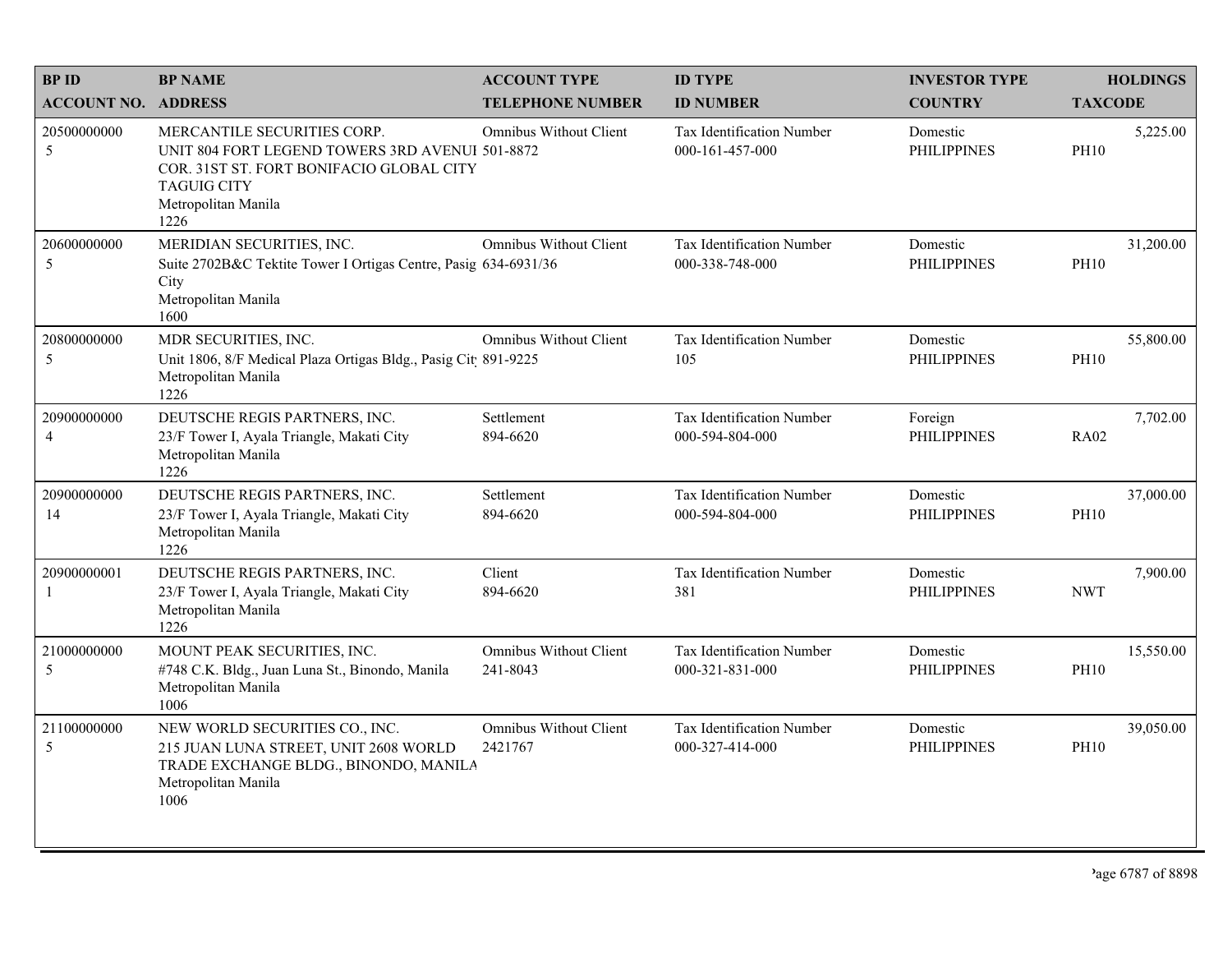| <b>BPID</b>                    | <b>BP NAME</b>                                                                                                                                  | <b>ACCOUNT TYPE</b>                          | <b>ID TYPE</b>                                      | <b>INVESTOR TYPE</b>           | <b>HOLDINGS</b>           |
|--------------------------------|-------------------------------------------------------------------------------------------------------------------------------------------------|----------------------------------------------|-----------------------------------------------------|--------------------------------|---------------------------|
| <b>ACCOUNT NO. ADDRESS</b>     |                                                                                                                                                 | <b>TELEPHONE NUMBER</b>                      | <b>ID NUMBER</b>                                    | <b>COUNTRY</b>                 | <b>TAXCODE</b>            |
| 21100000000<br>$7\phantom{.0}$ | NEW WORLD SECURITIES CO., INC.<br>215 JUAN LUNA STREET, UNIT 2608 WORLD<br>TRADE EXCHANGE BLDG., BINONDO, MANILA<br>Metropolitan Manila<br>1006 | Own<br>2421767                               | <b>Tax Identification Number</b><br>000-327-414-000 | Domestic<br><b>PHILIPPINES</b> | 9,900.00<br><b>NWT</b>    |
| 21500000000<br>5               | OPTIMUM SECURITIES CORPORATION<br>No. 11 E. O. Bldg., United St. cor. 2nd St. Bo.<br>Kapitolyo, Pasig City<br>Metropolitan Manila<br>1650       | <b>Omnibus Without Client</b><br>631-7831/36 | Tax Identification Number<br>000-287-524-000        | Domestic<br><b>PHILIPPINES</b> | 75,120.00<br><b>PH10</b>  |
| 21700000000<br>$\mathbf{1}$    | RCBC SECURITIES, INC.<br>Unit 1008 Tower I & Exchange Plaza Ayala Avenue, 8485183<br>Makati City<br>Metropolitan Manila<br>1200                 | <b>Omnibus Without Client</b>                | Tax Identification Number<br>000-165-644-000        | Foreign<br><b>PHILIPPINES</b>  | 76,500.00<br>FMX1         |
| 21700000000<br>5               | RCBC SECURITIES, INC.<br>Unit 1008 Tower I & Exchange Plaza Ayala Avenue, 8485183<br>Makati City<br>Metropolitan Manila<br>1200                 | Omnibus Without Client                       | Tax Identification Number<br>000-165-644-000        | Domestic<br><b>PHILIPPINES</b> | 144,008.00<br><b>PH10</b> |
| 21700000000<br>6               | RCBC SECURITIES, INC.<br>Unit 1008 Tower I & Exchange Plaza Ayala Avenue,<br>Makati City<br>Metropolitan Manila<br>1200                         | Settlement<br>8485183                        | Tax Identification Number<br>000-165-644-000        | Domestic<br><b>PHILIPPINES</b> | 1,705.00<br><b>NWT</b>    |
| 21700000000<br>30              | RCBC SECURITIES, INC.<br>Unit 1008 Tower I & Exchange Plaza Ayala Avenue,<br>Makati City<br>Metropolitan Manila<br>1200                         | Settlement<br>8485183                        | Tax Identification Number<br>000-165-644-000        | Foreign<br><b>PHILIPPINES</b>  | 1,000.00<br><b>FTXN</b>   |
| 21800000000<br>5               | PAN ASIA SECURITIES CORP.<br>910 Tower One & Exchange Plaza Ayala Avenue,<br>Makati City<br>Metropolitan Manila<br>1200                         | <b>Omnibus Without Client</b><br>8919173     | Tax Identification Number<br>000-135-142            | Domestic<br><b>PHILIPPINES</b> | 8,750.00<br><b>PH10</b>   |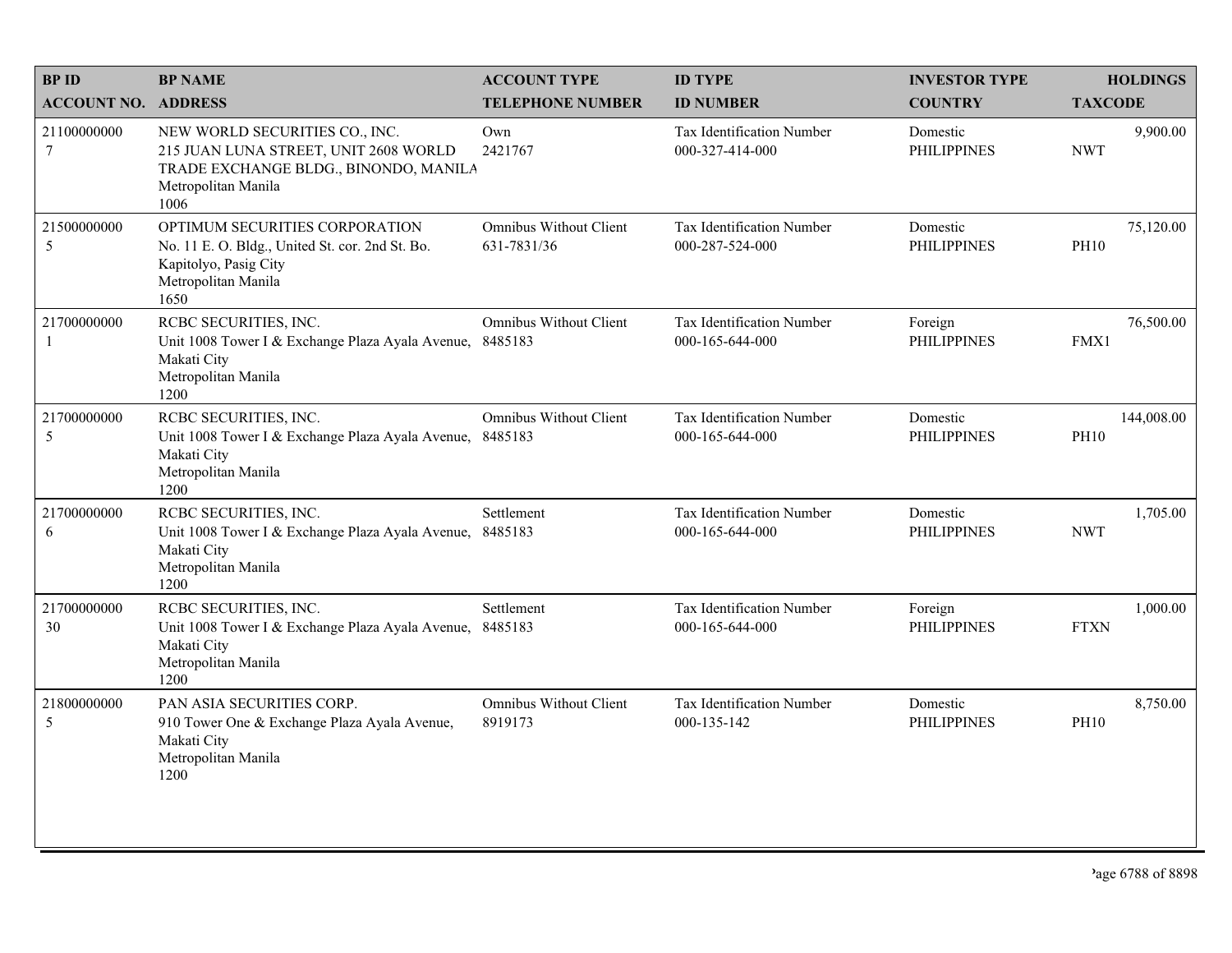| <b>BP ID</b><br><b>ACCOUNT NO. ADDRESS</b> | <b>BP NAME</b>                                                                                                                                                          | <b>ACCOUNT TYPE</b><br><b>TELEPHONE NUMBER</b> | <b>ID TYPE</b><br><b>ID NUMBER</b>           | <b>INVESTOR TYPE</b><br><b>COUNTRY</b> | <b>HOLDINGS</b><br><b>TAXCODE</b> |
|--------------------------------------------|-------------------------------------------------------------------------------------------------------------------------------------------------------------------------|------------------------------------------------|----------------------------------------------|----------------------------------------|-----------------------------------|
| 21900000000<br>5                           | PAPA SECURITIES CORPORATION<br>GROUND FLOOR, ACE BUILDING, DE LA ROSA 817-8433<br>CORNER RADA ST., LEGASPI VILLAGE, MAKA'<br><b>CITY</b><br>Metropolitan Manila<br>1200 | <b>Omnibus Without Client</b>                  | Tax Identification Number<br>000-215-520     | Domestic<br><b>PHILIPPINES</b>         | 795,115.00<br><b>PH10</b>         |
| 21900000000<br>6                           | PAPA SECURITIES CORPORATION<br>GROUND FLOOR, ACE BUILDING, DE LA ROSA 817-8433<br>CORNER RADA ST., LEGASPI VILLAGE, MAKA'<br><b>CITY</b><br>Metropolitan Manila<br>1200 | Settlement                                     | Tax Identification Number<br>000-215-520     | Domestic<br><b>PHILIPPINES</b>         | 6,300.00<br><b>NWT</b>            |
| 22000000000<br>$\overline{c}$              | MAYBANK ATR KIM ENG SECURITIES, INC.<br>17/F Tower One & Exchange Plaza, Ayala Triangle,<br>Ayala Avenue Makati City<br>Metropolitan Manila<br>1226                     | Settlement<br>849-8855                         | Tax Identification Number<br>000-168-671-000 | Foreign<br><b>PHILIPPINES</b>          | 2,022,600.00<br>FMX1              |
| 22000000000<br>6                           | MAYBANK ATR KIM ENG SECURITIES, INC.<br>17/F Tower One & Exchange Plaza, Ayala Triangle,<br>Ayala Avenue Makati City<br>Metropolitan Manila<br>1226                     | Settlement<br>849-8855                         | Tax Identification Number<br>000-168-671-000 | Domestic<br><b>PHILIPPINES</b>         | 1,187,321.00<br><b>NWT</b>        |
| 22000000000<br>14                          | MAYBANK ATR KIM ENG SECURITIES, INC.<br>17/F Tower One & Exchange Plaza, Ayala Triangle,<br>Ayala Avenue Makati City<br>Metropolitan Manila<br>1226                     | Settlement<br>849-8855                         | Tax Identification Number<br>000-168-671-000 | Domestic<br><b>PHILIPPINES</b>         | 13,281,464.00<br><b>PH10</b>      |
| 22000000000<br>18                          | MAYBANK ATR KIM ENG SECURITIES, INC.<br>17/F Tower One & Exchange Plaza, Ayala Triangle,<br>Ayala Avenue Makati City<br>Metropolitan Manila<br>1226                     | Settlement<br>849-8855                         | Tax Identification Number<br>000-168-671-000 | Foreign<br><b>PHILIPPINES</b>          | 15,000.00<br><b>RA10</b>          |
| 2200000PH25<br>1                           | ATR KIM ENG SECURITIES, INC.<br>17/F TOWER I & EXCHANGE PLAZA, AYALA<br>TRIANGLE, AYALA AVENUE, MAKATI CITY<br>Metropolitan Manila                                      | Client<br>849-8888                             | Tax Identification Number<br>116.            | Domestic<br><b>PHILIPPINES</b>         | 200.00<br><b>PH25</b>             |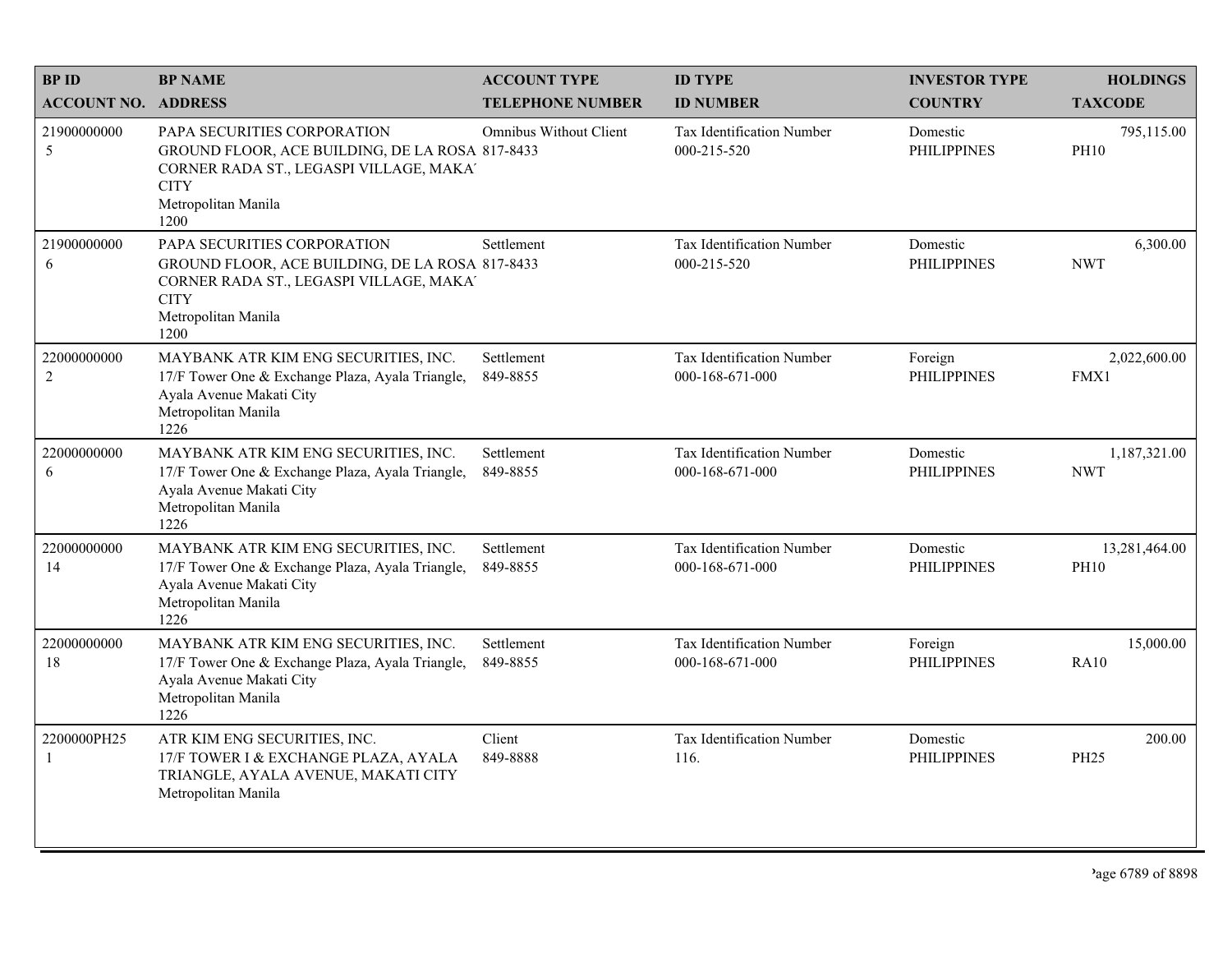| <b>BPID</b>                | <b>BP NAME</b>                                                                                                                                             | <b>ACCOUNT TYPE</b>                       | <b>ID TYPE</b>                                  | <b>INVESTOR TYPE</b>           | <b>HOLDINGS</b>           |
|----------------------------|------------------------------------------------------------------------------------------------------------------------------------------------------------|-------------------------------------------|-------------------------------------------------|--------------------------------|---------------------------|
| <b>ACCOUNT NO. ADDRESS</b> |                                                                                                                                                            | <b>TELEPHONE NUMBER</b>                   | <b>ID NUMBER</b>                                | <b>COUNTRY</b>                 | <b>TAXCODE</b>            |
| 22300000000<br>5           | PLATINUM SECURITIES, INC.<br>Unit 801, Antel Corporate Ctr., 121 Valero St., Salced 887-11-78<br>Village Makati City<br>Metropolitan Manila<br>1200        | Omnibus Without Client                    | <b>Tax Identification Number</b><br>000-532-022 | Domestic<br><b>PHILIPPINES</b> | 3,000.00<br><b>PH10</b>   |
| 22400000000<br>5           | PNB SECURITIES, INC.<br>3/F PNB Financial Center Roxas Blvd., Pasay City<br>Metropolitan Manila<br>1300                                                    | <b>Omnibus Without Client</b><br>526-3466 | Tax Identification Number<br>000-198-201-000    | Domestic<br><b>PHILIPPINES</b> | 29,500.00<br><b>PH10</b>  |
| 22400000012                | ARMED FORCES AND POLICE MUTUAL BENEF Client<br>ASSOCIATION, INC. (AFPMBAI)                                                                                 |                                           | Certificate Of Incorporation                    | Domestic                       | 45,000.00                 |
| $\mathbf{1}$               | COL. BONNY SERRANO ROAD CORNER EDSA (02-912-5287<br>Metropolitan Manila<br>STMT-D                                                                          |                                           | 22400000012                                     | <b>PHILIPPINES</b>             | <b>NWT</b>                |
| 22500000000<br>5           | PREMIUM SECURITIES, INC.<br>Unit 1415, Tower 1 & Exchange Plaza Ayala Avenue 848-5915/17<br>cor. Paseo de Roxas Makati City<br>Metropolitan Manila<br>1259 | <b>Omnibus Without Client</b>             | Tax Identification Number<br>121                | Domestic<br><b>PHILIPPINES</b> | 103,650.00<br><b>PH10</b> |
| 22800000000<br>5           | PRYCE SECURITIES, INC.<br>15/F PRYCE CENTER BUILDING, 1179 CHINO R( 816-2426/27<br><b>AVENUE</b><br>BAGTIKAN, MAKATI CITY<br>Metropolitan Manila<br>1226   | Omnibus Without Client                    | Tax Identification Number<br>124                | Domestic<br><b>PHILIPPINES</b> | 557.00<br><b>PH10</b>     |
| 23000000000                | <b>QUALITY INVESTMENTS &amp; SECURITIES</b><br><b>CORPORATION</b>                                                                                          | <b>Omnibus Without Client</b>             | Tax Identification Number                       | Domestic                       | 1,751,223.00              |
| $\mathfrak{S}$             | Suite 1602 Tytana Plaza Oriente St, Binondo Manila 241-0547<br>Metropolitan Manila<br>1006                                                                 |                                           | 000-333-614-000                                 | <b>PHILIPPINES</b>             | <b>PH10</b>               |
| 23000000000                | <b>QUALITY INVESTMENTS &amp; SECURITIES</b><br><b>CORPORATION</b>                                                                                          | Settlement                                | Tax Identification Number                       | Domestic                       | 3,350.00                  |
| 6                          | Suite 1602 Tytana Plaza Oriente St, Binondo Manila 241-0547<br>Metropolitan Manila<br>1006                                                                 |                                           | 000-333-614-000                                 | <b>PHILIPPINES</b>             | <b>NWT</b>                |
|                            |                                                                                                                                                            |                                           |                                                 |                                |                           |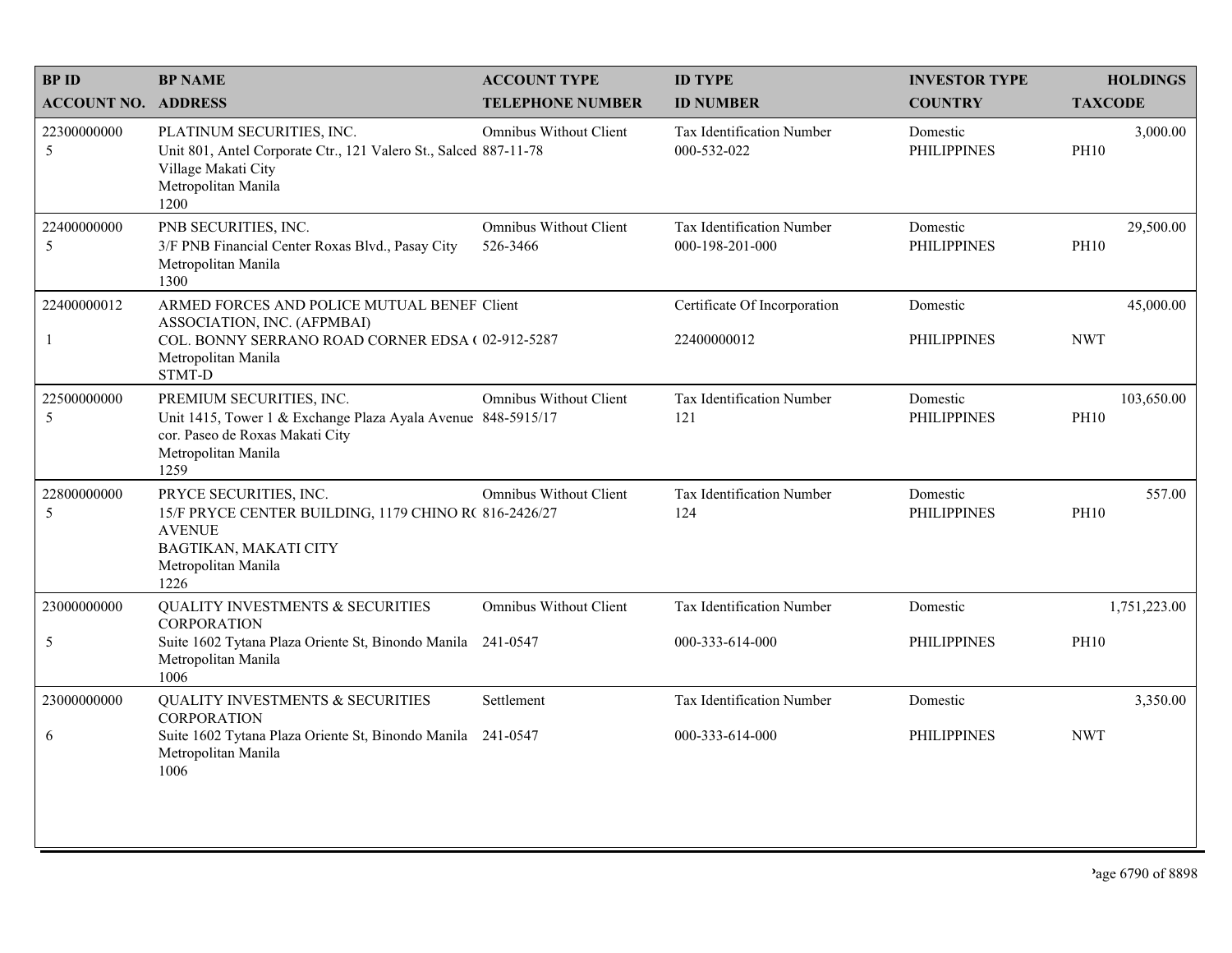| <b>BP ID</b>               | <b>BP NAME</b>                                                                                                                                                                          | <b>ACCOUNT TYPE</b>                      | <b>ID TYPE</b>                           | <b>INVESTOR TYPE</b>           | <b>HOLDINGS</b>           |
|----------------------------|-----------------------------------------------------------------------------------------------------------------------------------------------------------------------------------------|------------------------------------------|------------------------------------------|--------------------------------|---------------------------|
| <b>ACCOUNT NO. ADDRESS</b> |                                                                                                                                                                                         | <b>TELEPHONE NUMBER</b>                  | <b>ID NUMBER</b>                         | <b>COUNTRY</b>                 | <b>TAXCODE</b>            |
| 23000000000                | <b>QUALITY INVESTMENTS &amp; SECURITIES</b><br><b>CORPORATION</b>                                                                                                                       | Own                                      | Tax Identification Number                | Domestic                       | 317,400.00                |
| $\tau$                     | Suite 1602 Tytana Plaza Oriente St, Binondo Manila 241-0547<br>Metropolitan Manila<br>1006                                                                                              |                                          | 000-333-614-000                          | <b>PHILIPPINES</b>             | <b>NWT</b>                |
| 23000000000                | <b>QUALITY INVESTMENTS &amp; SECURITIES</b><br><b>CORPORATION</b>                                                                                                                       | Settlement                               | Tax Identification Number                | Foreign                        | 91,863.00                 |
| 18                         | Suite 1602 Tytana Plaza Oriente St, Binondo Manila 241-0547<br>Metropolitan Manila<br>1006                                                                                              |                                          | 000-333-614-000                          | <b>PHILIPPINES</b>             | <b>RA10</b>               |
| 23000000000                | <b>QUALITY INVESTMENTS &amp; SECURITIES</b><br><b>CORPORATION</b>                                                                                                                       | Settlement                               | Tax Identification Number                | Foreign                        | 1,400.00                  |
| 20                         | Suite 1602 Tytana Plaza Oriente St, Binondo Manila 241-0547<br>Metropolitan Manila<br>1006                                                                                              |                                          | 000-333-614-000                          | <b>PHILIPPINES</b>             | <b>FTXN</b>               |
| 23100000000<br>5           | R & L INVESTMENTS, INC.<br>675 Lee St., Mandaluyong City<br>Metropolitan Manila<br>1501                                                                                                 | Omnibus Without Client<br>7247210/705207 | Tax Identification Number<br>127         | Domestic<br><b>PHILIPPINES</b> | 2,200.00<br><b>PH10</b>   |
| 23300000000<br>5           | R. COYIUTO SECURITIES, INC.<br>5/F Corinthian Plaza, Paseo de Roxas, Legaspi Village 811-3064<br>Makati City<br>Metropolitan Manila<br>$\overline{0}$                                   | <b>Omnibus Without Client</b>            | Tax Identification Number<br>000-329-417 | Domestic<br><b>PHILIPPINES</b> | 599,800.00<br><b>PH10</b> |
| 23300000000<br>6           | R. COYIUTO SECURITIES, INC.<br>5/F Corinthian Plaza, Paseo de Roxas, Legaspi Village 811-3064<br>Makati City<br>Metropolitan Manila<br>$\Omega$                                         | Settlement                               | Tax Identification Number<br>000-329-417 | Domestic<br><b>PHILIPPINES</b> | 2,800.00<br><b>NWT</b>    |
| 23500000000<br>5           | REGINA CAPITAL DEVELOPMENT CORPORATI Omnibus Without Client<br>Unit 806 Tower 1 & Exchange Plaza Ayala Triangle, 848-5482/84<br>Ayala Avenue Makati City<br>Metropolitan Manila<br>1226 |                                          | Tax Identification Number<br>131         | Domestic<br><b>PHILIPPINES</b> | 435,795.00<br><b>PH10</b> |
|                            |                                                                                                                                                                                         |                                          |                                          |                                |                           |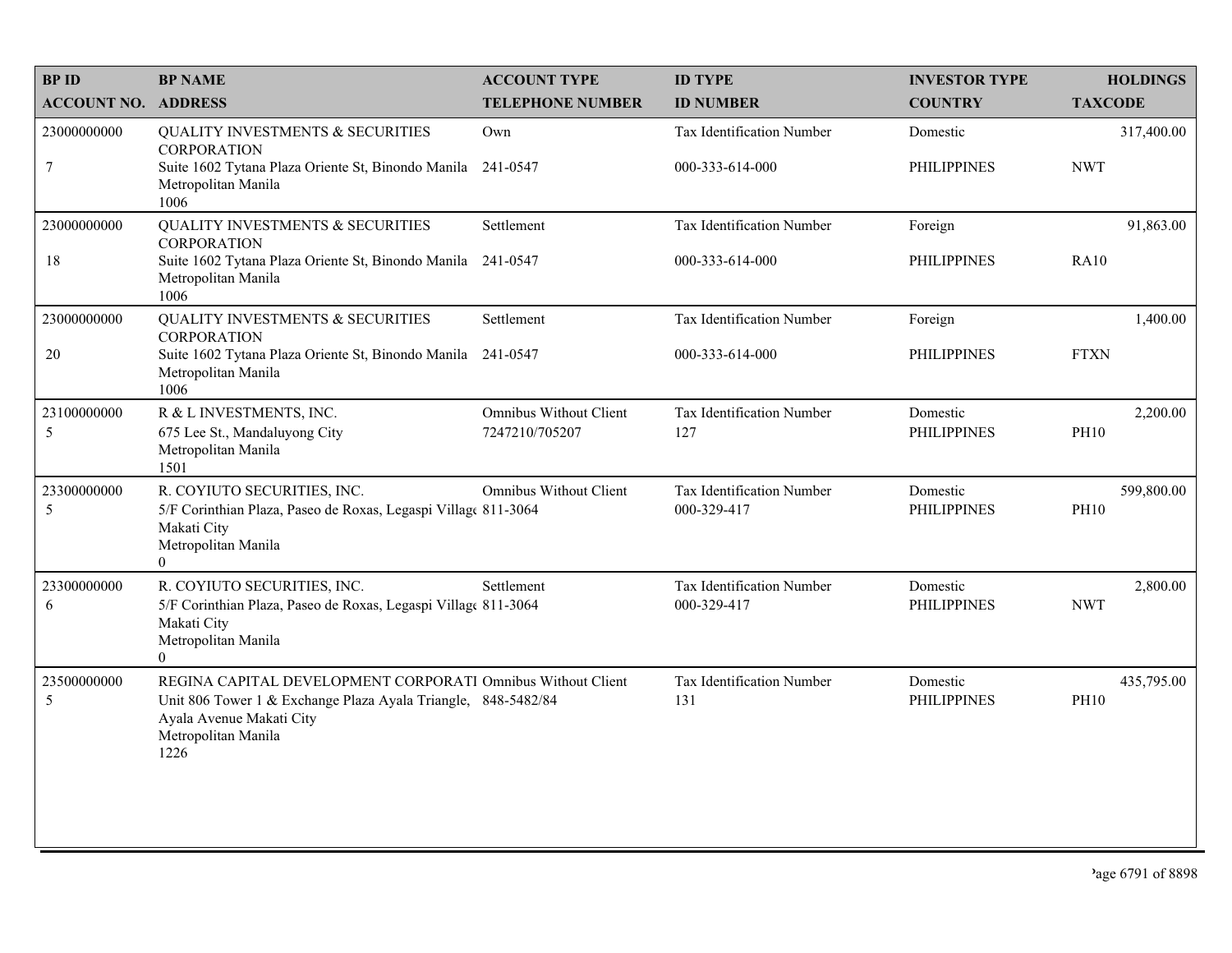| <b>BPID</b>                   | <b>BP NAME</b>                                                                                                                                                                             | <b>ACCOUNT TYPE</b>                      | <b>ID TYPE</b>                               | <b>INVESTOR TYPE</b>           | <b>HOLDINGS</b>           |
|-------------------------------|--------------------------------------------------------------------------------------------------------------------------------------------------------------------------------------------|------------------------------------------|----------------------------------------------|--------------------------------|---------------------------|
| <b>ACCOUNT NO. ADDRESS</b>    |                                                                                                                                                                                            | <b>TELEPHONE NUMBER</b>                  | <b>ID NUMBER</b>                             | <b>COUNTRY</b>                 | <b>TAXCODE</b>            |
| 23500000000<br>6              | REGINA CAPITAL DEVELOPMENT CORPORATI Settlement<br>Unit 806 Tower 1 & Exchange Plaza Ayala Triangle, 848-5482/84<br>Ayala Avenue Makati City<br>Metropolitan Manila<br>1226                |                                          | <b>Tax Identification Number</b><br>131      | Domestic<br><b>PHILIPPINES</b> | 7,550.00<br><b>NWT</b>    |
| 23600000000<br>5              | R. NUBLA SECURITIES, INC.<br>Rm 405 Co Ban Kiat Building II, 231 Juan Luna St.,<br>Binondo, Manila<br>Metropolitan Manila<br>1006                                                          | Omnibus Without Client<br>242-1596       | Tax Identification Number<br>132             | Domestic<br><b>PHILIPPINES</b> | 110,657.00<br><b>PH10</b> |
| 23600000000<br>$\overline{7}$ | R. NUBLA SECURITIES, INC.<br>Rm 405 Co Ban Kiat Building II, 231 Juan Luna St.,<br>Binondo, Manila<br>Metropolitan Manila<br>1006                                                          | Own<br>242-1596                          | Tax Identification Number<br>132             | Domestic<br><b>PHILIPPINES</b> | 2,000.00<br><b>NWT</b>    |
| 23700000000<br>5              | AAA SOUTHEAST EQUITIES, INCORPORATED Omnibus Without Client<br>Ground Floor, Fortune Life Building #162 Legaspi St. 816-2918<br>Legaspi Village Makati City<br>Metropolitan Manila<br>1229 |                                          | Tax Identification Number<br>000-141-894-000 | Domestic<br><b>PHILIPPINES</b> | 1,314.00<br><b>PH10</b>   |
| 23700000002<br>$\overline{1}$ | FORTUNE GENERAL INSURANCE CORPORATIC Client<br>4TH/F CITYSTATE CENTRE, 709 SHAW<br><b>BOULEVARD, PASIG CITY</b><br>Metropolitan Manila<br>1600                                             | 706-3959                                 | Tax Identification Number<br>220.            | Domestic<br><b>PHILIPPINES</b> | 1,800.00<br><b>NWT</b>    |
| 23700000003<br>-1             | FORTUNE LIFE INSURANCE CO., INC.<br>162 LEGAZPI ST., LEGAZPI VILLAGE MAKATI<br><b>CITY</b><br>Metropolitan Manila<br>1229                                                                  | Client<br>812-2702                       | Tax Identification Number<br>220^            | Domestic<br><b>PHILIPPINES</b> | 400.00<br><b>NWT</b>      |
| 23800000000<br>5              | R. S. LIM & CO., INC.<br>1509 Galvani Street San Isidro, Makati City<br>Metropolitan Manila<br>1234                                                                                        | <b>Omnibus Without Client</b><br>8919670 | Tax Identification Number<br>000-333-915-000 | Domestic<br><b>PHILIPPINES</b> | 735,310.00<br><b>PH10</b> |
|                               |                                                                                                                                                                                            |                                          |                                              |                                |                           |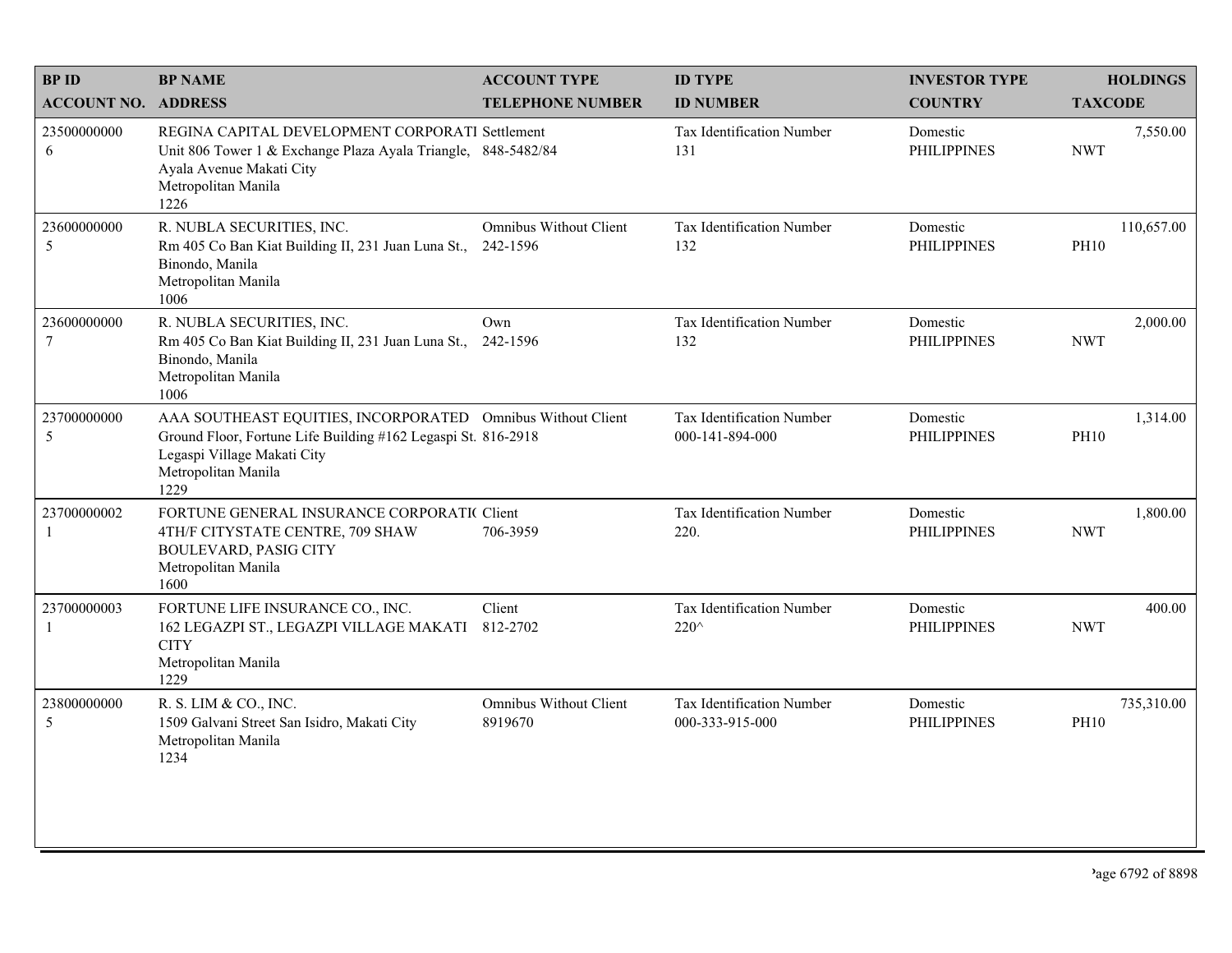| <b>BP NAME</b>                                                                                                                                        | <b>ACCOUNT TYPE</b>                            | <b>ID TYPE</b>                                      | <b>INVESTOR TYPE</b>           | <b>HOLDINGS</b>           |
|-------------------------------------------------------------------------------------------------------------------------------------------------------|------------------------------------------------|-----------------------------------------------------|--------------------------------|---------------------------|
| <b>ACCOUNT NO. ADDRESS</b>                                                                                                                            | <b>TELEPHONE NUMBER</b>                        | <b>ID NUMBER</b>                                    | <b>COUNTRY</b>                 | <b>TAXCODE</b>            |
| RTG & COMPANY, INC.<br>Unit 602 Tower 1 & Exchange Plaza Ayala Triangle,<br>Makati City<br>Metropolitan Manila<br>1200                                | Omnibus Without Client<br>8919482              | <b>Tax Identification Number</b><br>000-165-637-000 | Domestic<br><b>PHILIPPINES</b> | 23,100.00<br><b>PH10</b>  |
| S.J. ROXAS & CO., INC.<br>Unit 612 Tower One, & Exchange Plaza, Ayala<br>Triangle, Ayala Avenue, Makati City<br>Metropolitan Manila<br>$\overline{0}$ | <b>Omnibus Without Client</b><br>848-5065      | Tax Identification Number<br>136                    | Domestic<br><b>PHILIPPINES</b> | 14,854.00<br><b>PH10</b>  |
| S.J. ROXAS & CO., INC.<br>Unit 612 Tower One, Ayala Triangle, Ayala Avenue,<br>Makati City<br>Metropolitan Manila<br>$\theta$                         | Client<br>8485065 TO 69                        | Tax Identification Number<br>546                    | Domestic<br><b>PHILIPPINES</b> | 1,455.00<br><b>NWT</b>    |
| SECURITIES SPECIALISTS, INC.<br>Unit 903 National Life Insurance Building,<br>6762 Ayala Avenue, Makati City<br>Metropolitan Manila<br>1000           | <b>Omnibus Without Client</b><br>523-5595      | Tax Identification Number<br>138                    | Domestic<br><b>PHILIPPINES</b> | 29,900.00<br><b>PH10</b>  |
| FIDELITY SECURITIES, INC.<br>2103-B PSE Centre, Exchange Road, Ortigas, Pasig<br>City<br>Metropolitan Manila<br>1600                                  | Omnibus Without Client<br>6345038              | Tax Identification Number<br>002-836-391-000        | Domestic<br><b>PHILIPPINES</b> | 15,200.00<br><b>PH10</b>  |
| SUMMIT SECURITIES, INC.<br>Unit 2102 B/C PSE Center Tektite Tower East<br>Exchange Road, Ortigas Center Pasig City<br>Metropolitan Manila<br>1600     | <b>Omnibus Without Client</b><br>6311032 to 37 | Tax Identification Number<br>000-338-985-000        | Domestic<br><b>PHILIPPINES</b> | 73,050.00<br><b>PH10</b>  |
| STANDARD SECURITIES CORPORATION<br>#34 Jefferson St., GHW, San Juan Metro Manila<br>Metropolitan Manila<br>00                                         | Omnibus Without Client<br>8486149              | Tax Identification Number<br>000-333-108            | Domestic<br><b>PHILIPPINES</b> | 738,983.00<br><b>PH10</b> |
|                                                                                                                                                       |                                                |                                                     |                                |                           |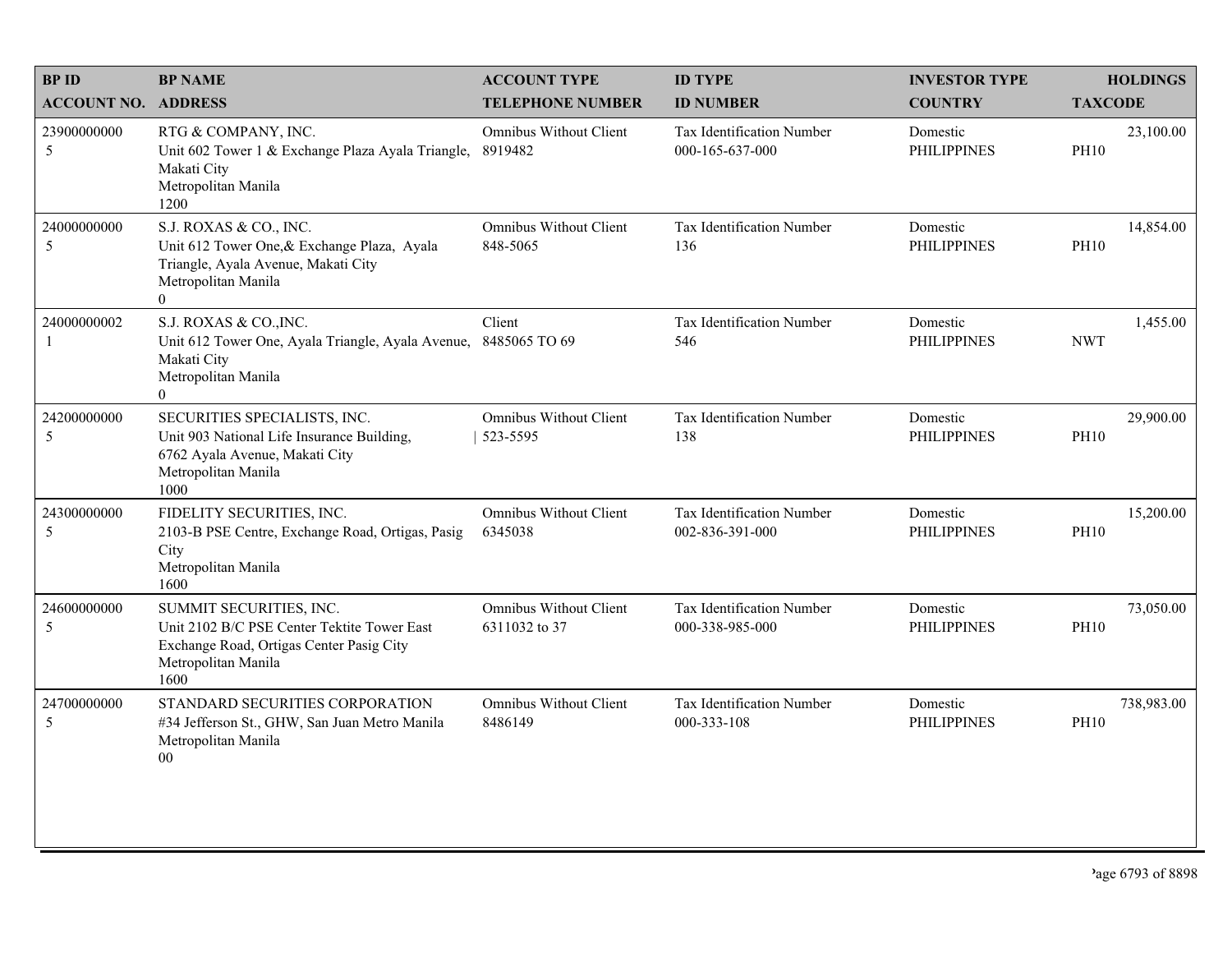| <b>BPID</b>                    | <b>BP NAME</b>                                                                                                                                                                                | <b>ACCOUNT TYPE</b>                | <b>ID TYPE</b>                               | <b>INVESTOR TYPE</b>           | <b>HOLDINGS</b>           |
|--------------------------------|-----------------------------------------------------------------------------------------------------------------------------------------------------------------------------------------------|------------------------------------|----------------------------------------------|--------------------------------|---------------------------|
| <b>ACCOUNT NO. ADDRESS</b>     |                                                                                                                                                                                               | <b>TELEPHONE NUMBER</b>            | <b>ID NUMBER</b>                             | <b>COUNTRY</b>                 | <b>TAXCODE</b>            |
| 25100000000<br>5               | TANSENGCO & CO., INC.<br>U-2308 World Trade Exchange Condominium 215 Ju: 241-7155<br>Luna St., Binondo, Manila<br>Metropolitan Manila<br>1006                                                 | Omnibus Without Client             | <b>Tax Identification Number</b><br>146      | Domestic<br><b>PHILIPPINES</b> | 232,194.00<br><b>PH10</b> |
| 25200000000<br>5               | THE FIRST RESOURCES MANAGEMENT &<br>SECURITIES CORP.<br>Rms. 801-802, PSE Tower 1 Ayala Ave., cor. Paseo d 8486311 to 18<br>Roxas, Ayala Triangle, Makati City<br>Metropolitan Manila<br>1200 | <b>Omnibus Without Client</b>      | Tax Identification Number<br>000-149-028-000 | Domestic<br><b>PHILIPPINES</b> | 167,700.00<br><b>PH10</b> |
| 25300000000<br>5               | TOWER SECURITIES, INC.<br>1802-C Tektite Tower I Exchange Road, Ortigas Cent 6354448<br>Pasig City<br>Metropolitan Manila<br>1600                                                             | <b>Omnibus Without Client</b>      | Tax Identification Number<br>148             | Domestic<br><b>PHILIPPINES</b> | 339,431.00<br><b>PH10</b> |
| 25300000000<br>$7\phantom{.0}$ | TOWER SECURITIES, INC.<br>1802-C Tektite Tower I Exchange Road, Ortigas Cent 6354448<br>Pasig City<br>Metropolitan Manila<br>1600                                                             | Own                                | Tax Identification Number<br>148             | Domestic<br><b>PHILIPPINES</b> | 1,500.00<br><b>NWT</b>    |
| 25600000000<br>5               | TRENDLINE SECURITIES CORPORATION<br>Rm. 503 Tytana Plaza Lorenzo Ruiz St., Binondo,<br>Manila<br>Metropolitan Manila<br>1006                                                                  | Omnibus Without Client<br>241-0387 | Tax Identification Number<br>151             | Domestic<br><b>PHILIPPINES</b> | 92,800.00<br><b>PH10</b>  |
| 25700000000<br>5               | TRI-STATE SECURITIES, INC.<br>Unit 1007, 10/F Ayala Triangle Tower I, Ayala<br>Avenue, Makati City<br>Metropolitan Manila<br>1226                                                             | Omnibus Without Client<br>8485042  | Tax Identification Number<br>000-704-920-000 | Domestic<br><b>PHILIPPINES</b> | 29.00<br><b>PH10</b>      |
| 25900000000<br>5               | UCPB SECURITIES, INC.<br>Suite 1612, 16/F Ayala Tower I Exchange Plaza, Ayal 8485678<br>Ave. cor. Paseo de Roxas Makati City<br>Metropolitan Manila<br>1226                                   | <b>Omnibus Without Client</b>      | Tax Identification Number<br>154             | Domestic<br><b>PHILIPPINES</b> | 96,850.00<br><b>PH10</b>  |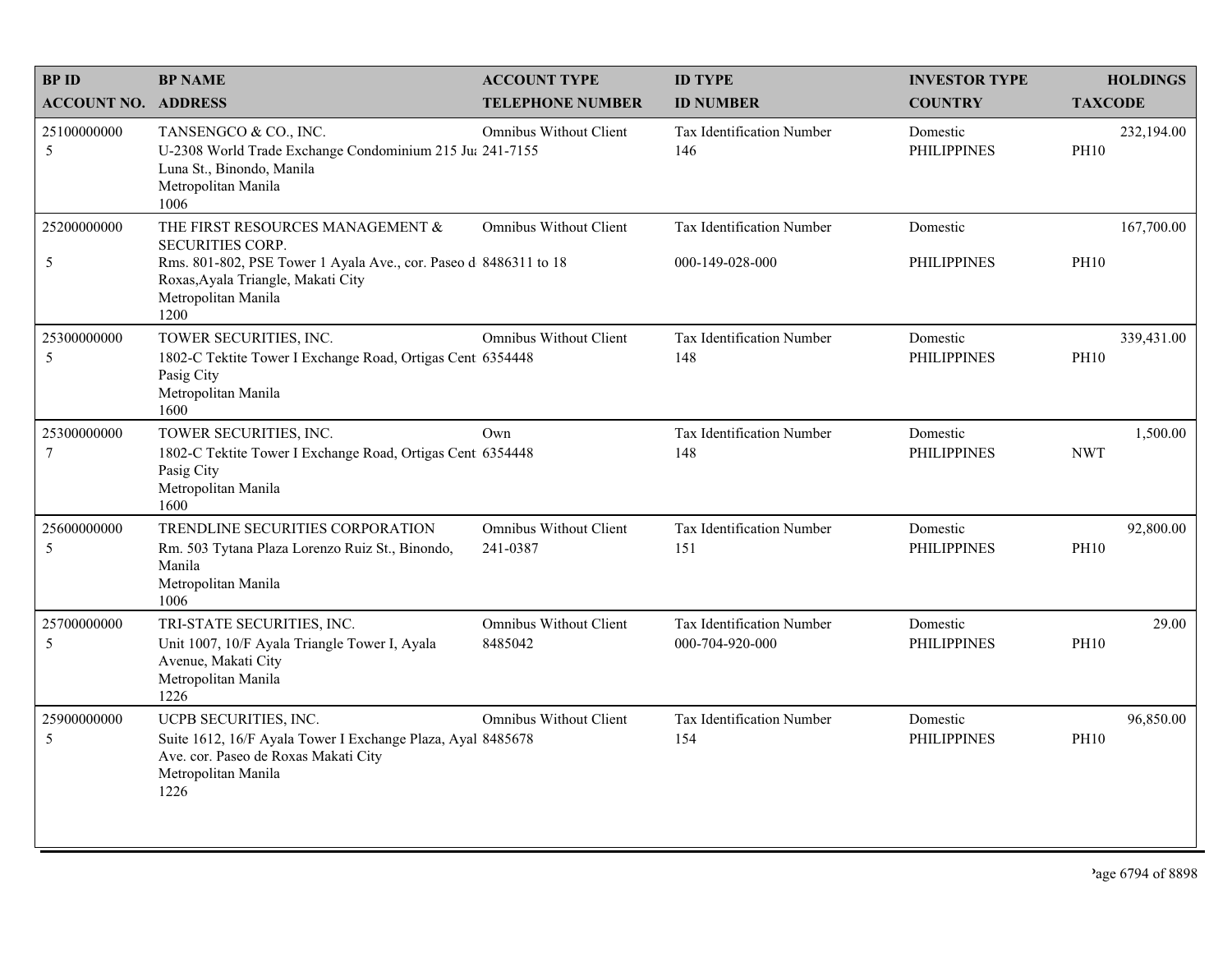| <b>BPID</b>                | <b>BP NAME</b>                                                                                                                                                                                          | <b>ACCOUNT TYPE</b>           | <b>ID TYPE</b>                   | <b>INVESTOR TYPE</b>           | <b>HOLDINGS</b>          |
|----------------------------|---------------------------------------------------------------------------------------------------------------------------------------------------------------------------------------------------------|-------------------------------|----------------------------------|--------------------------------|--------------------------|
| <b>ACCOUNT NO. ADDRESS</b> |                                                                                                                                                                                                         | <b>TELEPHONE NUMBER</b>       | <b>ID NUMBER</b>                 | <b>COUNTRY</b>                 | <b>TAXCODE</b>           |
| 25900000000<br>6           | UCPB SECURITIES, INC.<br>Suite 1612, 16/F Ayala Tower I Exchange Plaza, Ayal 8485678<br>Ave. cor. Paseo de Roxas Makati City<br>Metropolitan Manila<br>1226                                             | Settlement                    | Tax Identification Number<br>154 | Domestic<br><b>PHILIPPINES</b> | 388,950.00<br><b>NWT</b> |
| 26000000000<br>2           | UOB KAY HIAN SECURITIES (PHILS.), INC.<br>UOB Kay Hian Securities (Phils.), Inc. Unit 404 LV<br>Locsin Bldg. 6752 Ayala Avenue, cor. Makati<br>Avenue, 1226, Makati City<br>Metropolitan Manila<br>1200 | Settlement<br>887-7973        | Tax Identification Number<br>155 | Foreign<br><b>PHILIPPINES</b>  | 259,000.00<br>FMX1       |
| 26100000003<br>-1          | E.SECURITIES, INC. ITF VARIOUS CLIENTS<br>11/F Exportbank Plaza Chino Roces cor Sen. Gil J.<br>Puyat Ave, Makati City<br>Metropolitan Manila<br>1251                                                    | Client<br>878-0775            | Tax Identification Number<br>369 | Domestic<br><b>PHILIPPINES</b> | 1,400.00<br><b>NWT</b>   |
| 26100000004<br>-1          | E.SECURITIES, INC. ITF VARIOUS CLIENTS<br>11/F Exportbank Plaza Chino Roces cor Sen. Gil J.<br>Puyat Ave, Makati City<br>Metropolitan Manila<br>1251                                                    | Client                        | Tax Identification Number<br>560 | Domestic<br><b>PHILIPPINES</b> | 48,800.00<br><b>PH10</b> |
| 26300000000<br>5           | VENTURE SECURITIES, INC.<br>Unit 811 Tower One & Exchange Plaza Ayala Triangl 8486505<br>Ayala Ave. cor. Paseo de Roxas Makati City<br>Metropolitan Manila<br>1226                                      | <b>Omnibus Without Client</b> | Tax Identification Number<br>158 | Domestic<br><b>PHILIPPINES</b> | 17,600.00<br><b>PH10</b> |
| 26300000000<br>6           | VENTURE SECURITIES, INC.<br>Unit 811 Tower One & Exchange Plaza Ayala Triangl 8486505<br>Ayala Ave. cor. Paseo de Roxas Makati City<br>Metropolitan Manila<br>1226                                      | Settlement                    | Tax Identification Number<br>158 | Domestic<br><b>PHILIPPINES</b> | 20,020.00<br><b>NWT</b>  |
| 26300000000<br>8           | VENTURE SECURITIES, INC.<br>Unit 811 Tower One & Exchange Plaza Ayala Triangl 8486505<br>Ayala Ave. cor. Paseo de Roxas Makati City<br>Metropolitan Manila<br>1226                                      | Settlement                    | Tax Identification Number<br>158 | Domestic<br><b>PHILIPPINES</b> | 500.00<br><b>NWT</b>     |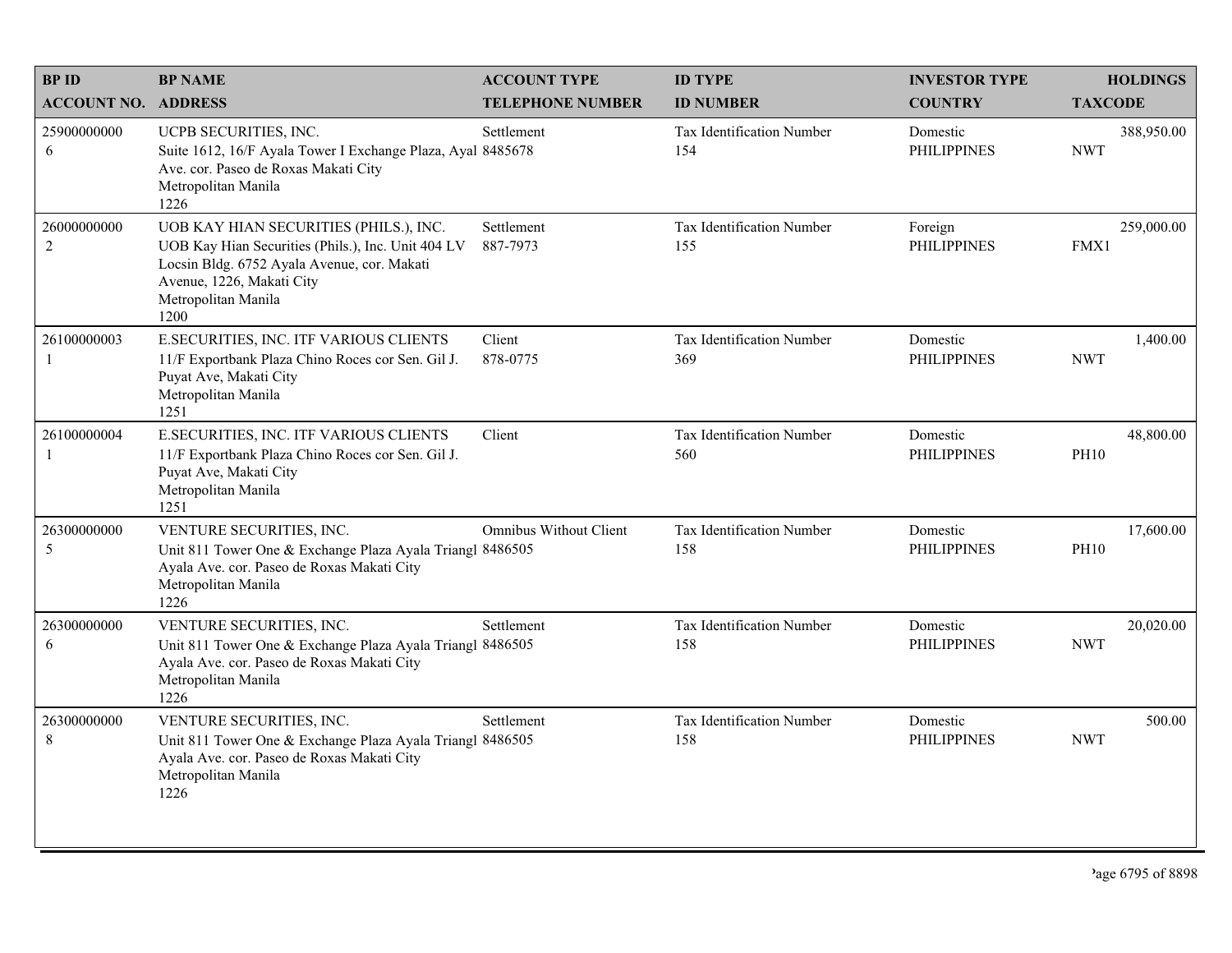| <b>BPID</b>                    | <b>BP NAME</b>                                                                                                                                                                               | <b>ACCOUNT TYPE</b>     | <b>ID TYPE</b>                                      | <b>INVESTOR TYPE</b>           | <b>HOLDINGS</b>             |
|--------------------------------|----------------------------------------------------------------------------------------------------------------------------------------------------------------------------------------------|-------------------------|-----------------------------------------------------|--------------------------------|-----------------------------|
| <b>ACCOUNT NO. ADDRESS</b>     |                                                                                                                                                                                              | <b>TELEPHONE NUMBER</b> | <b>ID NUMBER</b>                                    | <b>COUNTRY</b>                 | <b>TAXCODE</b>              |
| 26700000000<br>$\sqrt{2}$      | FIRST METRO SECURITIES BROKERAGE CORP. Settlement<br>Unit 1515, 15/F Ayala Tower One Ayala Triangle,<br>Ayala Ave. cor Paseo de Roxas Makati City<br>Metropolitan Manila<br>1226             | 759-4133/34             | <b>Tax Identification Number</b><br>003-458-062-000 | Foreign<br><b>PHILIPPINES</b>  | 16,200.00<br>FMX1           |
| 26700000000<br>5               | FIRST METRO SECURITIES BROKERAGE CORP. Omnibus Without Client<br>Unit 1515, 15/F Ayala Tower One Ayala Triangle,<br>Ayala Ave. cor Paseo de Roxas Makati City<br>Metropolitan Manila<br>1226 | 759-4133/34             | Tax Identification Number<br>003-458-062-000        | Domestic<br><b>PHILIPPINES</b> | 874,472.00<br><b>PH10</b>   |
| 26700000000<br>6               | FIRST METRO SECURITIES BROKERAGE CORP. Settlement<br>Unit 1515, 15/F Ayala Tower One Ayala Triangle,<br>Ayala Ave. cor Paseo de Roxas Makati City<br>Metropolitan Manila<br>1226             | 759-4133/34             | Tax Identification Number<br>003-458-062-000        | Domestic<br><b>PHILIPPINES</b> | 589,810.00<br><b>NWT</b>    |
| 26700000000<br>18              | FIRST METRO SECURITIES BROKERAGE CORP. Settlement<br>Unit 1515, 15/F Ayala Tower One Ayala Triangle,<br>Ayala Ave. cor Paseo de Roxas Makati City<br>Metropolitan Manila<br>1226             | 759-4133/34             | Tax Identification Number<br>003-458-062-000        | Foreign<br><b>PHILIPPINES</b>  | 18,200.00<br><b>RA10</b>    |
| 26700000004<br>-1              | <b>CHARTER PING AN INSURANCE CORPORATIOI Client</b><br>G/F SKYLAND PLAZA BLDG. SEN GIL PUYAT A 580-6820-23<br>COR TINDALO ST., MAKATI CITY<br>Metropolitan Manila<br>1200                    |                         | Tax Identification Number<br>000487306000           | Domestic<br><b>PHILIPPINES</b> | 155,100.00<br><b>NWT</b>    |
| 26900000000<br>5               | WEALTH SECURITIES, INC.<br>2103 PSE Centre, Exchange Road Ortigas Centre, Pas 634-5038<br>City<br>Metropolitan Manila<br>1600                                                                | Omnibus Without Client  | Tax Identification Number<br>000-330-678            | Domestic<br><b>PHILIPPINES</b> | 1,901,777.00<br><b>PH10</b> |
| 26900000000<br>$7\phantom{.0}$ | WEALTH SECURITIES, INC.<br>2103 PSE Centre, Exchange Road Ortigas Centre, Pas 634-5038<br>City<br>Metropolitan Manila<br>1600                                                                | Own                     | Tax Identification Number<br>000-330-678            | Domestic<br><b>PHILIPPINES</b> | 662.00<br><b>NWT</b>        |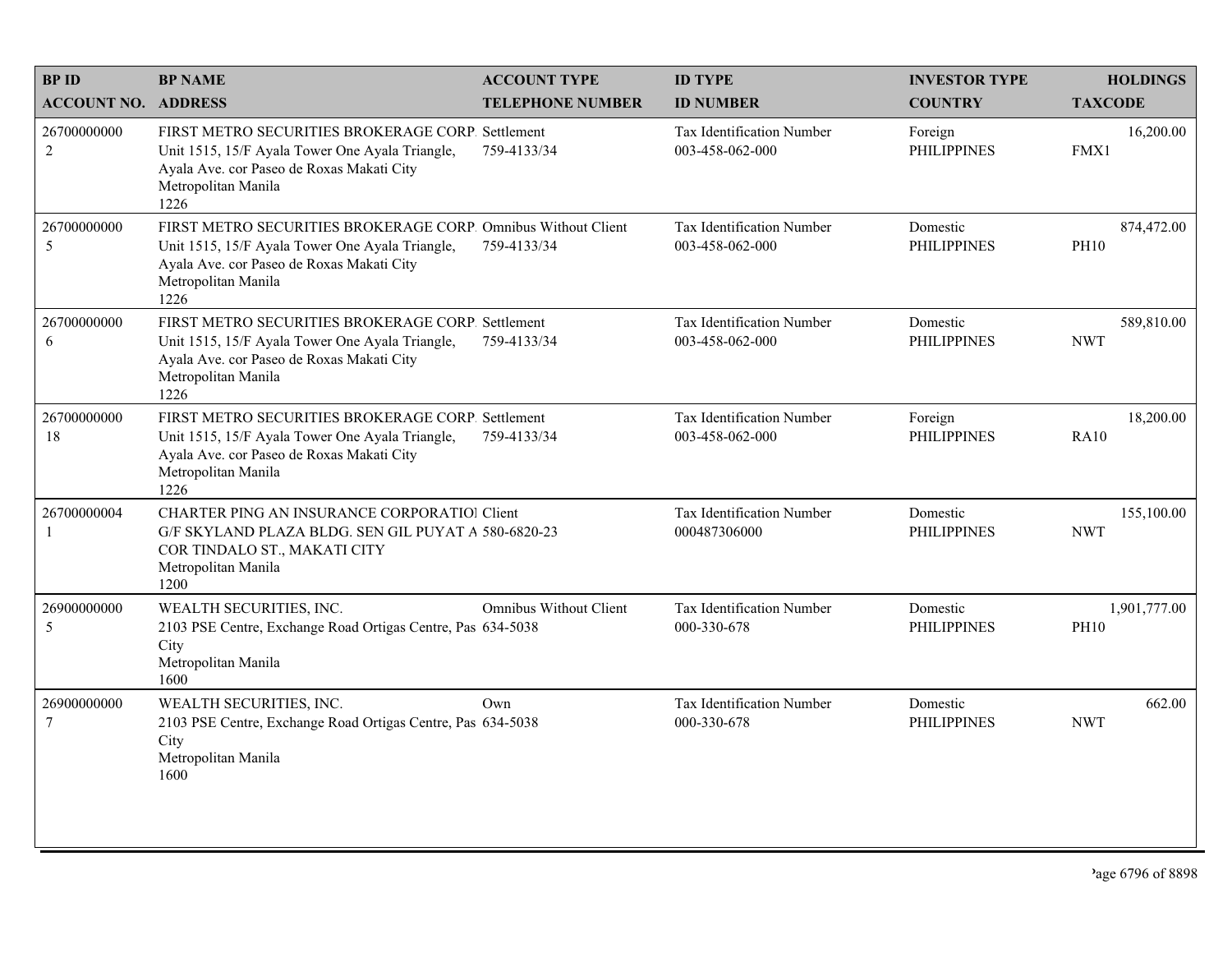| <b>BPID</b>                | <b>BP NAME</b>                                                                                                                                                 | <b>ACCOUNT TYPE</b>                       | <b>ID TYPE</b>                                  | <b>INVESTOR TYPE</b>           | <b>HOLDINGS</b>            |
|----------------------------|----------------------------------------------------------------------------------------------------------------------------------------------------------------|-------------------------------------------|-------------------------------------------------|--------------------------------|----------------------------|
| <b>ACCOUNT NO. ADDRESS</b> |                                                                                                                                                                | <b>TELEPHONE NUMBER</b>                   | <b>ID NUMBER</b>                                | <b>COUNTRY</b>                 | <b>TAXCODE</b>             |
| 26900000002<br>-1          | WEALTH SECURITIES, INC.<br>2103 PSE Centre, Exchange Road Ortigas Centre, Pas 689-8080<br>City<br>Metropolitan Manila<br>1600                                  | Client                                    | <b>Tax Identification Number</b><br>320         | Domestic<br><b>PHILIPPINES</b> | 4,799,010.00<br><b>NWT</b> |
| 26900000003<br>-1          | WEALTH SECURITIES, INC.<br>2103 PSE Centre, Exchange Road Ortigas Centre, Pas 689-8080<br>City<br>Metropolitan Manila<br>1600                                  | Client                                    | Tax Identification Number<br>321                | Domestic<br><b>PHILIPPINES</b> | 310,100.00<br><b>NWT</b>   |
| 27000000000<br>5           | WESTLINK GLOBAL EQUITIES, INC.<br>6/F Philippine Stock Exchange Plaza Ayala Avenue,<br>Makati City<br>Metropolitan Manila<br>1200                              | <b>Omnibus Without Client</b><br>848-6231 | <b>Tax Identification Number</b><br>000-334-828 | Domestic<br><b>PHILIPPINES</b> | 167,500.00<br><b>PH10</b>  |
| 27200000000<br>5           | BERNAD SECURITIES, INC.<br>3/F 1033 M.H. del Pilar St. Ermita, Manila<br>Metropolitan Manila<br>1000                                                           | Omnibus Without Client<br>5245186         | Tax Identification Number<br>002-919-761        | Domestic<br><b>PHILIPPINES</b> | 617.00<br><b>PH10</b>      |
| 27300000000<br>5           | WONG SECURITIES CORPORATION<br>1402-B A. Mabini St., cor. Sta. Monica St., Ermita,<br>Manila<br>Metropolitan Manila<br>1000                                    | <b>Omnibus Without Client</b><br>5217794  | Tax Identification Number<br>000-350-895-000    | Domestic<br><b>PHILIPPINES</b> | 7,000.00<br><b>PH10</b>    |
| 27300000000<br>18          | WONG SECURITIES CORPORATION<br>1402-B A. Mabini St., cor. Sta. Monica St., Ermita,<br>Manila<br>Metropolitan Manila<br>1000                                    | Settlement<br>5217794                     | Tax Identification Number<br>000-350-895-000    | Foreign<br><b>PHILIPPINES</b>  | 25,000.00<br><b>RA10</b>   |
| 27500000000<br>5           | YAO & ZIALCITA, INC.<br>Yao & Zialcita, Inc., 5G Vernida I Condominium, 120 5274019 to 21<br>Amorsolo St., Legaspi Village, Makati City<br>Metropolitan Manila | <b>Omnibus Without Client</b>             | Tax Identification Number<br>170                | Domestic<br><b>PHILIPPINES</b> | 177,600.00<br><b>PH10</b>  |
| 27800000000<br>5           | YU & COMPANY, INC.<br>Unit E 1606-B Tektite Tower 1 Exhange Road, Ortiga 634-6248<br>Center Pasig City<br>Metropolitan Manila<br>1600                          | <b>Omnibus Without Client</b>             | Tax Identification Number<br>000-324-373-000    | Domestic<br><b>PHILIPPINES</b> | 48,800.00<br><b>PH10</b>   |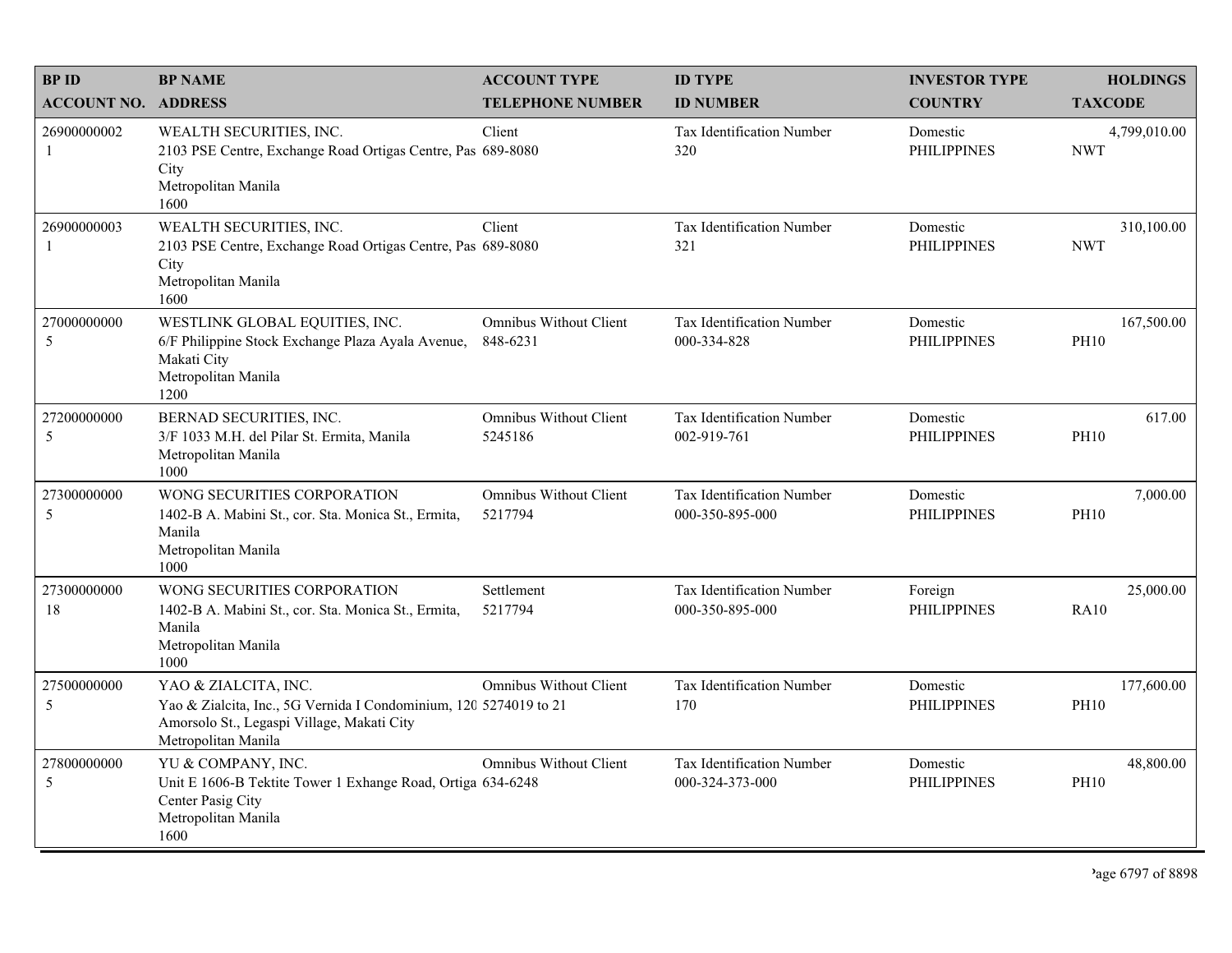| <b>BPID</b>                   | <b>BP NAME</b>                                                                                                                                                               | <b>ACCOUNT TYPE</b>                 | <b>ID TYPE</b>                                      | <b>INVESTOR TYPE</b>           | <b>HOLDINGS</b>             |
|-------------------------------|------------------------------------------------------------------------------------------------------------------------------------------------------------------------------|-------------------------------------|-----------------------------------------------------|--------------------------------|-----------------------------|
| <b>ACCOUNT NO. ADDRESS</b>    |                                                                                                                                                                              | <b>TELEPHONE NUMBER</b>             | <b>ID NUMBER</b>                                    | <b>COUNTRY</b>                 | <b>TAXCODE</b>              |
| 27900000000<br>5              | <b>BDO SECURITIES CORPORATION</b><br>27/F Tower I & Exchange Plaza Ayala Ave., Makati<br>City<br>Metropolitan Manila<br>1226                                                 | Omnibus Without Client<br>759-41-44 | <b>Tax Identification Number</b><br>004-814-885-000 | Domestic<br><b>PHILIPPINES</b> | 1,556,935.00<br><b>PH10</b> |
| 27900000000<br>$\overline{7}$ | <b>BDO SECURITIES CORPORATION</b><br>27/F Tower I & Exchange Plaza Ayala Ave., Makati<br>City<br>Metropolitan Manila<br>1226                                                 | Own<br>759-41-44                    | <b>Tax Identification Number</b><br>004-814-885-000 | Domestic<br><b>PHILIPPINES</b> | 700,000.00<br><b>NWT</b>    |
| 27900000000<br>18             | <b>BDO SECURITIES CORPORATION</b><br>27/F Tower I & Exchange Plaza Ayala Ave., Makati<br>City<br>Metropolitan Manila<br>1226                                                 | Settlement<br>759-41-44             | Tax Identification Number<br>004-814-885-000        | Foreign<br><b>PHILIPPINES</b>  | 30,000.00<br><b>RA10</b>    |
| 28200000000<br>6              | PCCI SECURITIES BROKERS CORP.<br>3/F PCCI Corporate Centre 118 Alfaro St, Salcedo<br>Village Makati City<br>Metropolitan Manila<br>1227                                      | Settlement<br>893-3920              | Tax Identification Number<br>177                    | Domestic<br><b>PHILIPPINES</b> | 14,500.00<br><b>NWT</b>     |
| 28200000000<br>$\,$ 8 $\,$    | PCCI SECURITIES BROKERS CORP.<br>3/F PCCI Corporate Centre 118 Alfaro St, Salcedo<br>Village Makati City<br>Metropolitan Manila<br>1227                                      | Settlement<br>893-3920              | Tax Identification Number<br>177                    | Domestic<br><b>PHILIPPINES</b> | 2,000.00<br><b>NWT</b>      |
| 28200000000<br>14             | PCCI SECURITIES BROKERS CORP.<br>3/F PCCI Corporate Centre 118 Alfaro St, Salcedo<br>Village Makati City<br>Metropolitan Manila<br>1227                                      | Settlement<br>893-3920              | Tax Identification Number<br>177                    | Domestic<br><b>PHILIPPINES</b> | 7,800.00<br><b>PH10</b>     |
| 28500000000<br>5              | GOLDEN TOWER SECURITIES & HOLDINGS, IN Omnibus Without Client<br>4-B Vernida I Condominium, 120 Amorsolo St.,<br>Legaspi Village, Makati City<br>Metropolitan Manila<br>1229 | 8132839                             | Tax Identification Number<br>179                    | Domestic<br><b>PHILIPPINES</b> | 10,200.00<br><b>PH10</b>    |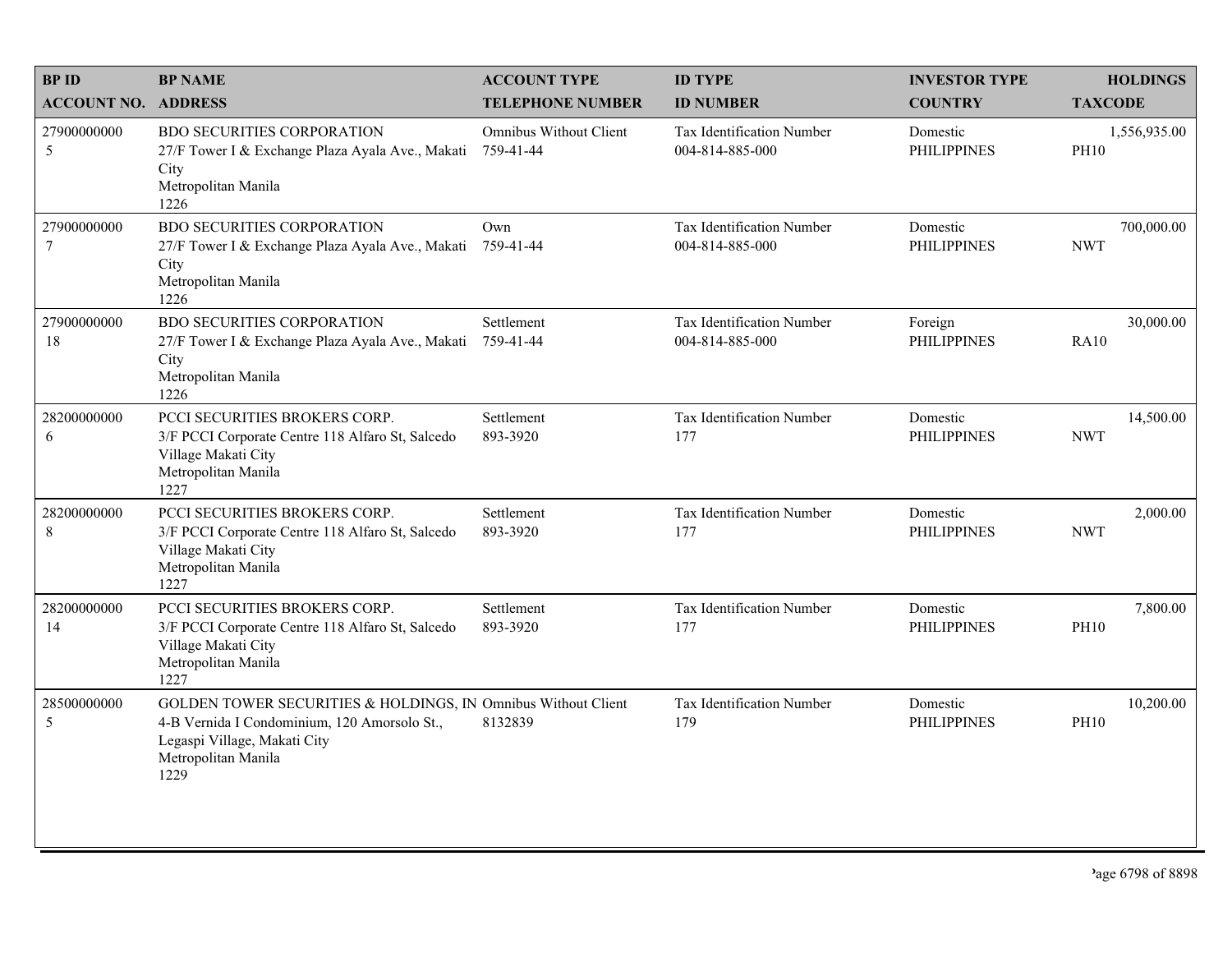| <b>BPID</b>                   | <b>BP NAME</b>                                                                                                                                                     | <b>ACCOUNT TYPE</b>                      | <b>ID TYPE</b>                               | <b>INVESTOR TYPE</b>           | <b>HOLDINGS</b>           |
|-------------------------------|--------------------------------------------------------------------------------------------------------------------------------------------------------------------|------------------------------------------|----------------------------------------------|--------------------------------|---------------------------|
| <b>ACCOUNT NO. ADDRESS</b>    |                                                                                                                                                                    | <b>TELEPHONE NUMBER</b>                  | <b>ID NUMBER</b>                             | <b>COUNTRY</b>                 | <b>TAXCODE</b>            |
| 28600000000<br>-1             | SOLAR SECURITIES, INC.<br>Unit 3002-A East Tower, Phil. Stock Exchange Centre 6366301<br>Exchange Road, Ortigas Complex, Pasig City<br>Metropolitan Manila<br>1605 | Omnibus Without Client                   | Tax Identification Number<br>001-949-768-000 | Foreign<br><b>PHILIPPINES</b>  | 39,600.00<br><b>RA10</b>  |
| 28600000000<br>5              | SOLAR SECURITIES, INC.<br>Unit 3002-A East Tower, Phil. Stock Exchange Centre 6366301<br>Exchange Road, Ortigas Complex, Pasig City<br>Metropolitan Manila<br>1605 | Omnibus Without Client                   | Tax Identification Number<br>001-949-768-000 | Domestic<br><b>PHILIPPINES</b> | 209,750.00<br><b>PH10</b> |
| 28800000000<br>5              | G.D. TAN & COMPANY, INC.<br>Unit 2203-A East Tower, PSE Center Exchange Road 6339989<br>Ortigas Center, Pasig City<br>Metropolitan Manila<br>1600                  | <b>Omnibus Without Client</b>            | Tax Identification Number<br>000-121-113-000 | Domestic<br><b>PHILIPPINES</b> | 56,400.00<br><b>PH10</b>  |
| 28800000000<br>6              | G.D. TAN & COMPANY, INC.<br>Unit 2203-A East Tower, PSE Center Exchange Road 6339989<br>Ortigas Center, Pasig City<br>Metropolitan Manila<br>1600                  | Settlement                               | Tax Identification Number<br>000-121-113-000 | Domestic<br><b>PHILIPPINES</b> | 10,073.00<br><b>NWT</b>   |
| 28800000000<br>18             | G.D. TAN & COMPANY, INC.<br>Unit 2203-A East Tower, PSE Center Exchange Road, 6339989<br>Ortigas Center, Pasig City<br>Metropolitan Manila<br>1600                 | Settlement                               | Tax Identification Number<br>000-121-113-000 | Foreign<br><b>PHILIPPINES</b>  | 10,500.00<br><b>RA10</b>  |
| 32300000000<br>$\overline{4}$ | CLSA PHILIPPINES, INC.<br>Trafalgar Plaza, Unit 17-D, 105 H.V. dela Costa St.,<br>Salcedo Vill., Makati City<br>Metropolitan Manila<br>1227                        | Settlement<br>848-3699                   | Tax Identification Number<br>183             | Foreign<br><b>PHILIPPINES</b>  | 9.00<br><b>RA02</b>       |
| 32800000000<br>5              | DW CAPITAL INC.<br>UNIT 1610-1611 TOWER ONE & EXCHANGE<br>PLAZA, AYALA TRIANGLE, AYALA AVENUE,<br><b>MAKATI CITY 1226</b><br>Metropolitan Manila<br>$\theta$       | <b>Omnibus Without Client</b><br>8369633 | Tax Identification Number<br>200-262-862-000 | Domestic<br><b>PHILIPPINES</b> | 45,000.00<br><b>PH10</b>  |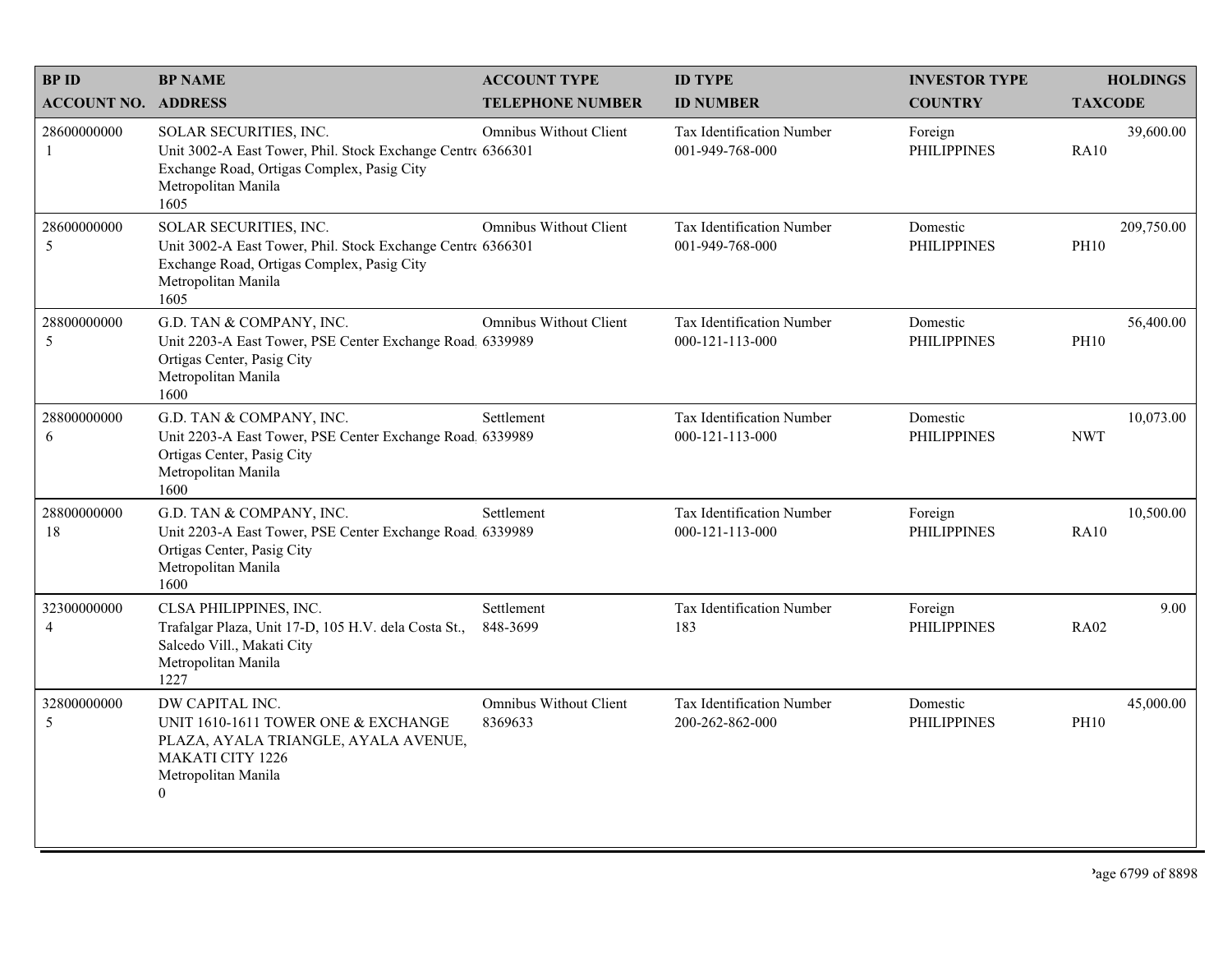| <b>BPID</b>                   | <b>BP NAME</b>                                                                                                                                      | <b>ACCOUNT TYPE</b>     | <b>ID TYPE</b>                                      | <b>INVESTOR TYPE</b>           | <b>HOLDINGS</b>           |
|-------------------------------|-----------------------------------------------------------------------------------------------------------------------------------------------------|-------------------------|-----------------------------------------------------|--------------------------------|---------------------------|
| <b>ACCOUNT NO. ADDRESS</b>    |                                                                                                                                                     | <b>TELEPHONE NUMBER</b> | <b>ID NUMBER</b>                                    | <b>COUNTRY</b>                 | <b>TAXCODE</b>            |
| 33800000000<br>8              | PHILIPPINE EQUITY PARTNERS, INC.<br>Unit 19C Citibank Tower Citibank Plaza 8741 Paseo (8145788)<br>Roxas Makati City<br>Metropolitan Manila<br>1226 | Settlement              | <b>Tax Identification Number</b><br>213-130-068-000 | Domestic<br><b>PHILIPPINES</b> | 94.00<br><b>NWT</b>       |
| 34500000000<br>5              | UNICAPITAL SECURITIES INC.<br>4F Majalco Bldg Benavidez cor Trasierra Sts Legaspi 750-2030<br>Vill., Makati City<br>Metropolitan Manila<br>1200     | Omnibus Without Client  | Tax Identification Number<br>005-294-264-000        | Domestic<br><b>PHILIPPINES</b> | 272,066.00<br><b>PH10</b> |
| 34500000000<br>6              | UNICAPITAL SECURITIES INC.<br>4F Majalco Bldg Benavidez cor Trasierra Sts Legaspi 750-2030<br>Vill., Makati City<br>Metropolitan Manila<br>1200     | Settlement              | Tax Identification Number<br>005-294-264-000        | Domestic<br><b>PHILIPPINES</b> | 168,400.00<br><b>NWT</b>  |
| 34500000000<br>$\overline{7}$ | UNICAPITAL SECURITIES INC.<br>4F Majalco Bldg Benavidez cor Trasierra Sts Legaspi 750-2030<br>Vill., Makati City<br>Metropolitan Manila<br>1200     | Own                     | Tax Identification Number<br>005-294-264-000        | Domestic<br><b>PHILIPPINES</b> | 5,162.00<br><b>NWT</b>    |
| 34500000000<br>14             | UNICAPITAL SECURITIES INC.<br>4F Majalco Bldg Benavidez cor Trasierra Sts Legaspi 750-2030<br>Vill., Makati City<br>Metropolitan Manila<br>1200     | Settlement              | Tax Identification Number<br>005-294-264-000        | Domestic<br><b>PHILIPPINES</b> | 4,630.00<br><b>PH10</b>   |
| 34500000004<br>-1             | UNICAPITAL SECURITIES INC.<br>4F Majalco Bldg Benavidez cor Trasierra Sts Legaspi 8122514<br>Vill., Makati City<br>Metropolitan Manila<br>1200      | Client                  | Tax Identification Number<br>419                    | Domestic<br><b>PHILIPPINES</b> | 180,900.00<br><b>NWT</b>  |
| 38800000000<br>5              | ARMSTRONG SECURITIES, INC.<br>Unit 2205-A, 22/F PSE Centre Exchange Road, Ortiga 6346337 to 39<br>Centre, Pasig City<br>Metropolitan Manila<br>1600 | Omnibus Without Client  | Tax Identification Number<br>191                    | Domestic<br><b>PHILIPPINES</b> | 500.00<br><b>PH10</b>     |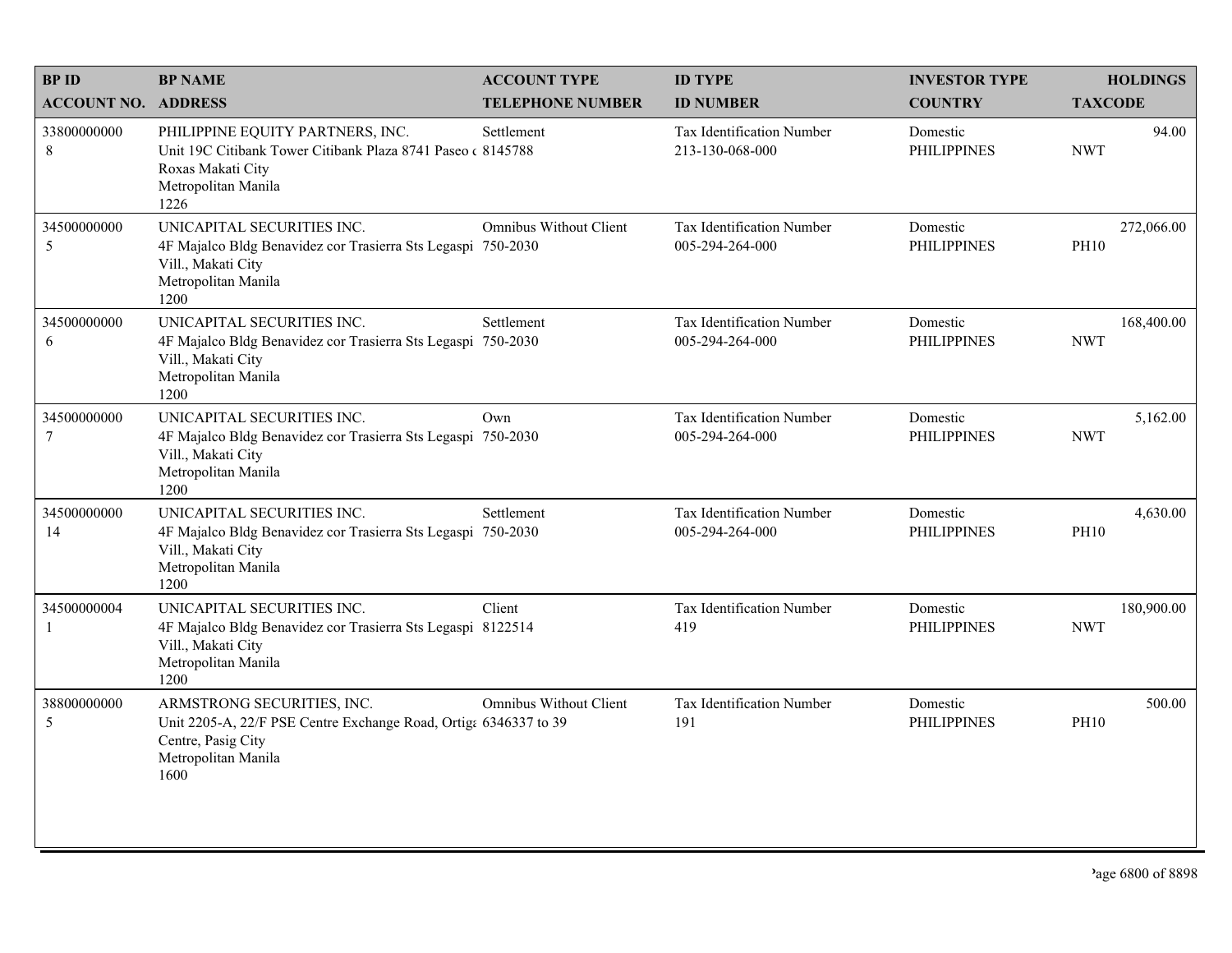| <b>BPID</b>                 | <b>BP NAME</b>                                                                                                                                                                | <b>ACCOUNT TYPE</b>           | <b>ID TYPE</b>                                  | <b>INVESTOR TYPE</b>           | <b>HOLDINGS</b>            |
|-----------------------------|-------------------------------------------------------------------------------------------------------------------------------------------------------------------------------|-------------------------------|-------------------------------------------------|--------------------------------|----------------------------|
| <b>ACCOUNT NO. ADDRESS</b>  |                                                                                                                                                                               | <b>TELEPHONE NUMBER</b>       | <b>ID NUMBER</b>                                | <b>COUNTRY</b>                 | <b>TAXCODE</b>             |
| 38900000000<br>5            | KING'S POWER SECURITIES, INC.<br>RM 1602 FEDERAL TOWER DASMARINAS ST.,<br><b>BINONDO, MANILA</b><br>Metropolitan Manila<br>$\overline{0}$                                     | <b>Omnibus Without Client</b> | <b>Tax Identification Number</b><br>205-495-236 | Domestic<br><b>PHILIPPINES</b> | 7,500.00<br><b>PH10</b>    |
| 48800000000<br>5            | TIMSON SECURITIES, INC.<br>UNIT 3310 ROBINSON'S EQUITABLE TOWER AI 724-9639<br>AVE. CORNER POVEDA, ORTIGAS<br>Metropolitan Manila<br>STMT-E                                   | Omnibus Without Client        | Tax Identification Number<br>008-502-210        | Domestic<br><b>PHILIPPINES</b> | 6,000.00<br><b>PH10</b>    |
| BCDO2000000<br>-1           | <b>BANCO DE ORO - TRUST BANKING GROUP</b><br>17/F, South Tower, BDO Corporate Centre cor H.V.<br>Dela Costa and Makati Avenue Makati City City<br>Metropolitan Manila<br>1200 | Own<br>634 4660               | Tax Identification Number<br>002-856-707-000.G5 | Domestic<br><b>PHILIPPINES</b> | 9,960,626.00<br><b>NWT</b> |
| BCDO2000005                 | <b>GENERALI PILIPINAS LIFE ASSURANCE</b><br><b>COMPANY - GF</b>                                                                                                               | Client                        | Tax Identification Number                       | Domestic                       | 2,510,342.00               |
| $\mathbf{1}$                | 17/F, South Tower, BDO Corporate Centre cor H.V.<br>Dela Costa and Makati Avenue Makati City City<br>Metropolitan Manila<br>1200                                              | 634 4660                      | 1242                                            | <b>PHILIPPINES</b>             | <b>NWT</b>                 |
| BCDO2000007<br>$\mathbf{1}$ | <b>BANCO DE ORO - TRUST BANKING GROUP</b><br>17/F, South Tower, BDO Corporate Centre cor H.V.<br>Dela Costa and Makati Avenue Makati City City<br>Metropolitan Manila<br>1200 | Client<br>634 4660            | Tax Identification Number<br>1224               | Domestic<br><b>PHILIPPINES</b> | 1,449,750.00<br><b>NWT</b> |
| BCDO2000009<br>-1           | BANCO DE ORO - TRUST BANKING GROUP<br>17/F, South Tower, BDO Corporate Centre cor H.V.<br>Dela Costa and Makati Avenue Makati City City<br>Metropolitan Manila<br>1200        | Client<br>634 4660            | Tax Identification Number<br>1222               | Domestic<br><b>PHILIPPINES</b> | 942,100.00<br><b>NWT</b>   |
| BCDO2000010<br>$\mathbf{1}$ | <b>BANCO DE ORO - TRUST BANKING GROUP</b><br>17/F, South Tower, BDO Corporate Centre cor H.V.<br>Dela Costa and Makati Avenue Makati City City<br>Metropolitan Manila<br>1200 | Client<br>634 4660            | Tax Identification Number<br>1221               | Domestic<br><b>PHILIPPINES</b> | 5,026,600.00<br><b>NWT</b> |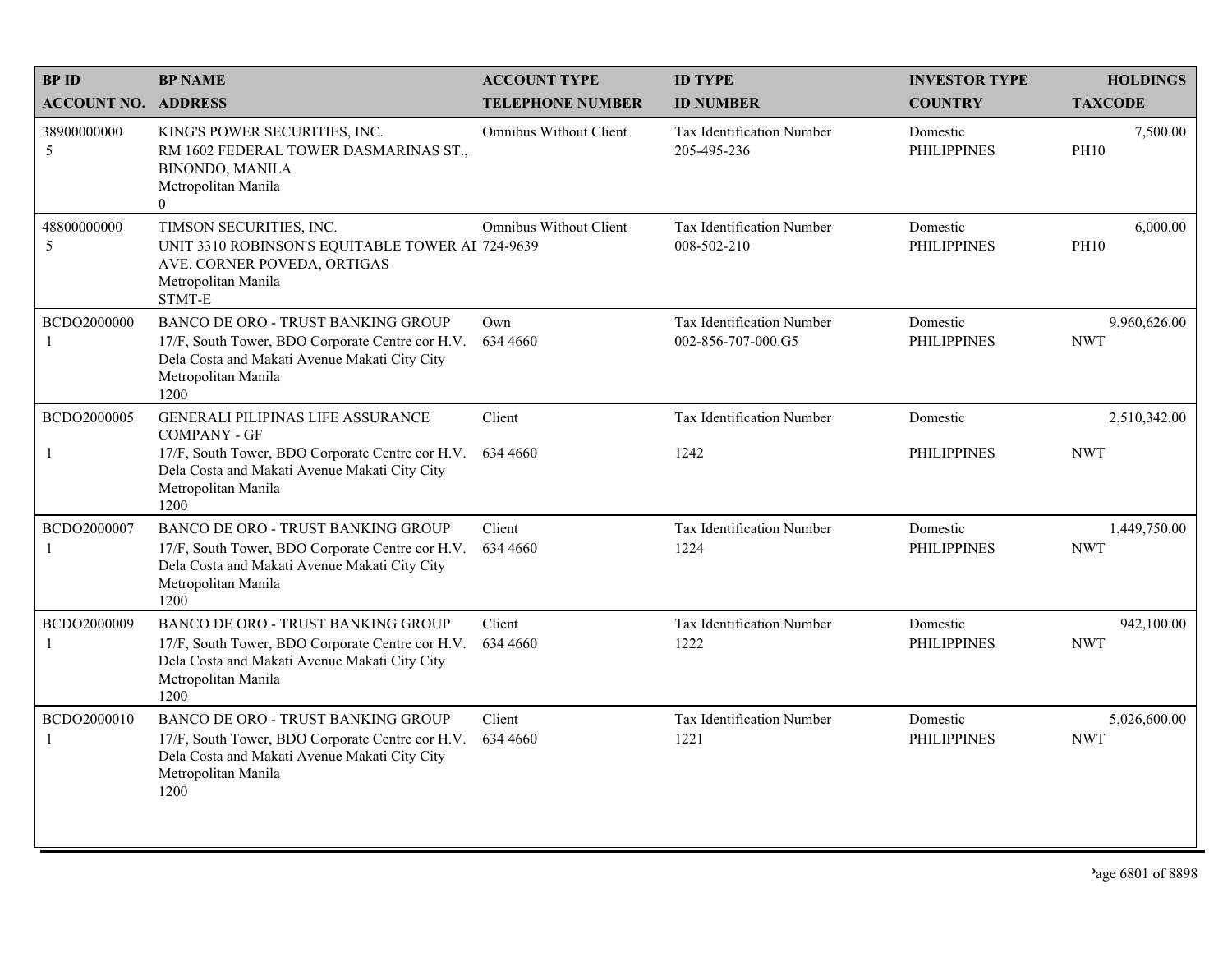| <b>BPID</b>                   | <b>BP NAME</b>                                                                                                                                                                | <b>ACCOUNT TYPE</b>     | <b>ID TYPE</b>                           | <b>INVESTOR TYPE</b>           | <b>HOLDINGS</b>             |
|-------------------------------|-------------------------------------------------------------------------------------------------------------------------------------------------------------------------------|-------------------------|------------------------------------------|--------------------------------|-----------------------------|
| <b>ACCOUNT NO. ADDRESS</b>    |                                                                                                                                                                               | <b>TELEPHONE NUMBER</b> | <b>ID NUMBER</b>                         | <b>COUNTRY</b>                 | <b>TAXCODE</b>              |
| BCDO2000013<br>-1             | <b>BANCO DE ORO - TRUST BANKING GROUP</b><br>17/F, South Tower, BDO Corporate Centre cor H.V.<br>Dela Costa and Makati Avenue Makati City City<br>Metropolitan Manila<br>1200 | Client<br>634 4660      | <b>Tax Identification Number</b><br>1225 | Domestic<br><b>PHILIPPINES</b> | 12,300.00<br><b>NWT</b>     |
| BCDO2000014                   | <b>BANCO DE ORO - TRUST BANKING GROUP</b><br>17/F, South Tower, BDO Corporate Centre cor H.V.<br>Dela Costa and Makati Avenue Makati City City<br>Metropolitan Manila<br>1200 | Client<br>634 4660      | Tax Identification Number<br>1226        | Domestic<br><b>PHILIPPINES</b> | 19,300.00<br><b>NWT</b>     |
| BCDO2000015<br>-1             | BANCO DE ORO - TRUST BANKING GROUP<br>17/F, South Tower, BDO Corporate Centre cor H.V.<br>Dela Costa and Makati Avenue Makati City City<br>Metropolitan Manila<br>1200        | Client<br>634 4660      | Tax Identification Number<br>1227        | Domestic<br><b>PHILIPPINES</b> | 20,900.00<br><b>NWT</b>     |
| BCDO2000017                   | CLIMBS LIFE AND GENERAL INSURANCE<br><b>COOPERATIVE</b>                                                                                                                       | Client                  | Tax Identification Number                | Domestic                       | 37,970.00                   |
| 1                             | 17/F, South Tower, BDO Corporate Centre cor H.V.<br>Dela Costa and Makati Avenue Makati City City<br>Metropolitan Manila<br>1200                                              | 634 4660                | 1314                                     | <b>PHILIPPINES</b>             | <b>NWT</b>                  |
| BCDO2000026<br>$\overline{1}$ | BANCO DE ORO - TRUST BANKING GROUP<br>17/F, South Tower, BDO Corporate Centre cor H.V.<br>Dela Costa and Makati Avenue Makati City City<br>Metropolitan Manila<br>1200        | Client<br>634 4660      | Tax Identification Number<br>1236        | Domestic<br><b>PHILIPPINES</b> | 171,120.00<br><b>NWT</b>    |
| BCDO2000028<br>-1             | BANCO DE ORO - TRUST BANKING GROUP<br>17/F, South Tower, BDO Corporate Centre cor H.V.<br>Dela Costa and Makati Avenue Makati City City<br>Metropolitan Manila<br>1200        | Client<br>634 4660      | Tax Identification Number<br>1237        | Domestic<br><b>PHILIPPINES</b> | 15,250.00<br><b>NWT</b>     |
| BCDO2000033<br>$\mathbf{1}$   | BANCO DE ORO - TRUST BANKING GROUP<br>17/F, South Tower, BDO Corporate Centre cor H.V.<br>Dela Costa and Makati Avenue Makati City City<br>Metropolitan Manila<br>1200        | Client<br>634 4660      | Tax Identification Number<br>1246        | Domestic<br><b>PHILIPPINES</b> | 12,654,000.00<br><b>NWT</b> |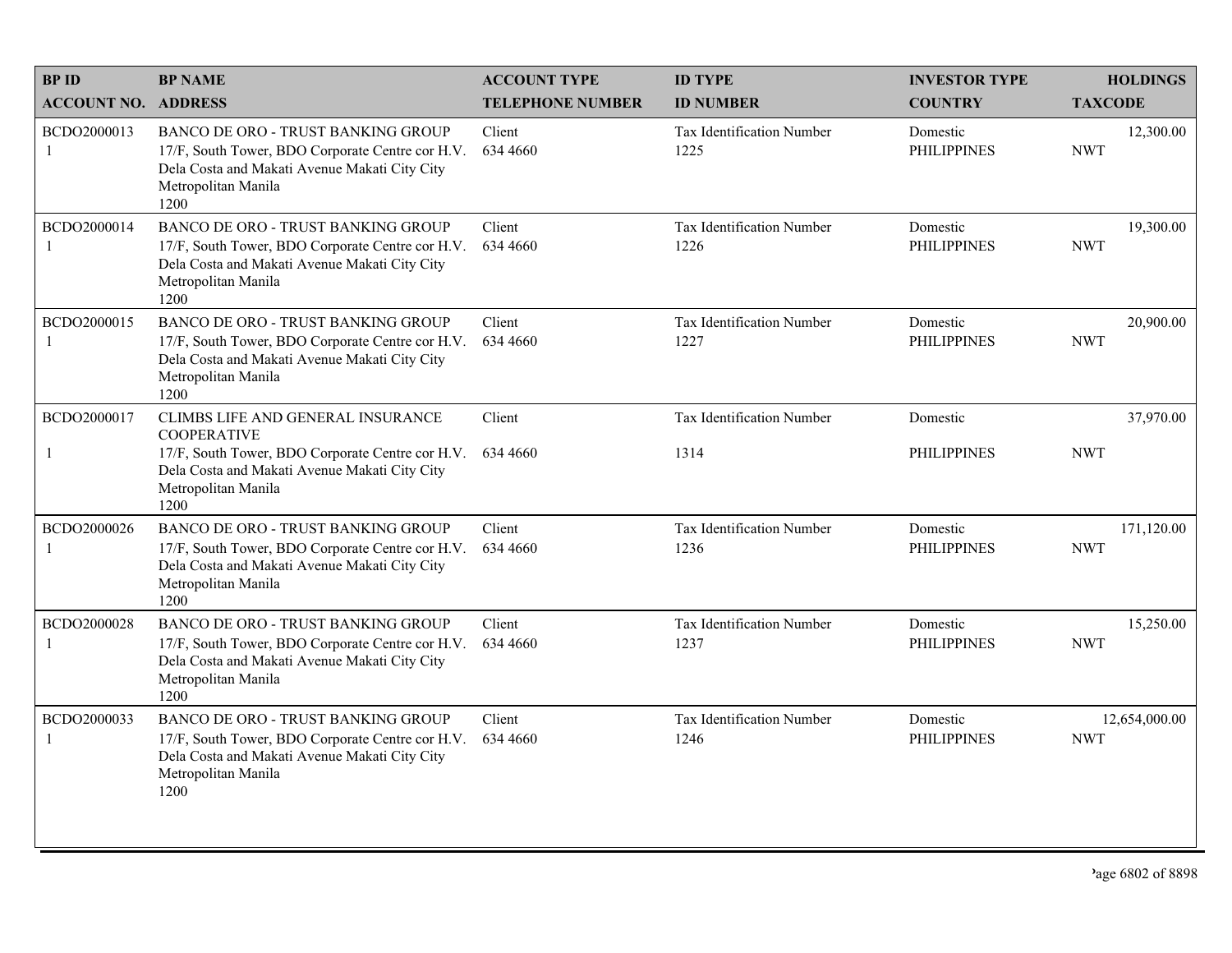| <b>BPID</b>                 | <b>BP NAME</b>                                                                                                                                       | <b>ACCOUNT TYPE</b>     | <b>ID TYPE</b>                                        | <b>INVESTOR TYPE</b>           | <b>HOLDINGS</b>          |
|-----------------------------|------------------------------------------------------------------------------------------------------------------------------------------------------|-------------------------|-------------------------------------------------------|--------------------------------|--------------------------|
| <b>ACCOUNT NO. ADDRESS</b>  |                                                                                                                                                      | <b>TELEPHONE NUMBER</b> | <b>ID NUMBER</b>                                      | <b>COUNTRY</b>                 | <b>TAXCODE</b>           |
| BCDO2000037<br>1            | <b>BDO TRUST BANKING GROUP</b><br>16/F SOUTH TOWER, BDO CORPORATE CENTEI 8407000<br>7899 MAKATI AVE., MAKATI CITY<br>Metropolitan Manila             | Client                  | <b>Commercial Registration Number</b><br>1246         | Domestic<br><b>PHILIPPINES</b> | 11,020.00<br><b>NWT</b>  |
| BCDO2000050<br>1            | <b>BDO TRUST BANKING GROUP</b><br>16F SOUTH TOWER, BDO CORPORATE CENTER 8407000<br>7899 MAKATI AVE., MAKATI CITY<br>Metropolitan Manila              | Client                  | Tax Identification Number<br>1246***                  | Domestic<br><b>PHILIPPINES</b> | 26,400.00<br><b>NWT</b>  |
| BCDO2000051<br>1            | <b>BDO TRUST BANKING GROUP</b><br>16F SOUTH TOWER, BDO CORPORATE CENTER 8407000<br>7899 MAKATI AVE., MAKATI CITY<br>Metropolitan Manila              | Client                  | Tax Identification Number<br>$1246***$                | Domestic<br><b>PHILIPPINES</b> | 188,500.00<br><b>NWT</b> |
| BCDO2000052<br>$\mathbf{1}$ | <b>BDO TRUST BANKING GROUP</b><br>16F SOUTH TOWER, BDO CORPORATE CENTER 8407000<br>7899 MAKATI AVE., MAKATI CITY<br>Metropolitan Manila              | Client                  | Tax Identification Number<br>1246*****                | Domestic<br><b>PHILIPPINES</b> | 13,200.00<br><b>NWT</b>  |
| BCDO2000053<br>1            | <b>BDO TRUST BANKING GROUP</b><br>16F SOUTH TOWER, BDO CORPORATE CENTER 8407000<br>7899 MAKATI AVE., MAKATI CITY<br>Metropolitan Manila              | Client                  | Tax Identification Number<br>1246******               | Domestic<br><b>PHILIPPINES</b> | 20,000.00<br><b>NWT</b>  |
| BCDO2000063<br>$\mathbf{1}$ | FEDERAL PHOENIX ASSURANCE CO., INC.<br>16F SOUTH TOWER, BDO CORPORATE CENTER 8407000<br>7899 MAKATI AVE., MAKATI CITY<br>Metropolitan Manila<br>0726 | Client                  | Tax Identification Number<br>962!                     | Domestic<br><b>PHILIPPINES</b> | 368,740.00<br><b>NWT</b> |
| BCDO2000064                 | <b>BDO TRUST BANKING GROUP</b><br>16F SOUTH TOWER, BDO CORPORATE CENTER 8407000<br>7899 MAKATI AVE., MAKATI CITY<br>Metropolitan Manila<br>0726      | Client                  | Certificate Of Incorporation<br>962'                  | Domestic<br><b>PHILIPPINES</b> | 144,600.00<br><b>NWT</b> |
| BCDO2000065<br>1            | <b>BDO TRUST BANKING GROUP</b><br>16F SOUTH TOWER, BDO CORPORATE CENTER 8407000<br>7899 MAKATI AVE., MAKATI CITY<br>Metropolitan Manila<br>0726      | Client                  | Certificate Of Incorporation<br>IMA#201-78059-0 NO ID | Domestic<br><b>PHILIPPINES</b> | 72,200.00<br><b>NWT</b>  |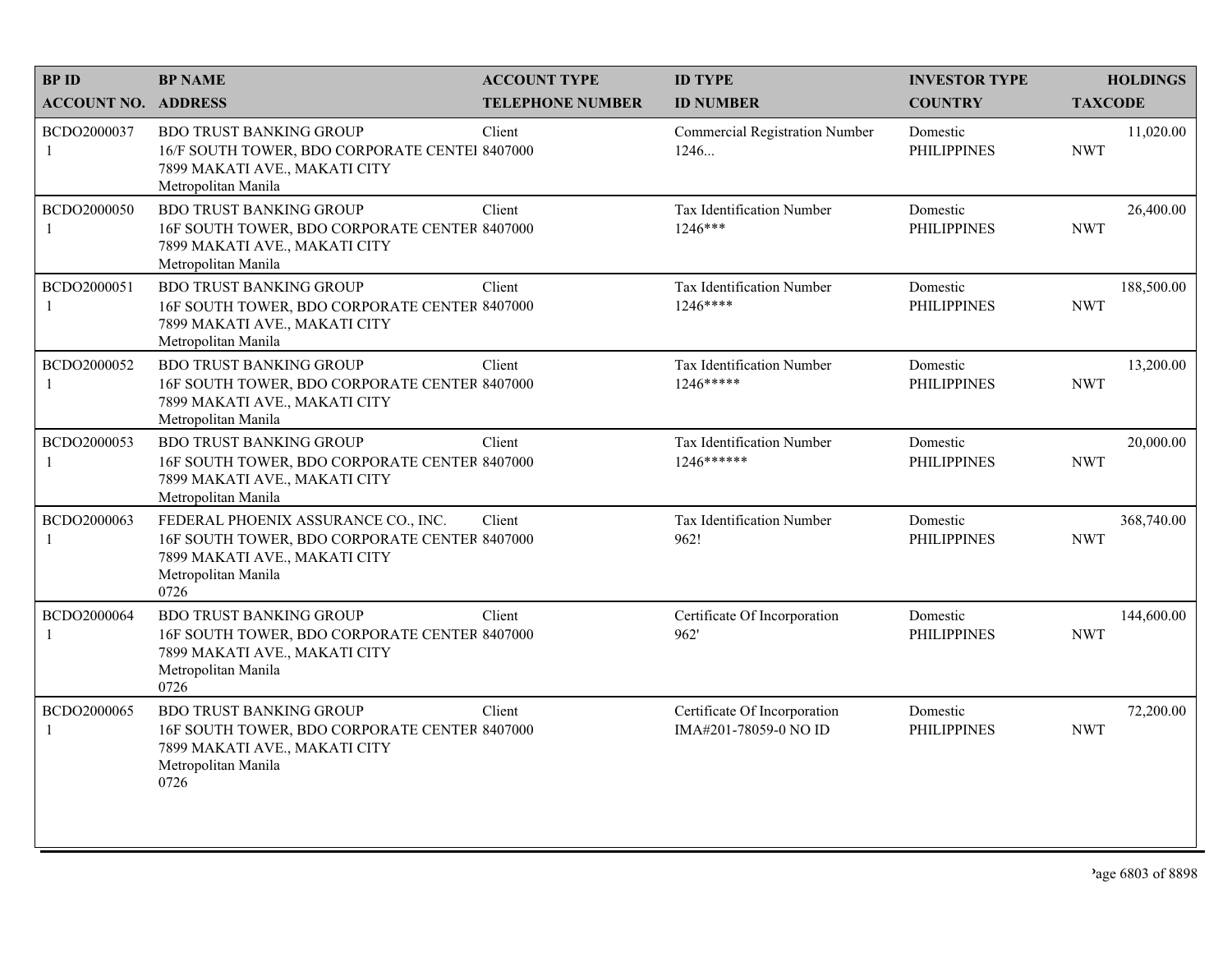| <b>BPID</b>                   | <b>BP NAME</b>                                                                                                                                   | <b>ACCOUNT TYPE</b>     | <b>ID TYPE</b>                                          | <b>INVESTOR TYPE</b>           | <b>HOLDINGS</b>          |
|-------------------------------|--------------------------------------------------------------------------------------------------------------------------------------------------|-------------------------|---------------------------------------------------------|--------------------------------|--------------------------|
| <b>ACCOUNT NO. ADDRESS</b>    |                                                                                                                                                  | <b>TELEPHONE NUMBER</b> | <b>ID NUMBER</b>                                        | <b>COUNTRY</b>                 | <b>TAXCODE</b>           |
| BCDO2000066<br>1              | <b>BDO TRUST BANKING GROUP</b><br>16F SOUTH TOWER, BDO CORPORATE CENTER 840-7000<br>7899 MAKATI AVE., MAKATI CITY<br>Metropolitan Manila<br>0726 | Client                  | Certificate Of Incorporation<br>IMA#201-78064-0 - NO ID | Domestic<br><b>PHILIPPINES</b> | 162,000.00<br><b>NWT</b> |
| BCDO2000067                   | IMA#201-78065-7<br>16F SOUTH TOWER, BDO CORPORATE CENTER 840-7000<br>7899 MAKATI AVE., MAKATI CITY<br>Metropolitan Manila<br>0726                | Client                  | Tax Identification Number<br>002-856-707-000            | Domestic<br><b>PHILIPPINES</b> | 71,000.00<br><b>NWT</b>  |
| BCDO2000068<br>-1             | IMA#208-78180-7<br>16F SOUTH TOWER, BDO CORPORATE CENTER 840-7000<br>7899 MAKATI AVE., MAKATI CITY<br>Metropolitan Manila<br>0726                | Client                  | Tax Identification Number<br>002-856-707-000*           | Domestic<br><b>PHILIPPINES</b> | 7,200.00<br><b>NWT</b>   |
| BCDO2000069<br>$\overline{2}$ | IMA# 201-78068<br>16F SOUTH TOWER, BDO CORPORATE CENTER 840-7000<br>7899 MAKATI AVE., MAKATI CITY<br>Metropolitan Manila<br>0726                 | Client                  | Tax Identification Number<br>002-856-707-000***         | Domestic<br><b>PHILIPPINES</b> | 11,240.00<br><b>NWT</b>  |
| BCDO2000070<br>1              | IMA# 201-78069<br>16F SOUTH TOWER, BDO CORPORATE CENTER 8407000<br>7899 MAKATI AVE., MAKATI CITY<br>Metropolitan Manila<br>0726                  | Client                  | Tax Identification Number<br>002-856-707-.000           | Domestic<br><b>PHILIPPINES</b> | 970.00<br><b>NWT</b>     |
| BCDO2000071<br>$\mathbf{1}$   | IMA#201-78074<br>16/F SOUTH TOWER, BDO CORPORATE CENTR 840-7000<br>7899 MAKATI AVENUE, MAKATI CITY<br>Metropolitan Manila<br>0726                | Client                  | Tax Identification Number<br>002-856-707-000?           | Domestic<br><b>PHILIPPINES</b> | 553,150.00<br><b>NWT</b> |
| BCDO2000072<br>$\mathbf{1}$   | IMA#201-78037<br>16/FLR SOUTH TOWER, BDO CORPORATE<br>CENTRE, 7899 MAKATI AVENUE, MAKATI CITY<br>Metropolitan Manila<br>0726                     | Client<br>840-7000      | Tax Identification Number<br>002-856-707*-000           | Domestic<br><b>PHILIPPINES</b> | 37,300.00<br><b>NWT</b>  |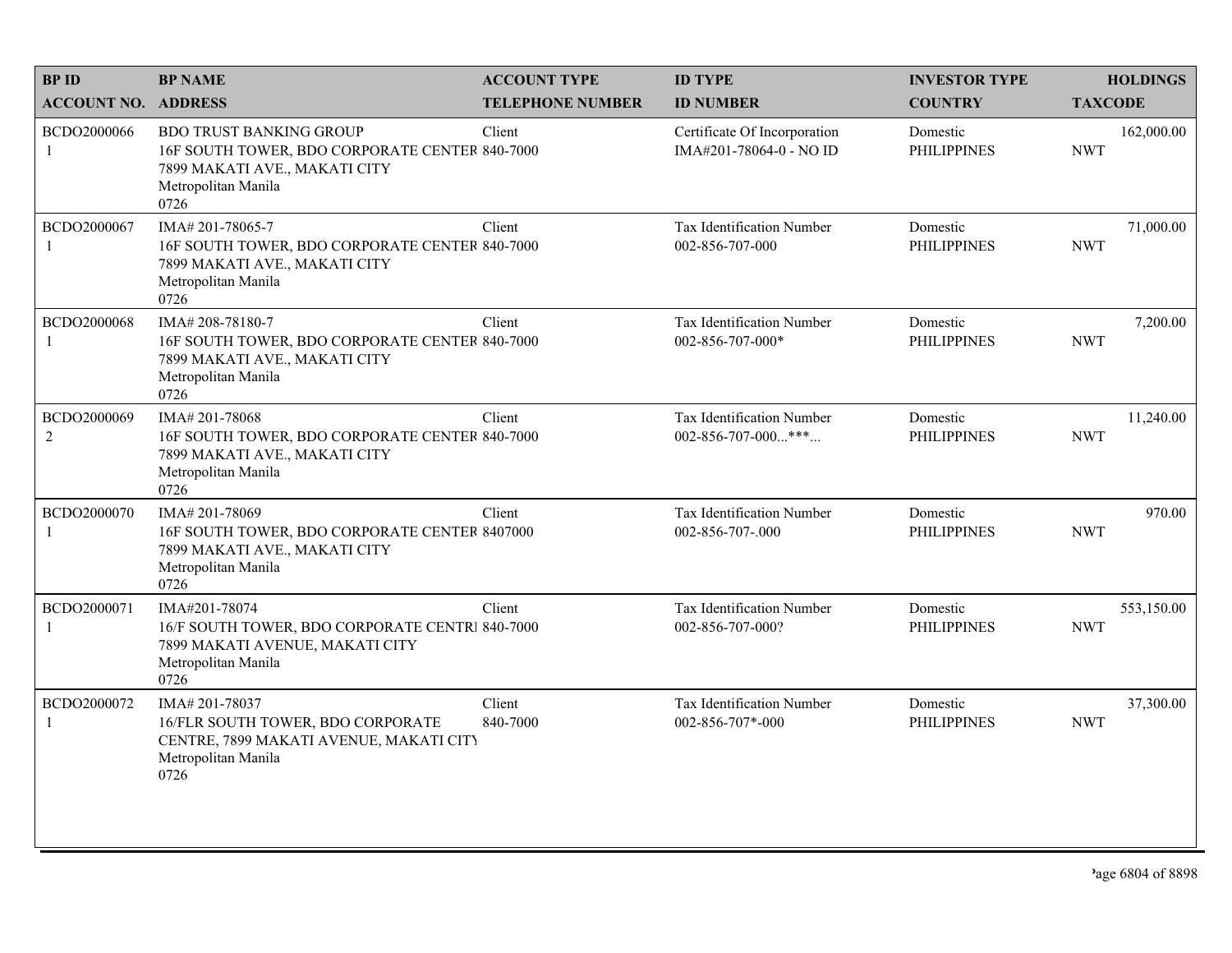| <b>BPID</b>                 | <b>BP NAME</b>                                                                                                                                      | <b>ACCOUNT TYPE</b>     | <b>ID TYPE</b>                                        | <b>INVESTOR TYPE</b>           | <b>HOLDINGS</b>          |
|-----------------------------|-----------------------------------------------------------------------------------------------------------------------------------------------------|-------------------------|-------------------------------------------------------|--------------------------------|--------------------------|
| <b>ACCOUNT NO. ADDRESS</b>  |                                                                                                                                                     | <b>TELEPHONE NUMBER</b> | <b>ID NUMBER</b>                                      | <b>COUNTRY</b>                 | <b>TAXCODE</b>           |
| BCDO2000074<br>1            | IMA#201-78071<br>16/F SOUTH TOWER, BDO CORPORATE CENTEI 840-7000<br>7899 MAKATI AVE., MAKATI CITY<br>Metropolitan Manila<br>0726                    | Client                  | Certificate Of Incorporation<br>BCDO2000074           | Domestic<br><b>PHILIPPINES</b> | 34,200.00<br><b>NWT</b>  |
| BCDO2000078<br>$\mathbf{1}$ | IMA#201-78076<br>16F SOUTH TOWER, BDO CORPORATE CENTER 840-7000<br>7899 MAKATI AVE., MAKATI CITY<br>Metropolitan Manila                             | Client                  | Tax Identification Number<br>002-856-707-000TINNUMBER | Domestic<br><b>PHILIPPINES</b> | 12,200.00<br><b>NWT</b>  |
| BCDO2000085<br>$\mathbf{1}$ | IMA# 208-50271<br>16/F SOUTH TOWER, BDO CORPORATE CENTEI 840-7000<br>7899 MAKATI AVE., MAKATI CITY<br>Metropolitan Manila<br>0726                   | Client                  | Tax Identification Number<br>002-856-707-000tg        | Domestic<br><b>PHILIPPINES</b> | 9,700.00<br><b>NWT</b>   |
| BCDO2000086                 | IMA#201-78082<br>16F SOUTH TOWER, BDO CORPORATE CENTER 840-7000<br>7899 MAKATI AVE., MAKATI CITY<br>Metropolitan Manila<br>0726                     | Client                  | Tax Identification Number<br>002-856-707-000.fo       | Domestic<br><b>PHILIPPINES</b> | 140,100.00<br><b>NWT</b> |
| BCDO2000089                 | IMA# 201-78086-3<br>16F SOUTH TOWER, BDO CORPORATE CENTER 840-7000<br>7899 MAKATI AVE., MAKATI CITY<br>Metropolitan Manila<br>STMT-E                | Client                  | Tax Identification Number<br>002-856-707-000.FR       | Domestic<br><b>PHILIPPINES</b> | 103,900.00<br><b>NWT</b> |
| BCDO2000090<br>1            | IMA#201-78090-5<br>16F SOUTH TOWER, BDO CORPORATE CENTER 840-7000<br>7899 MAKATI AVE., MAKATI CITY<br>Metropolitan Manila<br>STMT-E                 | Client                  | Tax Identification Number<br>002-856-707-000.GB       | Domestic<br><b>PHILIPPINES</b> | 30,800.00<br><b>NWT</b>  |
| BCDO2000091                 | BDO TRUST FAO GENERALI PILIPINAS LIFE                                                                                                               | Client                  | Tax Identification Number                             | Domestic                       | 150,600.00               |
| 1                           | ASSURANCE COMPANY-BALANCED FUND<br>16F SOUTH TOWER, BDO CORPORATE CENTER 840-7000<br>7899 MAKATI AVE., MAKATI CITY<br>Metropolitan Manila<br>STMT-E |                         | 002-856-707-000.JN                                    | <b>PHILIPPINES</b>             | <b>NWT</b>               |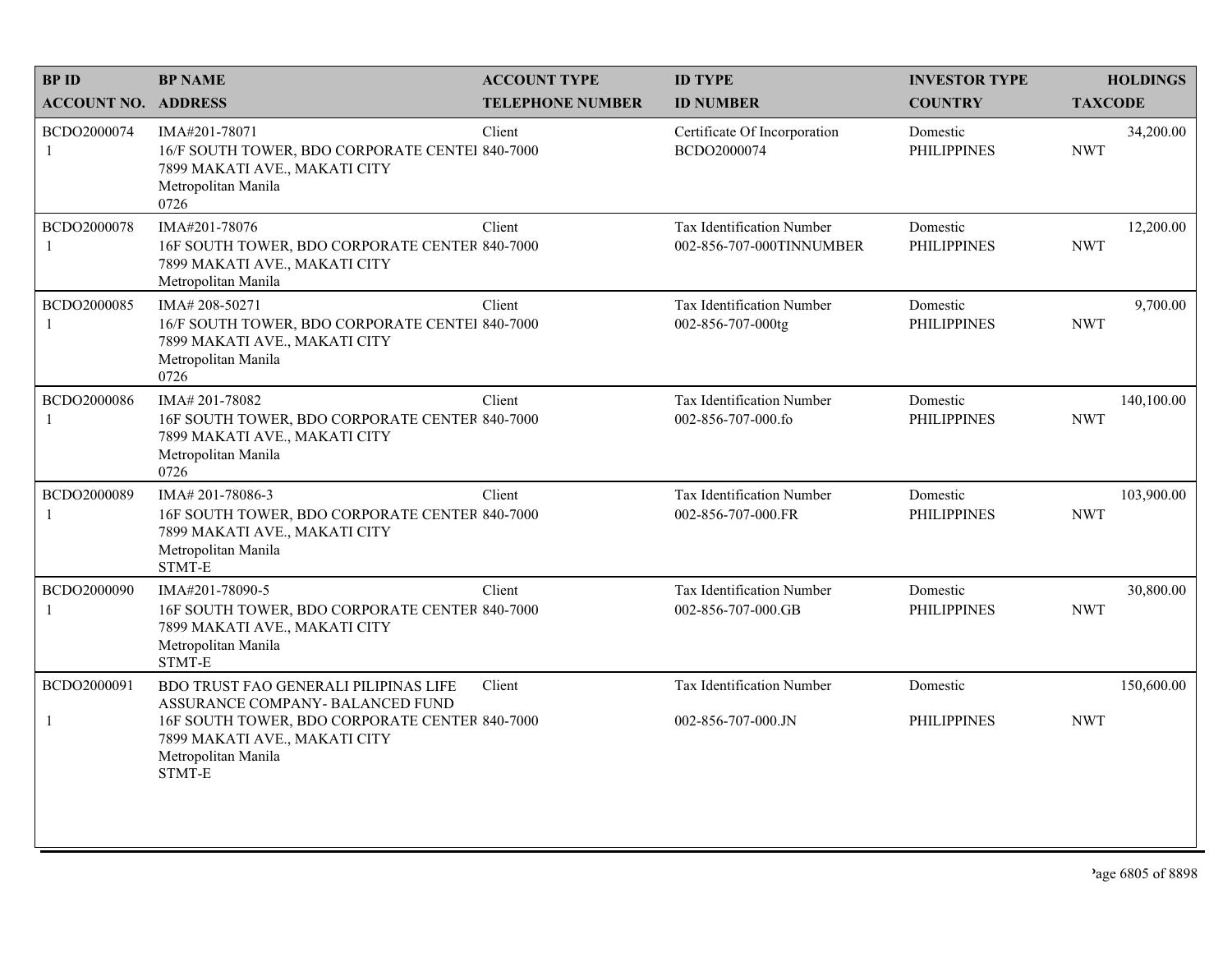| <b>BPID</b>                   | <b>BP NAME</b>                                                                                                                                                                                     | <b>ACCOUNT TYPE</b>     | <b>ID TYPE</b>                                         | <b>INVESTOR TYPE</b>           | <b>HOLDINGS</b>            |
|-------------------------------|----------------------------------------------------------------------------------------------------------------------------------------------------------------------------------------------------|-------------------------|--------------------------------------------------------|--------------------------------|----------------------------|
| <b>ACCOUNT NO. ADDRESS</b>    |                                                                                                                                                                                                    | <b>TELEPHONE NUMBER</b> | <b>ID NUMBER</b>                                       | <b>COUNTRY</b>                 | <b>TAXCODE</b>             |
| BCDO2000092<br>-1             | <b>BDO TRUST FAO GENERALI PILIPINAS LIFE</b><br>ASSURANCE COMPANY- EQUITY FUND<br>16F SOUTH TOWER, BDO CORPORATE CENTER 840-7000<br>7899 MAKATI AVE., MAKATI CITY<br>Metropolitan Manila<br>STMT-E | Client                  | <b>Tax Identification Number</b><br>002-856-707-000.HB | Domestic<br><b>PHILIPPINES</b> | 704,400.00<br><b>NWT</b>   |
| BCDO2000093<br>-1             | BLUE CROSS INSURANCE INC.<br>16F SOUTH TOWER, BDO CORPORATE CENTER 840-7000<br>7899 MAKATI AVE., MAKATI CITY<br>Metropolitan Manila<br>STMT-E                                                      | Client                  | Certificate Of Incorporation<br>002-856-707-000.JM     | Domestic<br><b>PHILIPPINES</b> | 1,760.00<br><b>NWT</b>     |
| BCDO2000094<br>-1             | IMA#101-78104-5<br>16F SOUTH TOWER, BDO CORPORATE CENTER 840-7000<br>7899 MAKATI AVE., MAKATI CITY<br>Metropolitan Manila<br>STMT-E                                                                | Client                  | Tax Identification Number<br>002-856-707-000.HN        | Domestic<br><b>PHILIPPINES</b> | 14,800.00<br><b>NWT</b>    |
| BCDO2000095<br>$\overline{1}$ | IMA#101-78105-1<br>16F SOUTH TOWER, BDO CORPORATE CENTER 840-7000<br>7899 MAKATI AVE., MAKATI CITY<br>Metropolitan Manila<br>STMT-E                                                                | Client                  | Tax Identification Number<br>002-856-707-000.AZ        | Domestic<br><b>PHILIPPINES</b> | 5,630.00<br><b>NWT</b>     |
| BCDO2000097<br>$\mathbf{1}$   | IMA#201-78093-9<br>16F SOUTH TOWER, BDO CORPORATE CENTER 840-7000<br>7899 MAKATI AVE., MAKATI CITY<br>Metropolitan Manila<br>STMT-E                                                                | Client                  | Tax Identification Number<br>002-856-707-000.SX        | Domestic<br><b>PHILIPPINES</b> | 1,560.00<br><b>NWT</b>     |
| BCDO2000099<br>-1             | IMA#201-78098-8<br>16F SOUTH TOWER, BDO CORPORATE CENTER 840-7000<br>7899 MAKATI AVE., MAKATI CITY<br>Metropolitan Manila<br>STMT-E                                                                | Client                  | Tax Identification Number<br>002-856-707-000AQ         | Domestic<br><b>PHILIPPINES</b> | 6,800.00<br><b>NWT</b>     |
| BCDO2000100<br>-1             | <b>BDO SUSTAINABLE DIVIDEND FUND</b><br>16F SOUTH TOWER, BDO CORPORATE CENTER 840-7000<br>7899 MAKATI AVE., MAKATI CITY<br>Metropolitan Manila<br>STMT-E                                           | Client                  | Tax Identification Number<br>002-856-707-000A(         | Domestic<br><b>PHILIPPINES</b> | 1,517,800.00<br><b>NWT</b> |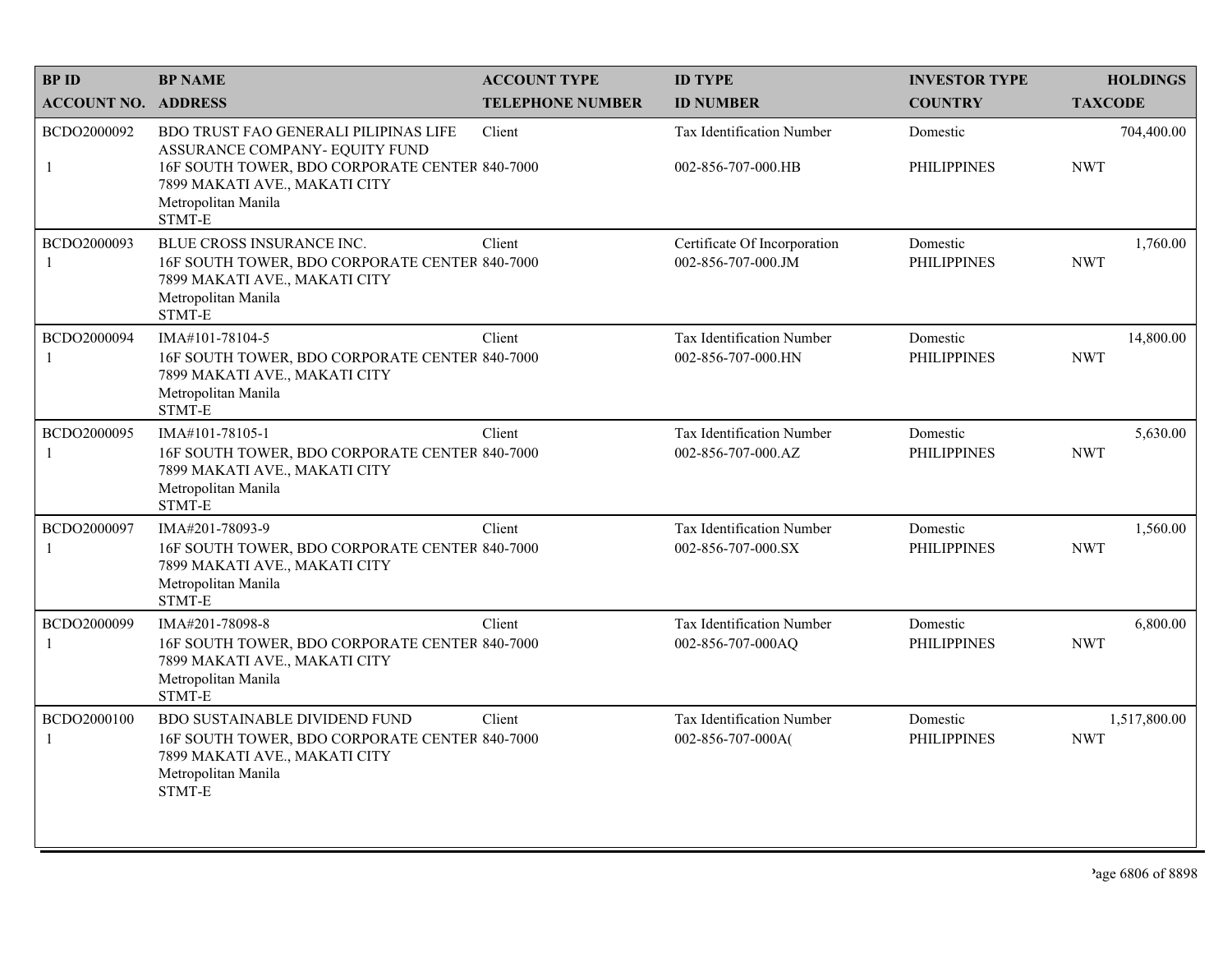| <b>BPID</b>                | <b>BP NAME</b>                                                                                                                                     | <b>ACCOUNT TYPE</b>     | <b>ID TYPE</b>                                 | <b>INVESTOR TYPE</b>           | <b>HOLDINGS</b>            |
|----------------------------|----------------------------------------------------------------------------------------------------------------------------------------------------|-------------------------|------------------------------------------------|--------------------------------|----------------------------|
| <b>ACCOUNT NO. ADDRESS</b> |                                                                                                                                                    | <b>TELEPHONE NUMBER</b> | <b>ID NUMBER</b>                               | <b>COUNTRY</b>                 | <b>TAXCODE</b>             |
| BCDO2000101<br>1           | <b>BDO FOCUSED EQUITY FUND</b><br>16F SOUTH TOWER, BDO CORPORATE CENTER 840-7000<br>7899 MAKATI AVE., MAKATI CITY<br>Metropolitan Manila<br>STMT-E | Client                  | Tax Identification Number<br>002-856-707-000A# | Domestic<br><b>PHILIPPINES</b> | 1,385,000.00<br><b>NWT</b> |
| BCDO2000102                | IMA#201-78102-8<br>16F SOUTH TOWER, BDO CORPORATE CENTER 840-7000<br>7899 MAKATI AVE., MAKATI CITY<br>Metropolitan Manila<br>STMT-E                | Client                  | Certificate Of Incorporation<br>BCDO2000102    | Domestic<br><b>PHILIPPINES</b> | 15,900.00<br><b>NWT</b>    |
| BCDO2000103                | IMA#201-78107-7<br>16F SOUTH TOWER, BDO CORPORATE CENTER 840-7000<br>7899 MAKATI AVE., MAKATI CITY<br>Metropolitan Manila<br>STMT-E                | Client                  | Tax Identification Number<br>BCDO2000103       | Domestic<br><b>PHILIPPINES</b> | 25,800.00<br><b>NWT</b>    |
| BCDO2000104                | IMA#201-78110-1<br>16F SOUTH TOWER, BDO CORPORATE CENTER 840-7000<br>7899 MAKATI AVE., MAKATI CITY<br>Metropolitan Manila<br>STMT-E                | Client                  | Tax Identification Number<br>BCDO2000104       | Domestic<br><b>PHILIPPINES</b> | 8,250.00<br><b>NWT</b>     |
| BCDO2000106                | IMA#201-78116-8<br>16F SOUTH TOWER, BDO CORPORATE CENTER 840-7000<br>7899 MAKATI AVE., MAKATI CITY<br>Metropolitan Manila<br>STMT-E                | Client                  | Tax Identification Number<br>BCDO2000106       | Domestic<br><b>PHILIPPINES</b> | 22,250.00<br><b>NWT</b>    |
| BCDO2000107<br>1           | IMA#201-78117-6<br>16F SOUTH TOWER, BDO CORPORATE CENTER 840-7000<br>7899 MAKATI AVE., MAKATI CITY<br>Metropolitan Manila<br>STMT-E                | Client                  | Tax Identification Number<br>BCDO2000107       | Domestic<br><b>PHILIPPINES</b> | 42,000.00<br><b>NWT</b>    |
| BCDO2000108<br>1           | IMA#201-78118-4<br>16F SOUTH TOWER, BDO CORPORATE CENTER 840-7000<br>7899 MAKATI AVE., MAKATI CITY<br>Metropolitan Manila<br>STMT-E                | Client                  | Tax Identification Number<br>BCDO2000108       | Domestic<br><b>PHILIPPINES</b> | 124,750.00<br><b>NWT</b>   |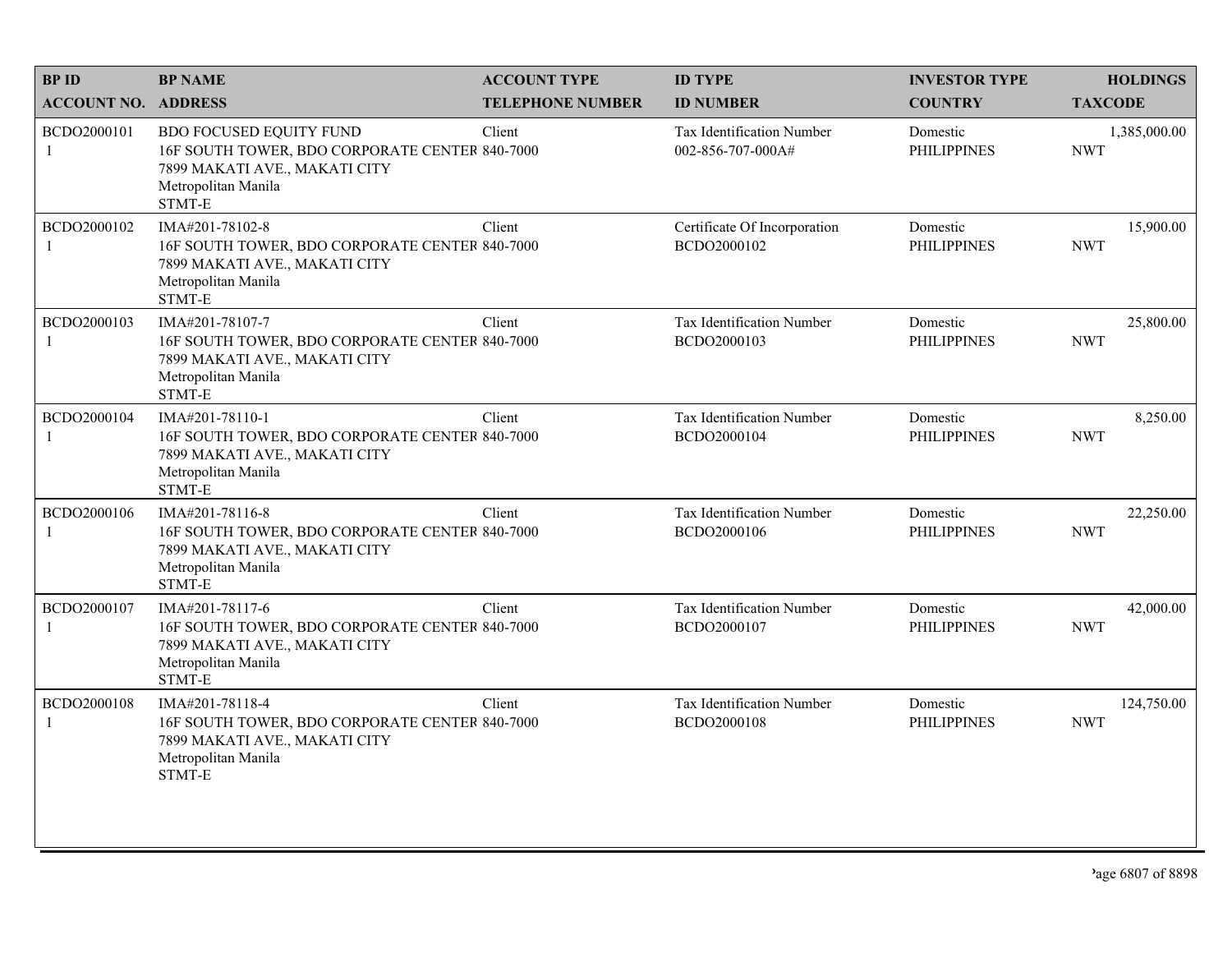| <b>BPID</b>                 | <b>BP NAME</b>                                                                                                                      | <b>ACCOUNT TYPE</b>     | <b>ID TYPE</b>                              | <b>INVESTOR TYPE</b>           | <b>HOLDINGS</b>          |
|-----------------------------|-------------------------------------------------------------------------------------------------------------------------------------|-------------------------|---------------------------------------------|--------------------------------|--------------------------|
| <b>ACCOUNT NO. ADDRESS</b>  |                                                                                                                                     | <b>TELEPHONE NUMBER</b> | <b>ID NUMBER</b>                            | <b>COUNTRY</b>                 | <b>TAXCODE</b>           |
| BCDO2000109<br>$\mathbf{1}$ | IMA#208-78194-8<br>16F SOUTH TOWER, BDO CORPORATE CENTER 840-7000<br>7899 MAKATI AVE., MAKATI CITY<br>Metropolitan Manila<br>STMT-E | Client                  | Tax Identification Number<br>BCDO2000109    | Domestic<br><b>PHILIPPINES</b> | 93,375.00<br><b>NWT</b>  |
| BCDO2000110<br>$\mathbf{1}$ | IMA#208-78197-1<br>16F SOUTH TOWER, BDO CORPORATE CENTER 840-7000<br>7899 MAKATI AVE., MAKATI CITY<br>Metropolitan Manila<br>STMT-E | Client                  | Tax Identification Number<br>BCDO2000110    | Domestic<br><b>PHILIPPINES</b> | 139,900.00<br><b>NWT</b> |
| BCDO2000111<br>1            | IMA#208-78199-7<br>16F SOUTH TOWER, BDO CORPORATE CENTER 840-7000<br>7899 MAKATI AVE., MAKATI CITY<br>Metropolitan Manila<br>STMT-E | Client                  | Tax Identification Number<br>BCDO2000111    | Domestic<br><b>PHILIPPINES</b> | 7,950.00<br><b>NWT</b>   |
| BCDO2000114<br>1            | IMA#208-78691-3<br>16F SOUTH TOWER, BDO CORPORATE CENTER 840-7000<br>7899 MAKATI AVE., MAKATI CITY<br>Metropolitan Manila<br>STMT-E | Client                  | Tax Identification Number<br>BCDO2000114    | Domestic<br><b>PHILIPPINES</b> | 10,400.00<br><b>NWT</b>  |
| BCDO2000122<br>1            | IMA#201-78031-9<br>16F SOUTH TOWER, BDO CORPORATE CENTER 840-7000<br>7899 MAKATI AVE., MAKATI CITY<br>Metropolitan Manila<br>STMT-E | Client                  | Tax Identification Number<br>BCDO2000122    | Domestic<br><b>PHILIPPINES</b> | 24,300.00<br><b>NWT</b>  |
| BCDO2000123<br>$\mathbf{1}$ | IMA#201-78047-9<br>16F SOUTH TOWER, BDO CORPORATE CENTER 840-7000<br>7899 MAKATI AVE., MAKATI CITY<br>Metropolitan Manila<br>STMT-E | Client                  | Tax Identification Number<br>BCDO2000123    | Domestic<br><b>PHILIPPINES</b> | 225,000.00<br><b>NWT</b> |
| BCDO2000129<br>1            | IMA#201-78127-5<br>16F SOUTH TOWER, BDO CORPORATE CENTER 840-7000<br>7899 MAKATI AVE., MAKATI CITY<br>Metropolitan Manila<br>STMT-E | Client                  | Certificate Of Incorporation<br>BCDO2000129 | Domestic<br><b>PHILIPPINES</b> | 97,000.00<br><b>NWT</b>  |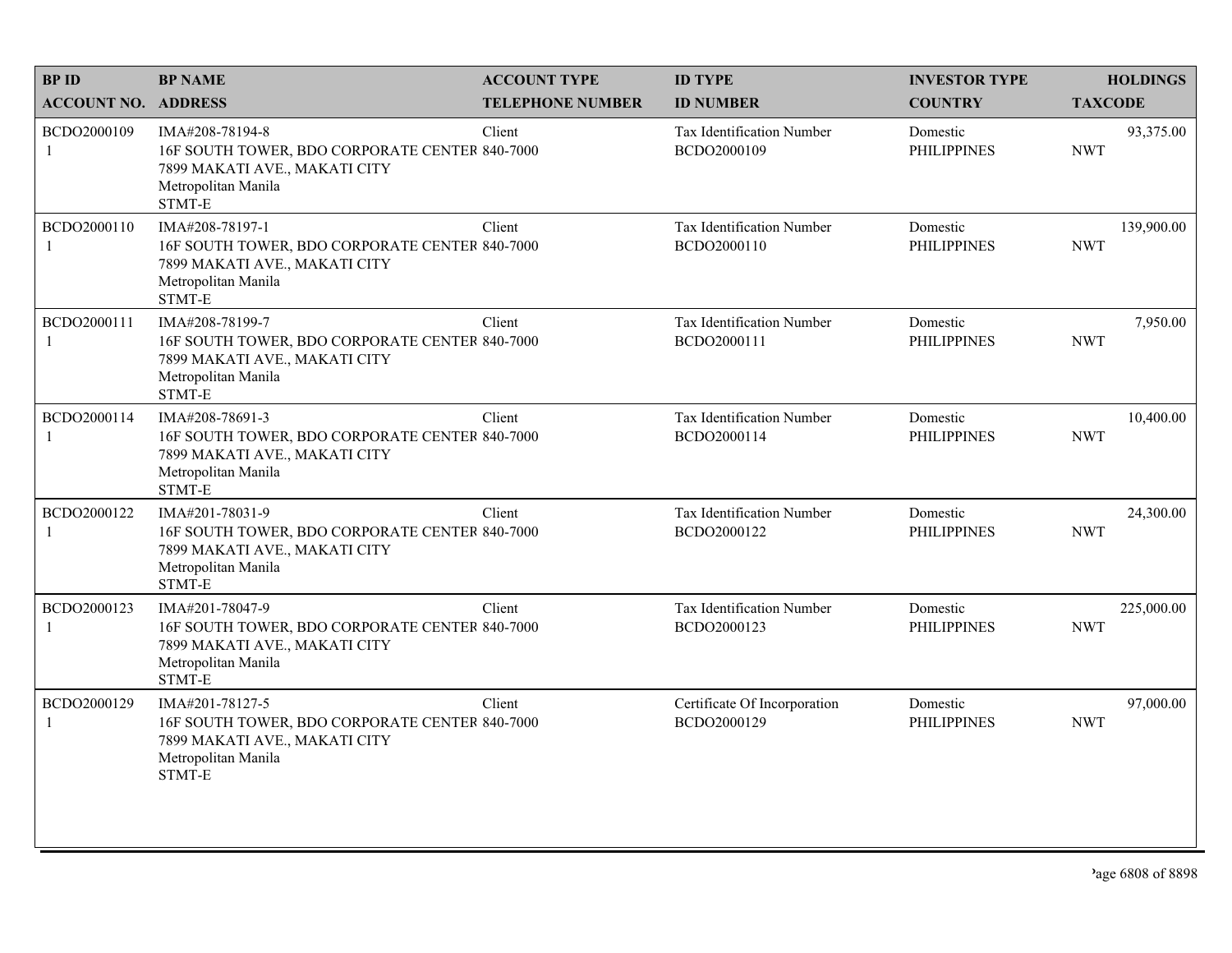| <b>BPID</b>                 | <b>BP NAME</b>                                                                                                                      | <b>ACCOUNT TYPE</b>     | <b>ID TYPE</b>                              | <b>INVESTOR TYPE</b>           | <b>HOLDINGS</b>         |
|-----------------------------|-------------------------------------------------------------------------------------------------------------------------------------|-------------------------|---------------------------------------------|--------------------------------|-------------------------|
| <b>ACCOUNT NO. ADDRESS</b>  |                                                                                                                                     | <b>TELEPHONE NUMBER</b> | <b>ID NUMBER</b>                            | <b>COUNTRY</b>                 | <b>TAXCODE</b>          |
| BCDO2000130<br>$\mathbf{1}$ | IMA#201-78128-3<br>16F SOUTH TOWER, BDO CORPORATE CENTER 840-7000<br>7899 MAKATI AVE., MAKATI CITY<br>Metropolitan Manila<br>STMT-E | Client                  | Certificate Of Incorporation<br>BCDO2000130 | Domestic<br><b>PHILIPPINES</b> | 14,300.00<br><b>NWT</b> |
| BCDO2000131<br>$\mathbf{1}$ | IMA#201-78129-1<br>16F SOUTH TOWER, BDO CORPORATE CENTER 840-7000<br>7899 MAKATI AVE., MAKATI CITY<br>Metropolitan Manila<br>STMT-E | Client                  | Certificate Of Incorporation<br>BCDO2000131 | Domestic<br><b>PHILIPPINES</b> | 26,500.00<br><b>NWT</b> |
| BCDO2000132<br>1            | IMA#201-78130-9<br>16F SOUTH TOWER, BDO CORPORATE CENTER 840-7000<br>7899 MAKATI AVE., MAKATI CITY<br>Metropolitan Manila<br>STMT-E | Client                  | Certificate Of Incorporation<br>BCDO2000132 | Domestic<br><b>PHILIPPINES</b> | 12,600.00<br><b>NWT</b> |
| BCDO2000133<br>1            | IMA#201-78131-7<br>16F SOUTH TOWER, BDO CORPORATE CENTER 840-7000<br>7899 MAKATI AVE., MAKATI CITY<br>Metropolitan Manila<br>STMT-E | Client                  | Certificate Of Incorporation<br>BCDO2000133 | Domestic<br><b>PHILIPPINES</b> | 10,610.00<br><b>NWT</b> |
| BCDO2000134<br>-1           | IMA#201-78132-5<br>16F SOUTH TOWER, BDO CORPORATE CENTER 840-7000<br>7899 MAKATI AVE., MAKATI CITY<br>Metropolitan Manila<br>STMT-E | Client                  | Certificate Of Incorporation<br>BCDO2000134 | Domestic<br><b>PHILIPPINES</b> | 10,900.00<br><b>NWT</b> |
| BCDO2000135<br>$\mathbf{1}$ | IMA#201-78135-8<br>16F SOUTH TOWER, BDO CORPORATE CENTER 840-7000<br>7899 MAKATI AVE., MAKATI CITY<br>Metropolitan Manila<br>STMT-E | Client                  | Certificate Of Incorporation<br>BCDO2000135 | Domestic<br><b>PHILIPPINES</b> | 71,000.00<br><b>NWT</b> |
| BCDO2000136<br>1            | IMA#201-78141-6<br>16F SOUTH TOWER, BDO CORPORATE CENTER 840-7000<br>7899 MAKATI AVE., MAKATI CITY<br>Metropolitan Manila<br>STMT-E | Client                  | Certificate Of Incorporation<br>BCDO2000136 | Domestic<br><b>PHILIPPINES</b> | 27,050.00<br><b>NWT</b> |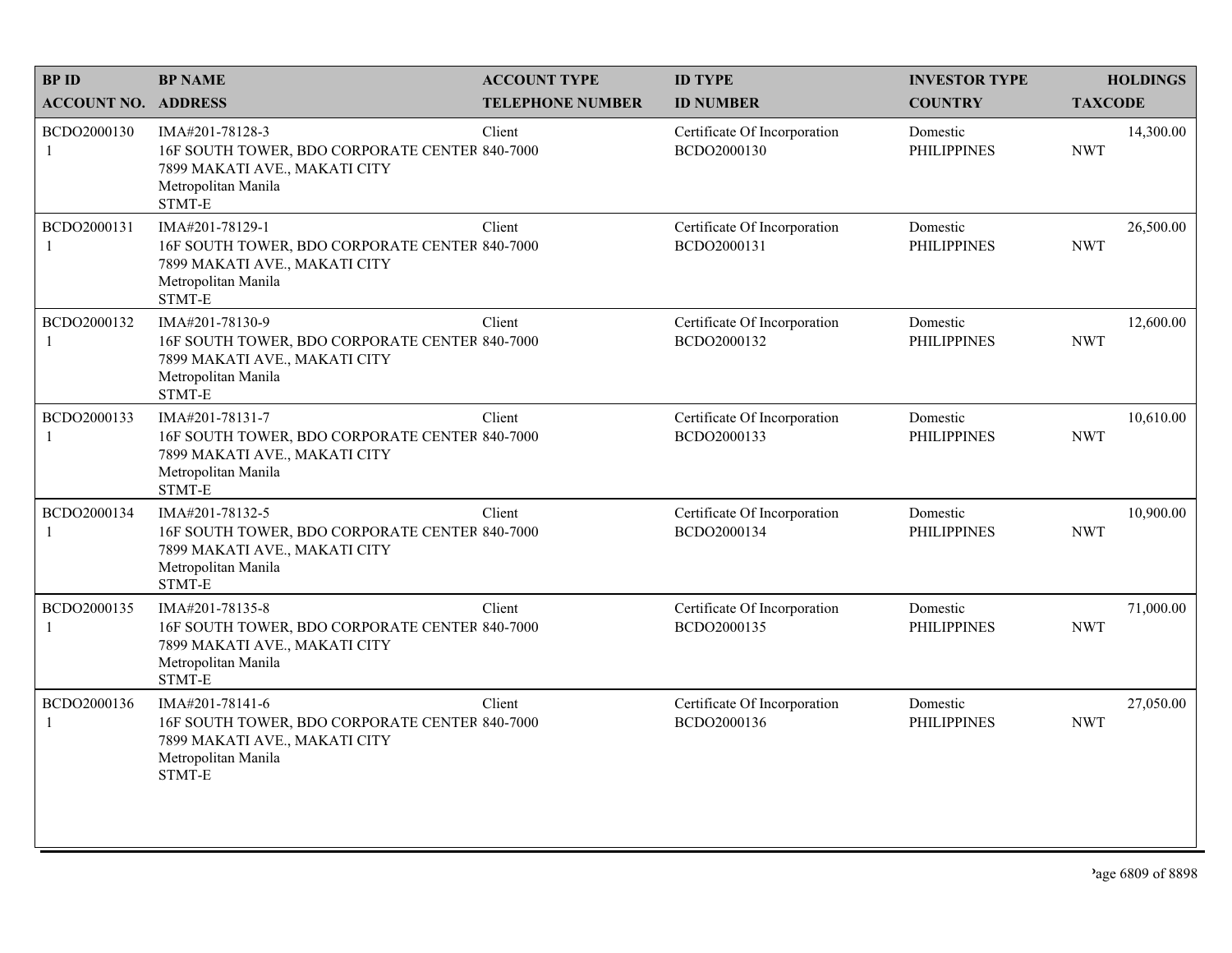| <b>BPID</b>                 | <b>BP NAME</b>                                                                                                                      | <b>ACCOUNT TYPE</b>     | <b>ID TYPE</b>                              | <b>INVESTOR TYPE</b>           | <b>HOLDINGS</b>         |
|-----------------------------|-------------------------------------------------------------------------------------------------------------------------------------|-------------------------|---------------------------------------------|--------------------------------|-------------------------|
| <b>ACCOUNT NO. ADDRESS</b>  |                                                                                                                                     | <b>TELEPHONE NUMBER</b> | <b>ID NUMBER</b>                            | <b>COUNTRY</b>                 | <b>TAXCODE</b>          |
| BCDO2000137<br>$\mathbf{1}$ | IMA#201-78142-7<br>16F SOUTH TOWER, BDO CORPORATE CENTER 840-7000<br>7899 MAKATI AVE., MAKATI CITY<br>Metropolitan Manila<br>STMT-E | Client                  | Certificate Of Incorporation<br>BCDO2000137 | Domestic<br><b>PHILIPPINES</b> | 13,700.00<br><b>NWT</b> |
| BCDO2000138<br>$\mathbf{1}$ | IMA#201-78143-2<br>16F SOUTH TOWER, BDO CORPORATE CENTER 840-7000<br>7899 MAKATI AVE., MAKATI CITY<br>Metropolitan Manila<br>STMT-E | Client                  | Certificate Of Incorporation<br>BCDO2000138 | Domestic<br><b>PHILIPPINES</b> | 16,675.00<br><b>NWT</b> |
| BCDO2000139<br>1            | IMA#201-78145-7<br>16F SOUTH TOWER, BDO CORPORATE CENTER 840-7000<br>7899 MAKATI AVE., MAKATI CITY<br>Metropolitan Manila<br>STMT-E | Client                  | Certificate Of Incorporation<br>BCDO2000139 | Domestic<br><b>PHILIPPINES</b> | 10,200.00<br><b>NWT</b> |
| BCDO2000140<br>1            | IMA#201-78149-9<br>16F SOUTH TOWER, BDO CORPORATE CENTER 840-7000<br>7899 MAKATI AVE., MAKATI CITY<br>Metropolitan Manila<br>STMT-E | Client                  | Certificate Of Incorporation<br>BCDO2000140 | Domestic<br><b>PHILIPPINES</b> | 35,200.00<br><b>NWT</b> |
| BCDO2000141<br>-1           | IMA#201-78151-5<br>16F SOUTH TOWER, BDO CORPORATE CENTER 840-7000<br>7899 MAKATI AVE., MAKATI CITY<br>Metropolitan Manila<br>STMT-E | Client                  | Certificate Of Incorporation<br>BCDO2000141 | Domestic<br><b>PHILIPPINES</b> | 5,350.00<br><b>NWT</b>  |
| BCDO2000142<br>$\mathbf{1}$ | IMA#201-78152-3<br>16F SOUTH TOWER, BDO CORPORATE CENTER 840-7000<br>7899 MAKATI AVE., MAKATI CITY<br>Metropolitan Manila<br>STMT-E | Client                  | Certificate Of Incorporation<br>BCDO2000142 | Domestic<br><b>PHILIPPINES</b> | 10,000.00<br><b>NWT</b> |
| BCDO2000144<br>1            | IMA#201-78159-8<br>16F SOUTH TOWER, BDO CORPORATE CENTER 840-7000<br>7899 MAKATI AVE., MAKATI CITY<br>Metropolitan Manila<br>STMT-E | Client                  | Certificate Of Incorporation<br>BCDO2000144 | Domestic<br><b>PHILIPPINES</b> | 99,610.00<br><b>NWT</b> |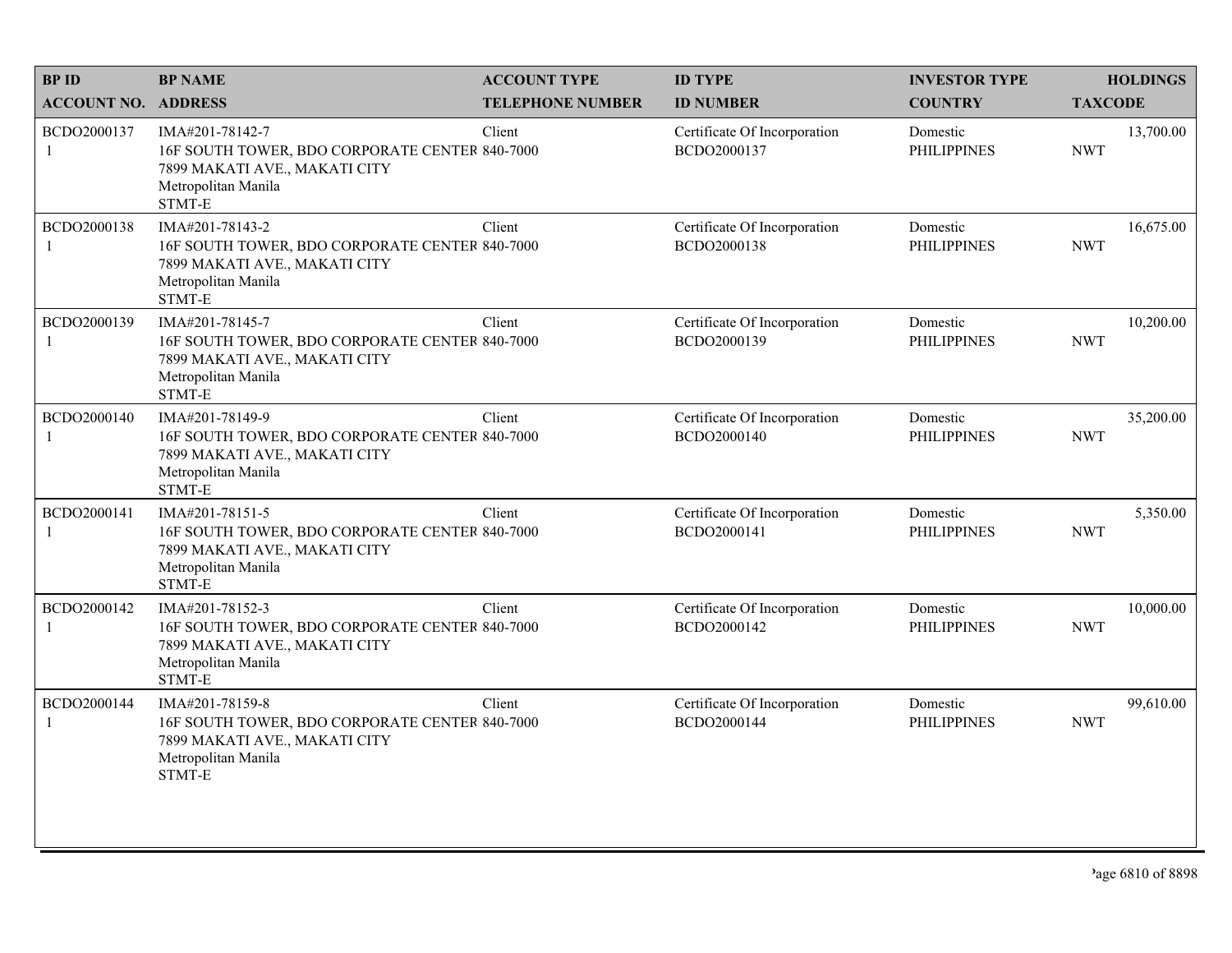| <b>BPID</b>                 | <b>BP NAME</b>                                                                                                                      | <b>ACCOUNT TYPE</b>     | <b>ID TYPE</b>                              | <b>INVESTOR TYPE</b>           | <b>HOLDINGS</b>          |
|-----------------------------|-------------------------------------------------------------------------------------------------------------------------------------|-------------------------|---------------------------------------------|--------------------------------|--------------------------|
| <b>ACCOUNT NO. ADDRESS</b>  |                                                                                                                                     | <b>TELEPHONE NUMBER</b> | <b>ID NUMBER</b>                            | <b>COUNTRY</b>                 | <b>TAXCODE</b>           |
| BCDO2000145<br>$\mathbf{1}$ | IMA#201-78160-6<br>16F SOUTH TOWER, BDO CORPORATE CENTER 840-7000<br>7899 MAKATI AVE., MAKATI CITY<br>Metropolitan Manila<br>STMT-E | Client                  | Certificate Of Incorporation<br>BCDO2000145 | Domestic<br><b>PHILIPPINES</b> | 28,500.00<br><b>NWT</b>  |
| BCDO2000147<br>$\mathbf{1}$ | IMA#201-78167-1<br>16F SOUTH TOWER, BDO CORPORATE CENTER 840-7000<br>7899 MAKATI AVE., MAKATI CITY<br>Metropolitan Manila<br>STMT-E | Client                  | Certificate Of Incorporation<br>BCDO2000147 | Domestic<br><b>PHILIPPINES</b> | 151,900.00<br><b>NWT</b> |
| BCDO2000148<br>1            | IMA#201-78168-9<br>16F SOUTH TOWER, BDO CORPORATE CENTER 840-7000<br>7899 MAKATI AVE., MAKATI CITY<br>Metropolitan Manila<br>STMT-E | Client                  | Certificate Of Incorporation<br>BCDO2000148 | Domestic<br><b>PHILIPPINES</b> | 13,700.00<br><b>NWT</b>  |
| BCDO2000149<br>1            | IMA#201-78169-7<br>16F SOUTH TOWER, BDO CORPORATE CENTER 840-7000<br>7899 MAKATI AVE., MAKATI CITY<br>Metropolitan Manila<br>STMT-E | Client                  | Certificate Of Incorporation<br>BCDO2000149 | Domestic<br><b>PHILIPPINES</b> | 40,000.00<br><b>NWT</b>  |
| BCDO2000150<br>-1           | IMA#201-78174-7<br>16F SOUTH TOWER, BDO CORPORATE CENTER 840-7000<br>7899 MAKATI AVE., MAKATI CITY<br>Metropolitan Manila<br>STMT-E | Client                  | Certificate Of Incorporation<br>BCDO2000150 | Domestic<br><b>PHILIPPINES</b> | 306,945.00<br><b>NWT</b> |
| BCDO2000151<br>$\mathbf{1}$ | IMA#201-78175-4<br>16F SOUTH TOWER, BDO CORPORATE CENTER 840-7000<br>7899 MAKATI AVE., MAKATI CITY<br>Metropolitan Manila<br>STMT-E | Client                  | Certificate Of Incorporation<br>BCDO2000151 | Domestic<br><b>PHILIPPINES</b> | 38,600.00<br><b>NWT</b>  |
| BCDO2000152<br>1            | IMA#201-78176-2<br>16F SOUTH TOWER, BDO CORPORATE CENTER 840-7000<br>7899 MAKATI AVE., MAKATI CITY<br>Metropolitan Manila<br>STMT-E | Client                  | Certificate Of Incorporation<br>BCDO2000152 | Domestic<br><b>PHILIPPINES</b> | 514,300.00<br><b>NWT</b> |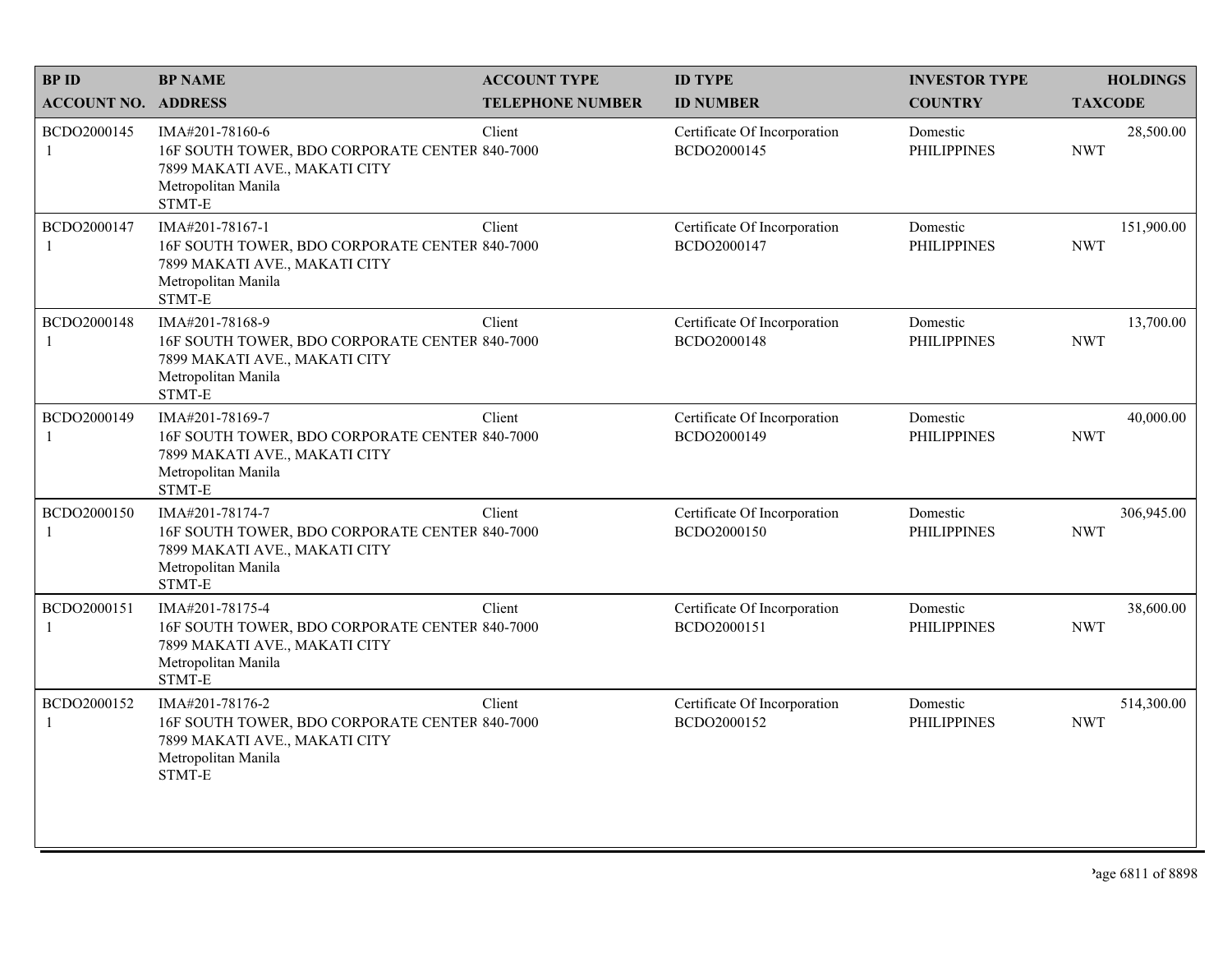| <b>BPID</b>                 | <b>BP NAME</b>                                                                                                                      | <b>ACCOUNT TYPE</b>     | <b>ID TYPE</b>                              | <b>INVESTOR TYPE</b>           | <b>HOLDINGS</b>          |
|-----------------------------|-------------------------------------------------------------------------------------------------------------------------------------|-------------------------|---------------------------------------------|--------------------------------|--------------------------|
| <b>ACCOUNT NO. ADDRESS</b>  |                                                                                                                                     | <b>TELEPHONE NUMBER</b> | <b>ID NUMBER</b>                            | <b>COUNTRY</b>                 | <b>TAXCODE</b>           |
| BCDO2000153<br>$\mathbf{1}$ | IMA#201-78177-0<br>16F SOUTH TOWER, BDO CORPORATE CENTER 840-7000<br>7899 MAKATI AVE., MAKATI CITY<br>Metropolitan Manila<br>STMT-E | Client                  | Certificate Of Incorporation<br>BCDO2000153 | Domestic<br><b>PHILIPPINES</b> | 209,750.00<br><b>NWT</b> |
| BCDO2000154<br>$\mathbf{1}$ | IMA#201-78178-8<br>16F SOUTH TOWER, BDO CORPORATE CENTER 840-7000<br>7899 MAKATI AVE., MAKATI CITY<br>Metropolitan Manila<br>STMT-E | Client                  | Certificate Of Incorporation<br>BCDO2000154 | Domestic<br><b>PHILIPPINES</b> | 16,400.00<br><b>NWT</b>  |
| BCDO2000155<br>1            | IMA#201-78179-6<br>16F SOUTH TOWER, BDO CORPORATE CENTER 840-7000<br>7899 MAKATI AVE., MAKATI CITY<br>Metropolitan Manila<br>STMT-E | Client                  | Certificate Of Incorporation<br>BCDO2000155 | Domestic<br><b>PHILIPPINES</b> | 22,800.00<br><b>NWT</b>  |
| BCDO2000156<br>1            | IMA#201-78180-4<br>16F SOUTH TOWER, BDO CORPORATE CENTER 840-7000<br>7899 MAKATI AVE., MAKATI CITY<br>Metropolitan Manila<br>STMT-E | Client                  | Certificate Of Incorporation<br>BCDO2000156 | Domestic<br><b>PHILIPPINES</b> | 7,210.00<br><b>NWT</b>   |
| BCDO2000157<br>-1           | IMA#201-78181-2<br>16F SOUTH TOWER, BDO CORPORATE CENTER 840-7000<br>7899 MAKATI AVE., MAKATI CITY<br>Metropolitan Manila<br>STMT-E | Client                  | Certificate Of Incorporation<br>BCDO2000157 | Domestic<br><b>PHILIPPINES</b> | 12,700.00<br><b>NWT</b>  |
| BCDO2000158<br>$\mathbf{1}$ | IMA#201-78182-0<br>16F SOUTH TOWER, BDO CORPORATE CENTER 840-7000<br>7899 MAKATI AVE., MAKATI CITY<br>Metropolitan Manila<br>STMT-E | Client                  | Certificate Of Incorporation<br>BCDO2000158 | Domestic<br><b>PHILIPPINES</b> | 980.00<br><b>NWT</b>     |
| BCDO2000159<br>1            | IMA#201-78183-8<br>16F SOUTH TOWER, BDO CORPORATE CENTER 840-7000<br>7899 MAKATI AVE., MAKATI CITY<br>Metropolitan Manila<br>STMT-E | Client                  | Tax Identification Number<br>BCDO2000159    | Domestic<br><b>PHILIPPINES</b> | 1,670.00<br><b>NWT</b>   |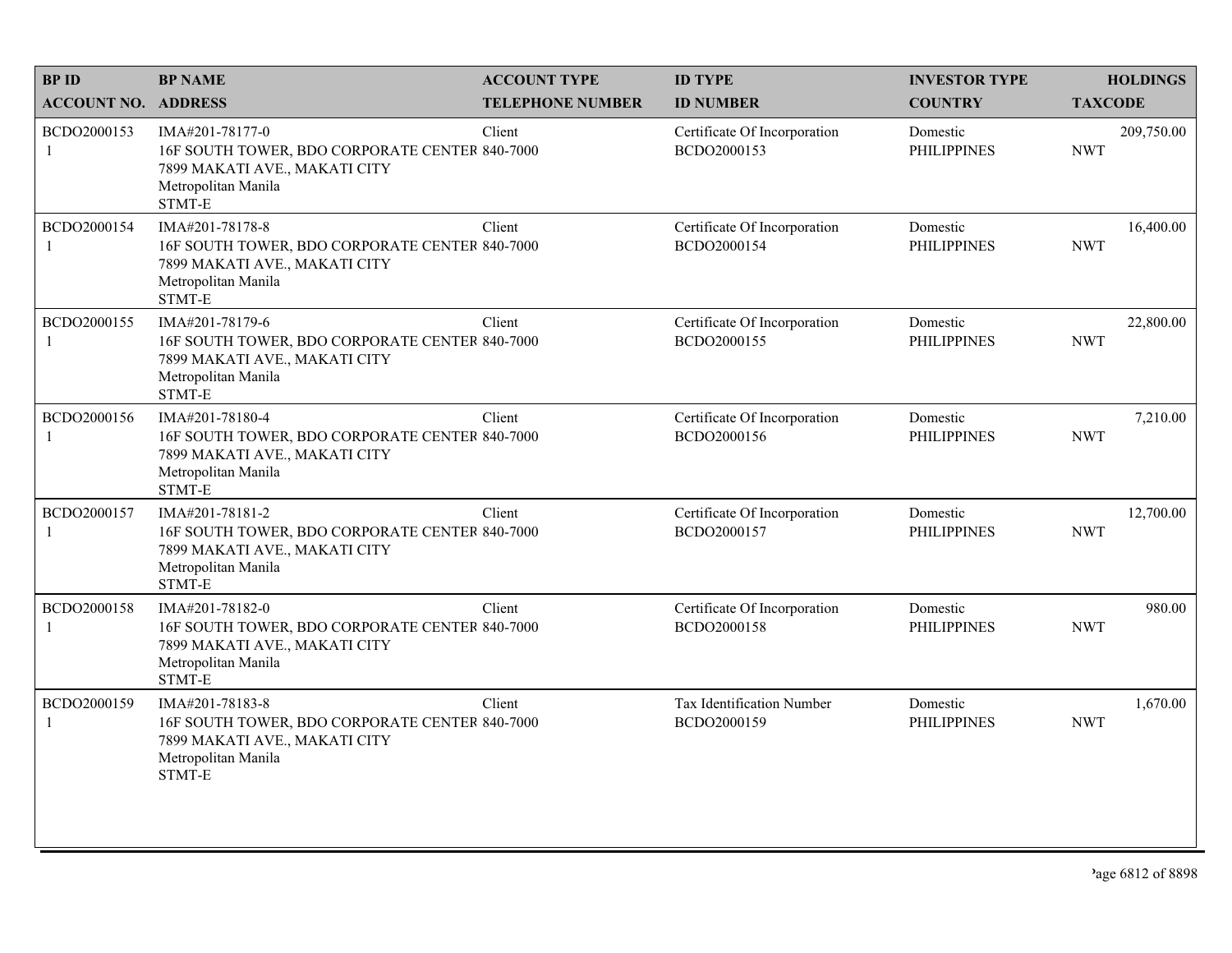| <b>BPID</b>                 | <b>BP NAME</b>                                                                                                                      | <b>ACCOUNT TYPE</b>     | <b>ID TYPE</b>                           | <b>INVESTOR TYPE</b>           | <b>HOLDINGS</b>        |
|-----------------------------|-------------------------------------------------------------------------------------------------------------------------------------|-------------------------|------------------------------------------|--------------------------------|------------------------|
| <b>ACCOUNT NO. ADDRESS</b>  |                                                                                                                                     | <b>TELEPHONE NUMBER</b> | <b>ID NUMBER</b>                         | <b>COUNTRY</b>                 | <b>TAXCODE</b>         |
| BCDO2000160<br>$\mathbf{1}$ | IMA#201-78184-6<br>16F SOUTH TOWER, BDO CORPORATE CENTER 840-7000<br>7899 MAKATI AVE., MAKATI CITY<br>Metropolitan Manila<br>STMT-E | Client                  | Tax Identification Number<br>BCDO2000160 | Domestic<br><b>PHILIPPINES</b> | 750.00<br><b>NWT</b>   |
| BCDO2000161<br>1            | IMA#201-78185-3<br>16F SOUTH TOWER, BDO CORPORATE CENTER 840-7000<br>7899 MAKATI AVE., MAKATI CITY<br>Metropolitan Manila<br>STMT-E | Client                  | Tax Identification Number<br>BCDO2000161 | Domestic<br><b>PHILIPPINES</b> | 4,600.00<br><b>NWT</b> |
| BCDO2000162<br>1            | IMA#201-78186-1<br>16F SOUTH TOWER, BDO CORPORATE CENTER 840-7000<br>7899 MAKATI AVE., MAKATI CITY<br>Metropolitan Manila<br>STMT-E | Client                  | Tax Identification Number<br>BCDO2000162 | Domestic<br><b>PHILIPPINES</b> | 5,800.00<br><b>NWT</b> |
| BCDO2000163<br>1            | IMA#201-78187-9<br>16F SOUTH TOWER, BDO CORPORATE CENTER 840-7000<br>7899 MAKATI AVE., MAKATI CITY<br>Metropolitan Manila<br>STMT-E | Client                  | Tax Identification Number<br>BCDO2000163 | Domestic<br><b>PHILIPPINES</b> | 940.00<br><b>NWT</b>   |
| BCDO2000164<br>1            | IMA#201-78188-7<br>16F SOUTH TOWER, BDO CORPORATE CENTER 840-7000<br>7899 MAKATI AVE., MAKATI CITY<br>Metropolitan Manila<br>STMT-E | Client                  | Tax Identification Number<br>BCDO2000164 | Domestic<br><b>PHILIPPINES</b> | 760.00<br><b>NWT</b>   |
| BCDO2000165<br>$\mathbf{1}$ | IMA#201-78189-5<br>16F SOUTH TOWER, BDO CORPORATE CENTER 840-7000<br>7899 MAKATI AVE., MAKATI CITY<br>Metropolitan Manila<br>STMT-E | Client                  | Tax Identification Number<br>BCDO2000165 | Domestic<br><b>PHILIPPINES</b> | 2,040.00<br><b>NWT</b> |
| BCDO2000166<br>1            | IMA#201-78190-3<br>16F SOUTH TOWER, BDO CORPORATE CENTER 840-7000<br>7899 MAKATI AVE., MAKATI CITY<br>Metropolitan Manila<br>STMT-E | Client                  | Tax Identification Number<br>BCDO2000166 | Domestic<br><b>PHILIPPINES</b> | 1,750.00<br><b>NWT</b> |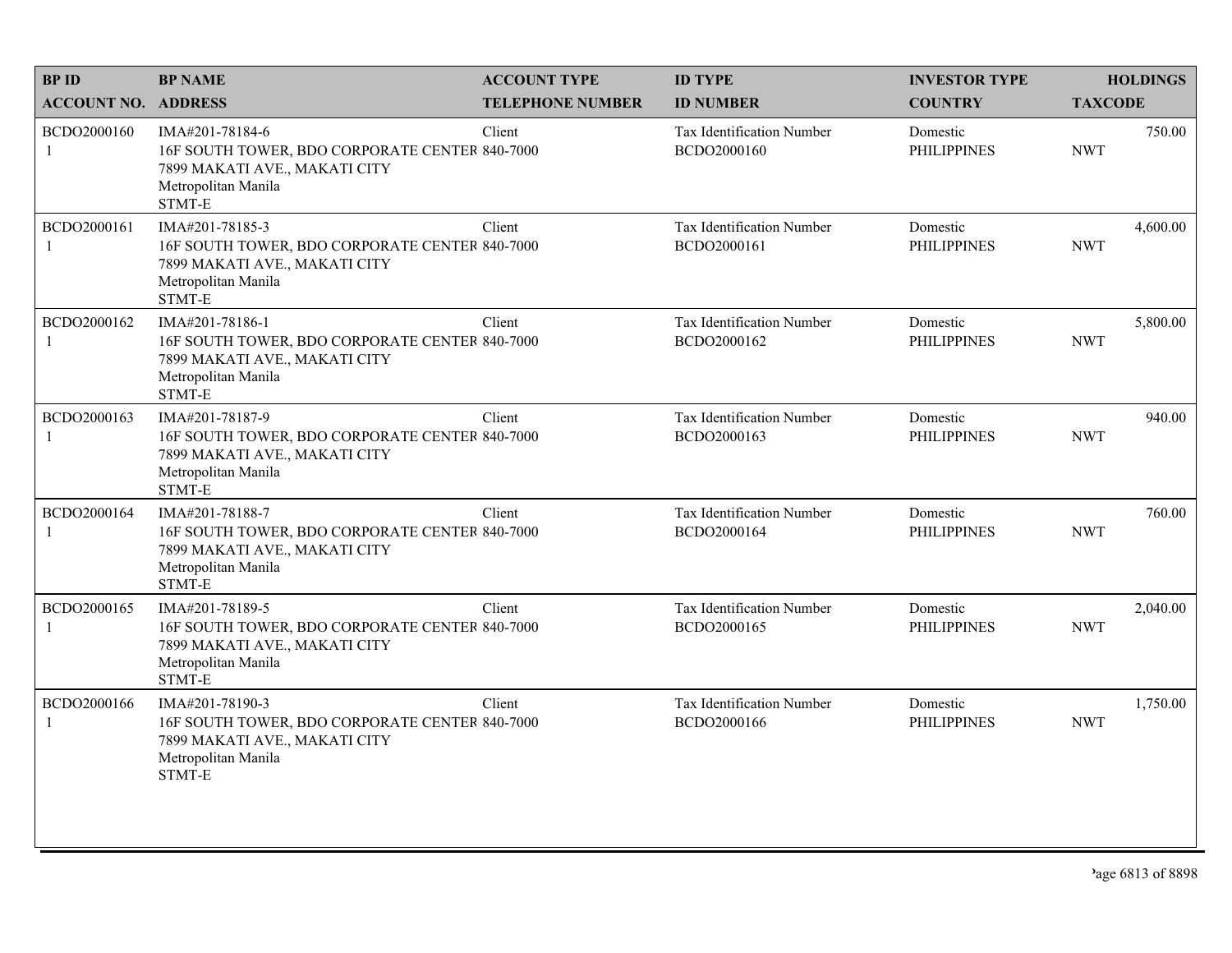| <b>BPID</b>                 | <b>BP NAME</b>                                                                                                                      | <b>ACCOUNT TYPE</b>     | <b>ID TYPE</b>                              | <b>INVESTOR TYPE</b>           | <b>HOLDINGS</b>        |
|-----------------------------|-------------------------------------------------------------------------------------------------------------------------------------|-------------------------|---------------------------------------------|--------------------------------|------------------------|
| <b>ACCOUNT NO. ADDRESS</b>  |                                                                                                                                     | <b>TELEPHONE NUMBER</b> | <b>ID NUMBER</b>                            | <b>COUNTRY</b>                 | <b>TAXCODE</b>         |
| BCDO2000167<br>$\mathbf{1}$ | IMA#201-78191-1<br>16F SOUTH TOWER, BDO CORPORATE CENTER 840-7000<br>7899 MAKATI AVE., MAKATI CITY<br>Metropolitan Manila<br>STMT-E | Client                  | Tax Identification Number<br>BCDO2000167    | Domestic<br><b>PHILIPPINES</b> | 1,980.00<br><b>NWT</b> |
| BCDO2000168<br>$\mathbf{1}$ | IMA#201-78192-9<br>16F SOUTH TOWER, BDO CORPORATE CENTER 840-7000<br>7899 MAKATI AVE., MAKATI CITY<br>Metropolitan Manila<br>STMT-E | Client                  | Certificate Of Incorporation<br>BCDO2000168 | Domestic<br><b>PHILIPPINES</b> | 1,640.00<br><b>NWT</b> |
| BCDO2000169<br>1            | IMA#201-78193-7<br>16F SOUTH TOWER, BDO CORPORATE CENTER 840-7000<br>7899 MAKATI AVE., MAKATI CITY<br>Metropolitan Manila<br>STMT-E | Client                  | Tax Identification Number<br>BCDO2000169    | Domestic<br><b>PHILIPPINES</b> | 900.00<br><b>NWT</b>   |
| BCDO2000170<br>1            | IMA#201-78194-5<br>16F SOUTH TOWER, BDO CORPORATE CENTER 840-7000<br>7899 MAKATI AVE., MAKATI CITY<br>Metropolitan Manila<br>STMT-E | Client                  | Tax Identification Number<br>BCDO2000170    | Domestic<br><b>PHILIPPINES</b> | 3,640.00<br><b>NWT</b> |
| BCDO2000171<br>1            | IMA#201-78195-2<br>16F SOUTH TOWER, BDO CORPORATE CENTER 840-7000<br>7899 MAKATI AVE., MAKATI CITY<br>Metropolitan Manila<br>STMT-E | Client                  | Tax Identification Number<br>BCDO2000171    | Domestic<br><b>PHILIPPINES</b> | 1,740.00<br><b>NWT</b> |
| BCDO2000172<br>$\mathbf{1}$ | IMA#201-78196-0<br>16F SOUTH TOWER, BDO CORPORATE CENTER 840-7000<br>7899 MAKATI AVE., MAKATI CITY<br>Metropolitan Manila<br>STMT-E | Client                  | Tax Identification Number<br>BCDO2000172    | Domestic<br><b>PHILIPPINES</b> | 1,280.00<br><b>NWT</b> |
| BCDO2000173<br>1            | IMA#201-78197-8<br>16F SOUTH TOWER, BDO CORPORATE CENTER 840-7000<br>7899 MAKATI AVE., MAKATI CITY<br>Metropolitan Manila<br>STMT-E | Client                  | Tax Identification Number<br>BCDO2000173    | Domestic<br><b>PHILIPPINES</b> | 6,300.00<br><b>NWT</b> |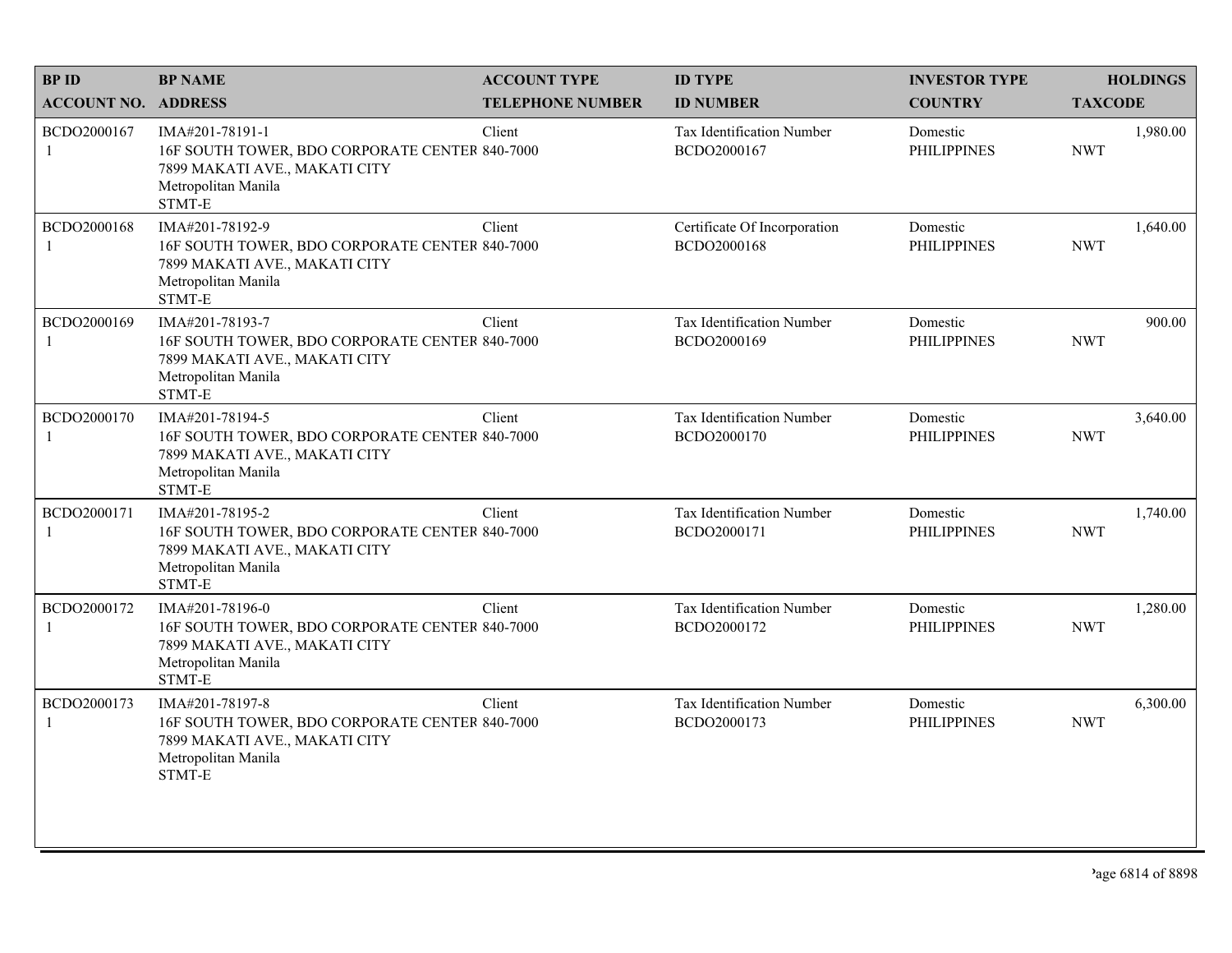| <b>BPID</b>                | <b>BP NAME</b>                                                                                                                      | <b>ACCOUNT TYPE</b>     | <b>ID TYPE</b>                           | <b>INVESTOR TYPE</b>           | <b>HOLDINGS</b>        |
|----------------------------|-------------------------------------------------------------------------------------------------------------------------------------|-------------------------|------------------------------------------|--------------------------------|------------------------|
| <b>ACCOUNT NO. ADDRESS</b> |                                                                                                                                     | <b>TELEPHONE NUMBER</b> | <b>ID NUMBER</b>                         | <b>COUNTRY</b>                 | <b>TAXCODE</b>         |
| BCDO2000174<br>1           | IMA#201-78198-6<br>16F SOUTH TOWER, BDO CORPORATE CENTER 840-7000<br>7899 MAKATI AVE., MAKATI CITY<br>Metropolitan Manila<br>STMT-E | Client                  | Tax Identification Number<br>BCDO2000174 | Domestic<br><b>PHILIPPINES</b> | 3,500.00<br><b>NWT</b> |
| BCDO2000175                | IMA#201-78200-0<br>16F SOUTH TOWER, BDO CORPORATE CENTER 840-7000<br>7899 MAKATI AVE., MAKATI CITY<br>Metropolitan Manila<br>STMT-E | Client                  | Tax Identification Number<br>BCDO2000175 | Domestic<br><b>PHILIPPINES</b> | 530.00<br><b>NWT</b>   |
| BCDO2000176                | IMA#201-78201-8<br>16F SOUTH TOWER, BDO CORPORATE CENTER 840-7000<br>7899 MAKATI AVE., MAKATI CITY<br>Metropolitan Manila<br>STMT-E | Client                  | Tax Identification Number<br>BCDO2000176 | Domestic<br><b>PHILIPPINES</b> | 340.00<br><b>NWT</b>   |
| BCDO2000177                | IMA#201-78202-6<br>16F SOUTH TOWER, BDO CORPORATE CENTER 840-7000<br>7899 MAKATI AVE., MAKATI CITY<br>Metropolitan Manila<br>STMT-E | Client                  | Tax Identification Number<br>BCDO2000177 | Domestic<br><b>PHILIPPINES</b> | 420.00<br><b>NWT</b>   |
| BCDO2000178                | IMA#201-78203-4<br>16F SOUTH TOWER, BDO CORPORATE CENTER 840-7000<br>7899 MAKATI AVE., MAKATI CITY<br>Metropolitan Manila<br>STMT-E | Client                  | Tax Identification Number<br>BCDO2000178 | Domestic<br><b>PHILIPPINES</b> | 440.00<br><b>NWT</b>   |
| BCDO2000179<br>1           | IMA#201-78204-2<br>16F SOUTH TOWER, BDO CORPORATE CENTER 840-7000<br>7899 MAKATI AVE., MAKATI CITY<br>Metropolitan Manila<br>STMT-E | Client                  | Tax Identification Number<br>BCDO2000179 | Domestic<br><b>PHILIPPINES</b> | 1,983.00<br><b>NWT</b> |
| BCDO2000180<br>1           | IMA#201-78205-9<br>16F SOUTH TOWER, BDO CORPORATE CENTER 840-7000<br>7899 MAKATI AVE., MAKATI CITY<br>Metropolitan Manila<br>STMT-E | Client                  | Tax Identification Number<br>BCDO2000180 | Domestic<br><b>PHILIPPINES</b> | 1,610.00<br><b>NWT</b> |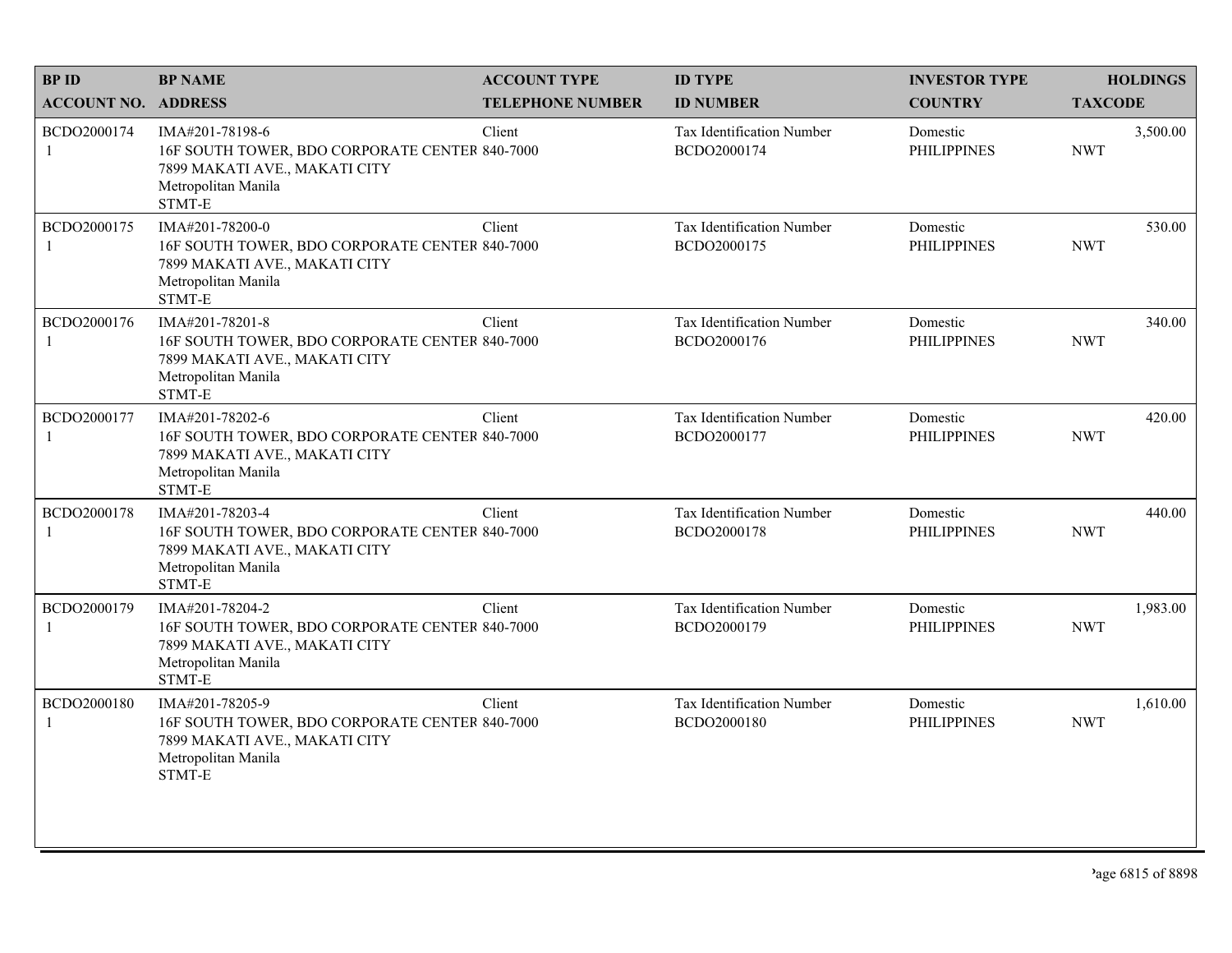| <b>BPID</b>                 | <b>BP NAME</b>                                                                                                                      | <b>ACCOUNT TYPE</b>     | <b>ID TYPE</b>                           | <b>INVESTOR TYPE</b>           | <b>HOLDINGS</b>        |
|-----------------------------|-------------------------------------------------------------------------------------------------------------------------------------|-------------------------|------------------------------------------|--------------------------------|------------------------|
| <b>ACCOUNT NO. ADDRESS</b>  |                                                                                                                                     | <b>TELEPHONE NUMBER</b> | <b>ID NUMBER</b>                         | <b>COUNTRY</b>                 | <b>TAXCODE</b>         |
| BCDO2000181<br>$\mathbf{1}$ | IMA#201-78206-7<br>16F SOUTH TOWER, BDO CORPORATE CENTER 840-7000<br>7899 MAKATI AVE., MAKATI CITY<br>Metropolitan Manila<br>STMT-E | Client                  | Tax Identification Number<br>BCDO2000181 | Domestic<br><b>PHILIPPINES</b> | 1,650.00<br><b>NWT</b> |
| BCDO2000182                 | IMA#201-78207-5<br>16F SOUTH TOWER, BDO CORPORATE CENTER 840-7000<br>7899 MAKATI AVE., MAKATI CITY<br>Metropolitan Manila<br>STMT-E | Client                  | Tax Identification Number<br>BCDO2000182 | Domestic<br><b>PHILIPPINES</b> | 1,700.00<br><b>NWT</b> |
| BCDO2000183<br>1            | IMA#201-78208-3<br>16F SOUTH TOWER, BDO CORPORATE CENTER 840-7000<br>7899 MAKATI AVE., MAKATI CITY<br>Metropolitan Manila<br>STMT-E | Client                  | Tax Identification Number<br>BCDO2000183 | Domestic<br><b>PHILIPPINES</b> | 1,680.00<br><b>NWT</b> |
| BCDO2000184<br>1            | IMA#201-78209-1<br>16F SOUTH TOWER, BDO CORPORATE CENTER 840-7000<br>7899 MAKATI AVE., MAKATI CITY<br>Metropolitan Manila<br>STMT-E | Client                  | Tax Identification Number<br>BCDO2000184 | Domestic<br><b>PHILIPPINES</b> | 1,690.00<br><b>NWT</b> |
| BCDO2000185<br>1            | IMA#201-78210-9<br>16F SOUTH TOWER, BDO CORPORATE CENTER 840-7000<br>7899 MAKATI AVE., MAKATI CITY<br>Metropolitan Manila<br>STMT-E | Client                  | Tax Identification Number<br>BCDO2000185 | Domestic<br><b>PHILIPPINES</b> | 1,610.00<br><b>NWT</b> |
| BCDO2000186<br>1            | IMA#201-78211-7<br>16F SOUTH TOWER, BDO CORPORATE CENTER 840-7000<br>7899 MAKATI AVE., MAKATI CITY<br>Metropolitan Manila<br>STMT-E | Client                  | Tax Identification Number<br>BCDO2000186 | Domestic<br><b>PHILIPPINES</b> | 1,640.00<br><b>NWT</b> |
| BCDO2000187<br>1            | IMA#201-78212-5<br>16F SOUTH TOWER, BDO CORPORATE CENTER 840-7000<br>7899 MAKATI AVE., MAKATI CITY<br>Metropolitan Manila<br>STMT-E | Client                  | Tax Identification Number<br>BCDO2000187 | Domestic<br><b>PHILIPPINES</b> | 770.00<br><b>NWT</b>   |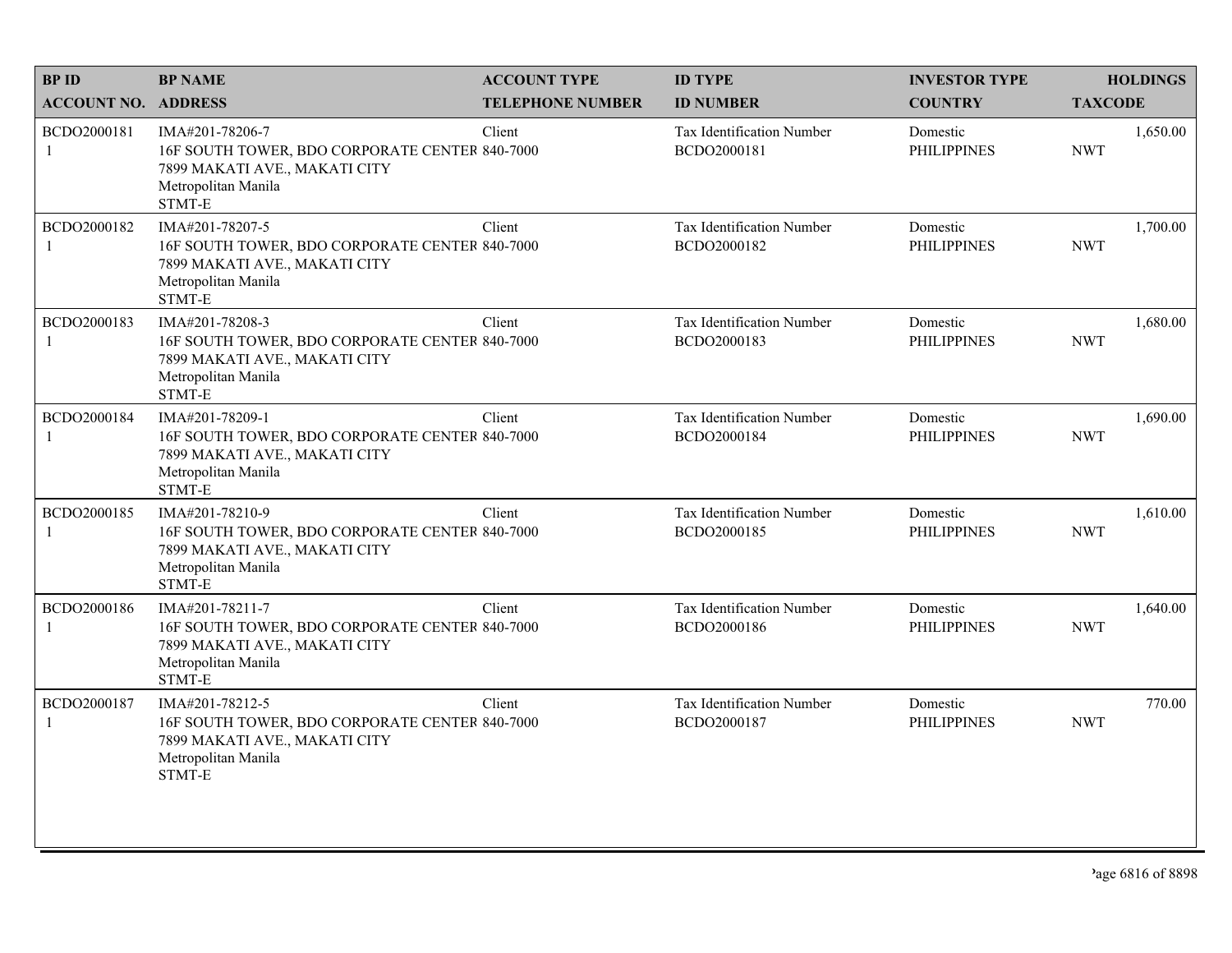| <b>BPID</b>                 | <b>BP NAME</b>                                                                                                                      | <b>ACCOUNT TYPE</b>     | <b>ID TYPE</b>                                  | <b>INVESTOR TYPE</b>           | <b>HOLDINGS</b>          |
|-----------------------------|-------------------------------------------------------------------------------------------------------------------------------------|-------------------------|-------------------------------------------------|--------------------------------|--------------------------|
| <b>ACCOUNT NO. ADDRESS</b>  |                                                                                                                                     | <b>TELEPHONE NUMBER</b> | <b>ID NUMBER</b>                                | <b>COUNTRY</b>                 | <b>TAXCODE</b>           |
| BCDO2000188<br>1            | IMA#201-78214-1<br>16F SOUTH TOWER, BDO CORPORATE CENTER 840-7000<br>7899 MAKATI AVE., MAKATI CITY<br>Metropolitan Manila<br>STMT-E | Client                  | <b>Tax Identification Number</b><br>BCDO2000188 | Domestic<br><b>PHILIPPINES</b> | 610.00<br><b>NWT</b>     |
| BCDO2000189<br>$\mathbf{1}$ | IMA#201-78215-8<br>16F SOUTH TOWER, BDO CORPORATE CENTER 840-7000<br>7899 MAKATI AVE., MAKATI CITY<br>Metropolitan Manila<br>STMT-E | Client                  | Tax Identification Number<br>BCDO2000189        | Domestic<br><b>PHILIPPINES</b> | 315.00<br><b>NWT</b>     |
| BCDO2000190                 | IMA#201-78216-6<br>16F SOUTH TOWER, BDO CORPORATE CENTER 840-7000<br>7899 MAKATI AVE., MAKATI CITY<br>Metropolitan Manila<br>STMT-E | Client                  | Tax Identification Number<br>BCDO2000190        | Domestic<br><b>PHILIPPINES</b> | 1,160.00<br><b>NWT</b>   |
| BCDO2000191                 | IMA#201-78217-4<br>16F SOUTH TOWER, BDO CORPORATE CENTER 840-7000<br>7899 MAKATI AVE., MAKATI CITY<br>Metropolitan Manila<br>STMT-E | Client                  | Tax Identification Number<br>BCDO2000191        | Domestic<br><b>PHILIPPINES</b> | 7,700.00<br><b>NWT</b>   |
| BCDO2000192                 | IMA#201-78218-2<br>16F SOUTH TOWER, BDO CORPORATE CENTER 840-7000<br>7899 MAKATI AVE., MAKATI CITY<br>Metropolitan Manila<br>STMT-E | Client                  | Tax Identification Number<br>BCDO2000192        | Domestic<br><b>PHILIPPINES</b> | 12,875.00<br><b>NWT</b>  |
| BCDO2000193<br>1            | IMA#201-78219-0<br>16F SOUTH TOWER, BDO CORPORATE CENTER 840-7000<br>7899 MAKATI AVE., MAKATI CITY<br>Metropolitan Manila<br>STMT-E | Client                  | Tax Identification Number<br>BCDO2000193        | Domestic<br><b>PHILIPPINES</b> | 10,320.00<br><b>NWT</b>  |
| BCDO2000194<br>1            | IMA#201-78220-8<br>16F SOUTH TOWER, BDO CORPORATE CENTER 840-7000<br>7899 MAKATI AVE., MAKATI CITY<br>Metropolitan Manila<br>STMT-E | Client                  | Tax Identification Number<br>BCDO2000194        | Domestic<br><b>PHILIPPINES</b> | 120,000.00<br><b>NWT</b> |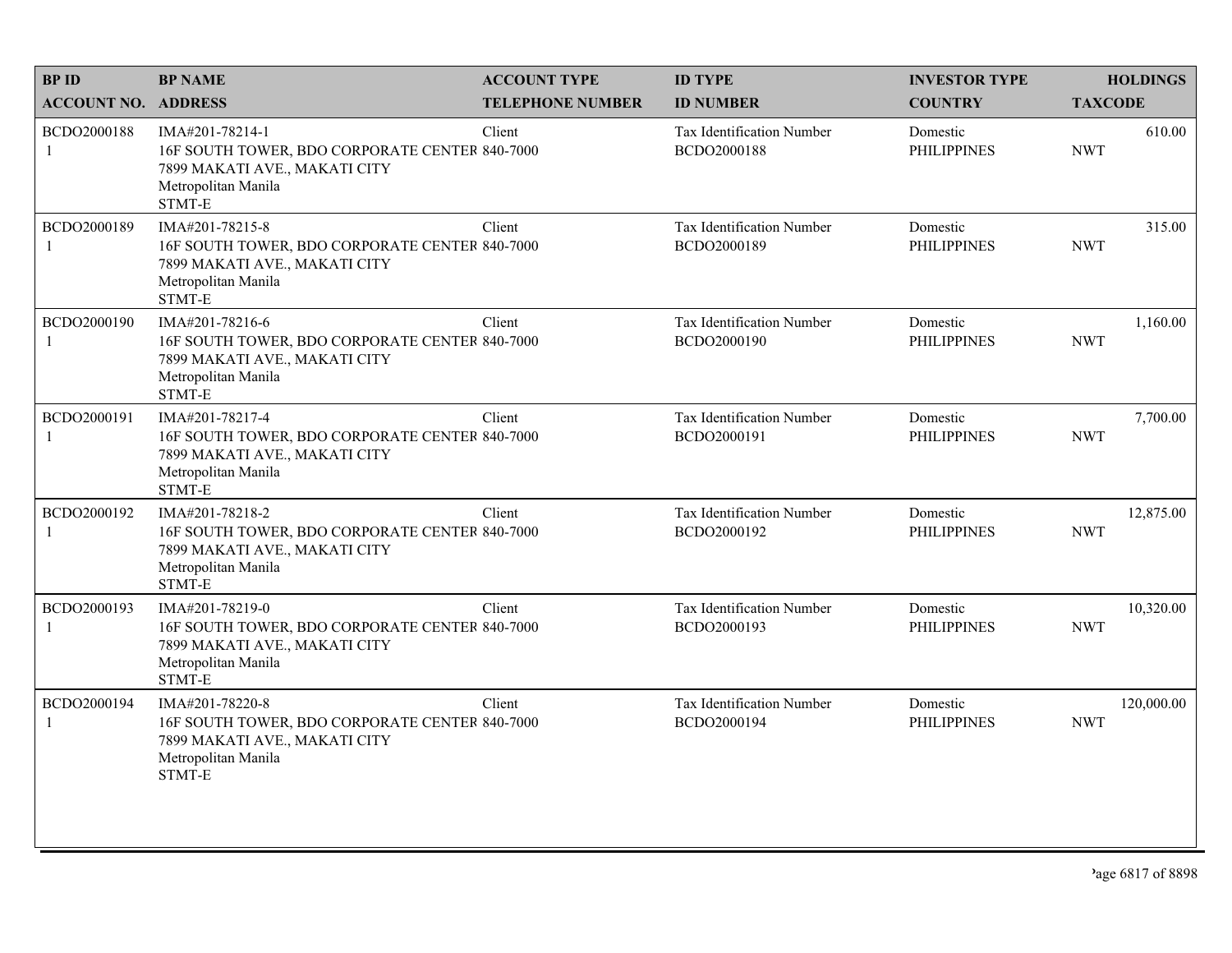| <b>BPID</b>                 | <b>BP NAME</b>                                                                                                                       | <b>ACCOUNT TYPE</b>     | <b>ID TYPE</b>                              | <b>INVESTOR TYPE</b>           | <b>HOLDINGS</b>         |
|-----------------------------|--------------------------------------------------------------------------------------------------------------------------------------|-------------------------|---------------------------------------------|--------------------------------|-------------------------|
| <b>ACCOUNT NO. ADDRESS</b>  |                                                                                                                                      | <b>TELEPHONE NUMBER</b> | <b>ID NUMBER</b>                            | <b>COUNTRY</b>                 | <b>TAXCODE</b>          |
| BCDO2000195<br>$\mathbf{1}$ | IMA#201-78221-6<br>16F SOUTH TOWER, BDO CORPORATE CENTER 840-7000<br>7899 MAKATI AVE., MAKATI CITY<br>Metropolitan Manila<br>STMT-E  | Client                  | Tax Identification Number<br>BCDO2000195    | Domestic<br><b>PHILIPPINES</b> | 22,150.00<br><b>NWT</b> |
| BCDO2000196                 | IMA#201-78223-2<br>16F SOUTH TOWER, BDO CORPORATE CENTER 840-7000<br>7899 MAKATI AVE., MAKATI CITY<br>Metropolitan Manila<br>STMT-E  | Client                  | Tax Identification Number<br>BCDO2000196    | Domestic<br><b>PHILIPPINES</b> | 930.00<br><b>NWT</b>    |
| BCDO2000202<br>1            | IMA#201-78155-6<br>16F SOUTH TOWER, BDO CORPORATE CENTER 840-7000<br>7899 MAKATI AVE., MAKATI CITY<br>Metropolitan Manila<br>STMT-E  | Client                  | Tax Identification Number<br>BCDO2000202    | Domestic<br><b>PHILIPPINES</b> | 14,010.00<br><b>NWT</b> |
| BCDO2000205<br>1            | IMA#201-78225-7<br>16F SOUTH TOWER, BDO CORPORATE CENTER 840-7000<br>7899 MAKATI AVE., MAKATI CITY<br>Metropolitan Manila<br>STMT-E  | Client                  | Tax Identification Number<br>BCDO2000205    | Domestic<br><b>PHILIPPINES</b> | 6,000.00<br><b>NWT</b>  |
| BCDO2000206<br>1            | IMA# 201-78087-1<br>16F SOUTH TOWER, BDO CORPORATE CENTER 840-7000<br>7899 MAKATI AVE., MAKATI CITY<br>Metropolitan Manila<br>STMT-E | Client                  | Tax Identification Number<br>BCDO2000206    | Domestic<br><b>PHILIPPINES</b> | 98,000.00<br><b>NWT</b> |
| BCDO2000207<br>1            | IMA#201-78227-3<br>16F SOUTH TOWER, BDO CORPORATE CENTER 840-7000<br>7899 MAKATI AVE., MAKATI CITY<br>Metropolitan Manila<br>STMT-E  | Client                  | Certificate Of Incorporation<br>BCDO2000207 | Domestic<br><b>PHILIPPINES</b> | 12,600.00<br><b>NWT</b> |
| BCDO2000208<br>1            | IMA#201-78229-9<br>16F SOUTH TOWER, BDO CORPORATE CENTER 840-7000<br>7899 MAKATI AVE., MAKATI CITY<br>Metropolitan Manila<br>STMT-E  | Client                  | Certificate Of Incorporation<br>BCDO2000208 | Domestic<br><b>PHILIPPINES</b> | 450.00<br><b>NWT</b>    |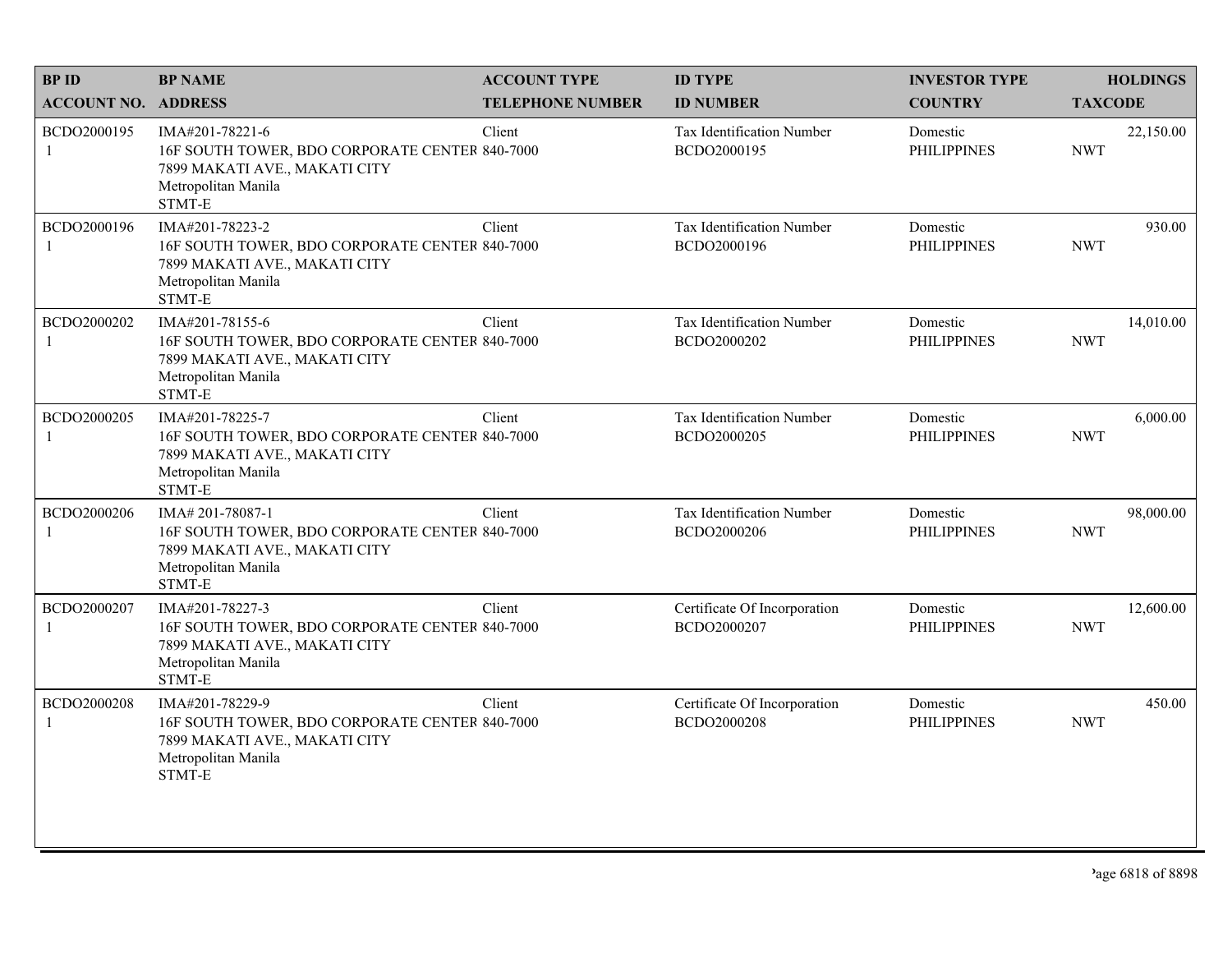| <b>BPID</b>                   | <b>BP NAME</b>                                                                                                                                                | <b>ACCOUNT TYPE</b>     | <b>ID TYPE</b>                               | <b>INVESTOR TYPE</b>           | <b>HOLDINGS</b>          |
|-------------------------------|---------------------------------------------------------------------------------------------------------------------------------------------------------------|-------------------------|----------------------------------------------|--------------------------------|--------------------------|
| <b>ACCOUNT NO. ADDRESS</b>    |                                                                                                                                                               | <b>TELEPHONE NUMBER</b> | <b>ID NUMBER</b>                             | <b>COUNTRY</b>                 | <b>TAXCODE</b>           |
| BCDO2000209<br>1              | IMA# 201-78230-7<br>16F SOUTH TOWER, BDO CORPORATE CENTER 840-7000<br>7899 MAKATI AVE., MAKATI CITY<br>Metropolitan Manila<br>STMT-E                          | Client                  | Tax Identification Number<br>BCDO2000209     | Domestic<br><b>PHILIPPINES</b> | 495,000.00<br><b>NWT</b> |
| BCDO2000210                   | <b>BDO EQIF</b><br>16F SOUTH TOWER, BDO CORPORATE CENTER 840-7000<br>7899 MAKATI AVE., MAKATI CITY<br>Metropolitan Manila<br>STMT-E                           | Client                  | Tax Identification Number<br>BCDO2000210     | Domestic<br><b>PHILIPPINES</b> | 259,790.00<br><b>NWT</b> |
| BCDO2000212<br>-1             | IMA# 208-78155-9<br>16F SOUTH TOWER, BDO CORPORATE CENTER 840-7000<br>7899 MAKATI AVE., MAKATI CITY<br>Metropolitan Manila<br>STMT-E                          | Client                  | Tax Identification Number<br>BCDO2000212     | Domestic<br><b>PHILIPPINES</b> | 34,500.00<br><b>NWT</b>  |
| CCPI1000000<br>1              | COCOPLANS, INC.<br>5/F RUFINO PLAZA, AYALA AVE. COR. V.A.<br>RUFINO ST., MAKATI CITY<br>Metropolitan Manila<br>STMT-E                                         | Own<br>812-9015-256     | Tax Identification Number<br>003-829-244-000 | Domestic<br><b>PHILIPPINES</b> | 5,000.00<br><b>FTX</b>   |
| CHBC1000000<br>1              | CHINA BANKING CORPORATION - TRUST GRO Own<br>8/F CBC Building, 8745 Paseo de Roxas cor. Villar 817-7981<br>Streets Makati City<br>Metropolitan Manila<br>1200 |                         | Tax Identification Number<br>000-444-210-000 | Domestic<br><b>PHILIPPINES</b> | 69,300.00<br><b>NWT</b>  |
| CHBC1000002<br>$\overline{2}$ | CHINA BANKING CORPORATION TRUST GROU Client<br>8/F CBC BUILDING, 8745 PASEO DE ROXAS COI 817-7981<br>VILLAR STS. MAKATI CITY<br>Metropolitan Manila<br>1200   |                         | Tax Identification Number<br>247-652-919-000 | Domestic<br><b>PHILIPPINES</b> | 5,600.00<br><b>NWT</b>   |
| CHBC1000003<br>$\overline{2}$ | CHINA BANKING CORPORATION TRUST GROU Client<br>8/F CBC BUILDING, 8745 PASEO DE ROXAS COI 817-7981<br>VILLAR STS. MAKATI CITY<br>Metropolitan Manila<br>1200   |                         | Tax Identification Number<br>241-764-024-000 | Domestic<br><b>PHILIPPINES</b> | 28,700.00<br><b>NWT</b>  |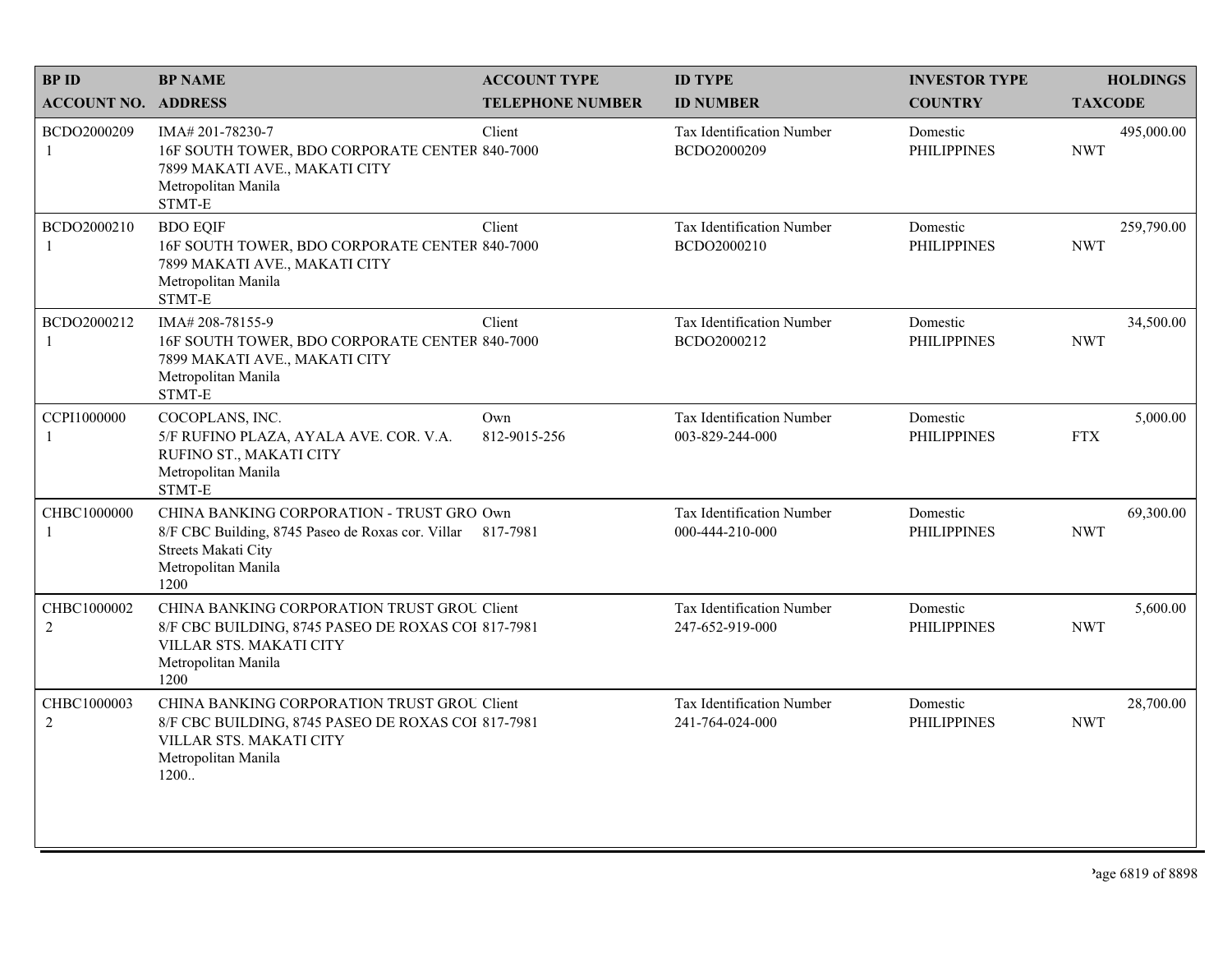| <b>BPID</b>                   | <b>BP NAME</b>                                                                                                                                                | <b>ACCOUNT TYPE</b>     | <b>ID TYPE</b>                                  | <b>INVESTOR TYPE</b>           | <b>HOLDINGS</b>           |
|-------------------------------|---------------------------------------------------------------------------------------------------------------------------------------------------------------|-------------------------|-------------------------------------------------|--------------------------------|---------------------------|
| <b>ACCOUNT NO. ADDRESS</b>    |                                                                                                                                                               | <b>TELEPHONE NUMBER</b> | <b>ID NUMBER</b>                                | <b>COUNTRY</b>                 | <b>TAXCODE</b>            |
| CHBC1000004<br>$\sqrt{2}$     | CHINA BANKING CORPORATION TRUST GROU Client<br>8/F CBC BUILDING, 8745 PASEO DE ROXAS COI 817-7981<br>VILLAR STS. MAKATI CITY<br>Metropolitan Manila<br>1216   |                         | Tax Identification Number<br>255-041-988-000    | Domestic<br><b>PHILIPPINES</b> | 48,600.00<br><b>NWT</b>   |
| CHBC1000005<br>2              | CHINA BANKING CORPORATION TRUST GROU Client<br>8/F CBC BUILDING, 8745 PASEO DE ROXAS COI 817-7981<br>VILLAR STS. MAKATI CITY<br>Metropolitan Manila<br>$1200$ |                         | Tax Identification Number<br>286-236-248-000    | Domestic<br><b>PHILIPPINES</b> | 6,300.00<br><b>NWT</b>    |
| CHBC1000010<br>2              | CHINA BANKING CORPORATION<br>8/F CBC BLDG., 8745 PASEO DE ROXAS COR.<br>VILLAR STS., MAKATI CITY<br>Metropolitan Manila                                       | Client<br>8855854       | Tax Identification Number<br>000-444-210-000.L4 | Domestic<br><b>PHILIPPINES</b> | 215,000.00<br><b>PH10</b> |
| CHBC1000011<br>2              | <b>CHINA BANKING CORPORATION</b><br>8/F CBC BLDG., 8745 PASEO DE ROXAS COR.<br>VILLAR ST., MAKATI CITY<br>Metropolitan Manila                                 | Client<br>8855854       | Tax Identification Number<br>412-387-320-000    | Domestic<br><b>PHILIPPINES</b> | 5,400.00<br><b>NWT</b>    |
| CHBC1000012<br>$\overline{2}$ | CHINA BANKING CORPORATION<br>8/F CBC BLDG., 8745 PASEO DE ROXAS COR.<br>VILLAR ST., MAKATI CITY<br>Metropolitan Manila                                        | Client<br>8855854       | Tax Identification Number<br>412-387-822-000    | Domestic<br><b>PHILIPPINES</b> | 7,400.00<br><b>NWT</b>    |
| CHBC1000013<br>$\overline{2}$ | CHINA BANKING CORPORATION<br>8/F CBC BLDG., 8745 PASEO DE ROXAS COR.<br>VILLAR ST., MAKATI CITY<br>Metropolitan Manila                                        | Client<br>8855854       | Tax Identification Number<br>284-580-505-000    | Domestic<br><b>PHILIPPINES</b> | 4,800.00<br><b>NWT</b>    |
| CHBC1000015<br>$\overline{1}$ | CHINA BANKING CORPORATION<br>8/F CBC BLDG., 8745 PASEO DE ROXAS COR<br>VILLAR ST., MAKATI CITY<br>Metropolitan Manila<br>1226                                 | Client<br>885-5854      | Tax Identification Number<br>421-366-671-000    | Domestic<br><b>PHILIPPINES</b> | 4,400.00<br><b>NWT</b>    |
| CHBC1000016<br>$\mathbf{1}$   | CHINA BANKING CORPORATION<br>8/F CBC BLDG., 8745 PASEO DE ROXAS COR<br>VILLAR ST., MAKATI CITY<br>Metropolitan Manila<br>1226                                 | Client<br>885-5854      | Tax Identification Number<br>424-994-119-000    | Domestic<br><b>PHILIPPINES</b> | 35,100.00<br><b>NWT</b>   |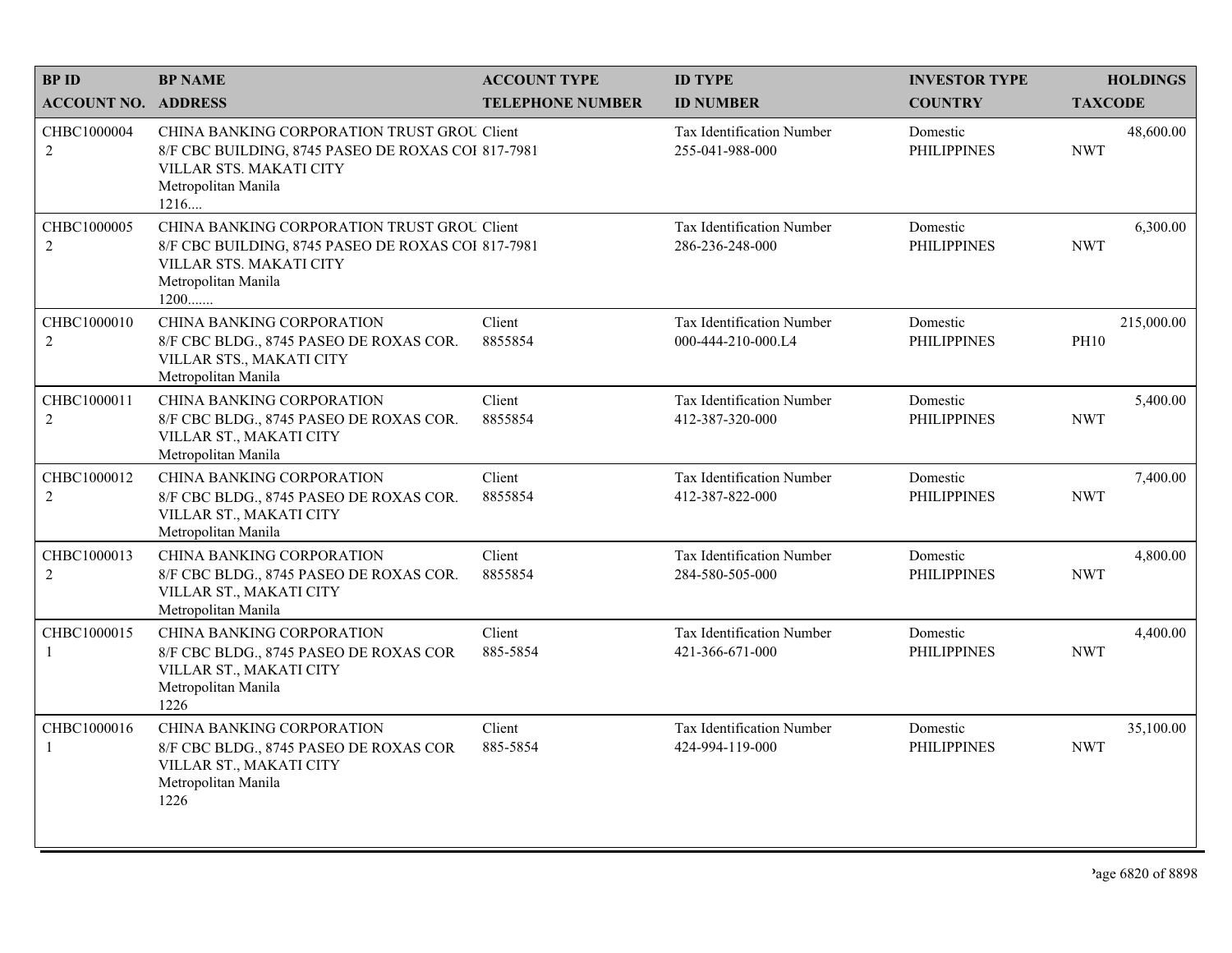| <b>BPID</b>                   | <b>BP NAME</b>                                                                                                                    | <b>ACCOUNT TYPE</b>     | <b>ID TYPE</b>                                  | <b>INVESTOR TYPE</b>           | <b>HOLDINGS</b>              |
|-------------------------------|-----------------------------------------------------------------------------------------------------------------------------------|-------------------------|-------------------------------------------------|--------------------------------|------------------------------|
| <b>ACCOUNT NO. ADDRESS</b>    |                                                                                                                                   | <b>TELEPHONE NUMBER</b> | <b>ID NUMBER</b>                                | <b>COUNTRY</b>                 | <b>TAXCODE</b>               |
| CHBC1000017<br>$\mathbf{1}$   | <b>CHINA BANK CORPORATION</b><br>8/F CBC BLDG., 8745 PASEO DE ROXAS COR<br>VILLAR ST., MAKATI CITY<br>Metropolitan Manila<br>1226 | Client<br>885-5854      | Tax Identification Number<br>426-309-899-000    | Domestic<br><b>PHILIPPINES</b> | 2,400.00<br><b>PH10</b>      |
| CHBC1000018<br>$\overline{2}$ | CHINA BANKING CORPORATION<br>8/F CBC BLDG., 8745 PASEO DE ROXAS COR.<br>VILLA ST., MAKATI CITY<br>Metropolitan Manila<br>1226     | Client<br>885-5854      | Tax Identification Number<br>000-444-210-000.K3 | Domestic<br><b>PHILIPPINES</b> | 486,600.00<br><b>PH10</b>    |
| CHBC1000020<br>$\overline{c}$ | CHINA BANKING CORPORATION<br>8/F CBC BLDG., 8745 PASEO DE ROXAS COR.<br>VILLAR ST., MAKATI CITY<br>Metropolitan Manila<br>STMT-E  | Client<br>885-5854      | Passport<br>CHBC1000020                         | Domestic<br><b>PHILIPPINES</b> | 375,000.00<br><b>PH10</b>    |
| CITI1000000<br>1              | CITIBANK N.A.<br>11/F Citibank Tower Villar corner Valero Sts. Makati 8947841<br>City, MM<br>Metropolitan Manila<br>1200          | Own                     | Tax Identification Number<br>946                | Foreign<br><b>PHILIPPINES</b>  | 135, 177, 725.00<br>FMX1     |
| CITI1000001<br>1              | CITIBANK N.A.<br>11/F Citibank Tower Villar corner Valero Sts. Makati 8947841<br>City, MM<br>Metropolitan Manila<br>1200          | Client                  | Tax Identification Number<br>204-962-522-000    | Domestic<br><b>PHILIPPINES</b> | 29,219,417.00<br><b>NWT</b>  |
| CITI1000003<br>$\mathbf{1}$   | CITIBANK N.A.<br>11/F Citibank Tower Villar corner Valero Sts. Makati 8947841<br>City, MM<br>Metropolitan Manila<br>1200          | Client                  | Tax Identification Number<br>201-492-591-000    | Domestic<br><b>PHILIPPINES</b> | 336,796.00<br><b>NWT</b>     |
| CITI1000004<br>1              | CITIBANK N.A.<br>11/F Citibank Tower Villar corner Valero Sts. Makati 8947841<br>City, MM<br>Metropolitan Manila<br>1200          | Client                  | Tax Identification Number<br>803-117-000        | Foreign<br><b>PHILIPPINES</b>  | 14,787,699.00<br><b>RA02</b> |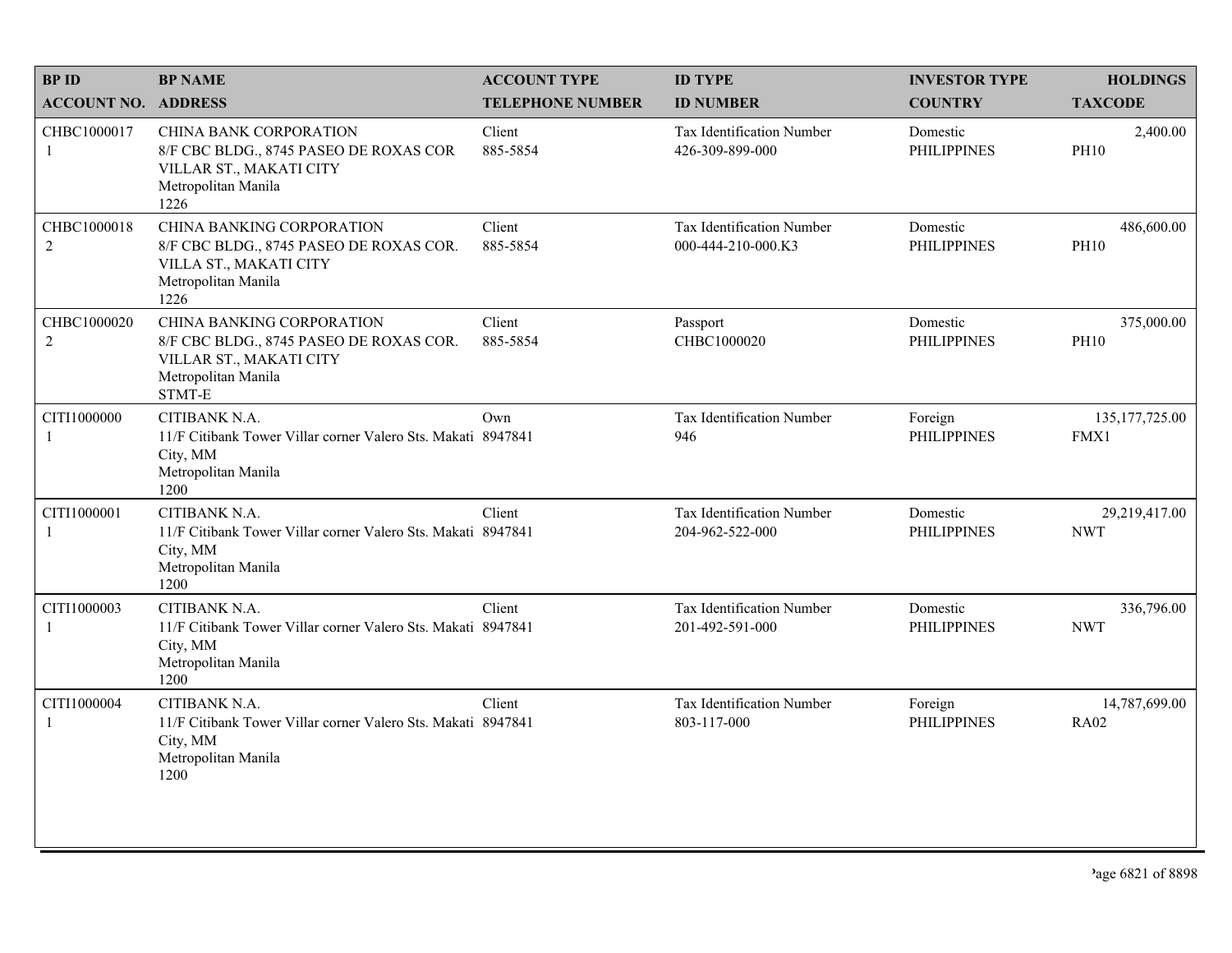| <b>BPID</b>                 | <b>BP NAME</b>                                                                                                                         | <b>ACCOUNT TYPE</b>     | <b>ID TYPE</b>                               | <b>INVESTOR TYPE</b>           | <b>HOLDINGS</b>             |
|-----------------------------|----------------------------------------------------------------------------------------------------------------------------------------|-------------------------|----------------------------------------------|--------------------------------|-----------------------------|
| <b>ACCOUNT NO. ADDRESS</b>  |                                                                                                                                        | <b>TELEPHONE NUMBER</b> | <b>ID NUMBER</b>                             | <b>COUNTRY</b>                 | <b>TAXCODE</b>              |
| CITI1000006                 | CITIBANK FAO PHILIPPINE AXA WEALTH<br><b>BALANCED</b>                                                                                  | Client                  | Tax Identification Number                    | Domestic                       | 2,786,885.00                |
| $\mathbf{1}$                | 11/F Citibank Tower Villar corner Valero Sts. Makati 8947841<br>City, MM<br>Metropolitan Manila<br>1200                                |                         | 000-485-226-000                              | <b>PHILIPPINES</b>             | <b>NWT</b>                  |
| CITI1000007                 | CITIBANK FAO PHILIPPINE AXA WEALTH<br><b>EQUITY</b>                                                                                    | Client                  | Tax Identification Number                    | Domestic                       | 5,421,656.00                |
| $\mathbf{1}$                | 11/F Citibank Tower Villar corner Valero Sts. Makati 8947841<br>City, MM<br>Metropolitan Manila<br>1200                                |                         | 000-485-226-000.                             | <b>PHILIPPINES</b>             | <b>NWT</b>                  |
| CITI1000010<br>-1           | CITIBANK N.A.<br>11/F Citibank Tower Villar corner Valero Sts. Makati 8947841<br>City, MM<br>Metropolitan Manila<br>1200               | Client                  | Tax Identification Number<br>1100            | Domestic<br><b>PHILIPPINES</b> | 94,218,476.00<br><b>NWT</b> |
| CITI1000011<br>$\mathbf{1}$ | CITIBANK FAO PHILIPPINE AXA OPPORTUNIT' Client<br>2/F CITI TOWER, PASEO DE ROXAS, MAKATI<br><b>CITY</b><br>Metropolitan Manila<br>1226 | 894-7714                | Tax Identification Number<br>000-485-226-000 | Domestic<br><b>PHILIPPINES</b> | 2,064,764.00<br><b>NWT</b>  |
| CITI1000012                 | CITIBANK FAO AIU INSURANCE PHILS<br><b>COMPANY</b>                                                                                     | Client                  | Tax Identification Number                    | Domestic                       | 191,600.00                  |
| $\mathbf{1}$                | 2/F, CITI TOWER, PASEO DE ROXAS, MAKATI<br><b>CITY</b><br>Metropolitan Manila<br>1226                                                  | 894-7498                | 000-531-569-000                              | <b>PHILIPPINES</b>             | <b>NWT</b>                  |
| CITI1000014                 | CITIBANK FAO PHILIPPINE AXA LIFE<br><b>INSURANCE CORP.</b>                                                                             | Client                  | Certificate Of Incorporation                 | Domestic                       | 466,341.00                  |
| $\mathbf{1}$                | 2ND CITIBANK TOWER 8741 PASEO DE ROXAS 894-7200<br><b>MAKATI CITY</b><br>Metropolitan Manila                                           |                         | 000-485-226-000                              | <b>PHILIPPINES</b>             | <b>NWT</b>                  |
|                             |                                                                                                                                        |                         |                                              |                                |                             |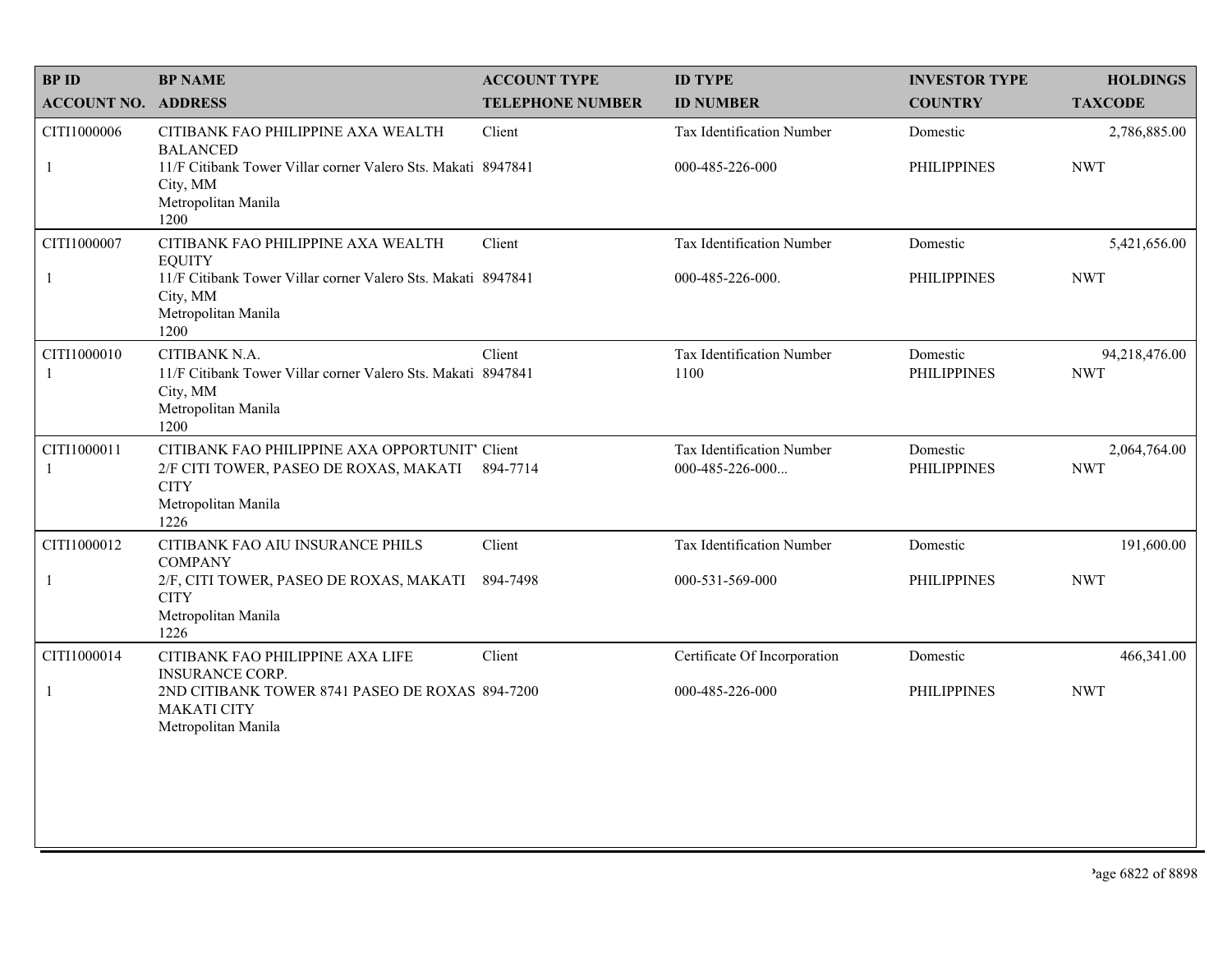| <b>BPID</b>                   | <b>BP NAME</b>                                                                                                                                                                                                                           | <b>ACCOUNT TYPE</b>     | <b>ID TYPE</b>                                   | <b>INVESTOR TYPE</b>           | <b>HOLDINGS</b>             |
|-------------------------------|------------------------------------------------------------------------------------------------------------------------------------------------------------------------------------------------------------------------------------------|-------------------------|--------------------------------------------------|--------------------------------|-----------------------------|
| <b>ACCOUNT NO. ADDRESS</b>    |                                                                                                                                                                                                                                          | <b>TELEPHONE NUMBER</b> | <b>ID NUMBER</b>                                 | <b>COUNTRY</b>                 | <b>TAXCODE</b>              |
| CITI1000015<br>$\mathbf{1}$   | CITIBANK FAO PHILIPPINE AXA CHINESE<br><b>TYCOON</b><br>2ND FLOOR CITIBANK TOWER SECURITIES AN 894-7200<br>FUNDS SERVICES MAKATI CITY<br>Metropolitan Manila<br>1226                                                                     | Client                  | Certificate Of Incorporation<br>000-485-226-000. | Domestic<br><b>PHILIPPINES</b> | 16,838,300.00<br><b>NWT</b> |
| DEUB1000000<br>-1             | DEUTSCHE BANK MANILA-CLIENTS A/C<br>26/F Ayala Tower One Ayala Triangle, Makati City<br>Metropolitan Manila<br>1226                                                                                                                      | Own<br>8946970          | Tax Identification Number<br>DEUB1               | Foreign<br><b>PHILIPPINES</b>  | 504,707,657.00<br>FMX1      |
| DEUB2000000<br>-1             | DEUTSCHE BANK MANILA-CLIENTS A/C<br>26/F ayala Tower One, Ayala Triangle, Makati City<br>Metropolitan Manila<br>1226                                                                                                                     | Own<br>894-6970         | Tax Identification Number<br>949                 | Domestic<br><b>PHILIPPINES</b> | 1,096,489.00<br><b>NWT</b>  |
| DEUB2000003<br>$\overline{1}$ | DEUTSCHE BANK MANILA-CLIENTS A/C<br>26/F ayala Tower One, Ayala Triangle, Makati City<br>Metropolitan Manila<br>1226                                                                                                                     | Client<br>894-6970      | Tax Identification Number<br>1088                | Domestic<br><b>PHILIPPINES</b> | 640,974.00<br><b>NWT</b>    |
| DEUB2000005<br>-1             | DEUTSCHE BANK MANILA-CLIENTS A/C<br>26/F ayala Tower One, Ayala Triangle, Makati City<br>Metropolitan Manila<br>1226                                                                                                                     | Client<br>894-6970      | <b>Tax Identification Number</b><br>1087         | Domestic<br><b>PHILIPPINES</b> | 41,000.00<br><b>NWT</b>     |
| DEUB2000007<br>$\mathbf{1}$   | DEUTSCHE BANK AG MANILA BRANCH A/C<br><b>CLIENTS DEUB20</b><br>23F AYALA TOWER ONE AYALA AVE. MAKAT 8946989<br><b>CITY</b><br>Metropolitan Manila                                                                                        | Client                  | Certificate Of Incorporation<br>000-449-586-000  | Domestic<br>PHILIPPINES        | 538,000.00<br><b>PH10</b>   |
| GSIS1000000<br>-1             | GOVERNMENT SERVICE INSURANCE SYSTEM Own<br>GSIS Hqs., Financial Center Roxas Blvd., Pasay City 891-6346<br>Metropolitan Manila<br>$\Omega$                                                                                               |                         | <b>Tax Identification Number</b><br>974          | Domestic<br><b>PHILIPPINES</b> | 63,998,544.00<br><b>NWT</b> |
| HSBC1000000<br>$\mathbf{1}$   | THE HONGKONG AND SHANGHAI BANKING<br>CORP. LTD. - CLIENTS' ACCT.<br>HSBC Securities Services 12th Floor, The Enterprise 8145200<br>Center, Tower I 6766 Ayala Avenue corner Paseo de<br>Roxas Makati City<br>Metropolitan Manila<br>1200 | Own                     | Tax Identification Number<br>951                 | Foreign<br><b>PHILIPPINES</b>  | 408,746,631.00<br>FMX1      |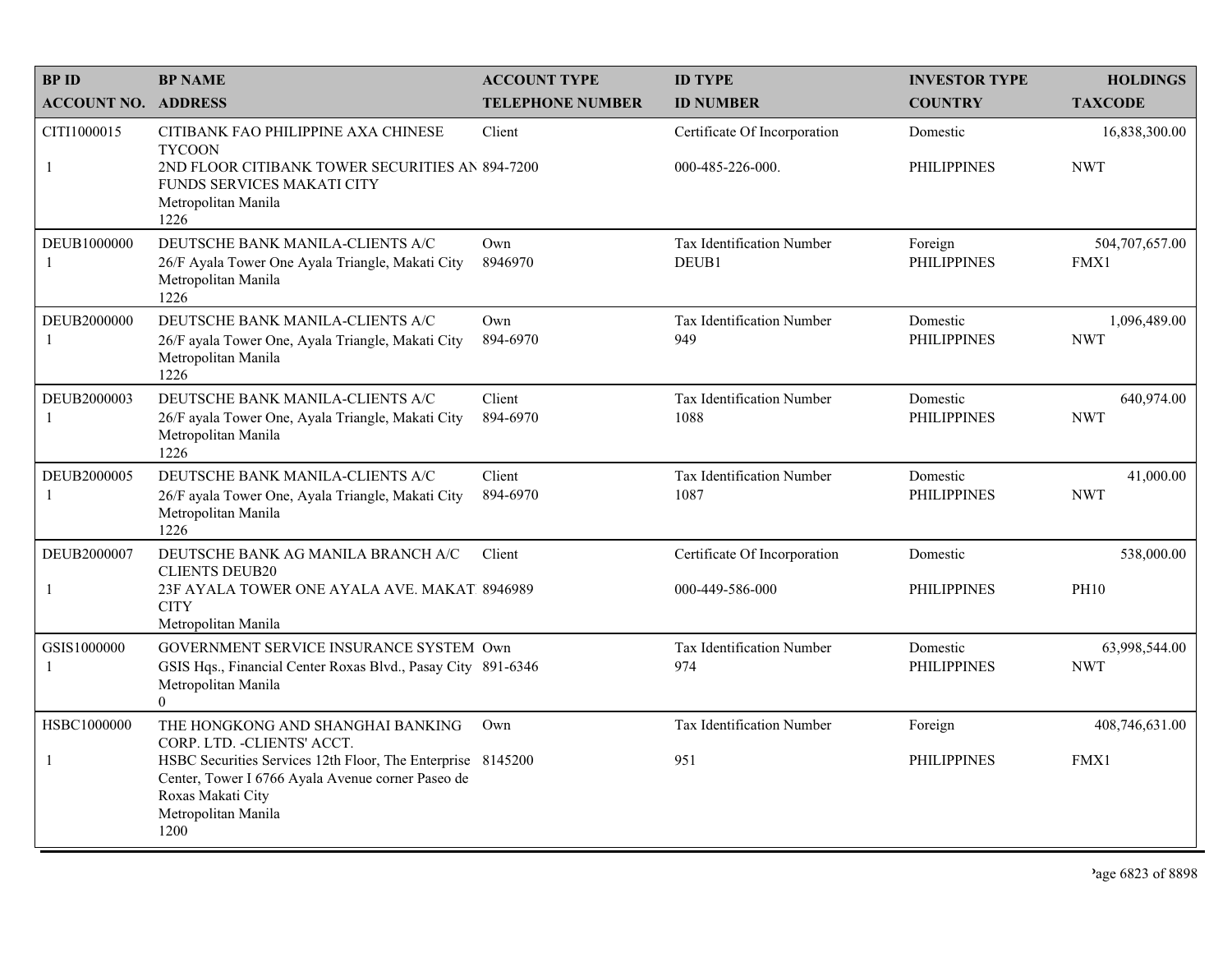| <b>BPID</b>                 | <b>BP NAME</b>                                                                                                                                                                                                                            | <b>ACCOUNT TYPE</b>     | <b>ID TYPE</b>                               | <b>INVESTOR TYPE</b>           | <b>HOLDINGS</b>              |
|-----------------------------|-------------------------------------------------------------------------------------------------------------------------------------------------------------------------------------------------------------------------------------------|-------------------------|----------------------------------------------|--------------------------------|------------------------------|
| <b>ACCOUNT NO. ADDRESS</b>  |                                                                                                                                                                                                                                           | <b>TELEPHONE NUMBER</b> | <b>ID NUMBER</b>                             | <b>COUNTRY</b>                 | <b>TAXCODE</b>               |
| HSBC1000025<br>-1           | THE HONGKONG AND SHANGHAI BANKING<br>CORP. LTD. - CLIENTS' ACCT.<br>HSBC Securities Services 12th Floor, The Enterprise 8145200<br>Center, Tower I 6766 Ayala Avenue corner Paseo de<br>Roxas Makati City<br>Metropolitan Manila<br>1200  | Client                  | <b>Tax Identification Number</b><br>1288     | Foreign<br><b>PHILIPPINES</b>  | 19,485,300.00<br><b>NO15</b> |
| HSBC1000028<br>-1           | THE HONGKONG AND SHANGHAI BANKING<br>CORP. LTD. - CLIENTS' ACCT.<br>HSBC Securities Services 12th Floor, The Enterprise 8145200<br>Center, Tower I 6766 Ayala Avenue corner Paseo de<br>Roxas Makati City<br>Metropolitan Manila<br>1200  | Client                  | Tax Identification Number<br>1077            | Foreign<br><b>PHILIPPINES</b>  | 2,700,500.00<br><b>SI15</b>  |
| HSBC2000000<br>-1           | THE HONGKONG AND SHANGHAI BANKING<br>CORP. LTD. - CLIENTS' ACCT.<br>HSBC Securities Services 12th Floor, The Enterprise 814-5200<br>Center, Tower I 6766 Ayala Avenue corner Paseo de<br>Roxas Makati City<br>Metropolitan Manila<br>1200 | Own                     | Tax Identification Number<br>952             | Domestic<br><b>PHILIPPINES</b> | 63,374,316.00<br><b>NWT</b>  |
| HSBC2000005<br>$\mathbf{1}$ | INSULAR LIFE ASSURANCE CO., LTD - VUL-EF Client<br>HSBC Securities Services 7th Floor, HSBC Centre,<br>3058 Fifth Avenue West, Bonifacio Global City,<br><b>Taguig City</b><br>Metropolitan Manila                                        | 581-8203                | <b>Tax Identification Number</b><br>$1054 -$ | Domestic<br><b>PHILIPPINES</b> | 5,006,800.00<br><b>NWT</b>   |
| HSBC2000007<br>-1           | THE INSULAR LIFE ASSURANCE COMPANY, L1 Client<br>IL COPORATE CENTRE, INSULAR LIFE DRIVE, 582-1875<br>FILINVEST CORPORATE CITY, ALABANG<br>MUNTINLUPA CITY<br>Metropolitan Manila<br>1226                                                  |                         | Certificate Of Incorporation<br>1054.        | Domestic<br><b>PHILIPPINES</b> | 3,577,800.00<br><b>NWT</b>   |
| HSBC2000008<br>-1           | THE INSULAR LIFE ASSURANCE COMPANY, L1 Client<br>IL CORPORATE CENTRE, INSULAR LIFE DRIVE 7711915<br>FILINVEST CORPORATE CITY, ALABANG<br>MUNTINLUPA CITY<br>Metropolitan Manila<br><b>STMT-D</b>                                          |                         | Certificate Of Incorporation<br>1054         | Domestic<br><b>PHILIPPINES</b> | 5,032,800.00<br><b>NWT</b>   |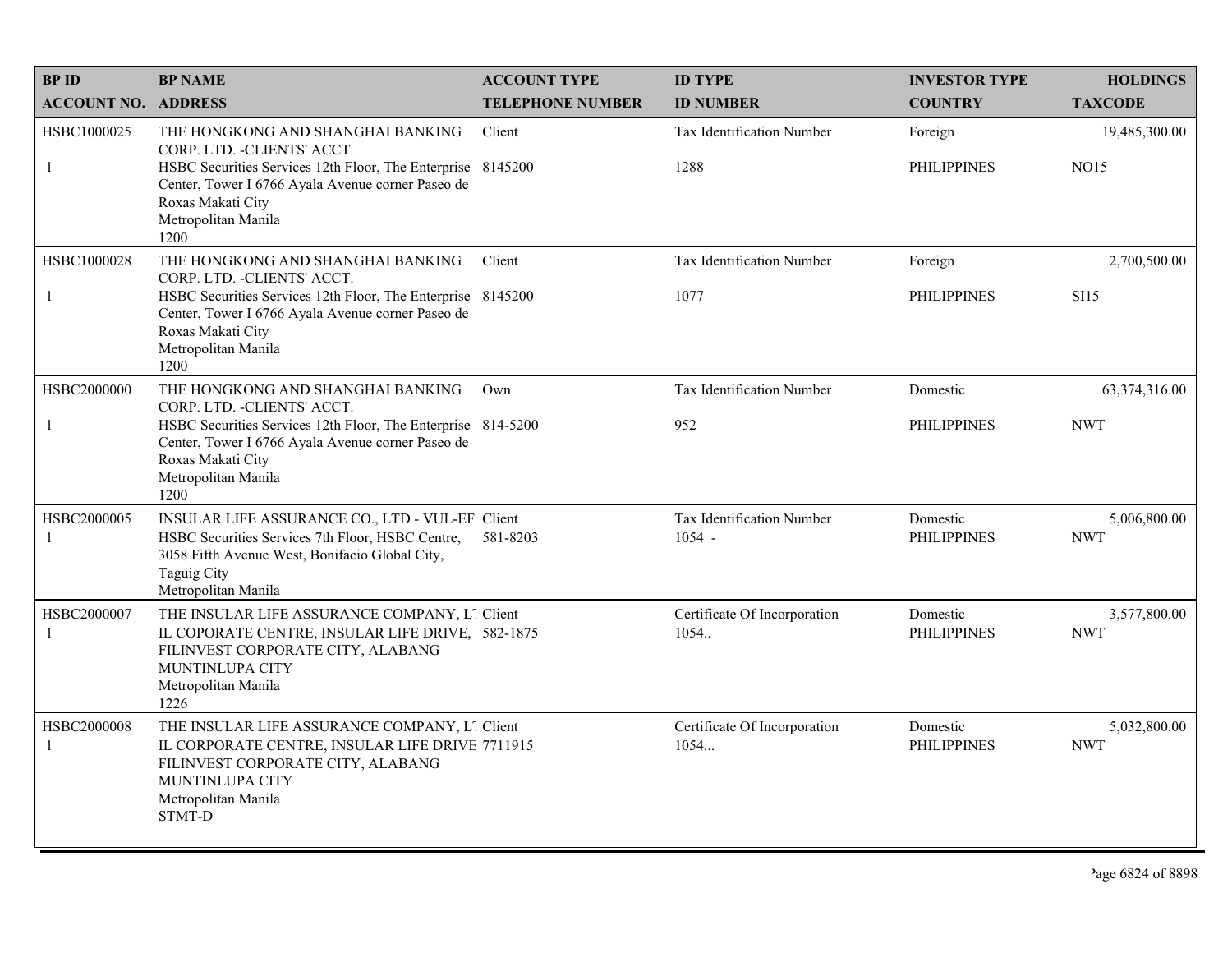| <b>BPID</b>                 | <b>BP NAME</b>                                                                                                                                                        | <b>ACCOUNT TYPE</b>     | <b>ID TYPE</b>                               | <b>INVESTOR TYPE</b>           | <b>HOLDINGS</b>            |
|-----------------------------|-----------------------------------------------------------------------------------------------------------------------------------------------------------------------|-------------------------|----------------------------------------------|--------------------------------|----------------------------|
| <b>ACCOUNT NO. ADDRESS</b>  |                                                                                                                                                                       | <b>TELEPHONE NUMBER</b> | <b>ID NUMBER</b>                             | <b>COUNTRY</b>                 | <b>TAXCODE</b>             |
| HSBC2000009                 | THE MANUFACTURERS LIFE INSURANCE CO. Client<br>(PHILS.), INC.                                                                                                         |                         | Certificate Of Incorporation                 | Domestic                       | 2,683,771.00               |
| $\mathbf{1}$                | 16/F LKG TOWER, 6801 AYALA AVENUE, MAK/ 884-5409<br><b>CITY</b><br>Metropolitan Manila<br>STMT-D                                                                      |                         | $NOID*$                                      | <b>PHILIPPINES</b>             | <b>NWT</b>                 |
| HSBC2000010<br>$\mathbf{1}$ | MANULIFE CHINABANK LIFE ASSURANCE CO. Client<br>24/F LKG TOWER, 6801 AYALA AVENUE, MAK/ 884-5409<br><b>CITY</b><br>Metropolitan Manila<br>STMT-D                      |                         | Certificate Of Incorporation<br>NO ID        | Domestic<br><b>PHILIPPINES</b> | 1,712,183.00<br><b>NWT</b> |
| HSBC2000011<br>$\mathbf{1}$ | SUN LIFE GREPA FINANCIAL, INC.<br>5/FLR SUNLIFE CENTRE 5TH AVENUE COR RIZ 555-8888<br>DRIVE, BONIFACIO GLOBAL CITY, TAGUIG CIT<br>Metropolitan Manila<br>1634         | Client                  | Tax Identification Number<br>000-460-716-000 | Domestic<br><b>PHILIPPINES</b> | 6,897,110.00<br><b>NWT</b> |
| HSBC2000012<br>$\mathbf{1}$ | FWD LIFE INSURANCE CORPORATION<br>19/F, WFIFTH BLDG., 5TH AVE. COR. 32ND ST., 558-7317<br><b>BGC, TAGUIG CITY</b><br>Metropolitan Manila<br>STMT-E                    | Client                  | Certificate Of Incorporation<br>HSBC2000012  | Domestic<br><b>PHILIPPINES</b> | 125,120.00<br><b>NWT</b>   |
| HSBC2000013<br>-1           | FWD LIFE INSURANCE CORPORATION<br>19/F, WFIFTH BLDG., 5TH AVE. COR. 32ND ST., 558-7317<br><b>BGC, TAGUIG CITY</b><br>Metropolitan Manila<br>STMT-E                    | Client                  | Tax Identification Number<br>HSBC2000013     | Domestic<br><b>PHILIPPINES</b> | 18,365.00<br><b>NWT</b>    |
| HSBC3000000                 | THE HONGKONG & SHANGHAI BANKING COR Own<br>LTD. - OWN ACCOUNT                                                                                                         |                         | Tax Identification Number                    | Foreign                        | 2.00                       |
| $\mathbf{1}$                | HSBC Securities Services 12th Floor, The Enterprise 636-7370<br>Center, Tower I 6766 Ayala Avenue corner Paseo de<br>Roxas Makati City<br>Metropolitan Manila<br>1200 |                         | 953                                          | <b>PHILIPPINES</b>             | FMX1                       |
|                             |                                                                                                                                                                       |                         |                                              |                                |                            |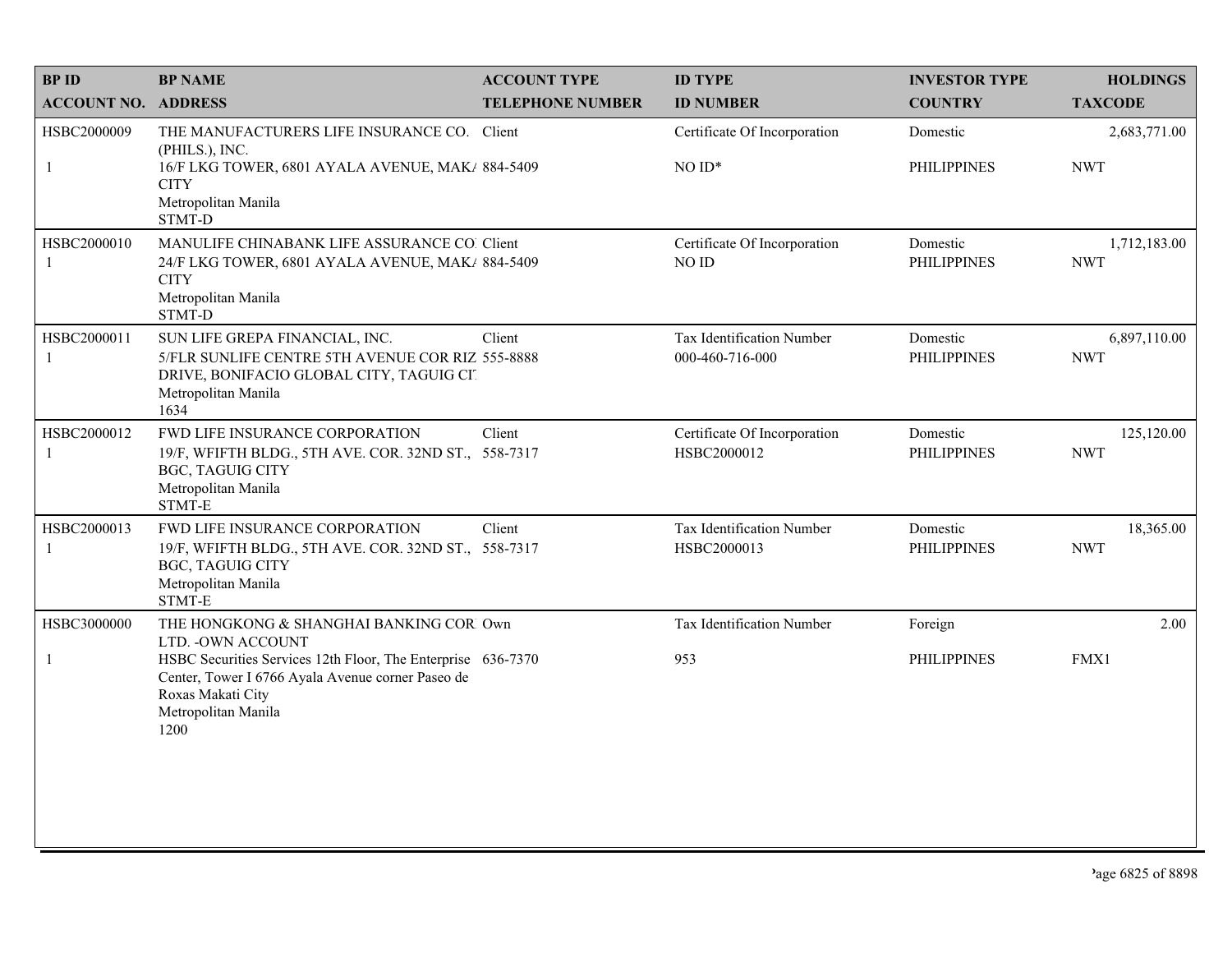| <b>BPID</b>                 | <b>BP NAME</b>                                                                                                                                                       | <b>ACCOUNT TYPE</b>     | <b>ID TYPE</b>                                  | <b>INVESTOR TYPE</b>           | <b>HOLDINGS</b>          |
|-----------------------------|----------------------------------------------------------------------------------------------------------------------------------------------------------------------|-------------------------|-------------------------------------------------|--------------------------------|--------------------------|
| <b>ACCOUNT NO. ADDRESS</b>  |                                                                                                                                                                      | <b>TELEPHONE NUMBER</b> | <b>ID NUMBER</b>                                | <b>COUNTRY</b>                 | <b>TAXCODE</b>           |
| LBPT1000000<br>$\mathbf{1}$ | LAND BANK OF THE PHILIPPINES-TRUST<br><b>BANKING GROUP</b><br>LBP PLAZA 1598 M.H. DEL PILAR COR DR. J.<br>QUINTOS STS., MALATE MANILA<br>Metropolitan Manila<br>1004 | Own<br>405-7550         | Tax Identification Number<br>000-470-394-000    | Domestic<br><b>PHILIPPINES</b> | 223,850.00<br><b>NWT</b> |
| LBPT1000009<br>-1           | LBP-TBG AS AGENT FOR 28568 TA 01<br>LAND BANK OF THE PHILIPPINES COR. DR. J.<br>QUINTOS STS., MALATE, MANILA<br>Metropolitan Manila                                  | Client<br>405-7554      | Tax Identification Number<br>004-628-891-000*   | Domestic<br><b>PHILIPPINES</b> | 20,000.00<br><b>NWT</b>  |
| LBPT1000013<br>$\mathbf{1}$ | LBP-TBG AS AGENT FOR 22594 TA 01<br>LANDBANK PLAZA M.H. DEL PILAR COR DR. J. 405-7554<br>QUINTOS STS. MALATE MANILA<br>Metropolitan Manila<br>1004                   | Client                  | Tax Identification Number<br>000-839-862-000    | Domestic<br><b>PHILIPPINES</b> | 54,000.00<br><b>NWT</b>  |
| LBPT1000014<br>-1           | <b>LBP-TBG INDIVIDUALS</b><br>LANDBANK PLAZA M.H. DEL PILAR COR. DR. J 405-7554<br>QUINTOS STS. MALATE, MANILA<br>Metropolitan Manila<br>STMT-D                      | Client                  | Tax Identification Number<br>000-470-349-000.xr | Domestic<br><b>PHILIPPINES</b> | 10,000.00<br><b>PH10</b> |
| LBPT1000015<br>$\mathbf{1}$ | LBP-TBG AS AGENT FOR 49107 TA01<br>LANDBANK PLAZA M.H. DEL PILAR COR. DR. J 405-7554<br>QUINTOS STS., MALATE MANILA<br>Metropolitan Manila<br>STMT-E                 | Client                  | Certificate Of Incorporation<br>LBPT1000015     | Domestic<br><b>PHILIPPINES</b> | 43,850.00<br><b>NWT</b>  |
| LBPT1000016<br>$\mathbf{1}$ | LBP-TBG AS AGENT FOR 31712TA02<br>LANDBANK PLAZA M.H. DEL PILAR DR. J.<br>QUINTOS STS., MALATE MANILA<br>Metropolitan Manila<br>STMT-E                               | Client<br>405-7554      | Certificate Of Incorporation<br>LBPT1000016     | Domestic<br><b>PHILIPPINES</b> | 4,400.00<br><b>NWT</b>   |
| LBPT1000018<br>-1           | LBP-TBG AS AGENT FOR 52477 TA01<br>LANDBANK PLAZA M.H. DEL PILAR DR. J.<br>QUINTOS STS., MALATE MANILA<br>Metropolitan Manila<br>STMT-E                              | Client<br>405-7554      | Certificate Of Incorporation<br>LBPT1000018     | Domestic<br><b>PHILIPPINES</b> | 10,000.00<br><b>NWT</b>  |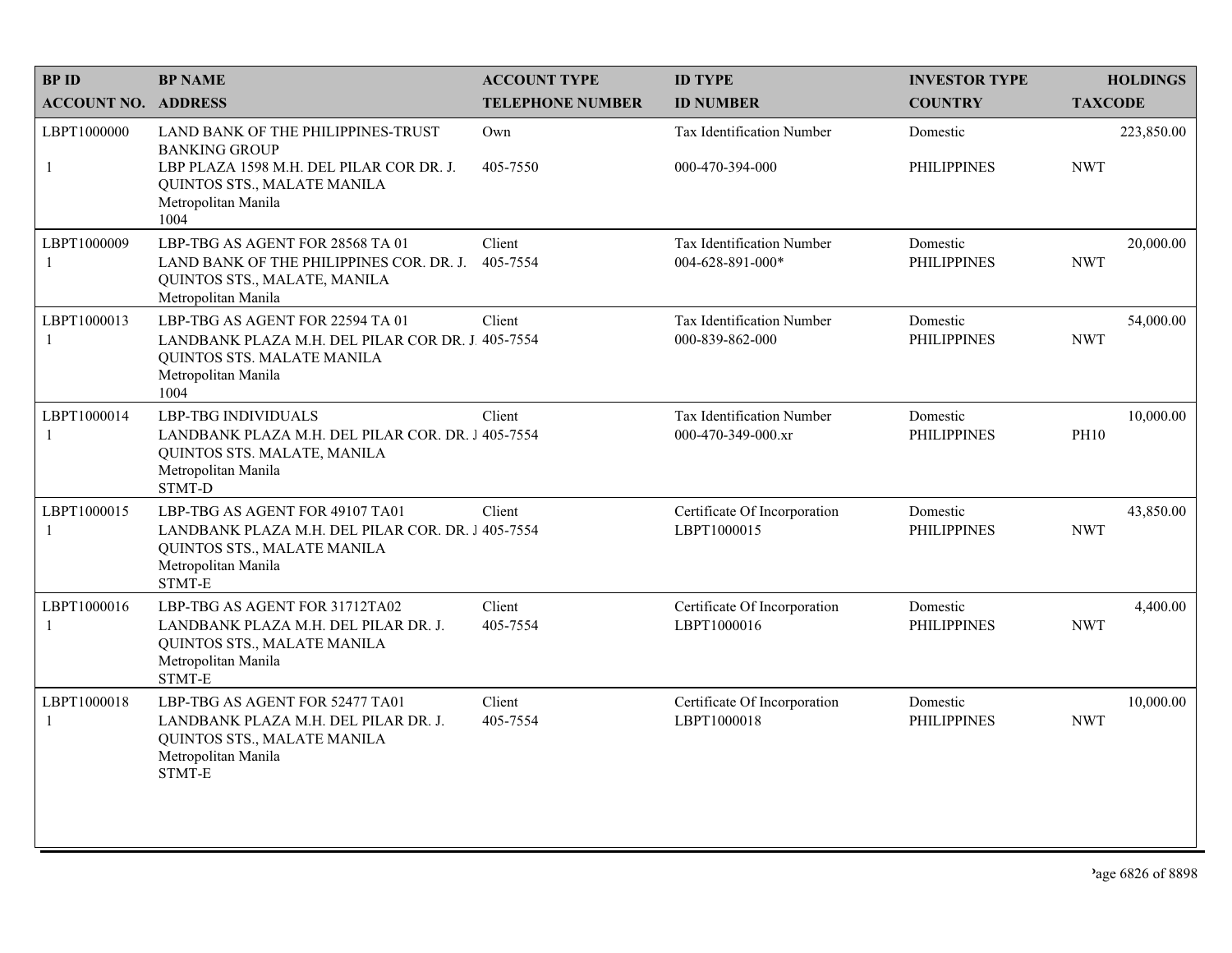| <b>BPID</b>                 | <b>BP NAME</b>                                                                                                                                                                                     | <b>ACCOUNT TYPE</b>     | <b>ID TYPE</b>                               | <b>INVESTOR TYPE</b>           | <b>HOLDINGS</b>            |
|-----------------------------|----------------------------------------------------------------------------------------------------------------------------------------------------------------------------------------------------|-------------------------|----------------------------------------------|--------------------------------|----------------------------|
| <b>ACCOUNT NO. ADDRESS</b>  |                                                                                                                                                                                                    | <b>TELEPHONE NUMBER</b> | <b>ID NUMBER</b>                             | <b>COUNTRY</b>                 | <b>TAXCODE</b>             |
| OOVV1000000<br>-1           | UCPB GENERAL INSURANCE CO., INC.<br>25th Floor, LKG Tower Ayala Avenue, Makati City<br>Metropolitan Manila<br>1226                                                                                 | Own<br>884-1225         | Tax Identification Number<br>1007            | Domestic<br><b>PHILIPPINES</b> | 40,000.00<br><b>NWT</b>    |
| PABC1000004<br>$\mathbf{1}$ | AB CAPITAL & INVESTMENT CORP. -<br><b>TID-FILIPINO</b><br>G/F, Asianbank Centre Bldg., Sen. Gil Puyat Extensio 8930373<br>cor. Tordesillas St., Salcedo Village Makati City<br>Metropolitan Manila | Client                  | Tax Identification Number<br>899             | Domestic<br><b>PHILIPPINES</b> | 50.00<br><b>PH10</b>       |
| PAUBEIF0000<br>2            | PAUB1000000<br>33/F JOY-NOLSTALG CENTER, ADB AVE.<br>ORTIGAS, PASIG CITY<br>Metropolitan Manila                                                                                                    | Client<br>470-9704      | Certificate Of Incorporation<br>PAUBEIF0000  | Domestic<br><b>PHILIPPINES</b> | 184,400.00<br><b>NWT</b>   |
| PCPL1000002<br>$\mathbf{1}$ | UNITED COCONUT PLANTERS LIFE ASSURAN( Client<br><b>CORPORATION</b><br>6774 Cocolife Building, Ayala Avenue, Makati City 812-9070<br>Metropolitan Manila<br>1200                                    |                         | Tax Identification Number<br>1128            | Domestic<br><b>PHILIPPINES</b> | 35,000.00<br><b>NWT</b>    |
| PNBC2000000<br>-1           | <b>PNB-TBG T-10820</b><br>3/F PNB Financial Center Roxas Blvd., Pasay City<br>Metropolitan Manila<br>1300                                                                                          | Own<br>5263059          | Tax Identification Number<br>986             | Domestic<br><b>PHILIPPINES</b> | 2,345,350.00<br><b>NWT</b> |
| PNBC2000001<br>-1           | <b>PNB-TBG T-10820</b><br>PNB FINANCIAL CENTER 3RD FLOOR TRUST<br>BANKING MACAPAGAL BOULEVARD, PASAY<br><b>CITY</b><br>Metropolitan Manila<br>STMT-E                                               | Client<br>573-4662      | Certificate Of Incorporation<br>PNBC2000001  | Domestic<br><b>PHILIPPINES</b> | 3,605,200.00<br><b>NWT</b> |
| PSMC2000000                 | SAN MIGUEL CORPORATION RETIREMENT<br>PLAN-STP                                                                                                                                                      | Own                     | Tax Identification Number                    | Domestic                       | 150,000.00                 |
| $\mathbf{1}$                | San Miguel Corporation Retirement Plan 40 San<br>Miguel Avenue, Ortigas Center Mandaluyong City<br>Metropolitan Manila<br>1550                                                                     | 632-3000                | 929                                          | <b>PHILIPPINES</b>             | <b>NWT</b>                 |
| RCBC1000000<br>-1           | RCBC TRUST & INVESTMENT DIVISION<br>333 Sen. Gil J. Puyat Ave. Makati City<br>Metropolitan Manila<br>1200                                                                                          | Own<br>894-9017/18      | Tax Identification Number<br>273-303-335-000 | Domestic<br><b>PHILIPPINES</b> | 884,300.00<br><b>NWT</b>   |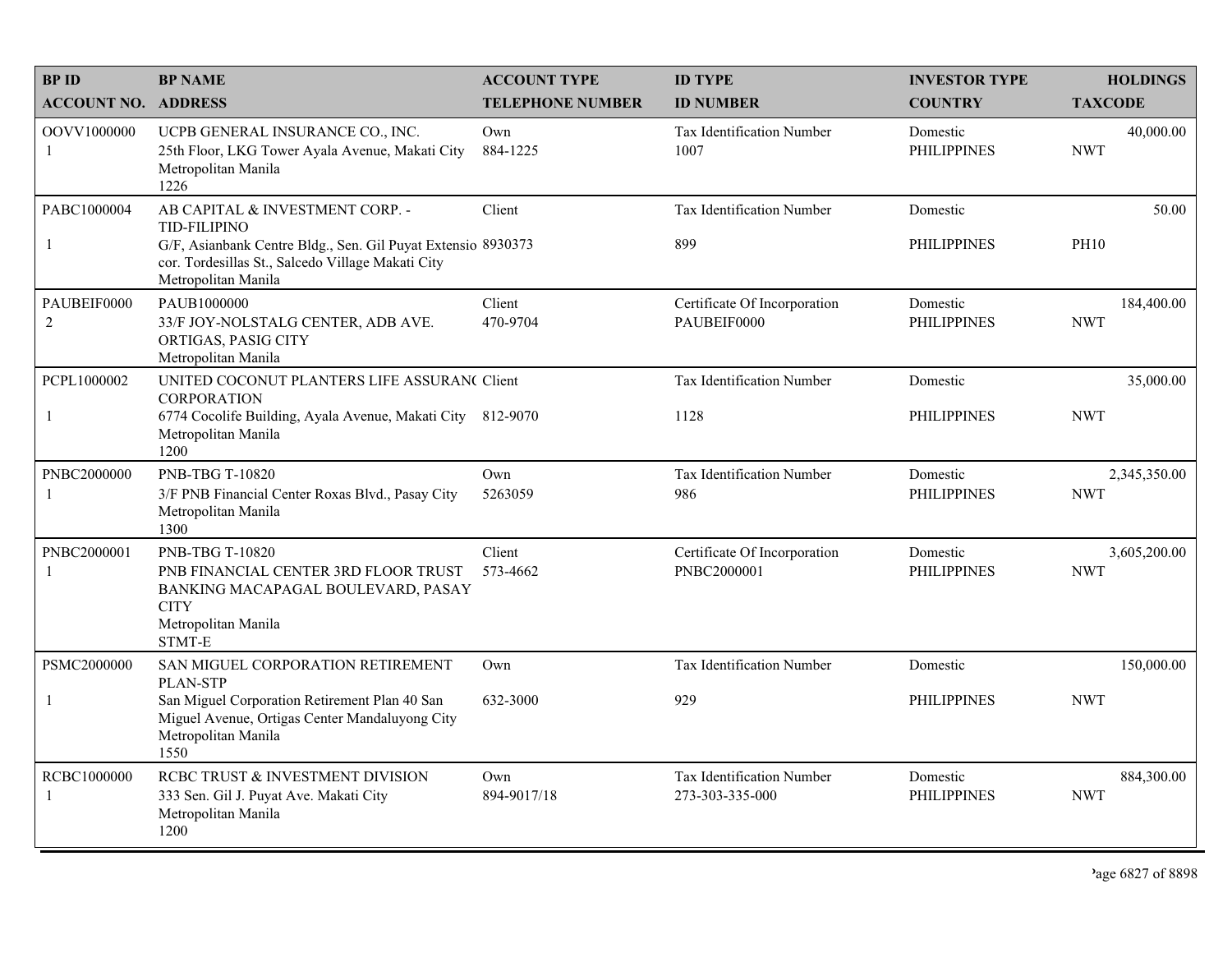| <b>BPID</b>                 | <b>BP NAME</b>                                                                                                                                                                         | <b>ACCOUNT TYPE</b>     | <b>ID TYPE</b>                                      | <b>INVESTOR TYPE</b>           | <b>HOLDINGS</b>           |
|-----------------------------|----------------------------------------------------------------------------------------------------------------------------------------------------------------------------------------|-------------------------|-----------------------------------------------------|--------------------------------|---------------------------|
| <b>ACCOUNT NO. ADDRESS</b>  |                                                                                                                                                                                        | <b>TELEPHONE NUMBER</b> | <b>ID NUMBER</b>                                    | <b>COUNTRY</b>                 | <b>TAXCODE</b>            |
| RCBC1000053<br>-1           | RCBC IMA NO. 82-541-7<br>9TH FLOOR TOWER 1, RCBC PLAZA, 6819 AYAI 878-3325<br>AVE., MAKATI CITY<br>Metropolitan Manila<br>STMT-E                                                       | Client                  | <b>Tax Identification Number</b><br>000-599-760-000 | Domestic<br><b>PHILIPPINES</b> | 300,000.00<br><b>NWT</b>  |
| RCBC1000056<br>$\mathbf{1}$ | RCBC TRUST & INVESTMENT GROUP FAO<br>45-120-7 $(T/E)$<br>9TH FLOOR TOWER 1, RCBC PLAZA, 6819 AYAI 878-3325<br>AVENUE., MAKATI CITY<br>Metropolitan Manila<br>STMT-E                    | Client                  | Certificate Of Incorporation<br>RCBC1000056         | Domestic<br><b>PHILIPPINES</b> | 140,000.00<br><b>NWT</b>  |
| RCBC3000000<br>$\mathbf{1}$ | RCBC TRUST & INVESTMENT DIVISION -<br><b>VARIOUS TAXABLE ACCTS</b><br>333 SEN. GIL J. PUYAT AVE., MAKATI CITY<br>Metropolitan Manila                                                   | Own<br>8783326          | Tax Identification Number<br>987.                   | Domestic<br><b>PHILIPPINES</b> | 7,400.00<br><b>PH10</b>   |
| RCBC3000011<br>-1           | RCBC IMA NO. 81-034-7<br>9TH FLOOR TOWER 1, RCBC PLAZA, 6819 AYAl 878-3325<br>AVE., MAKATI CITY<br>Metropolitan Manila<br>STMT-E                                                       | Client                  | Passport<br>RCBC3000011                             | Domestic<br><b>PHILIPPINES</b> | 1,000.00<br><b>PH10</b>   |
| RCBC3000012<br>$\mathbf{1}$ | RCBC TRUST & INVESTMENT GROUP FAO 93-0 Client<br><b>RIZAL EQUITY FUND</b><br>9TH FLOOR TOWER 1, RCBC PLAZA, 6819 AYAI 878-3326<br>AVE., MAKATI CITY<br>Metropolitan Manila<br>STMT-E   |                         | Tax Identification Number<br>RCBC3000012            | Domestic<br><b>PHILIPPINES</b> | 160,000.00<br><b>PH10</b> |
| RCBC3000013<br>$\mathbf{1}$ | RCBC TRUST & INVESTMENT GROUP FAO 93-0 Client<br><b>RIZAL BALANCED FUND</b><br>9TH FLOOR TOWER 1, RCBC PLAZA, 6819 AYAI 878-3326<br>AVE., MAKATI CITY<br>Metropolitan Manila<br>STMT-E |                         | <b>Tax Identification Number</b><br>RCBC3000013     | Domestic<br><b>PHILIPPINES</b> | 200,000.00<br><b>PH10</b> |
| SCBK1000000<br>-1           | STANDARD CHARTERED BANK<br>6756 Ayala Avenue Makati City<br>Metropolitan Manila<br>1200                                                                                                | Own<br>878-2879         | Tax Identification Number<br>957                    | Foreign<br><b>PHILIPPINES</b>  | 11,484,798.00<br>FMX1     |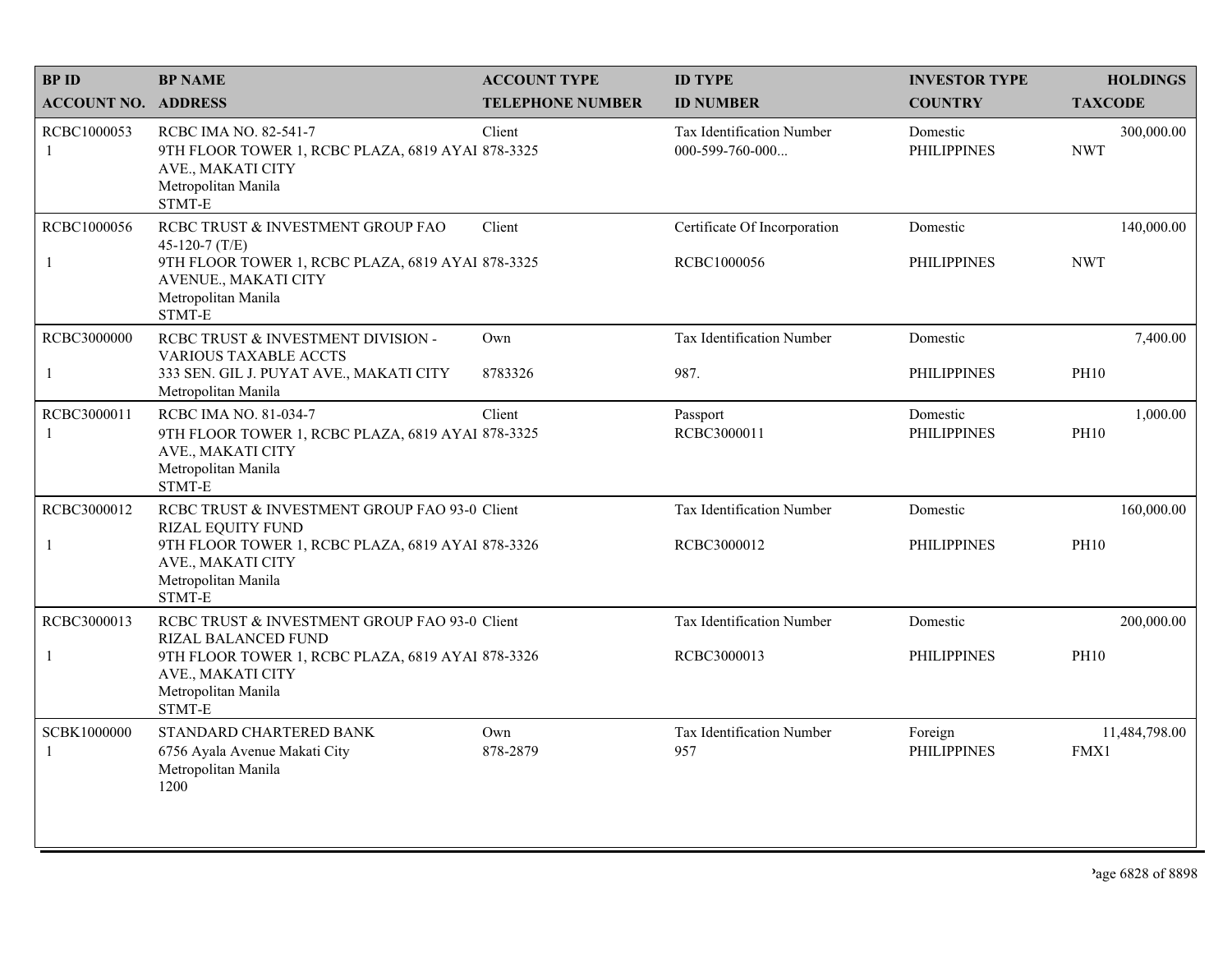| <b>BPID</b>                 | <b>BP NAME</b>                                                                                                                                                               | <b>ACCOUNT TYPE</b>     | <b>ID TYPE</b>                              | <b>INVESTOR TYPE</b>           | <b>HOLDINGS</b>             |
|-----------------------------|------------------------------------------------------------------------------------------------------------------------------------------------------------------------------|-------------------------|---------------------------------------------|--------------------------------|-----------------------------|
| <b>ACCOUNT NO. ADDRESS</b>  |                                                                                                                                                                              | <b>TELEPHONE NUMBER</b> | <b>ID NUMBER</b>                            | <b>COUNTRY</b>                 | <b>TAXCODE</b>              |
| SCBK1000048<br>-1           | STANDARD CHARTERED BANK<br>6756 Ayala Avenue Makati City<br>Metropolitan Manila<br>1200                                                                                      | Client<br>878-2879      | <b>Tax Identification Number</b><br>1015    | Foreign<br><b>PHILIPPINES</b>  | 30,000.00<br>FMX1           |
| SCBK1000050                 | PRU LIFE INSURANCE CORP. OF UK - LINKED Client<br><b>FUND</b>                                                                                                                |                         | <b>Commercial Registration Number</b>       | Domestic                       | 12,935,750.00               |
| -1                          | 5TH FLOOR 6788 AYALA AVENUE MAKATI CIT 878-2124<br>Metropolitan Manila<br>1200                                                                                               |                         | AS096-0511                                  | <b>PHILIPPINES</b>             | <b>NWT</b>                  |
| SCBK1000053<br>-1           | IBM PHILIPPINES RET. PLAN - ACCT 2 - PH EQ Client<br>5/F STANDARD CHARTERED BANK, SKYPLAZ/ 830-1117<br>BUILDING 6788 AYALA AVE. MAKATI CITY<br>Metropolitan Manila<br>STMT-E |                         | Certificate Of Incorporation<br>SCBK1000053 | Domestic<br><b>PHILIPPINES</b> | 18,658.00<br><b>NWT</b>     |
| SCTD1000000<br>-1           | MBTC - TRUST BANKING GROUP<br>5/F Metrobank Plaza Sen. Gil J. Puyat Ave. Makati<br>City<br>Metropolitan Manila<br>1200                                                       | Own<br>894-8888         | Tax Identification Number<br>990            | Domestic<br><b>PHILIPPINES</b> | 10,822,325.00<br><b>NWT</b> |
| SCTD1000004<br>-1           | MBTC TBG AS IM FOR 3012-00022-07<br>17TH FLR. GT TOWER INTL AYALA AVE.,<br><b>MAKATI CITY</b><br>Metropolitan Manila                                                         | Client<br>857-5299      | Tax Identification Number<br>990.*.****     | Domestic<br><b>PHILIPPINES</b> | 26,300.00<br><b>PH10</b>    |
| SCTD1000008<br>-1           | MBTC TBG AS IM FOR WESTMONT RET PLAN<br>17TH FLR. GT TOWER INTL AYALA AVE.,<br><b>MAKATI CITY</b><br>Metropolitan Manila                                                     | Client<br>857-5299      | Certificate Of Incorporation<br>990"        | Domestic<br><b>PHILIPPINES</b> | 14,000.00<br><b>NWT</b>     |
| SCTD1000009<br>-1           | MBTC TBG AS IM FOR MEDICHEM RET PLAN<br>17TH FLR. GT TOWER INTL AYALA AVE.,<br><b>MAKATI CITY</b><br>Metropolitan Manila                                                     | Client<br>857-5299      | Certificate Of Incorporation<br>990``       | Domestic<br><b>PHILIPPINES</b> | 9,800.00<br><b>NWT</b>      |
| SCTD1000010<br>$\mathbf{1}$ | MBTC TBG AS IM FOR PEDIATRICA RET PLAN Client<br>17TH FLR. GT TOWER INTL AYALA AVE.,<br><b>MAKATI CITY</b><br>Metropolitan Manila                                            | 857-5299                | Certificate Of Incorporation<br>990'        | Domestic<br><b>PHILIPPINES</b> | 7,400.00<br><b>NWT</b>      |
|                             |                                                                                                                                                                              |                         |                                             |                                |                             |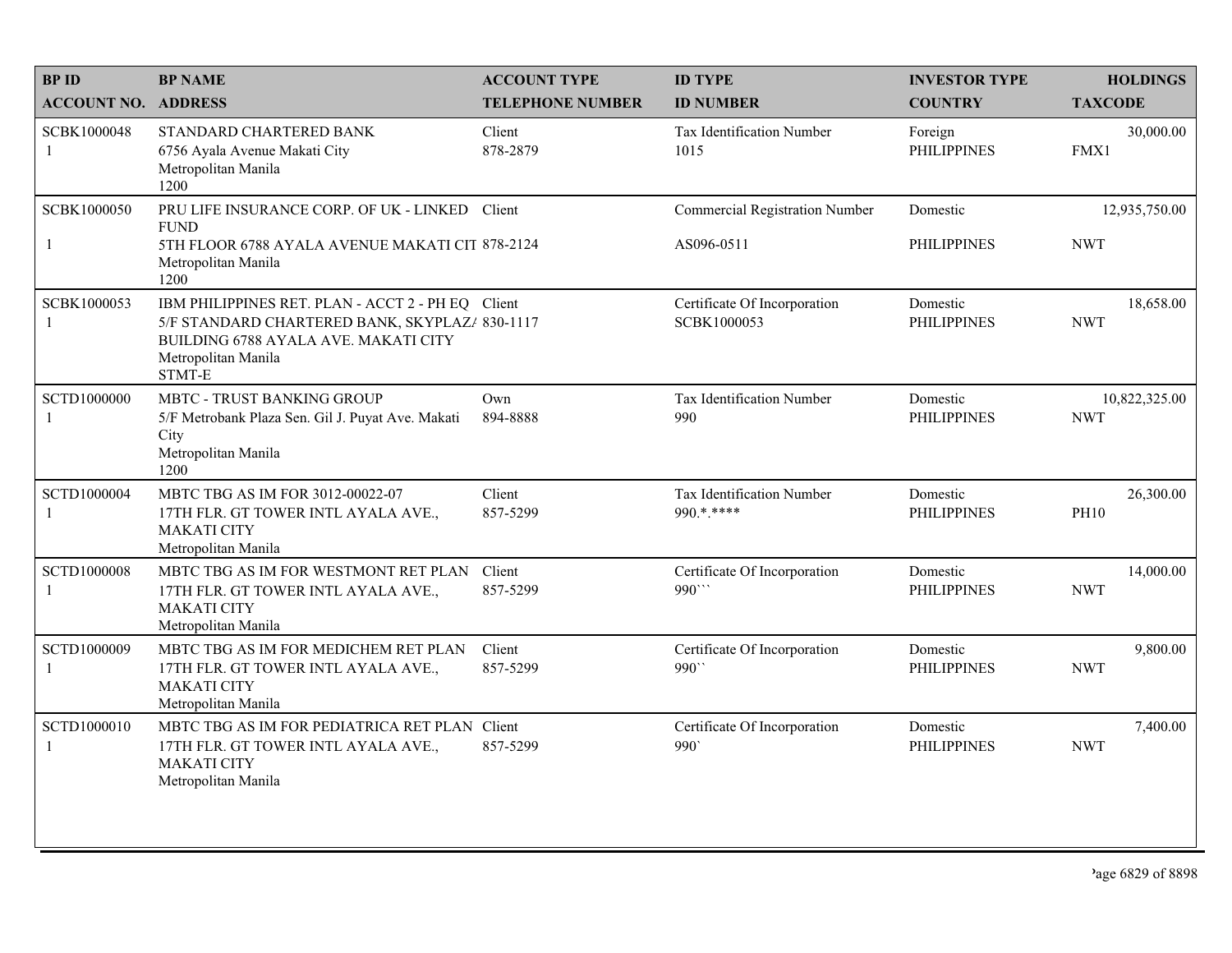| <b>BPID</b>                 | <b>BP NAME</b>                                                                                                                                 | <b>ACCOUNT TYPE</b>     | <b>ID TYPE</b>                            | <b>INVESTOR TYPE</b>           | <b>HOLDINGS</b>          |
|-----------------------------|------------------------------------------------------------------------------------------------------------------------------------------------|-------------------------|-------------------------------------------|--------------------------------|--------------------------|
| <b>ACCOUNT NO. ADDRESS</b>  |                                                                                                                                                | <b>TELEPHONE NUMBER</b> | <b>ID NUMBER</b>                          | <b>COUNTRY</b>                 | <b>TAXCODE</b>           |
| SCTD1000011<br>$\mathbf{1}$ | MBTC TBG AS IM FOR MFI FOUNDATION, INC. Client<br>17TH FLR. GT TOWER INTL AYALA AVE.,<br><b>MAKATI CITY</b><br>Metropolitan Manila             | 857-5299                | Certificate Of Incorporation<br>990 ***** | Domestic<br><b>PHILIPPINES</b> | 8,000.00<br><b>NWT</b>   |
| SCTD1000012<br>$\mathbf{1}$ | MBTC TBG AS IM FOR TAKING CARE OF<br><b>BUSINESS CORP.</b><br>17TH FLR. GT TOWER INTL AYALA AVE.,<br><b>MAKATI CITY</b><br>Metropolitan Manila | Client<br>857-5299      | Certificate Of Incorporation<br>990 ****  | Domestic<br><b>PHILIPPINES</b> | 50,000.00<br><b>NWT</b>  |
| SCTD1000013                 | MBTC TBG AS IM FOR CARITAS HEALTH SHIEl Client                                                                                                 |                         | Certificate Of Incorporation              | Domestic                       | 4,700.00                 |
| $\mathbf{1}$                | INC.<br>17TH FLR. GT TOWER INTL AYALA AVE.,<br><b>MAKATI CITY</b><br>Metropolitan Manila                                                       | 857-5299                | 990 ***                                   | <b>PHILIPPINES</b>             | <b>NWT</b>               |
| SCTD1000014                 | MBTC TBG AS IM FOR BOARD OF TRUSTEES O Client<br>PERAA RET FUND                                                                                |                         | Certificate Of Incorporation              | Domestic                       | 135,000.00               |
| $\mathbf{1}$                | 17TH FLR. GT TOWER INTL AYALA AVE.,<br><b>MAKATI CITY</b><br>Metropolitan Manila                                                               | 857-5299                | 990**                                     | <b>PHILIPPINES</b>             | <b>NWT</b>               |
| SCTD1000015                 | MBTC TBG AS IM FOR BOARD OF TRUSTEES - Client<br>STANDARD CHARTERED RET PLAN                                                                   |                         | Certificate Of Incorporation              | Domestic                       | 28,100.00                |
| 1                           | 17TH FLR. GT TOWER INTL AYALA AVE.,<br><b>MAKATI CITY</b><br>Metropolitan Manila                                                               | 857-5299                | 990                                       | <b>PHILIPPINES</b>             | <b>NWT</b>               |
| SCTD1000017<br>1            | MBTC TBG AS INV MGR FOR MERCURY GROU. Client<br>17TH FLR. GT TOWER INTL AYALA AVE.,<br><b>MAKATI CITY</b><br>Metropolitan Manila<br>1200       | 857-5299                | Tax Identification Number<br>990*         | Domestic<br><b>PHILIPPINES</b> | 100,000.00<br><b>NWT</b> |
| SCTD1000019                 | MBTC-TBG AS INV MGR FLG MANAGEMENT & Client<br>DEVT. CORP.                                                                                     |                         | Certificate Of Incorporation              | Domestic                       | 254,700.00               |
|                             | 17TH FLR GT TOWER INTL, AYALA AVE.,<br><b>MAKATI CITY</b><br>Metropolitan Manila<br>STMT-D                                                     | 8575299                 | FLG MGNT NO ID                            | <b>PHILIPPINES</b>             | <b>NWT</b>               |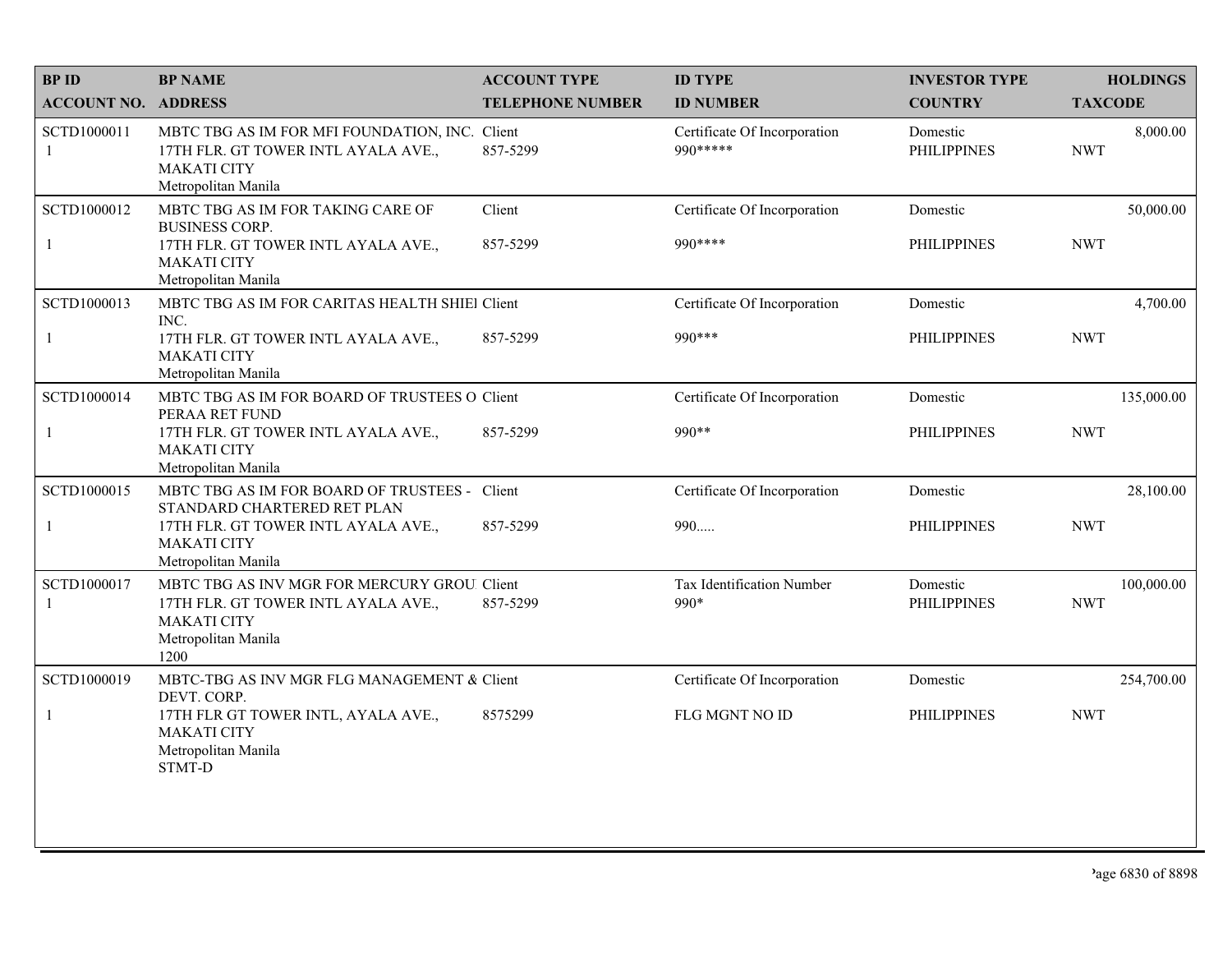| <b>BPID</b>                 | <b>BP NAME</b>                                                                                                                                                                     | <b>ACCOUNT TYPE</b>     | <b>ID TYPE</b>                              | <b>INVESTOR TYPE</b>           | <b>HOLDINGS</b>         |
|-----------------------------|------------------------------------------------------------------------------------------------------------------------------------------------------------------------------------|-------------------------|---------------------------------------------|--------------------------------|-------------------------|
| <b>ACCOUNT NO. ADDRESS</b>  |                                                                                                                                                                                    | <b>TELEPHONE NUMBER</b> | <b>ID NUMBER</b>                            | <b>COUNTRY</b>                 | <b>TAXCODE</b>          |
| SCTD1000029<br>$\mathbf{1}$ | MBTC TBG AS IM FOR NARRA PRINCETON<br>HOLDINGS LIMITED<br>17TH FLR GT TOWER INTERNATIONAL AYALA 857-5299<br>AVENUE, MAKATI CITY<br>Metropolitan Manila                             | Client                  | Certificate Of Incorporation<br>SCTD1000029 | Foreign<br><b>PHILIPPINES</b>  | 69,800.00<br>VI24       |
| SCTD1000039<br>$\mathbf{1}$ | MBTC TBG AS IM FOR PERLA COMPANIA DE<br>SEGUROS, INC.<br>17TH FLR GT TOWER INTERNATIONAL AYALA 857-5299<br>AVENUE, MAKATI CITY<br>Metropolitan Manila<br>STMT-E                    | Client                  | Certificate Of Incorporation<br>000-486-565 | Domestic<br><b>PHILIPPINES</b> | 13,700.00<br><b>NWT</b> |
| SCTD1000042<br>$\mathbf{1}$ | MBTC TBG AS IM FOR SECURITIES INVESTORS Client<br>PROTECTION FUNDS, INC.<br>17TH FLR GT TOWER INTERNATIONAL AYALA 857-5299<br>AVENUE, MAKATI CITY<br>Metropolitan Manila<br>STMT-E |                         | Certificate Of Incorporation<br>SCTD1000042 | Domestic<br><b>PHILIPPINES</b> | 34,000.00<br><b>NWT</b> |
| SCTD1000043<br>-1           | MBTC TBG AS IM FOR SURE PLUS VANTAGE, I Client<br>17TH FLR GT TOWER INTERNATIONAL AYALA 857-5299<br>AVENUE, MAKATI CITY<br>Metropolitan Manila<br>STMT-E                           |                         | Certificate Of Incorporation<br>SCTD1000043 | Domestic<br><b>PHILIPPINES</b> | 9,000.00<br><b>NWT</b>  |
| SCTD1000044<br>$\mathbf{1}$ | MBTC TBG AS IM FOR ASIAN HOLDINGS<br><b>CORPOATION</b><br>17TH FLR GT TOWER INTERNATIONAL AYALA 857-5299<br>AVENUE, MAKATI CITY<br>Metropolitan Manila<br>STMT-E                   | Client                  | Certificate Of Incorporation<br>SCTD1000044 | Domestic<br><b>PHILIPPINES</b> | 17,000.00<br><b>NWT</b> |
| SCTD1000045<br>-1           | MBTC TBG AS IM FOR AUGUSTO E. TYCANGC Client<br>OR LILIA C. TYCANGCO<br>17TH FLR GT TOWER INTERNATIONAL AYALA 857-5299<br>AVENUE, MAKATI CITY<br>Metropolitan Manila<br>STMT-E     |                         | Passport<br>SCTD1000045                     | Domestic<br><b>PHILIPPINES</b> | 10,000.00<br><b>NWT</b> |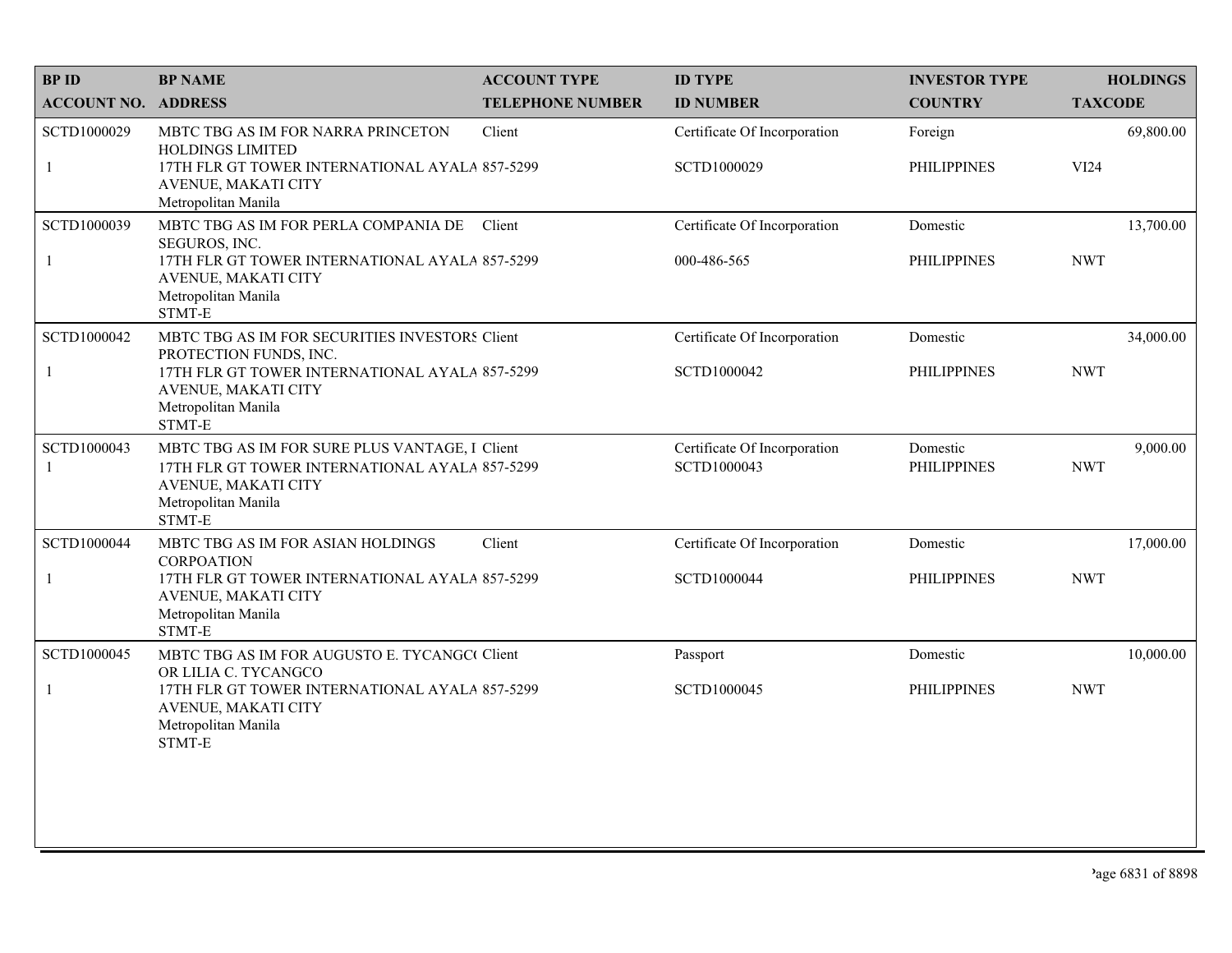| <b>BPID</b>                 | <b>BP NAME</b>                                                                                                                            | <b>ACCOUNT TYPE</b>     | <b>ID TYPE</b>                                  | <b>INVESTOR TYPE</b>           | <b>HOLDINGS</b>         |
|-----------------------------|-------------------------------------------------------------------------------------------------------------------------------------------|-------------------------|-------------------------------------------------|--------------------------------|-------------------------|
| <b>ACCOUNT NO. ADDRESS</b>  |                                                                                                                                           | <b>TELEPHONE NUMBER</b> | <b>ID NUMBER</b>                                | <b>COUNTRY</b>                 | <b>TAXCODE</b>          |
| SCTD1000046<br>-1           | MBTC TBG AS IM FOR KHARIS PLATA<br>17TH FLR GT TOWER INTERNATIONAL AYALA 857-5299<br>AVENUE, MAKATI CITY<br>Metropolitan Manila<br>STMT-E | Client                  | <b>Tax Identification Number</b><br>SCTD1000046 | Domestic<br><b>PHILIPPINES</b> | 9,700.00<br><b>NWT</b>  |
| SCTD1000047<br>$\mathbf{1}$ | MBTC TBG AS IM FOR KHARIS PLATA<br>17TH FLR GT TOWER INTERNATIONAL AYALA 857-5299<br>AVENUE, MAKATI CITY<br>Metropolitan Manila<br>STMT-E | Client                  | Passport<br>SCTD1000047                         | Domestic<br><b>PHILIPPINES</b> | 7,300.00<br><b>PH10</b> |
| SCTD1000053                 | MBTC TBG AS IM FOR CENTER FOR<br>EDUCATIONAL MEASUREMENT, INC.                                                                            | Client                  | Certificate Of Incorporation                    | Domestic                       | 34,900.00               |
| $\mathbf{1}$                | 17TH FLR GT TOWER INTERNATIONAL AYALA 857-5299<br>AVENUE, MAKATI CITY<br>Metropolitan Manila<br>STMT-E                                    |                         | SCTD1000053                                     | <b>PHILIPPINES</b>             | <b>NWT</b>              |
| SCTD1000055                 | MBTC TBG AS IM FOR PHILIPPINE LIFE<br>FINANCIAL ASSURANCE CORPORATION                                                                     | Client                  | Tax Identification Number                       | Domestic                       | 17,200.00               |
| $\mathbf{1}$                | <b>FUND</b><br>17TH FLR GT TOWER INTERNATIONAL AYALA<br>AVENUE, MAKATI CITY<br>Metropolitan Manila<br>STMT-E                              | 857-5299                | SCTD1000055                                     | <b>PHILIPPINES</b>             | <b>NWT</b>              |
| SCTD1000056                 | MBTC TBG AS IM FOR PHILIPPINE LIFE<br>FINANCIAL ASSURANCE CORPORATION                                                                     | Client                  | Tax Identification Number                       | Domestic                       | 13,800.00               |
| $\mathbf{1}$                | <b>FUND</b><br>17TH FLR GT TOWER INTERNATIONAL AYALA<br>AVENUE, MAKATI CITY<br>Metropolitan Manila<br>STMT-E                              | 857-5299                | SCTD1000056                                     | <b>PHILIPPINES</b>             | <b>NWT</b>              |
| SCTD1000057                 | MBTC TBG AS IM FOR COCA-COLA BOTTLERS Client<br>PHILS. INC.                                                                               |                         | Tax Identification Number                       | Domestic                       | 700.00                  |
| $\mathbf{1}$                | 17TH FLR GT TOWER INTERNATIONAL AYALA 857-5299<br>AVENUE, MAKATI CITY<br>Metropolitan Manila<br>STMT-E                                    |                         | SCTD1000057                                     | <b>PHILIPPINES</b>             | <b>NWT</b>              |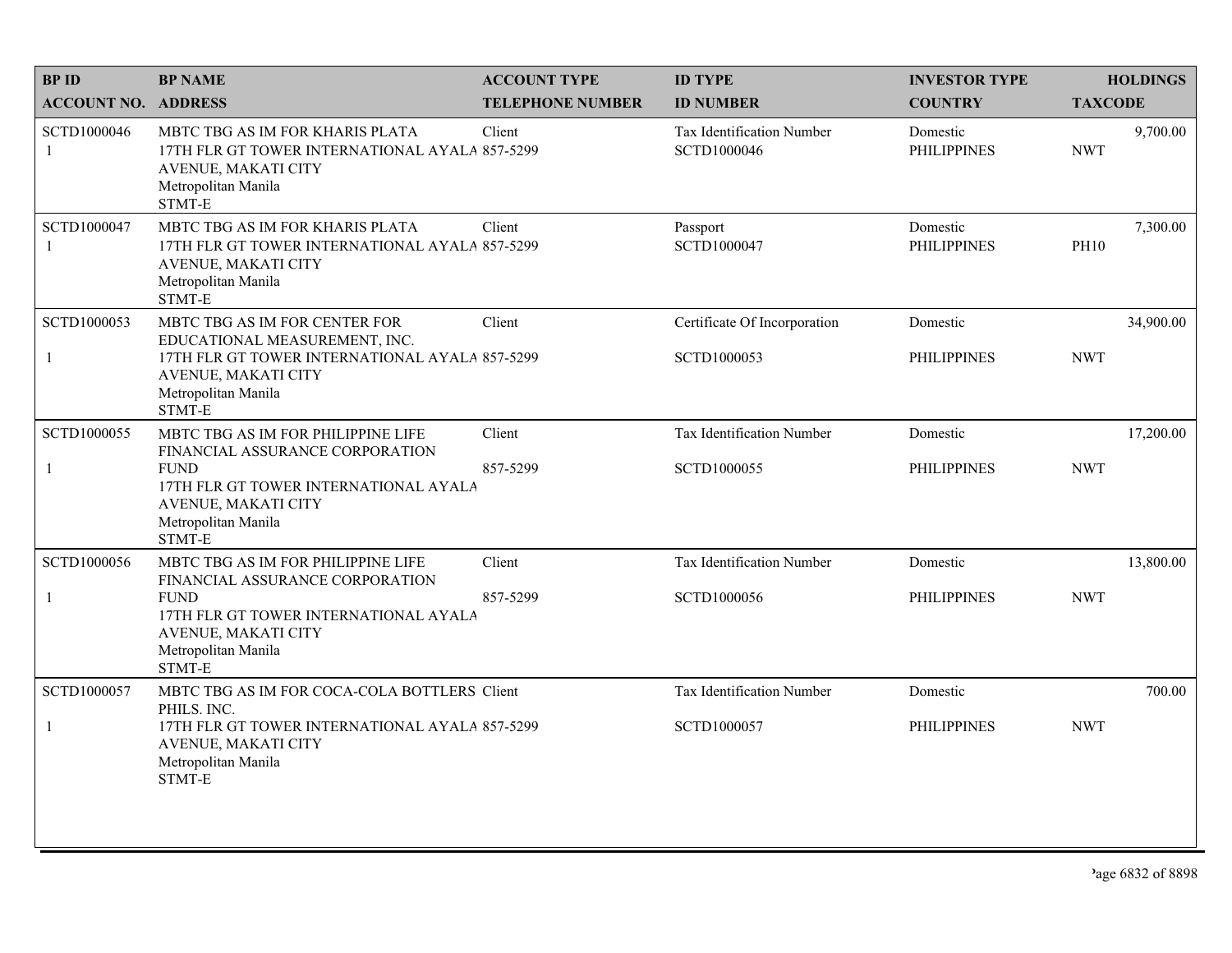| <b>BPID</b>                 | <b>BP NAME</b>                                                                                                                                                              | <b>ACCOUNT TYPE</b>     | <b>ID TYPE</b>                           | <b>INVESTOR TYPE</b>           | <b>HOLDINGS</b>         |
|-----------------------------|-----------------------------------------------------------------------------------------------------------------------------------------------------------------------------|-------------------------|------------------------------------------|--------------------------------|-------------------------|
| <b>ACCOUNT NO. ADDRESS</b>  |                                                                                                                                                                             | <b>TELEPHONE NUMBER</b> | <b>ID NUMBER</b>                         | <b>COUNTRY</b>                 | <b>TAXCODE</b>          |
| SCTD1000059<br>$\mathbf{1}$ | MBTC TBG AS IM FOR ST. SCHOLASTICA'S<br>COLLEGE, MANILA<br>17TH FLR GT TOWER INTERNATIONAL AYALA 857-5299<br>AVENUE, MAKATI CITY<br>Metropolitan Manila<br>STMT-E           | Client                  | Tax Identification Number<br>SCTD1000059 | Domestic<br><b>PHILIPPINES</b> | 34,000.00<br><b>NWT</b> |
| SCTD1000060<br>$\mathbf{1}$ | MBTC TBG AS IM FOR FOUNDATION FOR THE Client<br>PHIL. ENVIRONMENT<br>17TH FLR GT TOWER INTERNATIONAL AYALA 857-5299<br>AVENUE, MAKATI CITY<br>Metropolitan Manila<br>STMT-E |                         | Tax Identification Number<br>SCTD1000060 | Domestic<br><b>PHILIPPINES</b> | 22,600.00<br><b>NWT</b> |
| SCTD1000062<br>$\mathbf{1}$ | MBTC TBG AS IM FOR FOUNDATION FOR A<br>SUSTAINABLE SOCIETY, INC.<br>17TH FLR GT TOWER INTERNATIONAL AYALA 857-5299<br>AVENUE, MAKATI CITY<br>Metropolitan Manila<br>STMT-E  | Client                  | Tax Identification Number<br>SCTD1000062 | Domestic<br><b>PHILIPPINES</b> | 10,000.00<br><b>NWT</b> |
| SCTD1000063<br>-1           | MBTC TBG AS IM FOR GOZON FOUNDATION II Client<br>17TH FLR GT TOWER INTERNATIONAL AYALA 857-5299<br>AVENUE, MAKATI CITY<br>Metropolitan Manila<br>STMT-E                     |                         | Tax Identification Number<br>SCTD1000063 | Domestic<br><b>PHILIPPINES</b> | 600.00<br><b>NWT</b>    |
| SCTD1000064                 | MBTC TBG AS IM FOR GOZON DEVELOPMENT Client                                                                                                                                 |                         | Tax Identification Number                | Domestic                       | 1,200.00                |
| $\mathbf{1}$                | <b>CORPORATION</b><br>17TH FLR GT TOWER INTERNATIONAL AYALA 857-5299<br>AVENUE, MAKATI CITY<br>Metropolitan Manila<br>STMT-E                                                |                         | SCTD1000064                              | <b>PHILIPPINES</b>             | <b>NWT</b>              |
| SCTD1000067                 | MBTC TBG AS IM FOR PAR INVESTMENT AND Client<br>REALTY CORPORATION                                                                                                          |                         | Tax Identification Number                | Domestic                       | 30,900.00               |
| $\mathbf{1}$                | 17TH FLR GT TOWER INTERNATIONAL AYALA 857-5299<br>AVENUE, MAKATI CITY<br>Metropolitan Manila<br>STMT-E                                                                      |                         | SCTD1000067                              | <b>PHILIPPINES</b>             | <b>NWT</b>              |
|                             |                                                                                                                                                                             |                         |                                          |                                |                         |